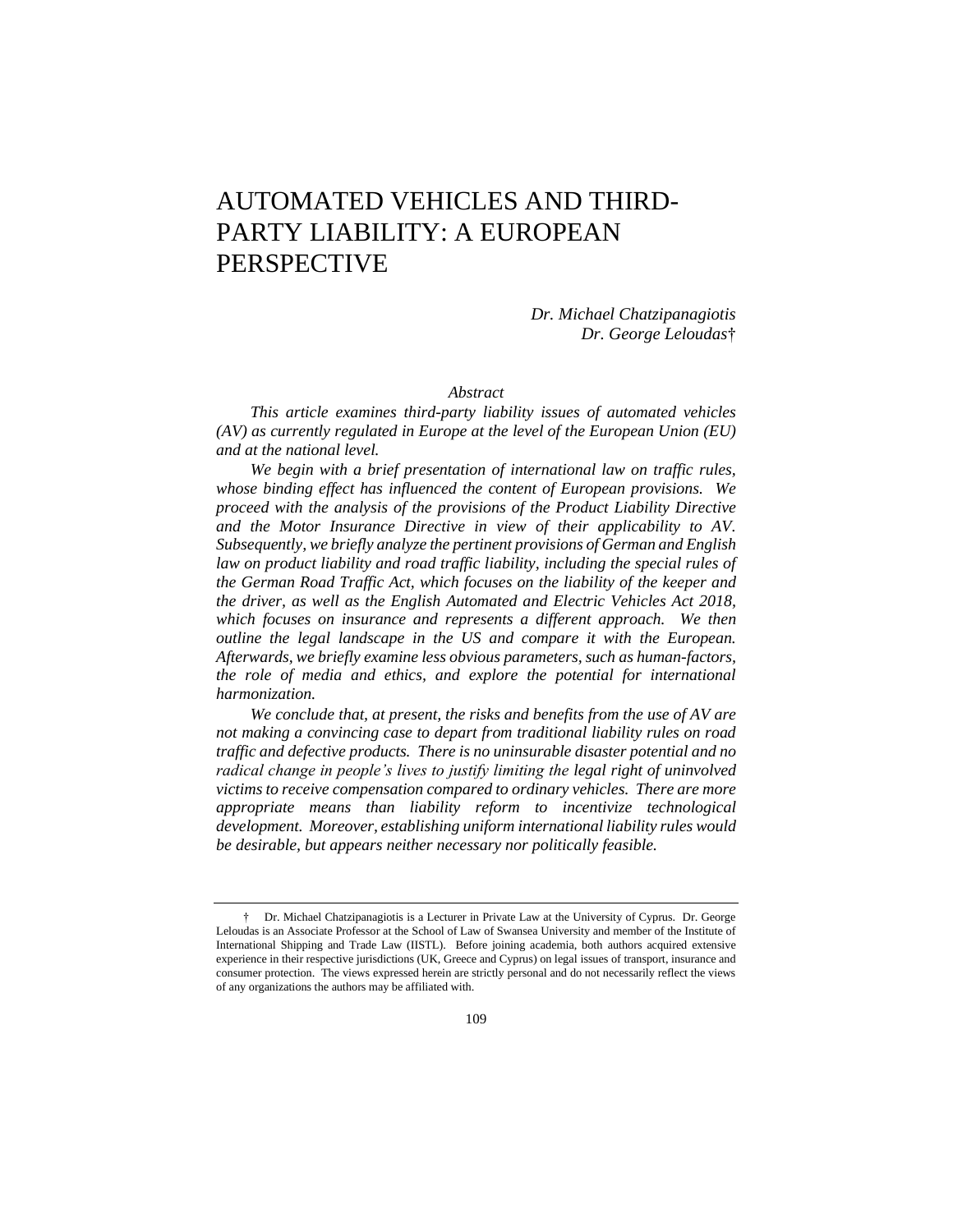*Keywords: automated vehicles, product liability, road negligence, thirdparty liability, drivers, insurance law, EU law, German law, English law, European law*

## TABLE OF CONTENTS

|      |                | Introduction: Technical Parameters and Automation Levels of AV 111 |  |
|------|----------------|--------------------------------------------------------------------|--|
| L    |                |                                                                    |  |
|      | $\mathbf{A}$   |                                                                    |  |
|      | $\mathbf{B}$ . |                                                                    |  |
| II.  |                |                                                                    |  |
|      | А.             |                                                                    |  |
|      | <b>B.</b>      |                                                                    |  |
|      |                | 1.                                                                 |  |
|      |                | 2.                                                                 |  |
|      |                | 3.                                                                 |  |
|      |                | $\mathbf{4}$ .                                                     |  |
|      |                | 5.                                                                 |  |
|      |                | б.                                                                 |  |
|      |                | 7.                                                                 |  |
|      | C.             |                                                                    |  |
|      | D.             |                                                                    |  |
|      |                | 1.                                                                 |  |
|      |                | Safety of Motor Vehicles and Components134<br>2.                   |  |
|      | Е.             |                                                                    |  |
|      |                | 1.                                                                 |  |
|      |                | 2.                                                                 |  |
|      |                | 3.                                                                 |  |
|      |                | 4.                                                                 |  |
|      |                | Direct Right of Action, Premium and Excess138<br>5.                |  |
|      |                | б.                                                                 |  |
|      |                | 7.                                                                 |  |
|      |                | 8.                                                                 |  |
| III. |                |                                                                    |  |
|      | A.             | Third-Party Liability of the Vehicle's Keeper and Driver 142       |  |
|      |                | $\mathbf{1}$ .                                                     |  |
|      |                | 2.                                                                 |  |
|      | Β.             |                                                                    |  |
|      |                | 1.                                                                 |  |
|      | C.             |                                                                    |  |
|      |                | 1.                                                                 |  |
|      |                |                                                                    |  |
|      | D.             |                                                                    |  |
| IV.  |                |                                                                    |  |
|      | А.             |                                                                    |  |
|      |                |                                                                    |  |
|      |                |                                                                    |  |
|      |                |                                                                    |  |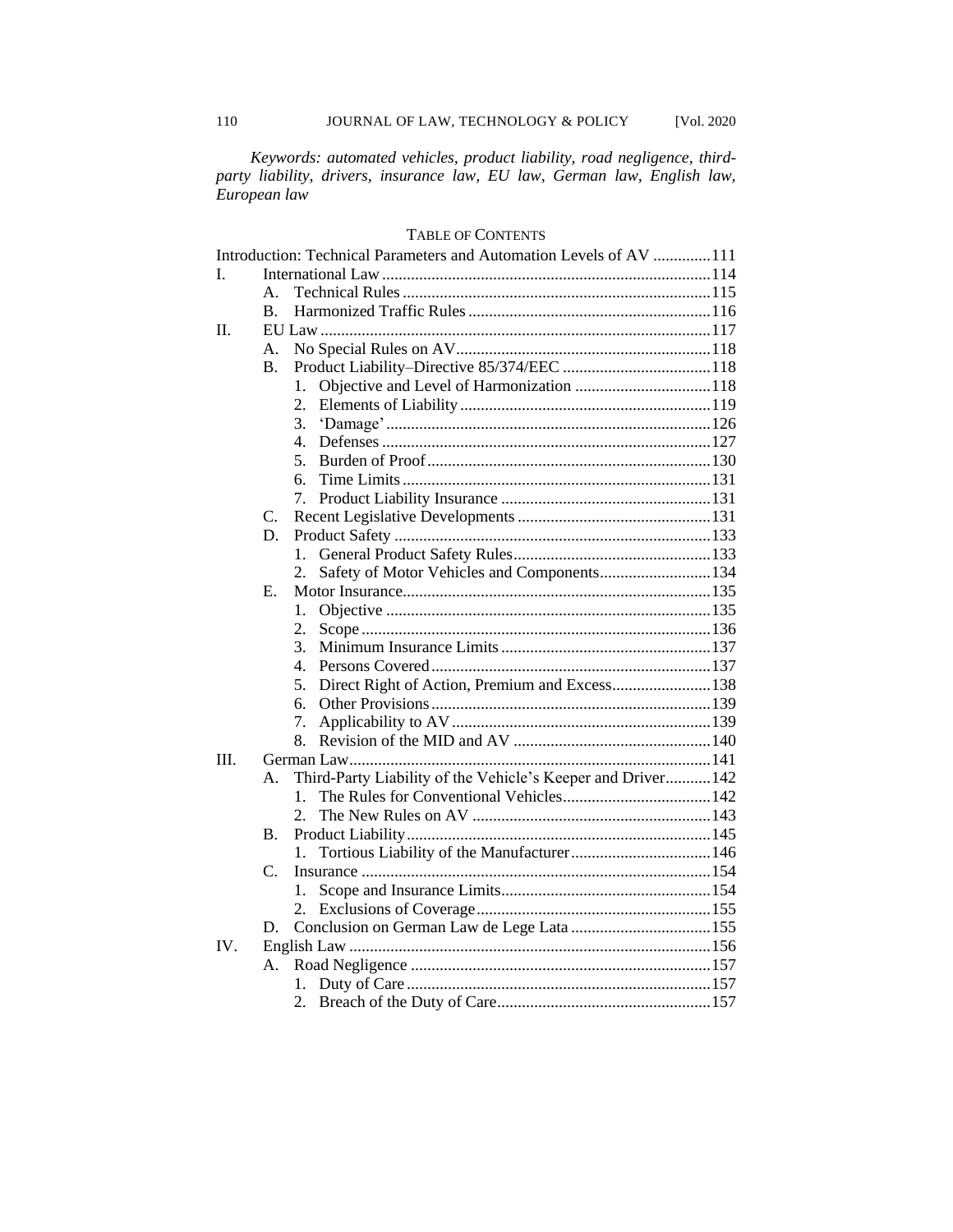| $No. 1$ ] |                | AUTOMATED VEHICLES AND THIRD-PARTY LIABILITY               | 111 |  |  |
|-----------|----------------|------------------------------------------------------------|-----|--|--|
|           |                |                                                            |     |  |  |
|           |                | 4.                                                         |     |  |  |
|           | B.             |                                                            |     |  |  |
|           |                | 1.                                                         |     |  |  |
|           |                | 2.                                                         |     |  |  |
|           |                | 3.                                                         |     |  |  |
|           | C.             | Negligence Liability for Defective Products  163           |     |  |  |
|           |                | 1.                                                         |     |  |  |
|           |                | 2.                                                         |     |  |  |
|           |                | 3.                                                         |     |  |  |
|           |                | 4.                                                         |     |  |  |
|           |                | 5.                                                         |     |  |  |
|           | D.             | Liability, Insurance and Automated Vehicles in the UK 167  |     |  |  |
|           |                | 1.                                                         |     |  |  |
|           |                | 2.                                                         |     |  |  |
|           |                | $\mathcal{E}$                                              |     |  |  |
| V.        |                | Third-Party Liability Regimes in other European States 176 |     |  |  |
| VI.       |                |                                                            |     |  |  |
| VII.      |                |                                                            |     |  |  |
|           | А.             |                                                            |     |  |  |
|           |                | 1.                                                         |     |  |  |
|           |                | 2.                                                         |     |  |  |
|           | B.             |                                                            |     |  |  |
|           | $C_{\cdot}$    |                                                            |     |  |  |
|           | D.             |                                                            |     |  |  |
|           | Ε.             | Comparison of US and European Legal Systems 189            |     |  |  |
| VIII.     |                |                                                            |     |  |  |
|           | $\mathsf{A}$ . |                                                            |     |  |  |
|           | <b>B.</b>      |                                                            |     |  |  |
|           | C.             |                                                            |     |  |  |
|           | D.             |                                                            |     |  |  |
|           | E.             |                                                            |     |  |  |
|           | $F_{\rm c}$    |                                                            |     |  |  |
|           | G.             |                                                            |     |  |  |
|           |                |                                                            |     |  |  |

## INTRODUCTION: TECHNICAL PARAMETERS AND AUTOMATION LEVELS OF AV

Automated vehicles (AV), commonly known as self-driving cars, are most probably the future of the car industry and driving.<sup>1</sup> They are expected to

<sup>1</sup>*. See, e.g.*, Alex Davies, *The WIRED Guide to Self-Driving Cars*, WIRED (Dec. 13, 2018, 6:00 AM), https://www.wired.com/story/guide-self-driving-cars ("In the past five years, autonomous driving has gone from 'maybe possible' to 'definitely possible' to 'inevitable' to 'how did anyone ever think this wasn't inevitable?' to 'now commercially available.'").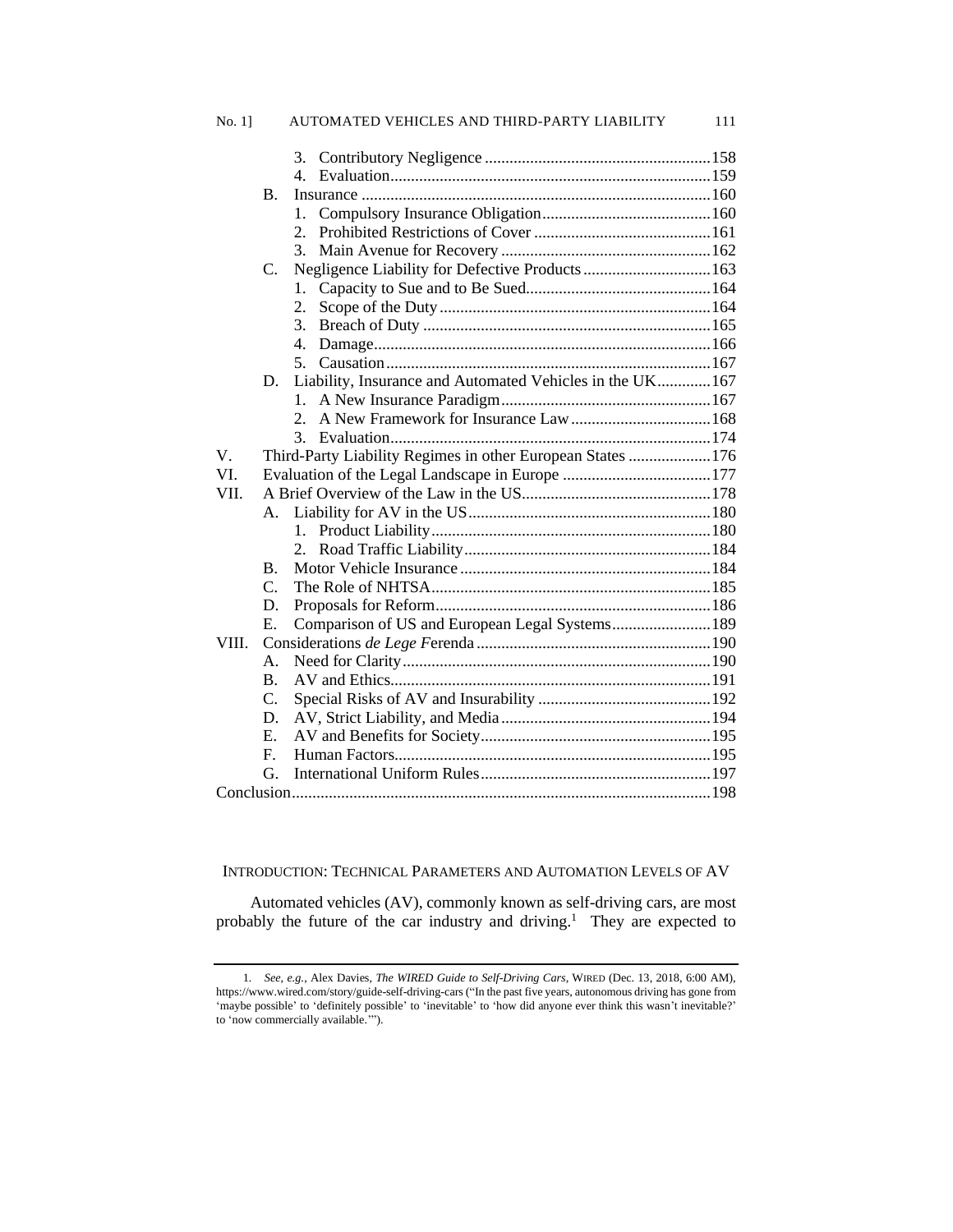dramatically decrease accidents and make roads safer, given that 94% of grave accidents are due to human error, while at the same time reduce significantly traffic congestion, driving costs and  $CO<sub>2</sub>$  emissions.<sup>2</sup>

AV are the result of combining and integrating multiple sensors into a single system that help the vehicle "understand" the environment it is moving in and adjust its road behavior thereon.<sup>3</sup> They combine sensors and software to control, navigate, and drive the vehicle.<sup>4</sup> Some of these sensors are already in use, e.g. satellite-navigation sensors and ultra-sonic sensors used to detect obstacles in the immediate vicinity of the vehicle.<sup>5</sup> However, they are currently being used either isolated from each other or combined in low-level automation mode and just assisting the human driver, e.g., lane centering assist systems or adaptive cruise control systems.<sup>6</sup> New sensors are also expected to be widely introduced, such as Lidar, which use light beams to exactly identify obstacles around the car.<sup>7</sup>

Thus, there are different levels of automation, which vary from merely assisting the human driver to driverless operation. SAE International, a global association of engineers and related technical experts in the aerospace, automotive and commercial-vehicle industries, $8$  has developed a widely recognized, six-class taxonomy of AV<sup>9</sup>:

The human driver performs all or part of the Dynamic Driving Task  $(DDT)<sup>10</sup>$ 

*Level 0 – No Automation*: The human driver performs the entire DDT.

*Level 1 – Driver Assistance*: The driving automation system executes, in a sustained manner and as specified in the vehicle's Operational Design Domain  $(ODD)^{11}$ , either the lateral (steering) or the

<sup>2</sup>*. See, e.g.*, *Automated Vehicles for Safety*, NAT'L HIGHWAY TRAFFIC SAFETY ADMIN., https://www.nhtsa.gov/technology-innovation/automated-vehicles-safety (last visited Feb. 10, 2020) (explaining the NHTSA's demonstration of dedication to ensuring the safety of automated driving systems); *see also,* Pete Goldin, *10 Advantages of Autonomous Vehicles,* ITS DIGEST (Feb. 14, 2018), http://www.itsdigest.com/10-advantages-autonomous-vehicles (explaining the advantages of self-driving cars, including how they have fewer accidents than human-operated vehicles).

<sup>3.</sup> Christian Gilbertsen, *Here's How the Sensors in Autonomous Cars Work*, THE DRIVE (Mar. 27, 2017), http://www.thedrive.com/tech/8657/heres-how-the-sensors-in-autonomous-cars-work.

<sup>4</sup>*. Self-Driving Cars Explained*, UNION OF CONCERNED SCIENTISTS (Feb. 21, 2018), https://www.ucsusa.org/clean-vehicles/how-self-driving-cars-work#.W2xOmSQzapo.

<sup>5.</sup> John R. Quain, *These High-Tech Sensors May Be the Key to Autonomous Cars*, N.Y. TIMES: WHEELS (Sept. 26, 2019), https://www.nytimes.com/2019/09/26/business/autonomous-cars-sensors.html.

<sup>6</sup>*. Guide to Lane Departure Warning & Lane Keeping Assist*, CONSUMER REPORTS (Aug. 5, 2019), https://www.consumerreports.org/car-safety/lane-departure-warning-lane-keeping-assist-guide.

<sup>7.</sup> John R. Quain, *What Self-Driving Cars See*, N.Y. TIMES (May 25, 2017), https://www.nytimes.com/ 2017/05/25/automobiles/wheels/lidar-self-driving-cars.html.

<sup>8</sup>*. About SAE International,* SAE INTERNATIONAL, http://www.sae.org/about/ (last visited Feb. 11, 2020).

<sup>9.</sup> *Taxonomy and Definitions for Terms Related to Driving Automation Systems for On-Road Motor Vehicles*, SAE INTERNATIONAL at 19 (June 15, 2018), https://saemobilus.sae.org/content/j3016\_201806.

<sup>10</sup>*. Id.* at 6. The Dynamic Driving Task (DDT) comprises all real-time operational and tactical functions required to operate a vehicle in on-road traffic, e.g. steering, acceleration/deceleration, monitoring the driving environment etc. Strategic functions, such as trip scheduling and selection of destinations and waypoints, are not included in the DDT.

<sup>11</sup>*. Id.* at 14. The Operational Design Domain (ODD) are the operating conditions under which a given driving automation system or feature thereof is specifically designed to function.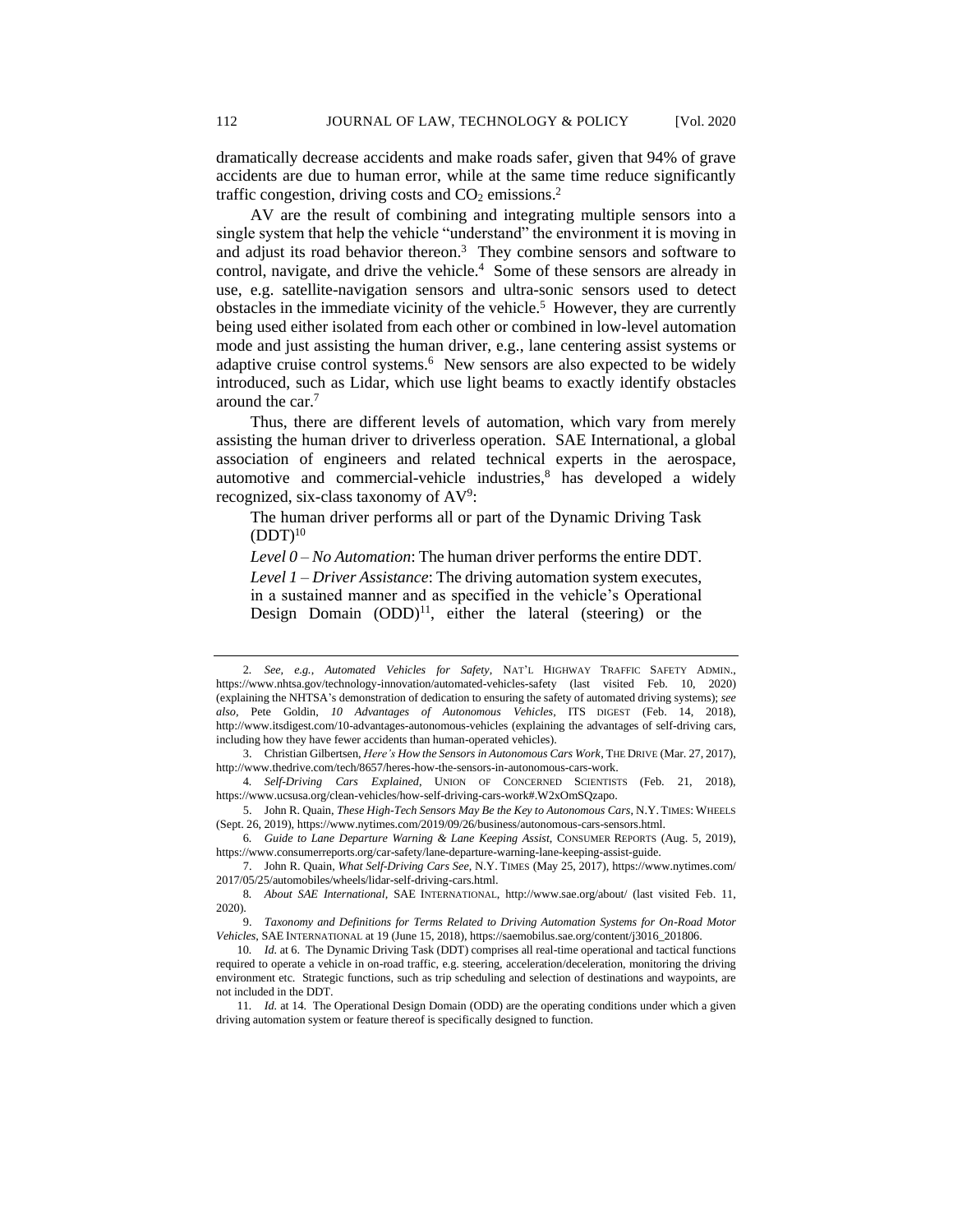longitudinal (acceleration/deceleration) vehicle motion, while the driver performs the remainder of the DDT.

*Level 2 – Partial Automation*: The driving automation system executes, in a sustained and ODD-specific manner, both the lateral and longitudinal vehicle motion, while the driver completes the subtask of the Object and Event Detection Response<sup>12</sup> and supervises the driving automation system.

The Automated Driving System (ADS)<sup>13</sup>, while engaged, performs the entire DDT

*Level 3 – Conditional Automation*: The ADS performs, in a sustained and ODD-specific way, the entire DDT, while the human driver has the role of the fallback-ready user, i.e. she is receptive to intervene and respond appropriately following ADS-issued requests or DDT performance-relevant system failures.

*Level 4 – High Automation*: The ADS performs, in a sustained and ODD-specific way, the entire DDT and DDT fallback.

*Level 5 – Full Automation*: The ADS performs, in a sustained and unconditional way, the entire DDT and DDT fallback.

AV are complex systems comprised of sophisticated hardware and software components.<sup>14</sup> Moreover, AV are highly non-deterministic, in the sense that their behavior depends on the input they receive from their sensors, which is combined with learning algorithms that enable modification of their current behavior.<sup>15</sup> As a result, AV can act upon their environment without being fully controlled by a human being, while their actions and the potential consequences are not fully defined and predictable when they are taken into  $use<sup>16</sup>$ 

The above-mentioned elements pose great legal challenges also from a liability perspective. Traditionally, the driver can fully control the vehicle while driving and this is also reflected in current liability rules on traffic accidents: liability rests with the driver and only exceptionally with the vehicle

<sup>12</sup>*. Id.* The Object and Event Detection Response (OEDR) is comprised by the subtasks of the Dynamic Driving Task (DDT) that include monitoring the driving environment (detecting, recognizing, and classifying objects and events and preparing to respond as needed) and responding appropriately to such objects and events, i.e., as needed to complete the DDT and/or DDT fallback.

The DDT fallback is the response by the user to either perform the DDT or achieve a minimal risk condition after a malfunction has occurred regarding the performance of the DDT or if the vehicle has exited Operational Design Domain (ODD), or the response by an Automated Driving System to achieve minimal risk condition, given the same circumstances.

<sup>13</sup>*. Id.* at 3. Automated Driving System (ADS) means the hardware and software that are collectively capable of performing the entire DDT on a sustained basis, regardless of whether it is limited to a specific operational design domain (ODD); this term is used specifically to describe a level 3, 4, or 5 driving automation system.

<sup>14</sup>*. Study on Emerging Issues of Data Ownership, Interoperability, (Re-)Usability and Access to Data, and Liability*, at 105, SMART number 2016/0030, https://ec.europa.eu/digital-single-market/en/news/studyemerging-issues-data-ownership-interoperability-re-usability-and-access-data-and (Apr. 25, 2018) [hereinafter *Study on Emerging Issues*].

<sup>15</sup>*. Id.* at 16.

<sup>16</sup>*. Id*. at 104–05.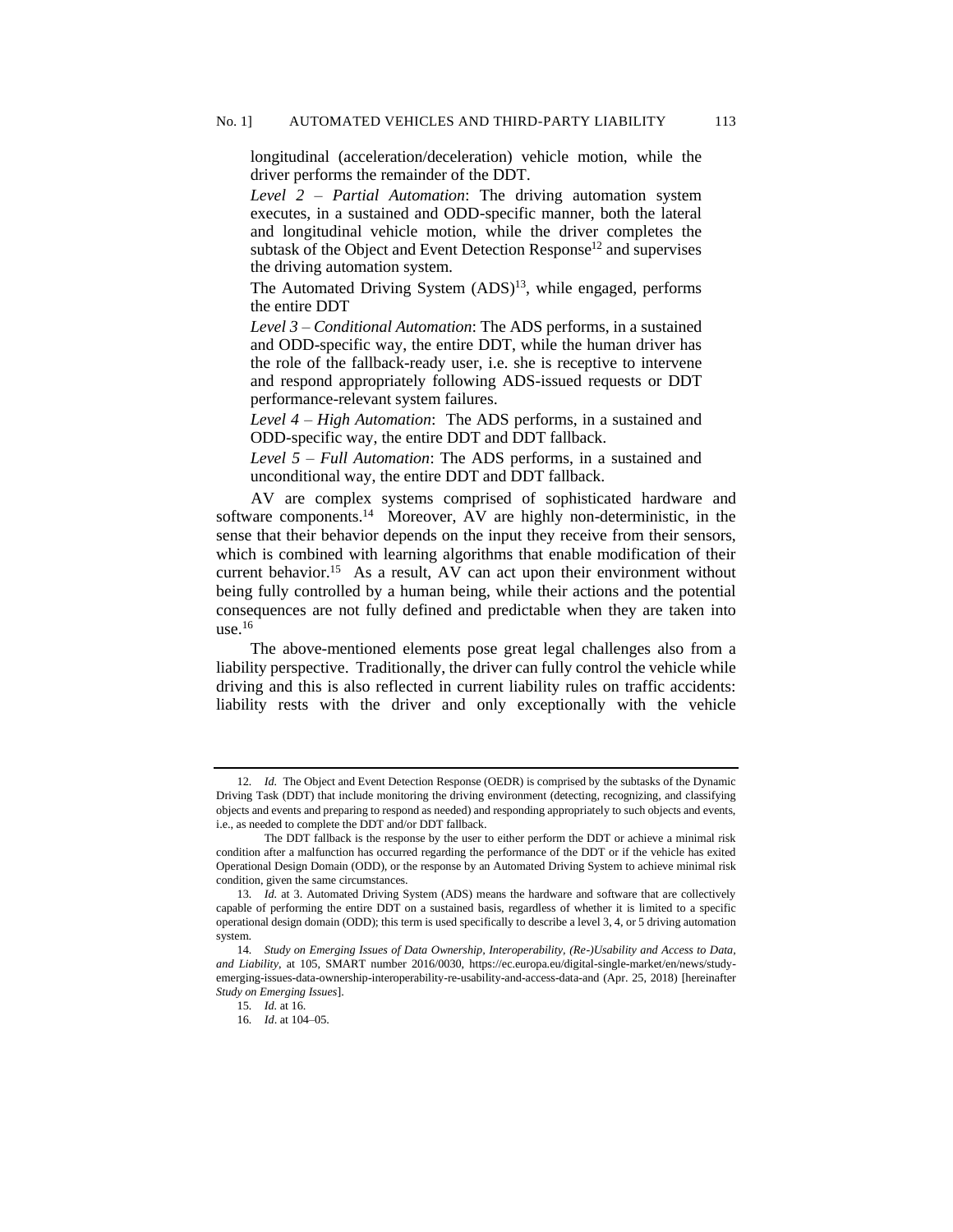manufacturer.<sup>17</sup> However, this situation is about to change with AV, in which control of the vehicle is passed from the driver to the vehicle system to the extent of the automation level employed.<sup>18</sup> In this regard, it noteworthy that some manufacturers have already publicly stated that they will assume responsibility and the related liability for any accidents that may occur while their vehicles are operated in automated mode.<sup>19</sup>

Thus, the question is what liability rules apply to AV and how such liability is apportioned between the vehicle's driver and the manufacturer.<sup>20</sup> The complex and non-deterministic nature of AV also creates challenges regarding the person (natural person or legal entity) to whom the behavior of the vehicle system should be attributed.<sup>21</sup> Some of these issues have been highlighted by accidents involving vehicles operated in automated or semi-automated modes.<sup>22</sup>

To answer these questions, we examine the applicable liability rules of the European Union (EU) law, German law and UK law. Germany is the European frontrunner in enacting liability rules on AV, while the UK followed a different approach by regulating insurance issues. $2<sup>3</sup>$  Afterwards, we evaluate the current liability regime in Europe and examine potential needs for amendment of the existing rules.<sup>24</sup> Our overarching aim is to contribute to the discussions taking place globally on how to regulate civil liability arising from the use of AV.

Our analysis will start with pertinent provisions of international law, because they affect the content of both EU and national laws.

## I. INTERNATIONAL LAW

In international law, there are no uniform liability rules.<sup>25</sup> However, there are harmonized technical and traffic rules, which could influence liability,

<sup>17</sup>*. Determining Fault for an Accident Involving a Driverless Car,* RODEN LAW (Jan. 24, 2020), https://www.rodenlaw.com/blog/liability-in-a-driverless-car-crash/.

<sup>18</sup>*. Id.*

<sup>19.</sup> *See, e.g.*, *AUDI Takes Lead In Automated Driving, Despite Regulatory Hurdles,* EURACTIV (Sep. 19, 2018), http://www.euractiv.com/section/automated-vehicles/news/audi-takes-lead-in-automated-drivingdespite-regulatory-hurdles/ (highlighting Audi's public announcement to assume liability for accidents); *see also,* Kirsten Korosec, *Volvo CEO: We Will Accept All Liability When Our Cars Are In Autonomous Mode,*  FORTUNE (Oct. 7, 2015, 2:34 PM), http://fortune.com/2015/10/07/volvo-liability-self-driving-cars/ (highlighting Volvo CEO's commitment to accepting liability for accidents that occur when their cars are in autonomous mode).

<sup>20.</sup> *Determining Fault for an Accident Involving a Driverless Car*, *supra* note 17.

<sup>21.</sup> *Study on Emerging Issues*, *supra* note 14, at 104.

<sup>22.</sup> Dana Hull & Ryan Beene, *A Timeline of the Tesla Autopilot Crash Investigation,* BLOOMBERG (Apr. 13, 2018, 10:15 AM), https://www.bloomberg.com/news/articles/2018-04-12/a-timeline-of-the-tesla-autopilotcrash-investigation; Sam Levin & Julia Carrie Wong, *Self-Driving Uber Kills Arizona Woman in First Fatal Crash Involving Pedestrian,* GUARDIAN (Mar. 19, 2018, 6:48 PM), https://www.theguardian.com/technology/ 2018/mar/19/uber-self-driving-car-kills-woman-arizona-tempe.

<sup>23.</sup> BUNDESREGIERUNG, *infra* note 276. BUNDESREGIERUNG [Federal Government], STRATEGY FOR AUTOMATED AND CONNECTED DRIVING (Sept. 2015) at 16–18, *translated at* https://www.bmvi.de/SharedDocs/ EN/publications/strategy-for-automated-and-connected-driving.pdf?\_\_blob=publicationFile.

<sup>24.</sup> Automated and Electric Vehicles Act 2018 c. 18 (Eng.), *available at* http://www.legislation.gov.uk/ ukpga/2018/18/contents/enacted.

<sup>25</sup>*. About Us, Global Forum for Road Traffic Safety,* UNITED NATIONS ECONOMIC COMMISSION FOR EUROPE, https://www.unece.org/trans/roadsafe/rsabout.html (last visited Feb. 11, 2020).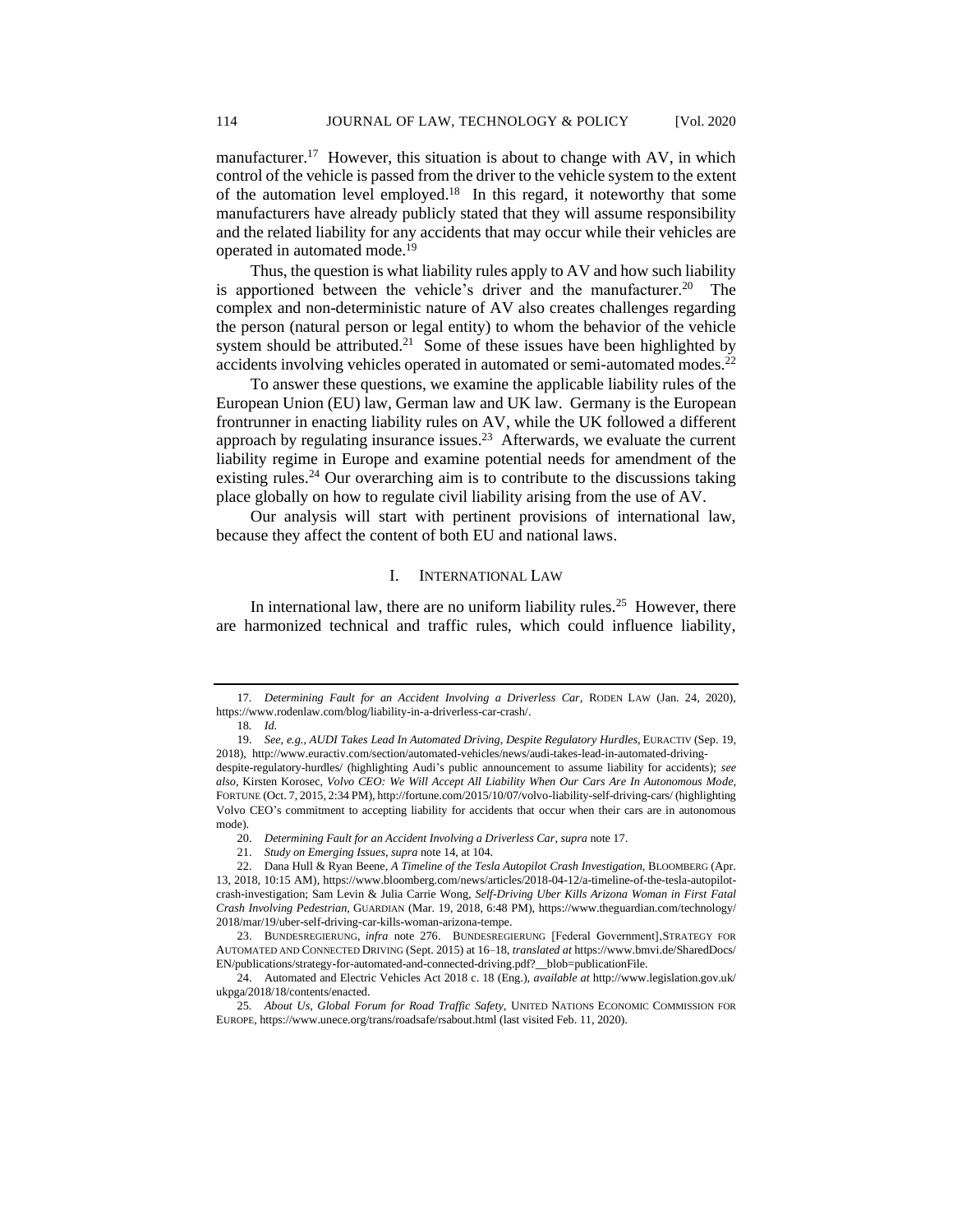especially in determining eventual negligence of the driver and the manufacturer.<sup>26</sup>

## *A. Technical Rules*

International technical rules have been developed in the framework of the United Nations Economic Commission for Europe (UNECE), which was set up in 1947 by the UN Economic and Social Council (ECOSOC).<sup>27</sup> UNECE facilitates greater economic integration and cooperation among its member countries and promotes sustainable development, also through negotiation of international legal instruments.<sup>28</sup> Although UNECE's major aim is to promote pan-European economic integration, it includes states from North America, including the USA, and Asia, while any UN Member State may participate thereto.<sup>29</sup> The UNECE technical rules, also known as UN Regulations, regard the type approval of vehicles and contain technical requirements, according to which road vehicles may be permitted to traffic.<sup>30</sup>

The legal basis of these rules is mainly the so-called "1958 Agreement,"<sup>31</sup> to which such technical requirements are annexed.<sup>32</sup> The 1958 Agreement provides that State parties thereto mutually recognize the type approvals that are made according to the UNECE Regulations.<sup>33</sup> New Regulations and amendments to Regulations in force are adopted by a majority of four-fifths of the contracting parties present. $34$  For a State Party to avoid being bound by a new Regulation or an amendment, it has to notify disagreement within six months from its adoption; otherwise the Regulation becomes binding.<sup>35</sup> However, if more than a fifth of the contracting parties object to the Regulation, it does not come into force.<sup>36</sup>

The technical rules are prepared by the World Forum for Harmonization of Vehicle Regulations (WP 29), which is a permanent working party in the institutional framework of the United Nations with a specific mandate and rules

<sup>26</sup>*. Id.*

<sup>27</sup>*. Mission*, UNITED NATIONS ECON. COMMISSION FOR EUROPE, https://www.unece.org/ mission.html (last visited Feb. 11, 2020).

<sup>28</sup>*. Id.*

<sup>29</sup>*. Id.* Currently the ECE has 56 Member States*. Member States and Member States Representatives,*  UNITED NATIONS ECONOMIC COMMISSION FOR EUROPE, http://www.unece.org/oes/nutshell/member\_States\_ representatives.html (last visited Feb. 11, 2020).

<sup>30</sup>*. Mission*, *supra* note 27.

<sup>31.</sup> Agreement concerning the Adoption of Uniform Conditions of Approval and Reciprocal Recognition of Approval for Motor Vehicle Equipment and Parts, Mar. 20, 1958, 335 U.N.T.S. 211. (Under the current third revision of Oct. 20, 2017, Agreement concerning the Adoption of Harmonized Technical United Nations Regulations for Wheeled Vehicles, Equipment and Parts which can be Fitted and/or be Used on Wheeled Vehicles and the Conditions for Reciprocal Recognition of Approvals Granted on the Basis of these United Nations Regulations, E/ECE/TRANS/505/Rev.3.).

<sup>32</sup>*. Id.*

<sup>33</sup>*. Id.*

<sup>34</sup>*. Id.* at 14.

<sup>35</sup>*. Id.* at 5.

<sup>36</sup>*. Id.*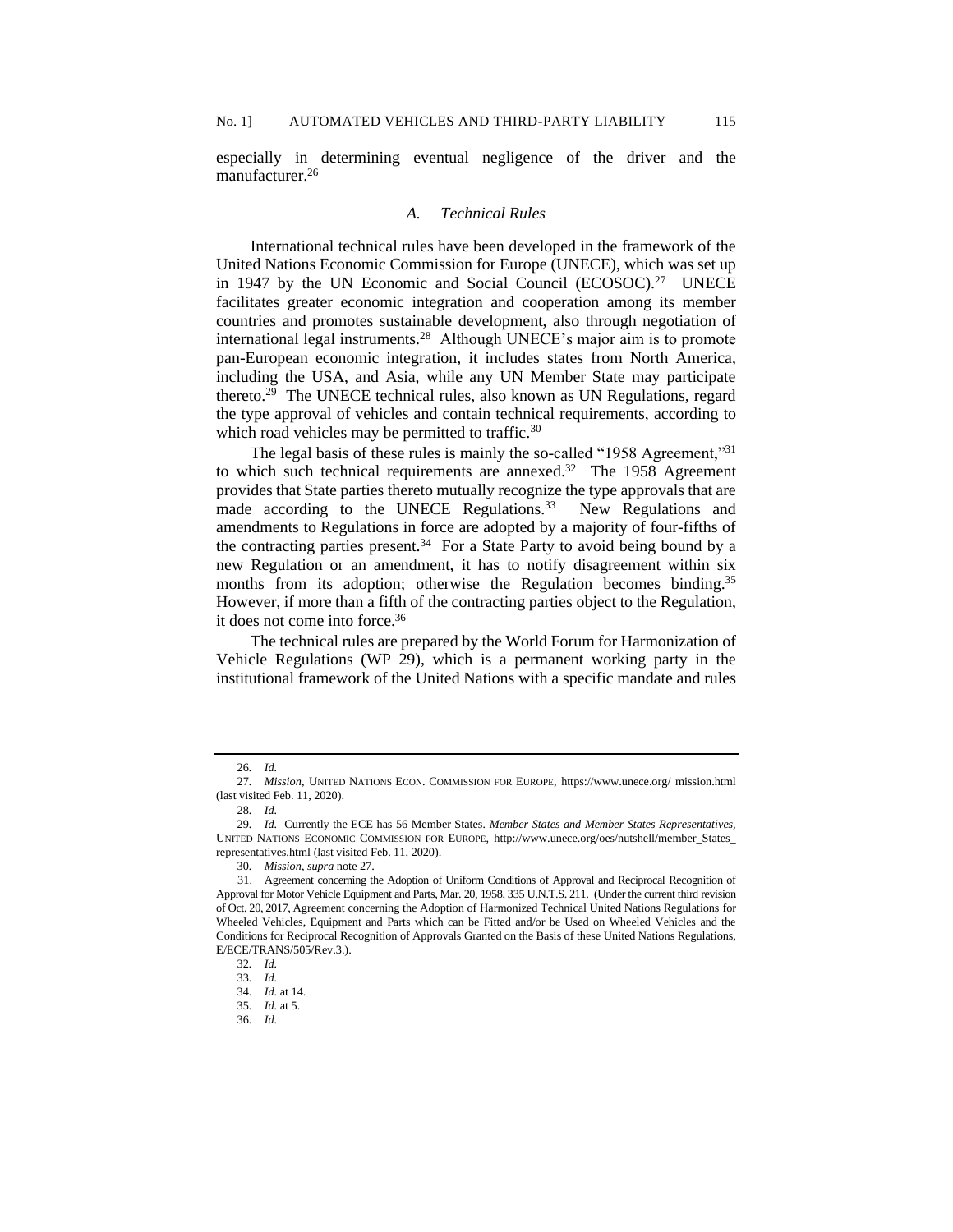of procedure.<sup>37</sup> It works as a global forum allowing open discussions on motor vehicle regulations.<sup>38</sup>

Current UNECE rules do not provide for AV. Nonetheless, much work is ongoing and many UNECE working groups are working on various parameters of AV, preparing rules and recommendations.<sup>39</sup>

## *B. Harmonized Traffic Rules*

Harmonized traffic rules that were developed in the framework of UNECE can be found in the 1949 Geneva Convention and its successor, the 1968 Vienna Convention.<sup>40</sup> The UNECE "Global Forum for Road Traffic Safety (WP.1)" serves as a guardian to these conventions.<sup>41</sup>

The 1949 Geneva Convention<sup>42</sup> establishes uniform international traffic rules, to promote the development and safety of international road traffic.<sup>43</sup> Art. 8(1) and (5) of the Convention provides that every vehicle must have a driver, who must be able to control it at all times.<sup>44</sup>

The 1968 Vienna Convention<sup>45</sup> replaced the 1949 Geneva Convention. Many States, including the US, Canada and Ireland are only party to the latter.<sup>46</sup> However, most EU-Member States are parties to the 1968 Vienna Convention.<sup>47</sup> Just like its predecessor, Art. 8(1) and (5) of the 1968 Vienna Convention provides that a driver should always control fully the vehicle and must be able to control it.<sup>48</sup>

Nonetheless, in 2016, the 1968 Vienna Convention was amended to allow automated driving technologies that transfer driving tasks to the vehicle, provided that these technologies conform to the UNECE Regulations or can be overridden or switched off by the driver.<sup>49</sup> However, a human driver is still required, while it is not clear if the driver may engage in parallel activities while the automated driving mode is engaged.<sup>50</sup>

Furthermore, the Global Forum for Road Traffic Safety (WP.1) has adopted a resolution on the deployment of highly and fully automated vehicles

<sup>37</sup>*. Introduction, World Forum for Harmonization of Vehicle Regulations (WP 29)*, UNITED NATIONS ECONOMIC COMMISSION FOR EUROPE, https://www.unece.org/trans/main/wp29/meeting\_docs\_wp29.html (last visited Feb. 11, 2020).

<sup>38</sup>*. Id.*

<sup>39</sup>*. Relevant UNECE Activities on Automated Driving*, UNITED NATIONS ECON. COMMISSION FOR EUROPE, http://www.unece.org/trans/themes/transtheme-its/automated-vehicles/automated-driving.html (last visited Feb. 11, 2020).

<sup>40.</sup> Convention on Road Traffic, Sep. 19, 1949, 3 U.S.T. 3008, 125 U.N.T.S. 3; Convention on Road Traffic, Nov. 8, 1968, 1042 U.N.T.S. 17.

<sup>41</sup>*. About Us, Global Forum for Road Traffic Safety*, *supra* note 25.

<sup>42.</sup> Convention on Road Traffic (1949), *supra* note 40.

<sup>43</sup>*. Id.*

<sup>44</sup>*. Id.*

<sup>45.</sup> Convention on Road Traffic (1968), *supra* note 40.

<sup>46.</sup> Convention on Road Traffic (1949), *supra* note 40, 3 U.S.T. 3008–09, 125 U.N.T.S. at 3–4.

<sup>47.</sup> Convention on Road Traffic (1968), *supra* note 40, 1042 U.N.T.S. at 17–18.

<sup>48.</sup> Convention on Road Traffic, *supra* note 40, at art. 8.

<sup>49.</sup> Amended Convention on Road Traffic, art. 8 ¶ 5, art. 39 ¶ 1 (2016).

<sup>50</sup>*. Id.*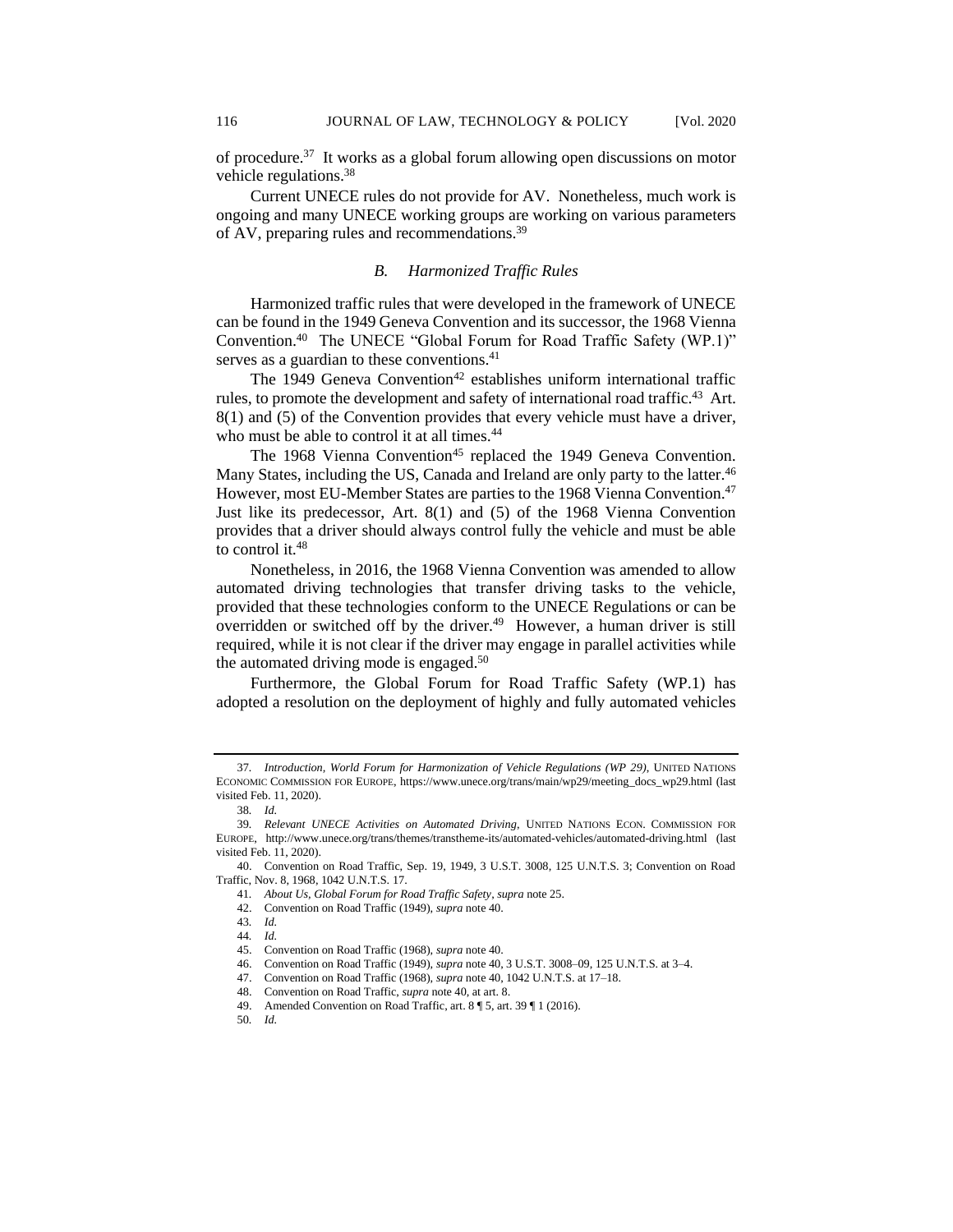in road traffic.<sup>51</sup> The objective of the resolution is, among others, to guide Contracting Parties on the safe deployment of AV in road traffic and to provide complementary recommendations supporting the road safety principles of the 1949 and 1968 Conventions on Road Traffic.<sup>52</sup> Section 4 of the Resolution provides that AV should:

(a) Make road safety a priority;

(b) Monitor and safely interact with the surrounding traffic environment;

(c) Endeavour to safely tolerate errors of the vehicles' users, inside and outside of the vehicle, and of other road users in order to minimize potential effects of such errors;

(d) Comply with traffic rules;

(e) Only operate within their Operational Driving Domain;

(f) Be capable of achieving a state that maximizes road safety when a given trip cannot or should not be completed;

(g) React to unforeseen situations in a way that minimizes danger to the vehicle's users and other road users;

(h) Communicate with their users and other road users, in a clear, effective and consistent way, by providing sufficient information about their status and intention, and enabling an appropriate interaction;

(j) Operate in a way that enables verification as to whether or not they are or were performing dynamic control; and

 $(k)$  Enable their deactivation in a safe manner.<sup>53</sup>

The resolution also contains recommendations to users of AV, such as to be aware of the proper use of the AV before starting a journey, meet the requirements and procedures for safe use, etc. $54$  In addition, the resolution contains recommendations to governments, e.g. to raise public awareness and adopt policies on data safety and cyber security.<sup>55</sup> The recommendations of the resolution are not legally binding<sup>56</sup>; however, they provide useful guidance on the standard of care expected by manufacturers and users.

## II. EU LAW

In EU law there are rules on product liability and safety. These rules have the form of Directives. According to art. 288 of the Treaty on the Functioning of the EU, "[a] directive shall be binding, as to the result to be achieved, upon each Member State to which it is addressed, but shall leave to the national

<sup>51.</sup> Economic and Social Council, Rep. of the Global Forum for Road Traffic Safety on its Seventy-Seventh Session ECE/TRANS/WP.1/165, (2018) (hereinafter *UNECE Resolution*).

<sup>52</sup>*. Id.* Annex 1, § 2.

<sup>53</sup>*. Id.* Annex 1, § 4.

<sup>54</sup>*. Id.* Annex 1, § 5.

<sup>55</sup>*. See id.* Annex 1, § 6 (recommending governments to act within their privacy regulations).

<sup>56</sup>*. Id.* § 4, par 14.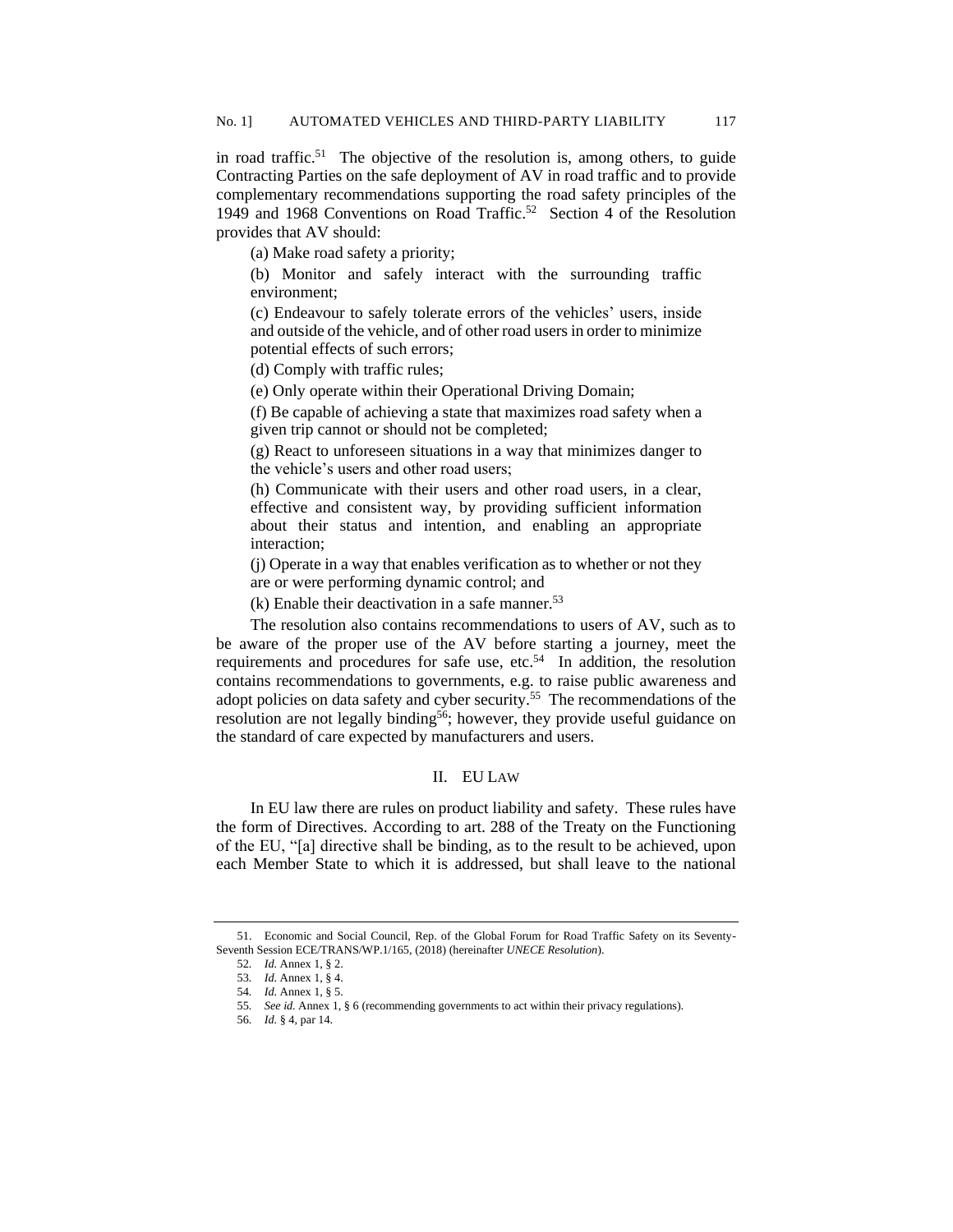authorities the choice of form and methods."<sup>57</sup> This means that each EU Member State undertakes to incorporate the provisions of the Directive into its national legal system through national harmonizing legislation.<sup>58</sup>

## <span id="page-9-0"></span>*A. No Special Rules on AV*

At the EU level, there are no harmonized liability provisions on AV.<sup>59</sup> At present, the European Commission focuses on issues of interconnectivity and interoperability between vehicles themselves, and between vehicles and road infrastructure; nevertheless, they are part of a wider discussion on a possible revision of the current rules on product safety and liability regarding AI.<sup>60</sup>

## *B. Product Liability–Directive 85/374/EEC*

Product liability in the EU is regulated by Directive 85/374/EEC<sup>61</sup> (Product Liability Directive, or PLD). The PLD contains generic rules, which also apply to AV.<sup>62</sup> The Directive's provisions on the liability of the producer are of mandatory nature and cannot be derogated by contractual clauses.<sup>63</sup>

## *1. Objective and Level of Harmonization*

The PLD aims at a fair apportionment of the risks inherent in modern technological production.<sup>64</sup> As a result, it is a full harmonization Directive, which means that EU Member States (MS) are not allowed to lay down, in their harmonization legislation, more stringent rules to protect victims.<sup>65</sup>

However, the PLD clarifies that the Directive does not affect contractual or non-contractual liability or special product-liability regimes that were in force at the date when the PLD was notified (7 August 1985).<sup>66</sup> In that case, these rules remain unaffected and can form a separate legal base for compensation

<sup>57.</sup> Treaty on the Functioning of the European Union, Oct. 26, 2012, 2012 O.J. (C 326) 47, 172.

<sup>58</sup>*. Id.*

<sup>59</sup>*. See* European Commission, *A European Strategy on Cooperative Intelligent Transport Systems, a Milestone Towards Cooperative, Connected and Automated Mobility* COM, (2016) 766 final (Nov. 30, 2016) (explaining the rise of digital technologies in the transportation system).

<sup>60</sup>*. Id.* at 2–3*; see* European Commission, White Paper on Artificial Intelligence – A European approach to excellence and trust, COM (2020) 65 final, Brussels, Feb. 19, 2020; European Commission, Report on the safety and liability implications of Artificial Intelligence, the Internet of Things and robotics, COM (2020) 64 final, Brussels, Feb. 19, 2020.

<sup>61.</sup> Council Directive 85/374/EEC of 25 July 1985 on the approximation of the laws, regulations and administrative provisions of the Member States concerning liability for defective products, 1985 O.J. (L 210), 29 [hereinafter *PLD*]. According to the Consolidated Version of the Treaty on the Functioning of the European Union, art. 288 para. 3, May 9, 2009, 2008 O.J. (C 115) 47 [hereinafter *TFEU*] "a Directive shall be binding, as to the result to be achieved, upon each Member State to which it is addressed, but shall leave to the national authorities the choice of form and methods." This means that each EU Member State undertakes to incorporate the provisions of the Directive through national harmonizing legislation.

<sup>62.</sup> *PLD* art. 2.

<sup>63</sup>*. TFEU* art. 12.

<sup>64</sup>*. PLD* Recitals 2 & 7.

<sup>65</sup>*. PLD* Recitals 17.

<sup>66</sup>*. PLD* art. 13.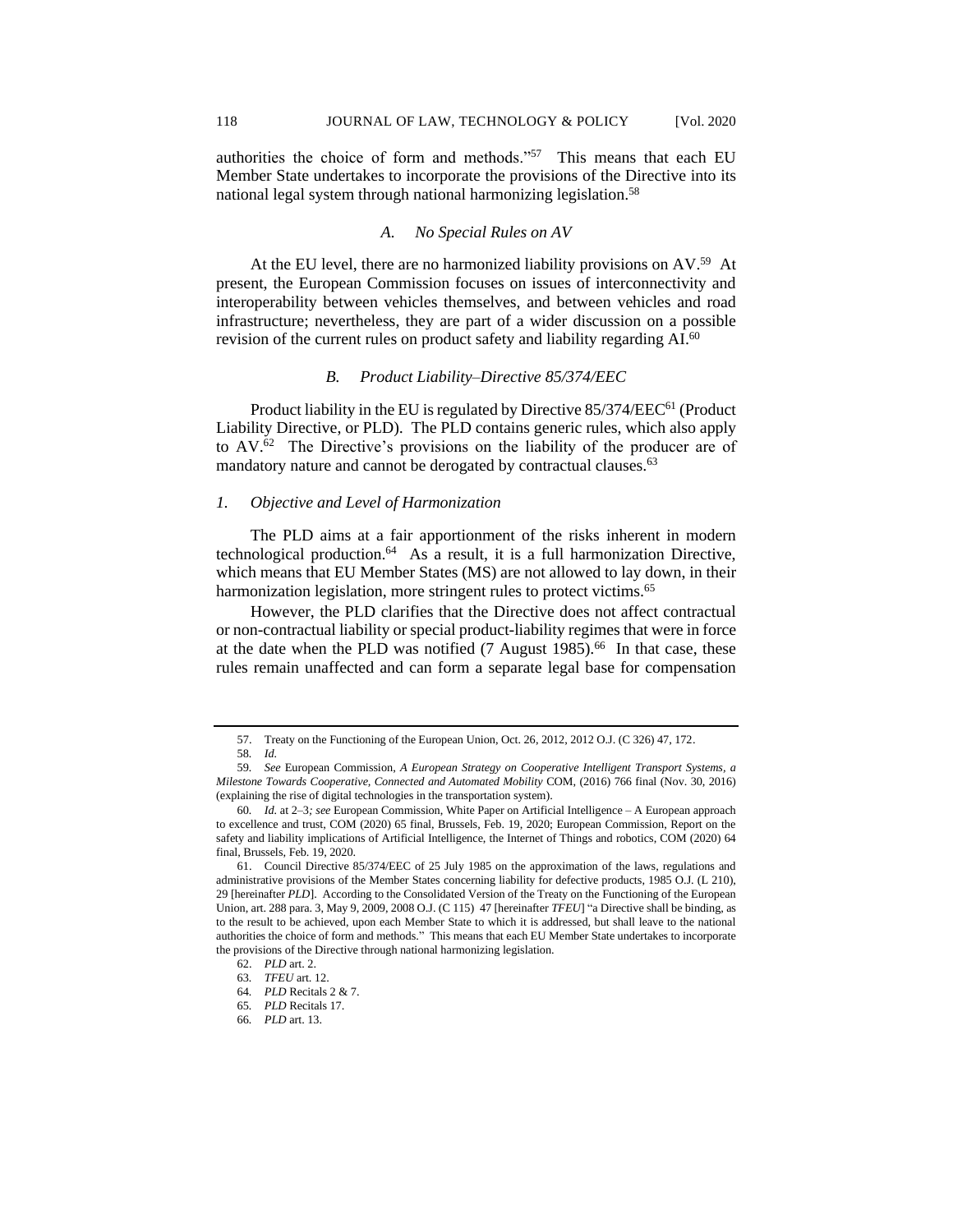claims.<sup>67</sup> Nonetheless, MS may not establish or maintain a general productliability regime that deviates from the PLD provisions.<sup>68</sup>

The Court of Justice of the EU (CJEU), the former European Court of Justice (ECJ), has underlined that the PLD seeks to achieve, in the matters regulated by it, complete harmonization of the laws, regulations, and administrative provisions of the Member States; however, as can be seen from its eighteenth recital, the PLD seeks to harmonize exhaustively only the liability aspects for defective products regulated by it.<sup>69</sup>

<span id="page-10-0"></span>For AV, the Directive's full harmonization character entails that any regulatory shortcomings in the system of product liability of the EU Member States cannot be overcome by laying down new pieces of national legislation.<sup>70</sup> New rules could be established only if the EU amends or repeals the Directive.<sup>71</sup> An alternative possibility might be that national courts adopt the interpretation of the existing national tort rules on product liability.

#### *2. Elements of Liability*

The Directive imposes strict liability on the 'producer' for 'damages' caused by a 'defect' in its 'product.'72

## a. 'Product'

A 'product' under the Directive is any movable, even though incorporated into another movable or into an immovable.<sup>73</sup> 'Product' includes electricity.<sup>74</sup>

## *i. Software as a 'Product'*

It is disputed whether the PLD covers software.<sup>75</sup> As long as software is embedded in movables, software can be seen as a 'product.'<sup>76</sup> For non-

<sup>67</sup>*. See* CJEU Case C-402/03 Skov Æg v Bilka Lavprisvarehus A/S and Bilka Lavprisvarehus A/S v J. Mikkelsen and M.D. Nielsen Judgment of 10 Jan. 2006, 2006 EC.R. I-199 (holding that the PLD precludes a national rule under which the supplier is answerable, beyond the cases listed exhaustively in art. 3 para. 3 thereof, for the no-fault liability which the PLD establishes and imposes on the producer; yet it does not preclude a national rule under which the supplier is answerable without restriction for the producer's fault-based liability).

<sup>68.</sup> ECJ Case C-183/00, González Sánchez v. Medicina Asturiana SA, 2002 EC.R.. I-03901, paras 32– 33.

<sup>69.</sup> CJEU Case C-621/15, N. W and Others v. Sanofi Pasteur MSD SNC and Others, http://curia.europa.eu, paras 20-21; CJEU Case C-310/13, Novo Nordisk Pharma GmbH v. S, http://curia.europa.eu, paras. 23–24.

<sup>70.</sup> Jordan Burton, *The Promises and Pitfalls of Harmonization: What Insurance Guarantee Schemes Tell Us About When Harmonization Works*, 93 IND. L.J. 1263, 1266 (2018).

<sup>71</sup>*. Id.*

<sup>72</sup>*. PLD* art. 1.

<sup>73</sup>*. See id.* art. 2 (defining products as "movables").

<sup>74</sup>*. Id.*

<sup>75.</sup> *Study on Emerging Issues*, *supra* note 14, at 119.

<sup>76</sup>*.* Peter Rott, *Rechtspolitischer Handlungsbedarf im Haftungsrecht, Insbesondere für Digitale Anwendungen,* May 4, 2018, at 15, https://www.vzbv.de/sites/default/files/downloads/2018/05/04/gutachten\_ handlungsbedarf\_im\_haftungsrecht.pdf (last visited Mar. 03, 2020); *Study on Emerging Issues*, *supra* note 14, at 119.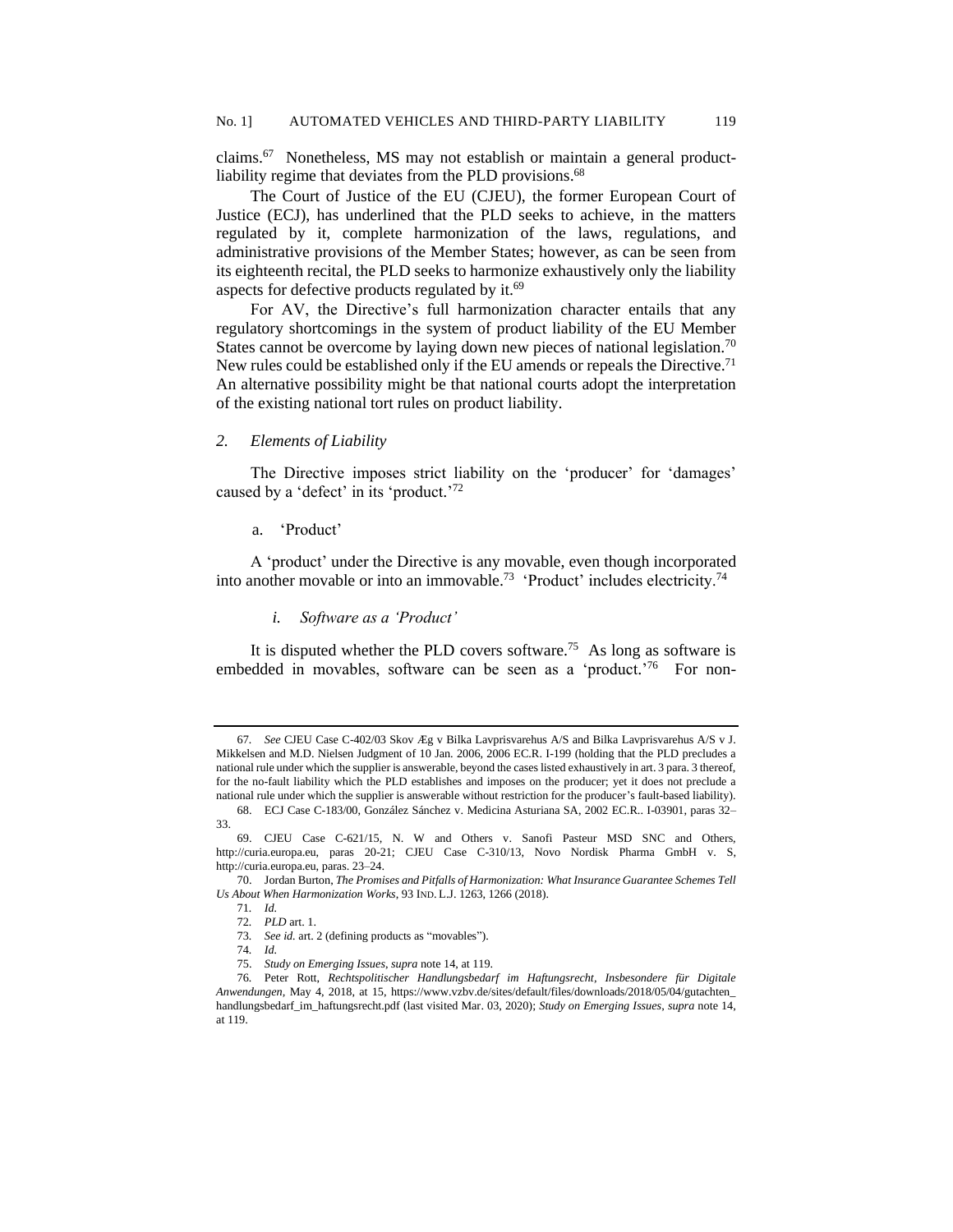embedded software, the prevailing view in many  $MS<sup>77</sup>$  considers it a 'product': on the one hand, there is no distinction in the PLD between material substance and information; on the other hand, the objective of the PLD to protect end users would be undermined if the claimant had to prove that the damage came from a hardware defect and not from a software defect, because the damaging effect is the same for claimants in both cases.<sup>78</sup>

An extensive interpretation of 'product' to cover software could be supported by the fact that electricity, which is also intangible, is a 'product'. Besides, at the time of the drafting and negotiation of the Directive such technological advances could hardly have been foreseen.<sup>79</sup> Therefore, it can be argued that an evolutive, wide interpretation of 'product' is necessary, to align the PLD with modern needs. However, the counter-argument is that we need to maintain legal certainty and not disturb the balance of interests stricken by the PLD.

The issue is unclear and is being currently debated in the framework of the Directive's evaluation and possible amendment.<sup>80</sup>

## *ii. Consequences for AV*

AV as such are tangible movables and are undoubtedly 'products.'<sup>81</sup> However, the situation regarding software used in AV is less certain. Such uncertainty is enhanced in cases of software updates and functionality revisions, especially when these are conducted by third parties. $82$  To the extent that software updates can be seen as a service, they will not be covered by the PLD, which regulates only 'products.'<sup>83</sup> In that case, software producers would be subject to liability for service provisions under national law, which EU MS are free to determine, in principle.<sup>84</sup> We subscribe to the view that the PLD covers software necessary for the vehicle operation, e.g. navigation, steering and breaking software.<sup>85</sup> However, other types of software, such as entertainment software provided by third parties, are not necessarily covered.<sup>86</sup> In any case, to enhance legal certainty, an explicit clarification in the PLD through an

<sup>77.</sup> Rott, *supra* note 76, at 16; K. Alheit, *The Applicability of the EU Product Liability Directive to Software*, 34 COMP. & INT'L L.J. S. AFR, 188, 194–95 (2001).

<sup>78.</sup> Rott, *supra* note 76, at 16.

<sup>79</sup>*. See generally PLD* (stating that it was from 1985 which technology is very different from that time compared to 2020).

<sup>80.</sup> European Commission, *Evaluation of the Directive 85/374/EEC Concerning Liability for Defective Products – Roadmap*, Sep. 27, 2016, http://ec.europa.eu/DocsRoom/documents/18842/ (last visited July 21, 2019).

<sup>81.</sup> *Study on Emerging Issues*, *supra* note 14, at 122.

<sup>82</sup>*. Id.*

<sup>83</sup>*. Id*.

<sup>84</sup>*.* I.e., provided that such national rules do not impair the effectiveness of the PLD, especially by excluding the redress rights against producers of 'products' for eventual liability under the PLD – see CJEU Case C-495/10, Centre hospitalier universitaire de Besançon v Thomas Dutrueux and Caisse primaire d'assurance maladie du Jura, 2011 E.C.R. I-14155, paras 29–30.

<sup>85.</sup> *See* Rott, *supra* note 76, at 18.

<sup>86.</sup> *Study on Emerging Issues*, *supra* note 14, at 113.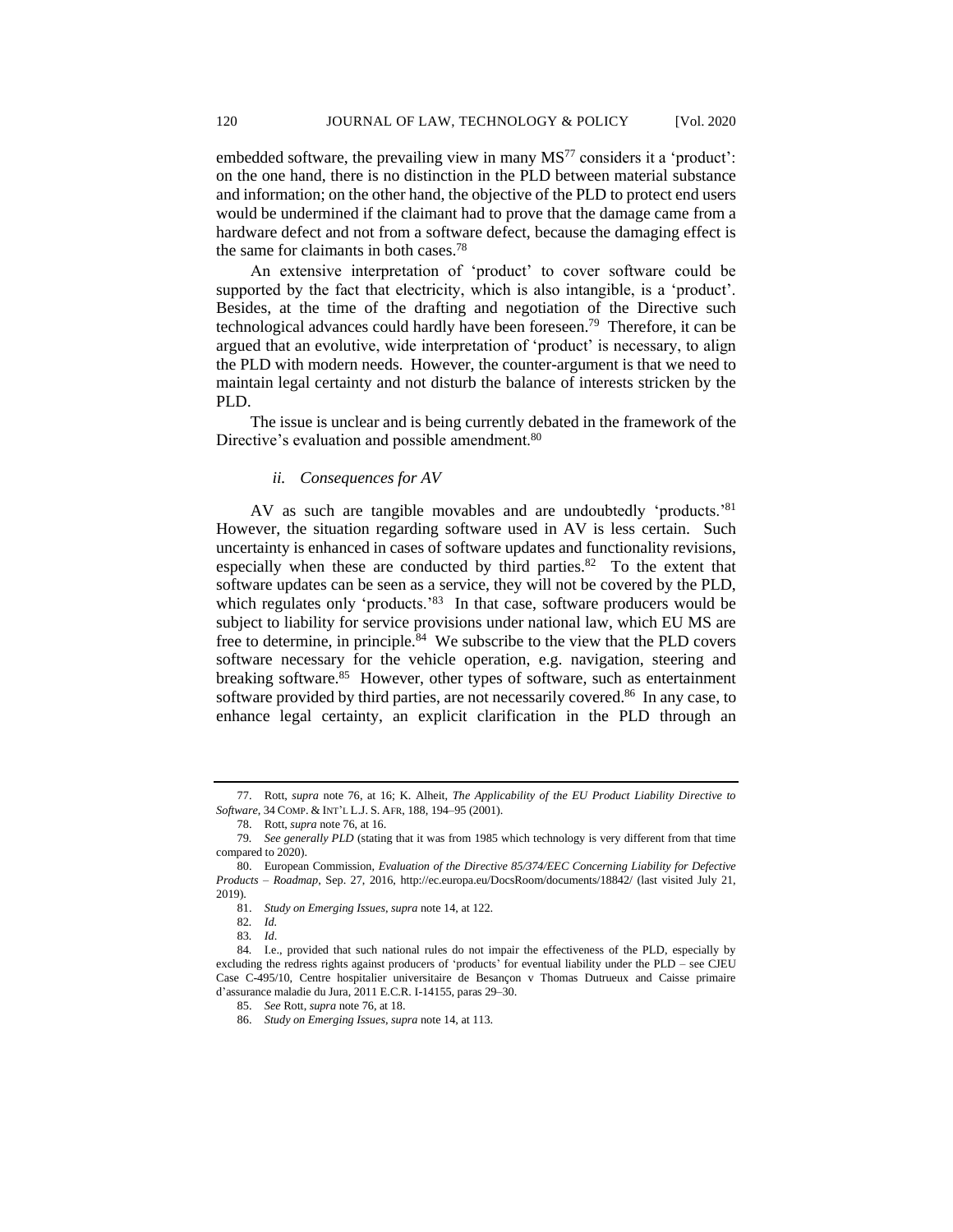amendment is recommended. $87$  This should clarify that software qualifies as "product" under the Directive.

However, the situation as to software updates is more complicated. One solution would be to accept that software updates are also a 'product.' This would extend victim protection. Nevertheless, it would not mean that software producers would be liable under the PLD for failure to release software updates, after the product has been put into circulation, for it would amount to a productmonitoring duty, which lies outside the Directive's scope. Such situation in practice would entail that software producers would be liable for defects of software updates, but not for failure to release them. This could create a counterincentive to promptly release software updates, in order to avoid strict liability. Moreover, it would be very challenging to determine for each software update the' reasonable expectations' of users and hence the existence of a 'defect.' 88

Another solution would be to deem software as a 'service', which is not covered by the PLD scope. This would not risk altering the behavior of producers as to the time of the update release. It would also be better aligned with current practice of maintenance service of motor vehicles: just like traditional motor vehicles are checked for defects in their mechanical components and are repaired, software components are checked for faults that are repaired via an update. Under this option, MS would be free to determine the liability regime for software updates, as already mentioned.

Therefore, we submit that software updates are not and should not be covered by the PLD.

b. Persons Liable

The PLD clarifies that liable 'producers' are the manufacturer of the end product, the component manufacturer, the producer of any raw material, as well as any person who, by putting his/her name, trade mark or other distinguishing feature on the product presents himself as its producer.<sup>89</sup> Furthermore, the importer of the product in the EU is also deemed a 'producer.'<sup>90</sup>

Where the producer of the product cannot be identified, each supplier of the product is treated as its producer, unless he/she informs the injured person, within a reasonable time, of the identity of the producer or of the person who supplied him/her with the product.<sup>91</sup> The same applies, in the case of an imported product, if this product does not indicate the identity of the importer referred to in Art. 3(2), even if the name of the producer is indicated [Art. 3(3)].<sup>92</sup> The supplier, against whom proceedings are brought by an injured person, has to inform the latter, on his or her own initiative and promptly, of the identity of

<sup>87.</sup> Rott, *supra* note 76, at 18; *Study on Emerging Issues*, *supra* note 14, at 113.

<sup>88</sup>*.* See *infra* Part II.C.1 on the notion of 'defect.'

<sup>89</sup>*. PLD* art. 3, para 1.

<sup>90</sup>*. Id.* art 3, para 2.

<sup>91</sup>*. Id.* art 3, para 3.

<sup>92</sup>*. Id.*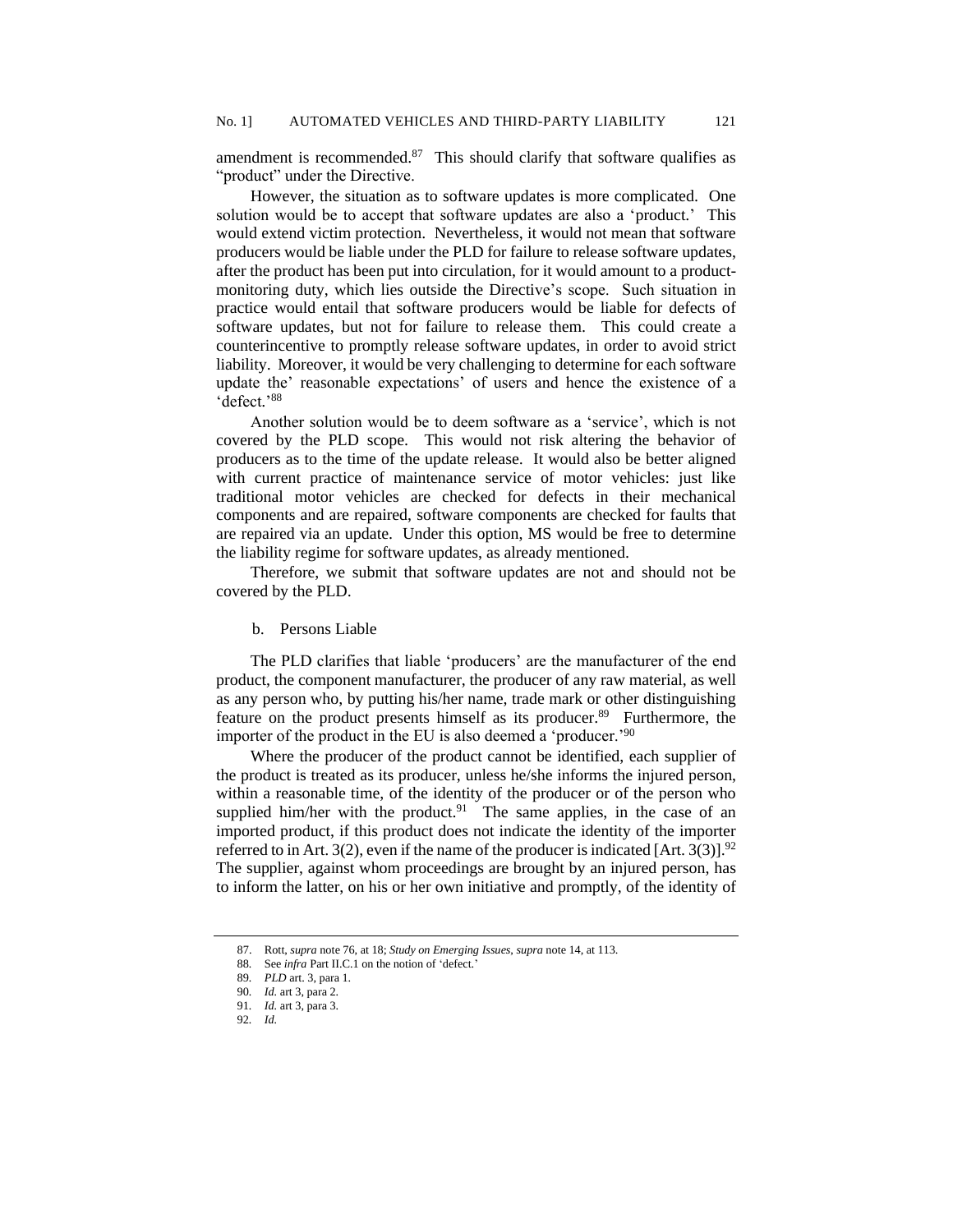the producer or his/her own supplier—a mere denial by the supplier that he or she is not the producer is insufficient.<sup>93</sup>

All these persons are liable jointly and severally, without prejudice to the provisions of national law concerning the rights of contribution or recourse.<sup>94</sup> The objective of these provisions is to enhance consumer protection by increasing the number of the potentially liable persons.<sup>95</sup>

The CJEU has clarified that the PLD regulates only the liability of producers for defective products and does not cover the liability of service providers who use defective products.<sup>96</sup>

Regarding AV, the manufacturers of the vehicles as well as their importers into the EU will be liable. $97$  Such liability will include malfunctions of embedded software.<sup>98</sup> Furthermore, the manufacturer of such software will also be liable, as a manufacturer of component parts, especially regarding safety critical software, such as navigation, steering, and breaking software.<sup>99</sup> The liability of suppliers of AV under the PLD will have limited importance in practice, since in the car industry, the identity of the end-product manufacturer or the importer is known.<sup>100</sup>

In addition, the above-mentioned judgment of the CJEU on the nonliability of service providers under the  $PLD<sup>101</sup>$  makes clear that persons who provide services using AV, e.g. taxi services or ride-hailing services, will not be liable.<sup>102</sup>

<span id="page-13-0"></span>It has been suggested that the PLD undermines the protection of victims of AV as it covers a limited list of parties, leaving outside its scope rental companies, pure developers of the operating technology and testing companies etc.<sup>103</sup> Be that as it may, the PLD is the result of a balance of interests and does not aim to offer comprehensive protection that can be provided by national (negligence) legal regimes on product liability as well as national rules on liability for provision of services.

<sup>93.</sup> ECJ Judgment of 2 Dec. 2009, case C-358/08 *Aventis Pasteur*, ECLI:EU:C:2009:744, paras 57–58.

<sup>94</sup>*. PLD* art. 5.

<sup>95</sup>*. PLD* Recitals 4 & 5.

<sup>96.</sup> CJEU Case C-495/10, Centre hospitalier universitaire de Besançon v. Thomas Dutrueux and Caisse primaire d'assurance maladie du Jura, 2011 E.C.R. I-14155.

<sup>97</sup>*. Id.*

<sup>98.</sup> Rott, *supra* note 76, at 21.

<sup>99</sup>*. Id.*

<sup>100</sup>*. See* Council Directive 85/374/EEC, art. 3, 1985 O.J. (L 210) (UK) (stating that each supplier of the product is a producer).

<sup>101.</sup> Counseil d'État [D.P. Ill] [Council of State], Oct. 27, 2011, E.C.R. I–14155.

<sup>102</sup>*. See generally Evaluation of the Council Directive 85/374/EEC on the Approximation of Laws, Regulation and Administrative Provisions of the Member States Concerning Liability for Defective Products*, (Jan. 2018), http://publications.europa.eu/resource/cellar/d4e3e1f5-526c-11e8-be1d-01aa75ed71a1.0001.01/ DOC\_1 (predicting in light of the CJEU decision that service providers using AV will be shielded from liability).

<sup>103.</sup> Kyriaki Noussia, *Autonomous vehicles: Legal considerations and dilemmas, in* INSURTECH: A LEGAL AND REGULATORY VIEW 253, 259 (Pierpaolo Marano and Kyriaki Noussia eds., 2019).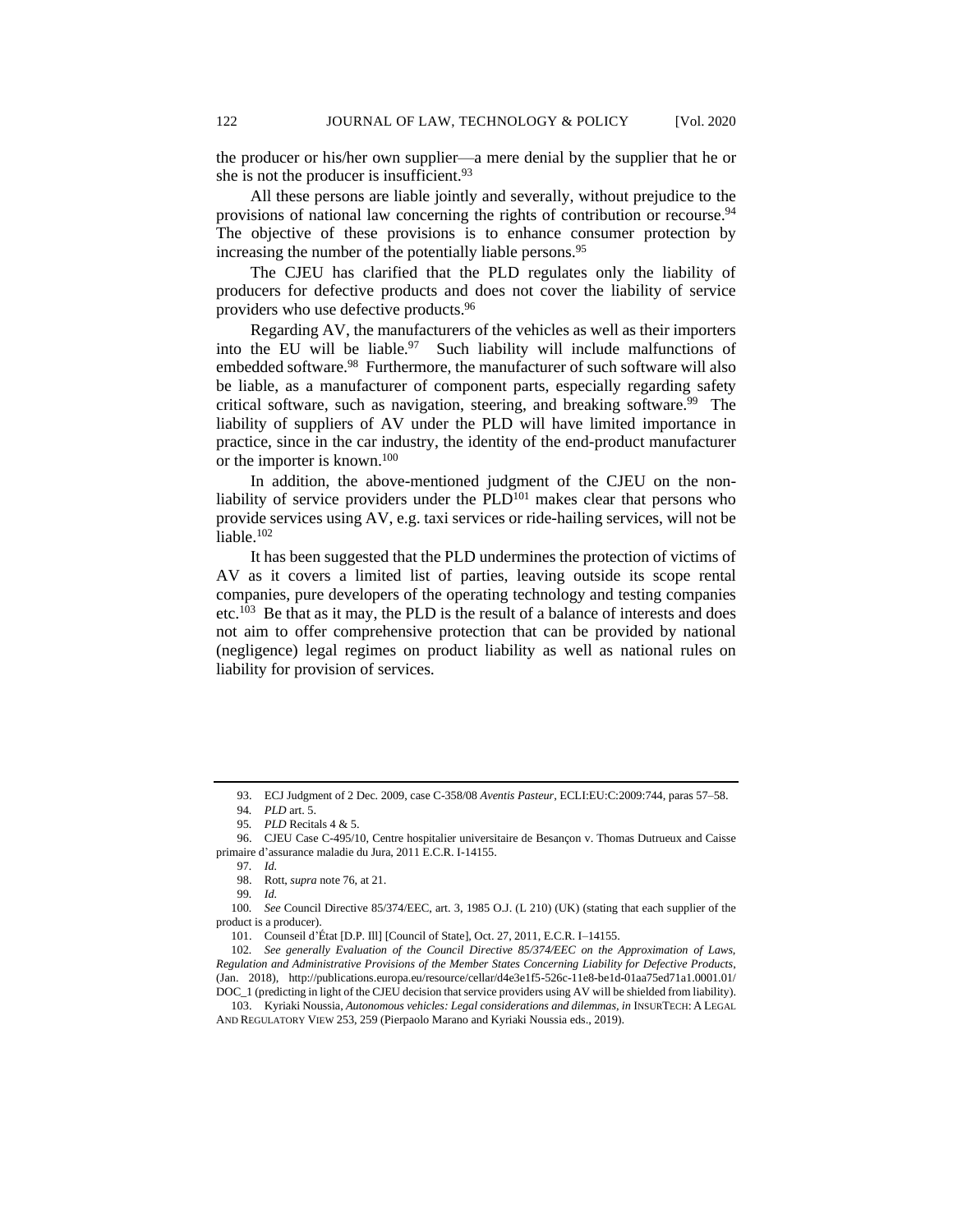#### *i. Safety Expectations*

According to Art. 6(1) PLD, "a product is defective when it does not provide the safety which a person is entitled to expect" taking all circumstances into account, including (a) the presentation of the product, (b) the use to which it could reasonably be expected that the product would be put, and (c) the time when the product was put into circulation.<sup>104</sup> Art.  $6(2)$  PLD clarifies that "a product shall not be considered defective for the sole reason that a better product is subsequently put into circulation."<sup>105</sup> The CJEU has ruled that a product is put into circulation when it is taken out of the manufacturing process operated by the producer and enters a marketing process in the form in which it is offered to the public in order to be used or consumed.<sup>106</sup> The time that the product was put into circulation is critical, since 'producers' are only liable for defects that existed at that time.<sup>107</sup>

Hence, the PLD covers design defects (i.e. a whole production is defective) and manufacturing defects (i.e. isolated products of a production series are defective).<sup>108</sup> It also establishes a duty to warn on dangers of the product, albeit to a limited extent, i.e. until the product has been put into circulation.<sup>109</sup> However, the PLD lays down no duty to warn on dangers after the product has been put into circulation or to recall defective products.<sup>110</sup> These duties are foreseen in separate pieces of European legislation on product safety, which do not impose EU-wide liability rules.<sup>111</sup>

Recital (6) of the PLD preamble makes clear that, to protect the physical well-being and property of the consumer, the defectiveness of the product should be determined by reference to the lack of the safety which the public at large is entitled to expect and not to its fitness for use.<sup>112</sup> Therefore, the safetyexpectations test is judged objectively rather than by reference to the expectations of the specific user.<sup>113</sup> In addition, the PLD establishes a duty to put into circulation products that are reasonably safe, taking into account all

<sup>104.</sup> *PLD* art. 6(1).

<sup>105</sup>*. Id.* art. 6(2).

<sup>106.</sup> Declan O'Byrne v Sanofi Pasteur MSD Ltd [2006] Case C–127/04 (EC).

<sup>107</sup>*. See PLD* art. 7(b) (precluding the producer's liability for defects that "did not exist at the time the product was put into circulation").

<sup>108</sup>*. See id.* art.7(f) (explaining a design defect does not preclude liability).

<sup>109</sup>*. See id.* art. 13 (explaining there is a "special liability system. . . . when this directive is notified").

<sup>110</sup>*. Id.* art. 7(e).

<sup>111</sup>*. See* Parliament Directive 2007/46/EC art. 32, 2007 O.J. (L 263) 1 (EU) (explaining the producers' obligation to recall vehicles); Parliament Directive 2001/95/EC art. 5, 2001 O.J. (L 11) 9 (EU) (describing obligations of producers and distributors).

<sup>112</sup>*. See Report from the Commission on the Application of Directive 85/374/EEC on the Approximation of the Laws, Regulations, and Administrative Provisions of the Member States Concerning Liability for Defective Products,* at 8, COM (2018) 246 final (July 5, 2018) (stating that "[i]t is irrelevant whether the product is fit for purpose or fit for use," and that the defectiveness of the product is "related to the expected safety of the product") [hereinafter *Application of Directive 85/374/EEC*].

<sup>113</sup>*. See* Bundesgerichtshof [BGH] [Federal Court of Justice] June 16, 2009, (*Airbag*), NEUE JURISTISCHE WOCHENSCHRIFT [NJW] 2952 (para. 12), 2009 (Ger.).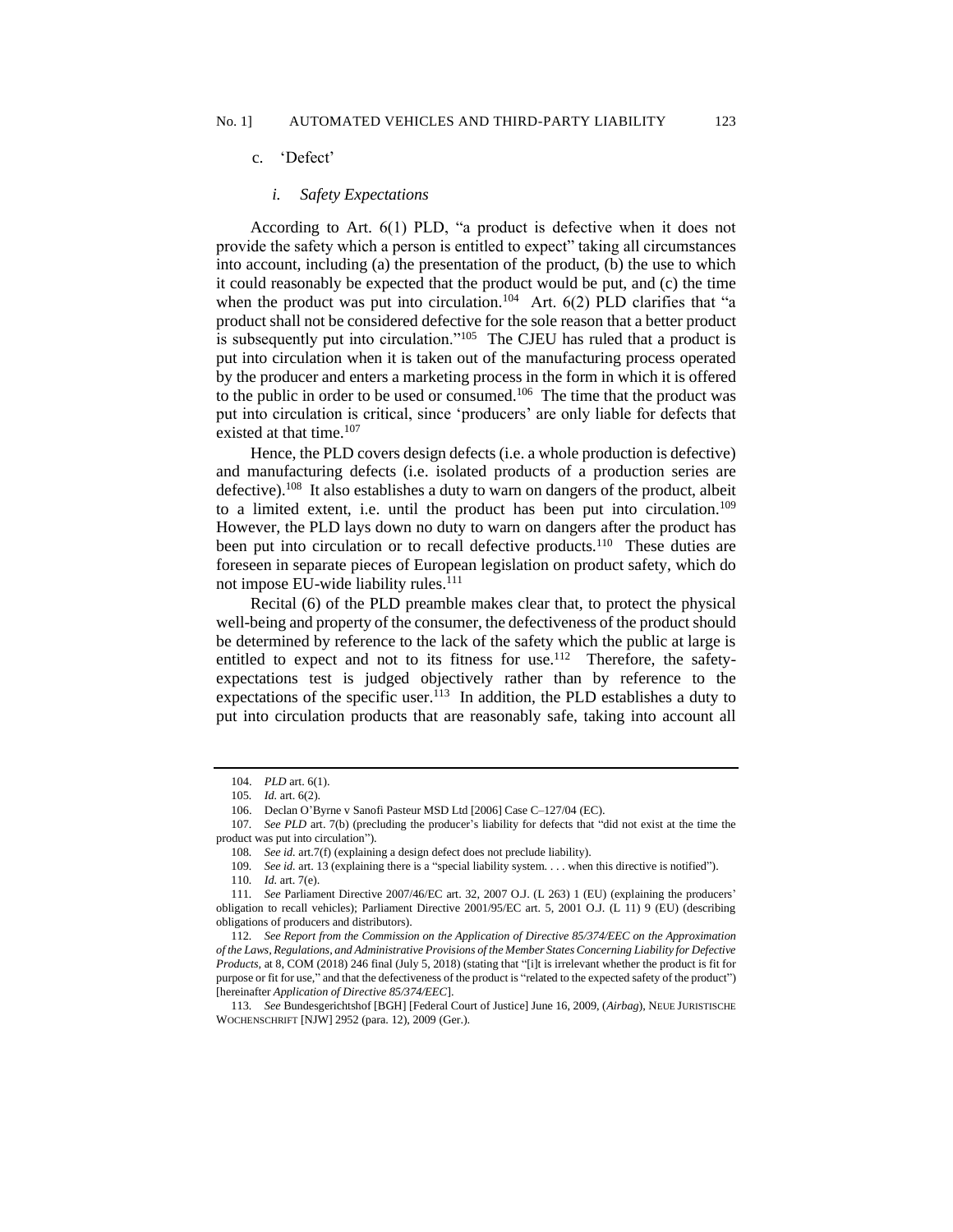circumstances—not products that are absolutely safe.<sup>114</sup> In this regard, some national courts have referred to a risk-benefit analysis of the product's characteristics, taking into account the kind and the extent of the risks connected to the use of the product, the possibility that such risks materialize, the cost of additional safety measures, and the benefits from the use of the product.<sup>115</sup>

At the same time, safety is assessed by excluding any misuse of the product not reasonable under the circumstances.<sup>116</sup> Consequently, the reasonable safety expectations of the user encompass cases of foreseeable product misuse.<sup>117</sup> Producers must consider foreseeable product misuse both when designing the product and when issuing instructions and warnings.<sup>118</sup>

Moreover, the CJEU has ruled that, where it is found that products belonging to the same group or forming part of the same production series, such as pacemakers and implantable cardioverter defibrillators, have a potential defect, such a product may be classified as defective without there being any need to establish that that product has such a defect.<sup>119</sup>

#### *ii. Safety Expectations of AV Users*

The 'reasonable' expectations of users of AV may not always be easy to define. Since the main promise of AV technology is enhanced safety, users are entitled to expect that AV will be safer than ordinary cars.<sup>120</sup> It has been suggested that AV should be able to deal autonomously with all situations that could occur during the autonomous phase of driving.<sup>121</sup> They should also be in position to recognize wrongful behavior of other road users and adjust their own behavior to prevent an accident.<sup>122</sup>

Moreover, as producers gain more experience and technology progresses, the reasonable safety expectations of the users will increase. After a certain period, a system may not correspond to such safety expectations, although the failure rate is lower than that of humans.<sup>123</sup>

<span id="page-15-0"></span>In any case, the thorough examination of the circumstances of each case is necessary. Advertising statements combined with instructions and warnings in user manuals are expected to play a crucial role.<sup>124</sup>

<sup>114</sup>*. See* RACHEL MULHERON, PRINCIPLES OF TORT LAW 196 (2016) (explaining there is no automatic liability for the producer).

<sup>115</sup>*. See* Wilkes v. DePuy International Limited [2016] EWHC 3096, ¶ 65–67 (Eng.) (rejecting the riskutility test as applied in the US); Bundesgerichtshof [BGH] [Federal Court of Justice] June 16, 2009 (*Airbag*), NEUE JURISTISCHE WOCHENSCHRIFT [NJW] 2952 ¶ 16–18, 2009 (Ger.).

<sup>116</sup>*. See PLD* art. 4 (explaining the injured person must show a causal relationship between the defect and the injury).

<sup>117</sup>*. Application of Directive 85/374/EEC, supra* note 110, at 46.

<sup>118.</sup> Rott, *supra* note 76, at 24; Martin Ebers, *Autonomes Fahren: Produkt und Produzentenhaftung*, *in* AUTONOMES FAHREN 93, 112–13 (Bernd H. Oppermann and Jutta Stender Vorwachs eds. 2017).

<sup>119.</sup> Joined Cases C–503/13 and C–504/13, Boston Scientific Medizintechnik GmbH v. AOK Sachsen-Anhalt – Die Gesundheitskasse, 2015.

<sup>120.</sup> Ebers, *supra* note 118, at 108.

<sup>121</sup>*. Id.* at 104.

<sup>122</sup>*. Id.* at 105.

<sup>123</sup>*.* Francesco Paolo Patti*, The European Road to Autonomous Vehicles, 43 Fordham Int'l L.J. 125, 161 (2019)*; Ebers, *supra* note 118, at 105*.*

<sup>124</sup>*.* Ebers, *supra* note 118, at 112 (describing the importance of advertising).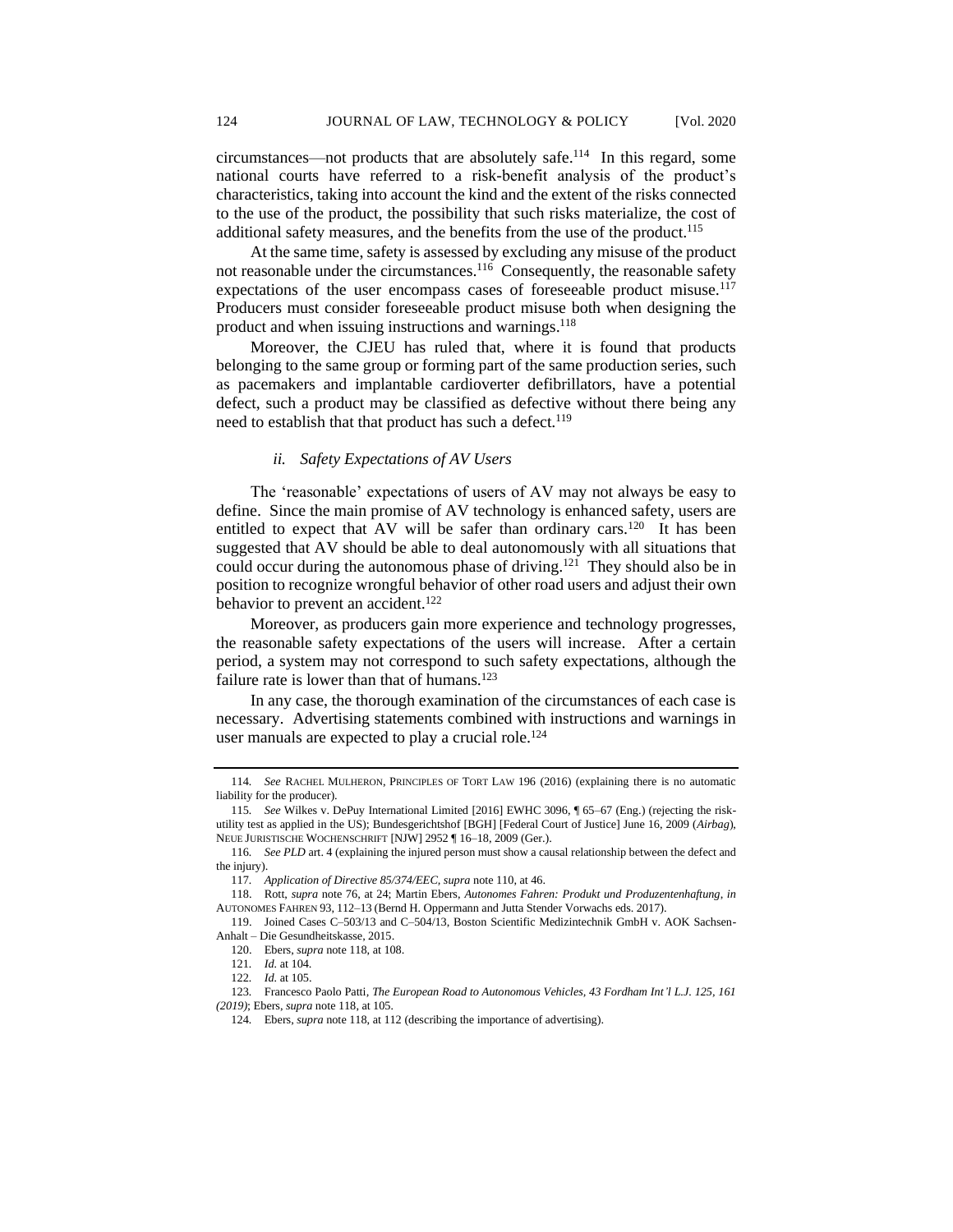In advertising, producers should be careful not to raise exaggerated expectations by using terms such as 'autonomous' or 'auto pilot,' which could be misunderstood and lead to product misuse.<sup>125</sup> In the case of semi-autonomous vehicles, producers should take into account that drivers may use the vehicles in ways they were not meant to be used, e.g. by relying too much on the driverassistance systems.<sup>126</sup>

As to instructions and warnings, producers of AV should take all effort to ensure that the user can operate the vehicle safely. Therefore, they have to inform the user on: (i) the exact purposes for which the AV is meant to be used, (ii) how should the system be configured and operated, (iii) the extent to which the system needs to be monitored during operation, (iv) how should the user react in case of system failure, and (v) how should the system be regularly maintained.<sup>127</sup>

Besides, foreseeable misuse could also be the attempt of third parties to unlawfully gain control of the AV.<sup>128</sup> Therefore, security shortcomings of software, which could enable unlawful interference with the operation of the vehicle and result in damage, may too be considered as 'defect.'<sup>129</sup>

Human factors in the human-machine interface of AV, such as warning signals and time required for the driver to take over manual control of the vehicle will also be considered in determining the legitimate safety expectations.<sup>130</sup>

In addition, given the judgment of the CJEU in the *Boston Scientific Medizintechnik* case,<sup>131</sup> it is not unlikely that AV of a specific type are found defective because of defects discovered only to some of the vehicles of that type. $132$ 

### *iii. Time in Which AV Were 'Put Into Circulation'*

As mentioned above, an important factor in determining defectiveness is the time in which the product was put into circulation.<sup>133</sup>

<sup>125</sup>*. Id*. Compare the use of the term 'auto pilot' in Tesla's semi-automated vehicles. In Germany, the Federal Motor Transport Authority found such terms misleading and asked Tesla to stop using them. *See* Vera Eckert, *Germany Says Tesla Should Not Use 'Autopilot' in Advertising*, REUTERS (Oct. 16, 2016), https://uk.reuters.com/article/uk-tesla-germany-idUKKBN12G0KQ (describing a letter to Tesla asking them to stop using autopilot). More recently, in the U.S., two consumer advocacy groups have requested the Federal Trade Commission to investigate Tesla's advertising practices consisting in the use of terms such as 'auto pilot' and 'full self-driving hardware' in Level 2 vehicles. *See also* Jason Torchinsky, *Consumer Group Says Tesla's Autopilot Is 'Deceptive,' Calls For Investigation*, JALOPNIK (May 23, 2018), https://jalopnik.com/consumergroup-says-teslas-autopilot-is-deceptive-call-1826249830 (describing the request to investigate Tesla's use of autopilot.

<sup>126.</sup> Ebers, *supra* note 118, at 112.

<sup>127</sup>*. Id*. at 111.

<sup>128</sup>*. Application of Directive 85/374/EEC, supra* note 110, at 26 (speculating on a producer's potential liability for damages resulting from a third party that hacks an AV's software).

<sup>129</sup>*. Id.*

<sup>130</sup>*. See infra* Part 8.6.

<sup>131.</sup> Joined Cases C–503/13 and C–504/13, Boston Scientific Medizintechnik GmbH v. AOK Sachsen-Anhalt – Die Gesundheitskasse, 2015.

<sup>132</sup>*. See id.* (explaining that not all AV will be found defective)*.* Nonetheless, caution is required: the above-mentioned case concerned a very specific category of products and a safety problem which might not trigger a fleet-wide defectiveness, see of such AV. *See* Patti, *supra* not[e 123,](#page-15-0) 149.

<sup>133</sup>*. See supra* Part 2.2.2.3.1.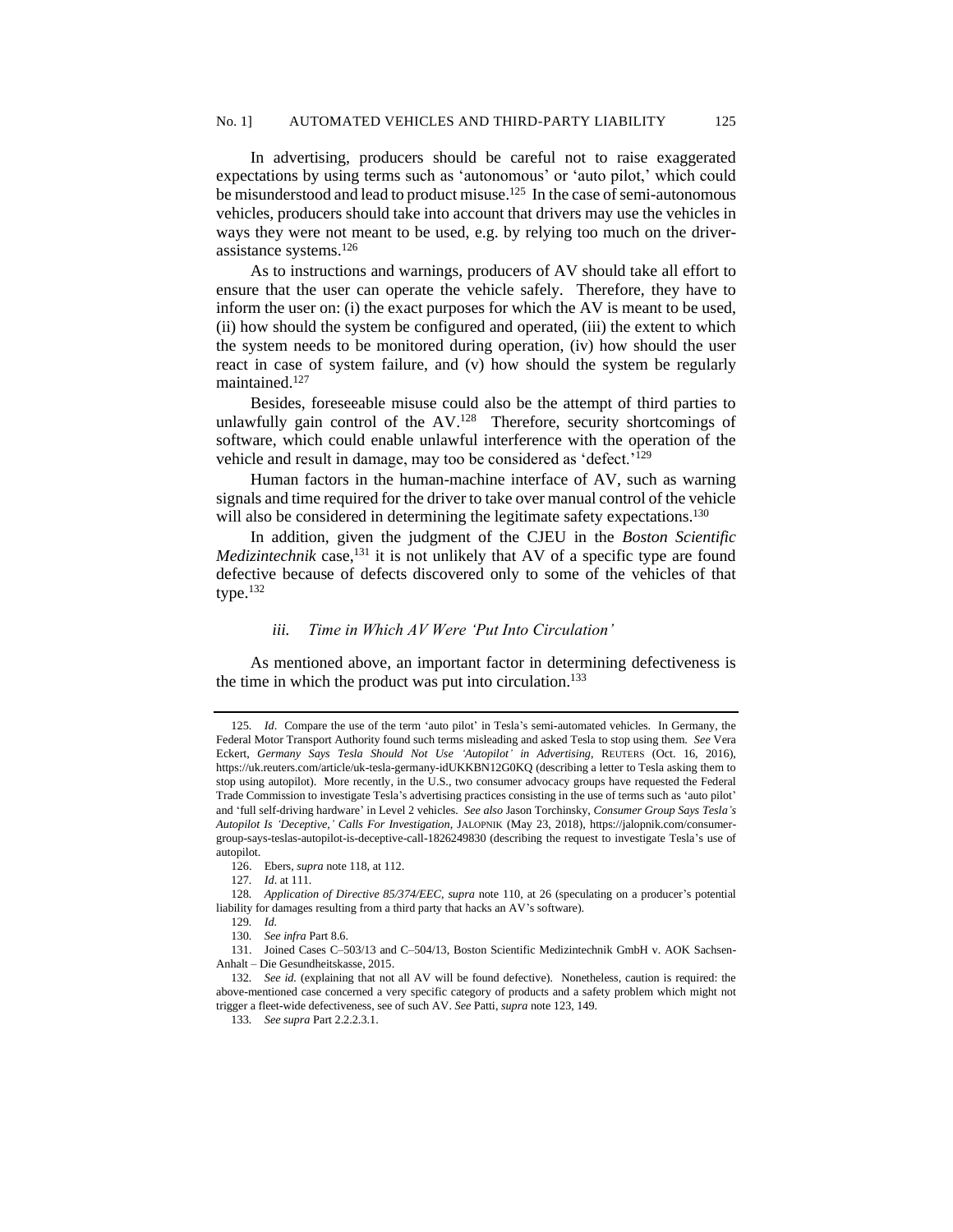In view of the self-learning abilities of AV, an important challenge will be to determine if the AV was 'defective' when it was put into circulation.<sup>134</sup> It could be argued that safety issues created by learned behavior fall outside the scope of the PLD, unless one considers as a 'defect' the learning algorithms of the AV, especially if they do not provide adequate safeguards against potentially harmful behavior.<sup>135</sup>

In such cases, the reasonable user expectations are that the producer will take care to prevent the vehicle system from learning any dangerous behavior.<sup>136</sup> As mentioned before, failure of the producer to consider cases of foreseeable product misuse may constitute a 'defect.' In self-learning systems this means that the producer should avoid that the system learns behaviors that contradict its safety purpose.<sup>137</sup>

## *3. 'Damage'*

'Damage' is defined in Art. 9 PLD.<sup>138</sup> It includes personal damages, yet property damage is covered only under certain requirements: no damage to the defective product itself is covered, while damage to other property items requires that (a) the damage exceeds 500 $\epsilon$ , (b) the damaged item is of a type ordinarily intended for private use or consumption, and (c) the item was used by the injured person mainly for his/her own private use or consumption.<sup>139</sup> Non-material damage can be awarded according to the applicable national provisions.<sup>140</sup>

Thus, pure economic loss, contrary to consequential loss, is not covered by the PLD.<sup>141</sup> Recoverable damages under PLD are restricted by the full harmonization character of the PLD.<sup>142</sup>

As to the notion of 'other property items,' it would cover cases of software subsequently installed.<sup>143</sup> Moreover, Art. 16(1) PLD allows EU Member States (MS) to introduce an upper limit of the producer's liability, which cannot be lower than  $\epsilon$  70 million, for damage resulting from death or personal injury and caused by identical items with the same defect.<sup>144</sup> This provision applies mainly to cases of design defects. Germany, Spain and Portugal have used such possibility.<sup>145</sup> Nonetheless, at least in Germany, the upper limit has been criticized as not serving any purpose, given that (i) the limit has not been used

<sup>134.</sup> *Study on Emerging Issues*, *supra* note 14, at 121.

<sup>135</sup>*. See id.* (showing how a "literal reading of the provision" would allow learned behavior safety issues to fall outside of the PLD)*.*

<sup>136.</sup> *C.f. Id.* (explaining that the manufacturer may not be liable because the defect was not there when the product was put in circulation).

<sup>137.</sup> Rott, *supra* note 76, at 34.

<sup>138.</sup> *PLD*, art. 9.

<sup>139</sup>*. Id.*

<sup>140</sup>*. Id.*

<sup>141</sup>*. Evaluation of the Council Directive 85/374/EEC, supra* note 101, at 77.

<sup>142.</sup> Rott, *supra* note 76, at 40.

<sup>143</sup>*. Id.* at 41.

<sup>144.</sup> *PLD*, art. 16(1).

<sup>145</sup>*. See* Commission of the European Communities, on the Application of Directive 85/374 on Liability for Defective Products, 19–20, COM (2000) 893 final (Jan. 31, 2001) [hereinafter *Commission Report 2001*] (explaining how the ceiling for product liability is set to  $\epsilon$  70 million in Germany, Spain, and Portugal).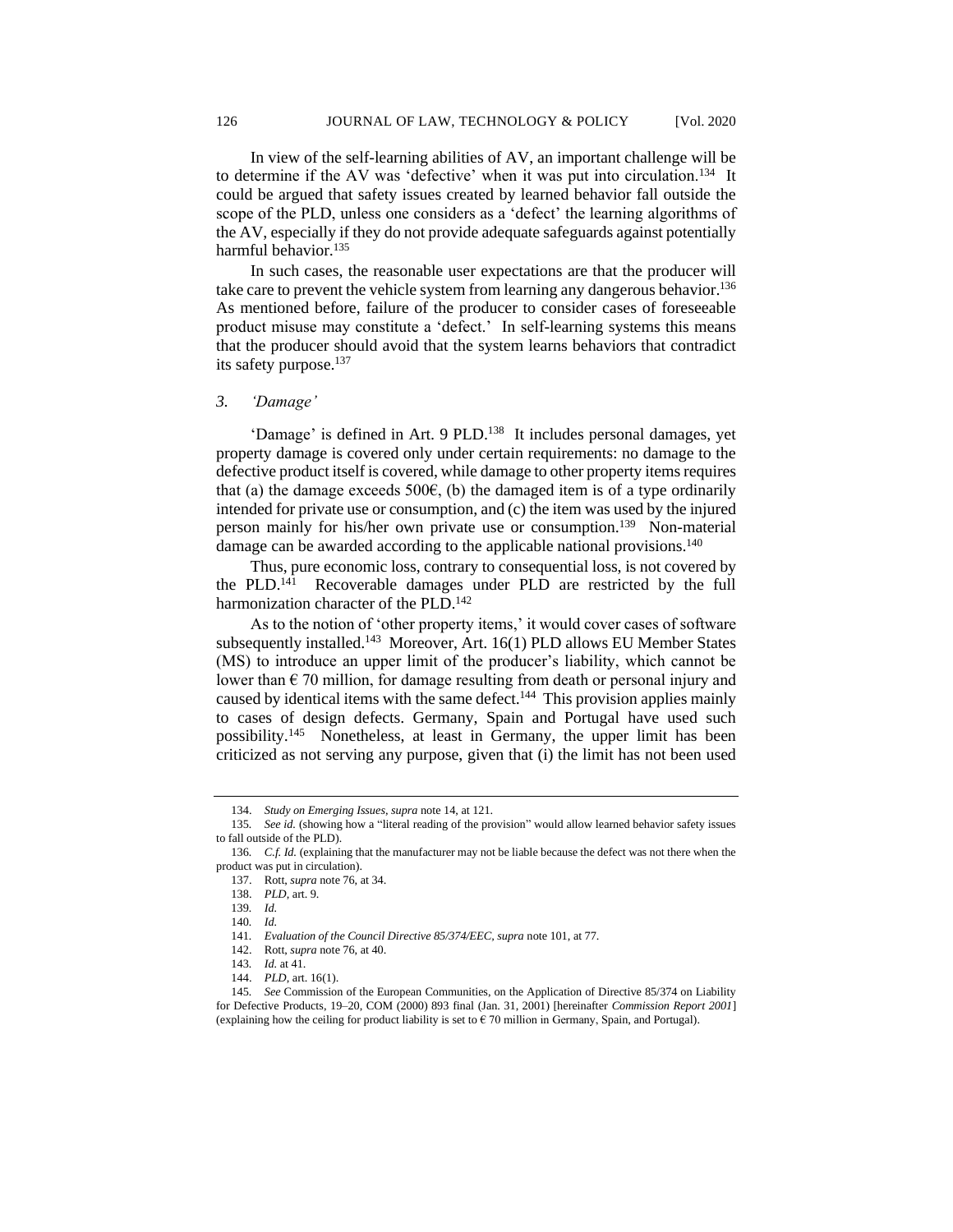in any case so far, (ii) claimants could base their claims on tort, which has no upper limit, and (c) that the non-existence of such limit in other MS has not created any problems.<sup>146</sup>

Damage to other items must exceed  $500 \text{E}^{147}$  This threshold aims at avoiding litigation in an excessive number of cases<sup>148</sup> and encourage out-ofcourt dispute settlement for small claims.<sup>149</sup> The minimum limit has been implemented differently by MS.<sup>150</sup> Some MS, including Germany, interpret such a limit as deductible from the compensation due; other MS, such as the UK and the Netherlands, see it as a liability threshold, which once overpassed, enables the claimant to receive full compensation.<sup>151</sup> This provision has been criticized, because, among others, it does not discourage litigation in MS that have in place a parallel, tort-based system of product liability.<sup>152</sup>

Moreover, the PLD makes clear that damage to other property items is recoverable, only if these items are intended and mainly used for private purposes.<sup>153</sup> This restriction is connected to the balance of interests pursued by the Directive and reveals that the Directive focuses on the protection of consumers. Strict liability does not apply to damage to business property, for which other avenues of compensation are usually available, namely insurance cover, contractual claims and general tort law. Thus, the PLD will not cover damage caused by an AV to a vehicle used for professional purposes or to a building with offices.<sup>154</sup>

#### *4. Defenses*

In Art. 7 PLD lays down the reasons of exoneration of the producer from its liability. These circumstances must be interpreted strictly.<sup>155</sup> The producer is not liable if he/she can prove one of following defenses:

(a) That he/she did not put the product into circulation. This is intended primarily to cover cases in which a person other than the producer has caused the product to leave the process of manufacture.<sup>156</sup>

(b) That, having regard to the circumstances, it is probable that the defect which caused the damage did not exist at the time when the product was put into circulation by the producer or that this defect came into being afterwards.

<sup>146.</sup> Rott, *supra* note 76, at 43.

<sup>147.</sup> *PLD*, art. 9.

<sup>148</sup>*. Id.*

<sup>149</sup>*. Commission Report 2001, supra* note 145, at 19.

<sup>150.</sup> European Commission, *Third Report on the Application of Council Directive on the Approximation of Laws, Regulations and Administrative Provisions of the Member States Concerning Liability for Defective Products*, COM (2006) 496 final (Sep. 14, 2006).

<sup>151.</sup> *Id.*; *see also* Rott, *supra* note 76, at 42.

<sup>152.</sup> Rott, *supra* note 76, at 45.

<sup>153</sup>*. PLD*.

<sup>154</sup>*. Id.*

<sup>155.</sup> ECJ case C-203/09, Volvo Car Germany GmbH v. Autohof Weidensdorf GmbH, 2010 E.C.R. I-10721 para. 15.

<sup>156.</sup> *Id.*, para. 16.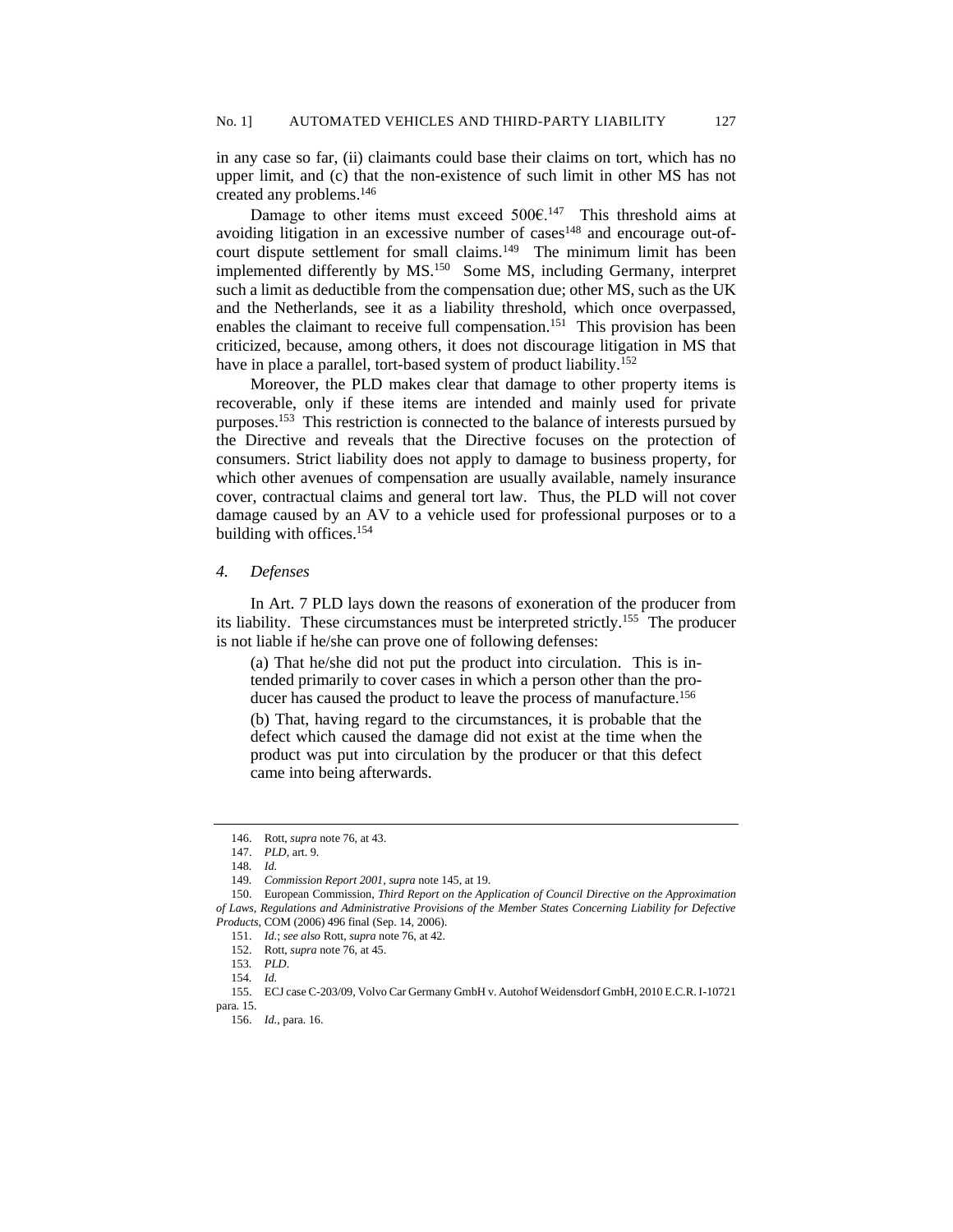(c) That the producer neither manufactured the product for sale or any form of distribution for economic purpose, nor did it manufacture or distribute the product in the course of its business.

(d) That the defect is due to compliance of the product with mandatory regulations issued by the public authorities.

(e) That the state of scientific and technical knowledge at the time when the producer put the product into circulation was not such as to enable the existence of the defect to be discovered (state-of-the-art defence). The ECJ has clarified<sup>157</sup> that Article  $7(e)$  is not specifically directed at the practices and safety standards in use in the industrial sector in which the producer is operating. It does refer to the state of scientific and technical knowledge, including the most advanced level of such knowledge, at the time when the product in question was put into circulation. Second, this defence is judged objectively, considering the state of knowledge of which the producer is presumed to have been informed. Nevertheless, it is implicit in the wording of Article 7(e) that the relevant scientific and technical knowledge must have been accessible at the time when the product in question was put into circulation. Therefore, in order to have a defence under Article 7(e) PLD, the producer of a defective product must prove either that the objective state of scientific and technical knowledge, including the most advanced level of such knowledge at the time when the product in question was put into circulation, did not enable the discovery of the defect; or that such knowledge was not accessible at the time when the product in question was put into circulation.

It is noteworthy that MS may opt to not make available to manufacturers such defence.<sup>158</sup> So far, five MS have used such possibility, albeit only two MS do not allow such defence in all sectors.<sup>159</sup> Nonetheless, it has been reported that the state-of-the-art defence has had limited practical importance in Europe.<sup>160</sup>

(f) Producers of components can be exonerated, if they prove that the defect is attributable to the design of the product in which the component has been fitted or to the instructions given by the manufacturer of the product.<sup>161</sup>

Moreover, the comparative or contributory negligence of the injured persons and their agents is taken into account [Art. 8(2)]. If the damage is due

<sup>157.</sup> ECJ case C-300/95, Commission of the European Communities v. United Kingdom of Great Britain and Northern Ireland, 1997 E.C.R. I-2649, paras 26–29.

<sup>158</sup>*. PLD,* art. 15 Para. (1)(b).

<sup>159.</sup> Luxembourg and Finland. Hungary and Spain do not provide for the defense only in the pharmaceuticals sector, while France excludes it regarding products of the human body – *see Report from the Commission to the European Parliament, the Council and the European Economic and Social Committee on the Application of the Council Directive on the Approximation of the Laws, Regulations, and Administrative Provisions of the Member States Concerning Liability for Defective Products (85/374/EEC)*, COM(2018) 246 final (May 7, 2018), 4 [hereinafter *Commission Report 2018*].

<sup>160.</sup> Rott, *supra* note 76, at 35.

<sup>161</sup>*. Id.*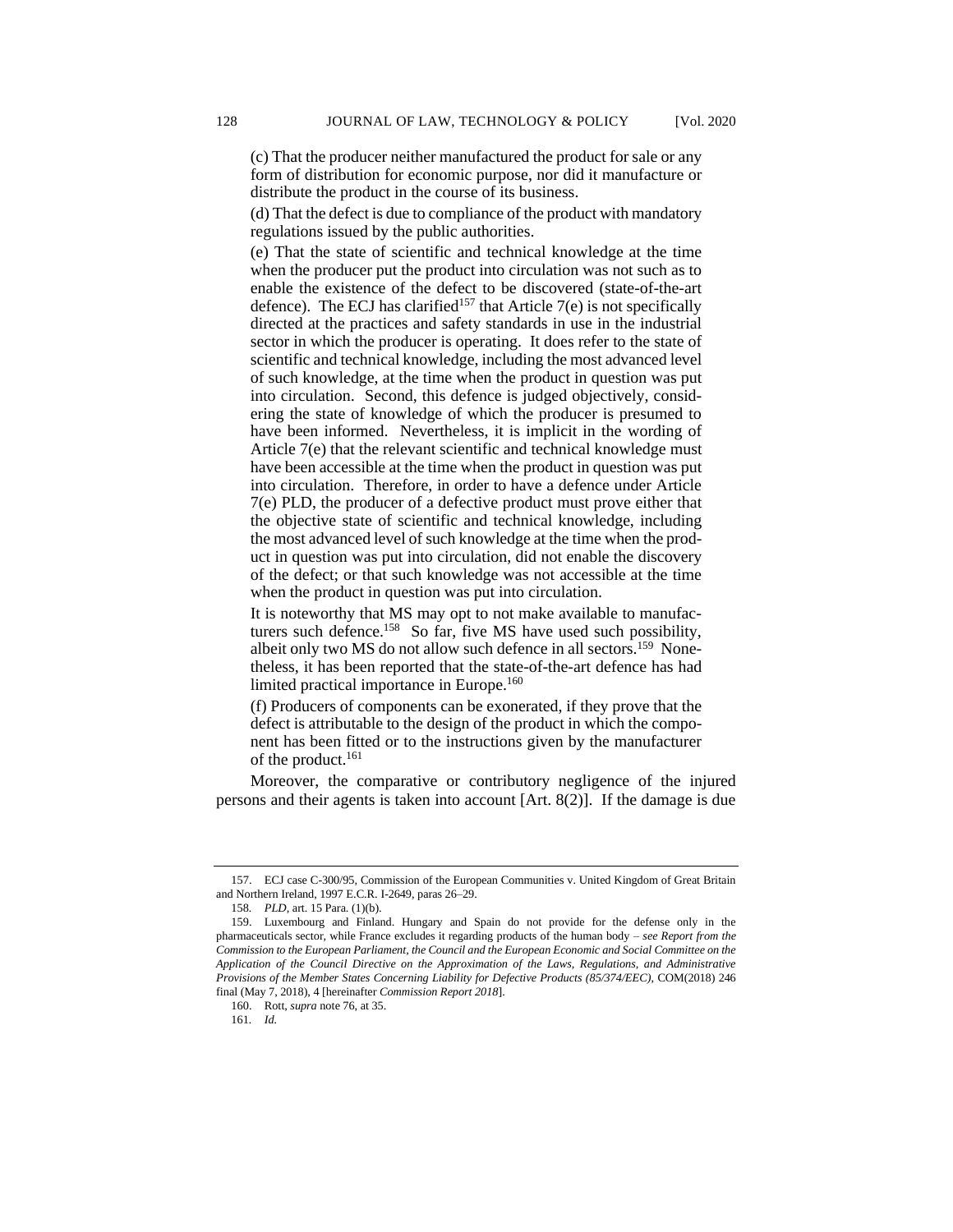both to a defect in a product and to an act or omission of a third party, the producer and the third party will be held jointly liable [Art. 8(1)].

In the context of AV, which demonstrate self-learning abilities and may alter their behavior, a major issue would be to prove whether the defect existed when the vehicle was put into circulation [Art. 7(b)]. The European Commission is contemplating a revision of the concept of "put into circulation."<sup>162</sup> In practice, such issue may be very difficult to resolve and courts are likely to adopt a consumer-friendly approach, in view of the technical complexities of the related evidence and following the strict approach adopted by the ECJ in its case law on the state-of-the-art defence.<sup>163</sup>

Closely connected thereto is the state-of-the-art defence, which also refers to the time the product was put into circulation. Since AV are technological advanced products, the state-of-the-art defence [Art. 7(e)] is expected to play a key role, despite the very high requirements for its establishment.<sup>164</sup> This will have special importance in the case of learning algorithms, which might prove to be inadequate and lead to avoidable accidents. A cost-benefit analysis should be undertaken in which various factors are taken into account, such as the seriousness and the probability of risks, the expected benefits from the use of the product, the cost and feasibility of constructing a safer product; however, regarding personal injuries the risks have to be minimal.<sup>165</sup>

In addition, if certain types of AV are used only for testing and experiments, producers can invoke the defence of Art. 7(c), i.e. that they did not manufacture the product for sale or any form of distribution for economic purpose.

The comparative or contributory negligence of the user will be determined considering the user's duties regarding the selection, monitoring and operation of the AV. It has been suggested that the user should: select an AV suitable for the intended use, e.g. take into account eventual restrictions of use in specific roads only; configure the AV according to the manufacturer instructions and respect all safety precautions; monitor the system operation and maintain it according to the user manual.<sup>166</sup>

Concurrent causes of an accident, such as a defective collision avoidance system combined with failure of the driver to monitor adequately system performance, are very likely to create joint and several liability towards third parties.<sup>167</sup>

<sup>162</sup>*.* Report on the safety and liability implications of Artificial Intelligence, the Internet of Things and robotics, *supra* not[e 60,](#page-9-0) at 15.

<sup>163</sup>*. See* ECJ case C-300/95, *supra* note157.

<sup>164</sup>*. Id.*

<sup>165</sup>*.* Ebers, *supra* note 118, at 110; Janine Wendt & Marcel Oberländer, *Produkt- und Produzentenhaftung bei selbstständig veränderlichen Systemen*, ZEITSCHRIFT FÜR INNOVATIONS- UND TECHNIKRECHT [InTer] 58, 60 (2016).

<sup>166.</sup> Ebers, *supra* note 118, at 115.

<sup>167.</sup> Europe Commission, *supra* note 150, at 5.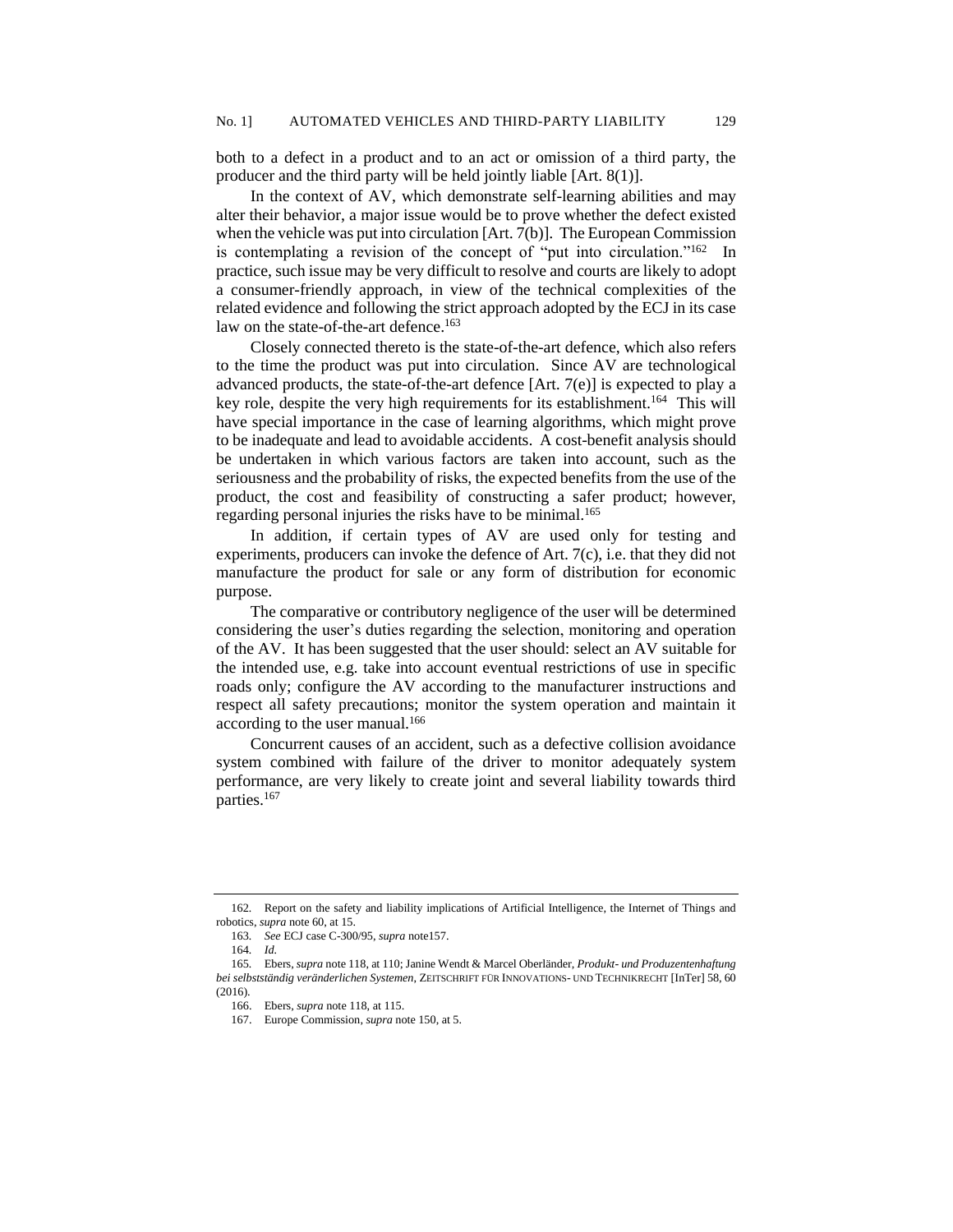## *5. Burden of Proof*

The injured person is required to prove the damage, the defect and the causal relationship between defect and damage (Art. 4).<sup>168</sup>

According to the CJEU, under the principle of procedural autonomy and subject to the principles of equivalency and effectiveness, evidentiary issues are governed by the national law of each MS. The CJEU underlines the principle of effectiveness, which requires that national procedural rules do not render practically impossible or excessively difficult the exercise of rights conferred by EU law. Yet, such rules must not undermine the apportionment of the burden of proof established in the PLD. Thus, circumstantial evidence may be allowed in certain cases, to establish such relationship, and alleviate the plaintiff's burden of proof. However, this is allowed only on a case-by-case basis and provided that the burden of proof is not practically reversed. It would be a violation of the Directive's rules, if a presumption of a causal link could be automatically created when specific facts, pre-identified by the legislature or a judicial body, are proven.<sup>169</sup>

The provisions of the PLD on the burden of proof have received criticism as imposing an extreme burden of proof on claimants, especially in cases of complex products,<sup>170</sup> which include AV. The European Commission has characterised the burden of proof of the causal link between the defect and the claimant's damage as "the single most difficult stepping stone to receiving compensation".<sup>171</sup> However, such difficulties have been mitigated mainly by the practice of courts in many MS by granting evidentiary facilitations under specific circumstances.<sup>172</sup>

In addition, it should be considered that claimants have to prove that the product failed to demonstrate the level of safety reasonably expected by the public (*defect*), rather than the reason of such failure, such as acts or omissions of the defendants (*cause of the defect*).<sup>173</sup> Moreover, it is the producer who has to prove the time critical for the existence of defect, namely to establish that the defect did not exist when the product was put into circulation. In the context of self-learning systems that demonstrate evolving behaviour, this implies that any doubts would be detrimental to producers. The same applies to the critical time for the state-of-the-art defence, for the establishment of which the ECJ has imposed very strict standards.<sup>174</sup> Such case law implies that the defences available to manufacturers are to be narrowly interpreted—which favours claimants. Thus, a heavy evidentiary burden is placed on producers already under current law.

Besides, the PLD aims at striking a balance of interests: not only protecting end users, but also promoting innovation and technological development.

<sup>168</sup>*. PLD*, art. 4.

<sup>169.</sup> See in detail CJEU Case C-621/15, *supra* not[e 69,](#page-10-0) paras 26–29.

<sup>170.</sup> Noussia, *supra* not[e 103,](#page-13-0) at 259.

<sup>171</sup>*.* Commission Report 2018, *supra* note 159, at 158*.*

<sup>172</sup>*. Id.*, at 14–15 (discussing products liability).

<sup>173</sup>*.* See in this regard Wilkes v. DePuy International Limited [2016] EWHC 3096, paras 63–64 (Eng.).

<sup>174</sup>*.* ECJ case C-300/95, *supra* note 157.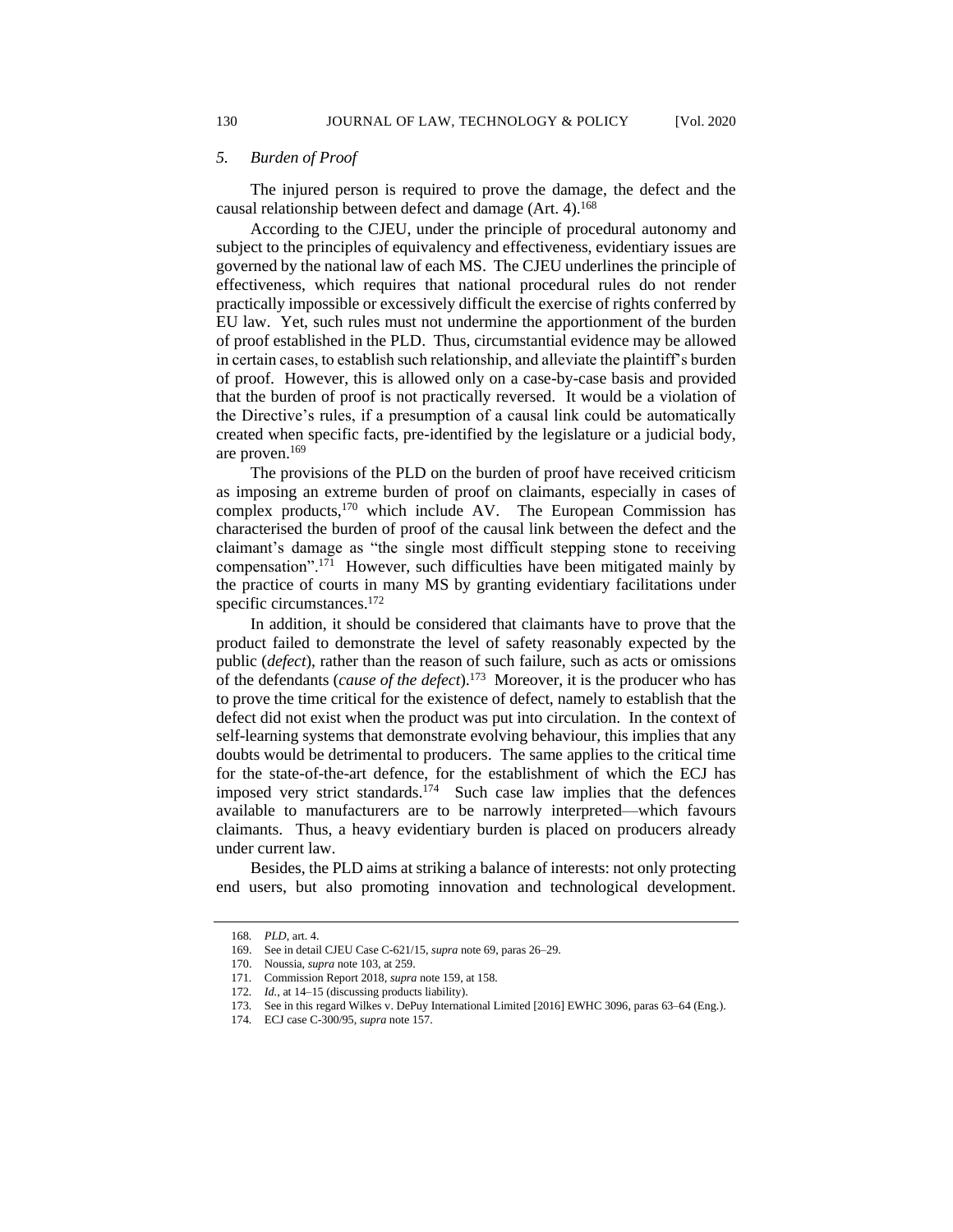Consequently, the current apportionment of the burden of proof under the PLD seems adequate.

## *6. Time Limits*

Concerning time bars, the PLD establishes a limitation period of three years from the day on which the plaintiff became aware, or should reasonably have become aware, of the damage, the defect and the identity of the producer [Art.  $10(1)$ ].<sup>175</sup> In any case, the producer's liability is extinguished upon the expiry of a period of 10 years from the date on which the producer put into circulation the actual product which caused the damage, unless the injured person has in the meantime instituted proceedings against the producer (Art. 11).<sup>176</sup>

The 10-year period is mainly justified by the fact that strict liability puts a higher burden on producers than fault-based liability; therefore, the liability period is limited in order not to discourage technological innovation and to allow insurance cover.<sup>177</sup> Nevertheless, it has been criticized as too short for some categories of products,  $178$  to which AV could be added. In the long-run, the 10year limitation period entails that manufacturers will not be liable for defects of older vehicle models.<sup>179</sup>

#### *7. Product Liability Insurance*

The European Commission has examined the possibility of introducing mandatory product liability insurance, but has not found any compelling reasons to do so, since such insurance is widely available in the market and no practical problems have been reported.<sup>180</sup> However, in some MS, e.g. France, there is such duty.<sup>181</sup> Moreover, it has been submitted that a duty to obtain product liability insurance should be imposed, to ensure victim compensation in the event of the insolvency of the producer and in view of the wide availability and use of such insurance in the insurance market.<sup>182</sup>

## *C. Recent Legislative Developments*

According to the latest evaluation of the PLD conducted by the European Commission (EC), the PLD continues to be a useful tool and to serve its purpose.<sup>183</sup> Nevertheless, the EC believes that clarifications are needed regarding certain concepts, such as 'product,' 'producer,' 'defect,' 'damage' and the burden of proof.<sup>184</sup>

<sup>175</sup>*.* Commission Report 2018, *supra* note 159, at Art. 10.

<sup>176</sup>*. Id.* at Art. 11.

<sup>177.</sup> *Commission Report 2001*, *supra* note 145, at 20.

<sup>178.</sup> Rott, *supra* note 76, at 46.

<sup>179</sup>*. Id.*

<sup>180.</sup> *Commission Report 2001*, *supra* note 145, at 21.

<sup>181</sup>*. Id.*

<sup>182.</sup> Rott, *supra* note 76, at 47–48.

<sup>183.</sup> *Commission Report 2018*, *supra* note 159, at 6.

<sup>184</sup>*. Id*. at 8–9.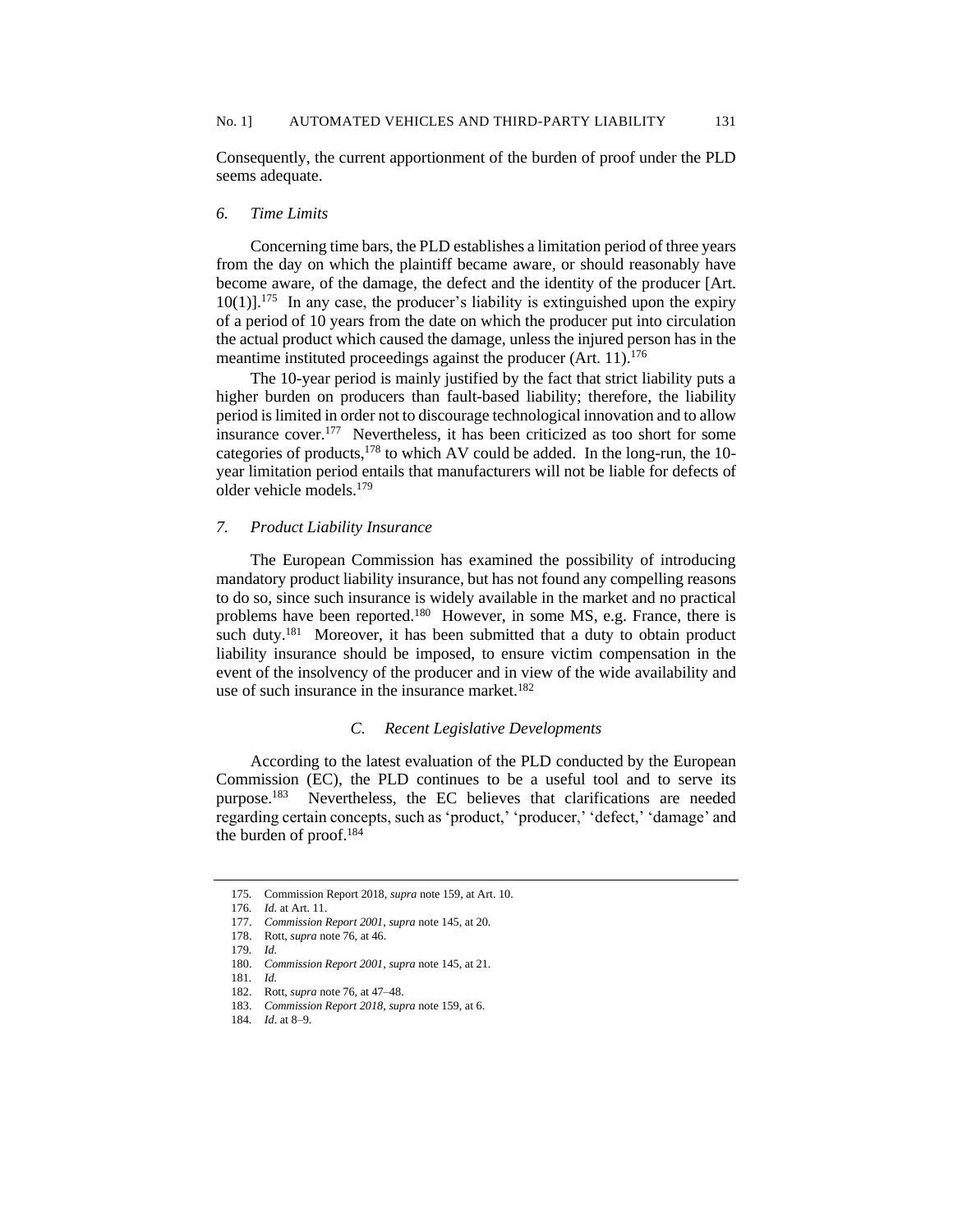At the same time, following a series of generic policy documents of EU institutions on new technologies and artificial intelligence, $185$  the EC drafted a Staff Working Document (SWD) on liability for emerging digital technologies, to identify legal challenges that new technologies, including autonomous vehicles, pose to the existing European and EU Member States legislation due to their novel technical and operational characteristics.<sup>186</sup> The EC has set up an Expert Group on 'Liability and new Technologies', which is working in two formations: the 'Product Liability Directive' formation and the 'New Technologies' formation.<sup>187</sup> The former has been mandated to assist in interpreting the provisions of the PLD and assess the extent to which the provisions of the Directive are adequate to solve questions of liability in relation to traditional products, new technologies and new societal challenges, including potential updates of the concepts of 'producer', 'product' and 'defect', the development risk defense and the 500€ damage threshold.<sup>188</sup> The latter was mandated to assess whether and to what extent existing liability schemes are adapted to the emerging market realities following the development of the new technologies such as Artificial Intelligence (AI) as well as to provide recommendations to matters of extra-contractual liability.<sup>189</sup>

The second formation has published its report, which contains 34 key findings.<sup>190</sup> As to AV, the most relevant recommendations of the Group, in summarized form, could be the following: (1) strict liability should apply to operators, as AI-driven robots in public spaces carry an increasing risk of harms to others; (2) in situations where a service provider ensuring the necessary technical framework has a higher degree of control than the owner or user of an actual product or service equipped with AI, this should be taken into account in determining who primarily operates the technology; (3) a person using a technology which has a certain degree of autonomy should not be less accountable for ensuing harm than if said harm had been caused by a human auxiliary; (4) manufacturers of AV should be liable even if the defect was caused by changes made to the product under the producer's control after it had been placed on the market, such as over-the-air updates; (5) victims should be entitled to facilitation of proof, where AV technology increases the difficulties of proving an element of liability beyond what can be reasonably expected; (6) AV should be equipped with logging features, and failure to log, or to

<sup>185</sup>*. See Communication from the Commission to the European Parliament, the Council, the European Economic and Social Committee and the Committee of the Regions on the Mid-Term Review on the implementation of the Digital Single Market Strategy A Connected Digital Single Market for All*, COM(2017) 228 final (May 5, 2017); European Parliament resolution of 16 February 2017 with recommendations to the Commission on Civil Law Rules on Robotics (2015/2103(INL), 2018 O.J. (C 252) 239 (Providing recommendations on rules for robotics in civil law).

<sup>186</sup>*. European Commission Staff Working Document on Liability for Emerging Digital Technologies*, SWD (2018) 137 final (Apr. 25, 2018).

<sup>187.</sup> *Id.* at 17–21.

<sup>188.</sup> *See* Commission's Call for Applications, p. 4, http://ec.europa.eu/transparency/regexpert/ index.cfm?do=news.open\_doc& id=12065 (Feb. 29, 2020).

<sup>189.</sup> *Id.*

<sup>190.</sup> EXPERT GROUP ON LIABILITY AND NEW TECHNOLOGIES – NEW TECHNOLOGIES FORMATION, LIABILITY FOR ARTIFICIAL INTELLIGENCE AND OTHER EMERGING TECHNOLOGIES, 2019, pp. 7–11, https://ec.europa.eu/newsroom/dae/document.cfm?doc\_id=63199 (Feb. 28, 2020).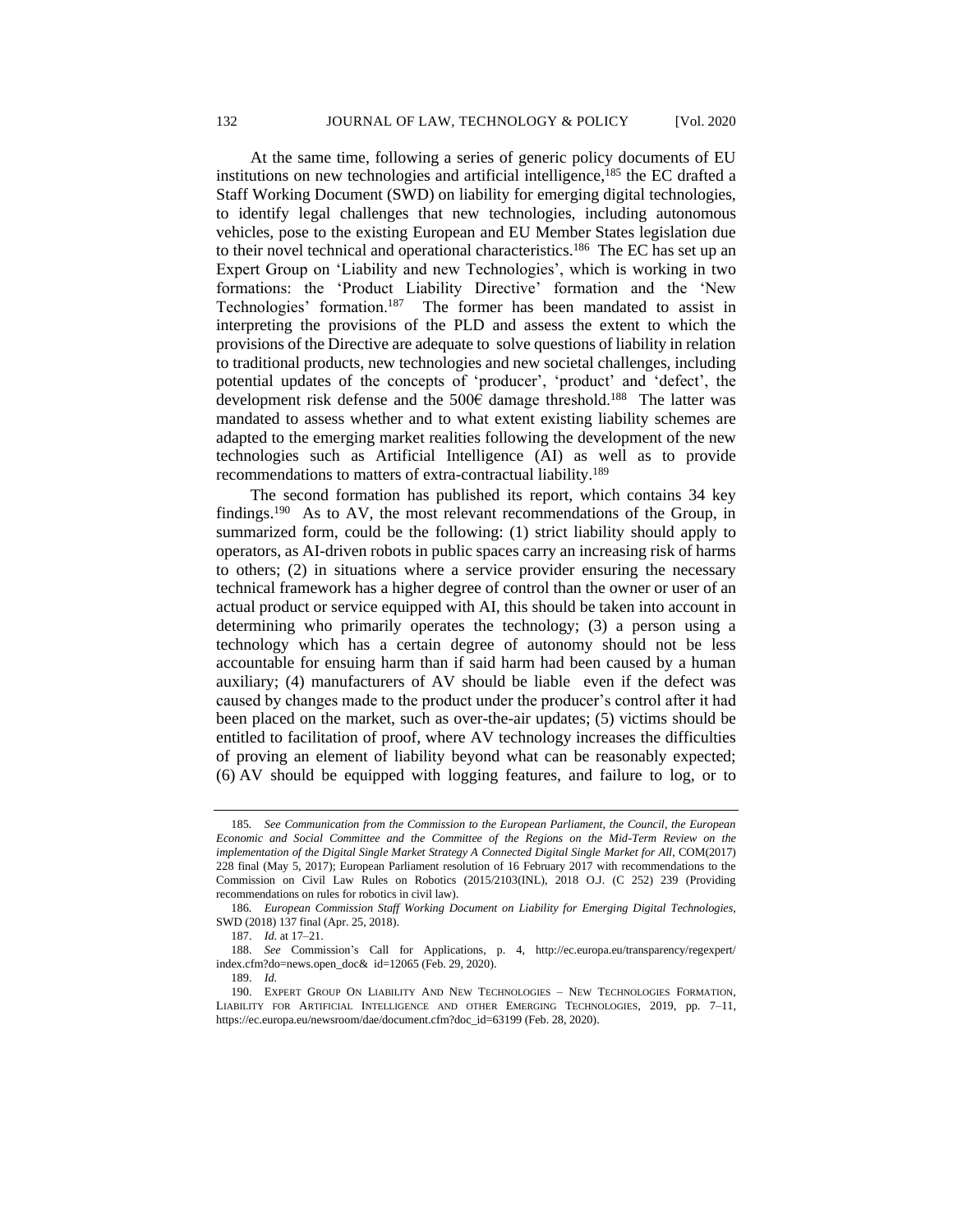provide reasonable access to logged data, should result in a reversal of the burden of proof in order not be to the detriment of the victim; (7) it is not necessary to award legal personality to AV, as the harm these may cause can and should be attributable to existing persons or entities.<sup>191</sup>

#### *D. Product Safety*

The rules on product safety may also play a role in the potential liability of the manufacturer.<sup>192</sup> These rules lay down safety requirements, combined with technical standards and procedures, which aim at ensuring the safety of the consumer products sold in the EU. $^{193}$  Although these rules do not regulate directly product liability, they are often seen as rules protecting consumer interests and may create actionable rights against manufacturers, according to national tort rules on breach of statutory duty.<sup>194</sup>

#### *1. General Product Safety Rules*

The general rules on product safety are contained in Directive 2001/95/EC, known as General Product Safety Directive (GPSD)<sup>195</sup> and in Regulation (EC) No 765/2008, known as Market Surveillance Regulation (MSR)<sup>196</sup> These instruments apply complementarily to sector-specific EU legislation [Art.  $1(2)$ ].<sup>197</sup>

Under the GPSD, a product is 'safe' when, under normal or reasonably foreseeable conditions of use including duration and, where applicable, putting into service, installation and maintenance requirements, does not present any risk or only the minimum risks compatible with the product's use, considered to be acceptable and consistent with a high level of protection for the safety and health of persons, taking all circumstances into account  $[Art. 2(b)]^{198}$ Furthermore, a product is deemed safe, when, in the absence of specific EU-law provisions, it conforms to the specific rules of national law of the Member State in whose territory the product is marketed  $[Art. 3(2)]$ , as well as when it conforms to voluntary national standards transposing European standards [Art.

<sup>191.</sup> *Id*. at 3–4.

<sup>192.</sup> Rod Freeman & Sarah-Jane Dobson, *Product Liability & Safety 2019*, CHAMBERS AND PARTNERS https://practiceguides.chambers.com/practice-guides/product-liability-safety-2019/eu.

<sup>193</sup>*. Id.*

<sup>194</sup>*. See, e.g.*, Directive 2001/95/EC of the European Parliament and of the Council of 3 December 2001 on General Product Safety, 2002 O.J. (L 11) 15 ("Any decision taken by virtue of this Directive and involving restrictions on the placing of a product on the market or requiring its withdrawal or its recall shall be without prejudice to assessment of the liability of the party concerned, in the light of the national criminal law applying in the case in question.").

<sup>195</sup>*. Id.* at 4–17.

<sup>196.</sup> Regulation (EC) No 765/2008 of the European Parliament and of the Council of 9 July 2008 setting out the requirements for accreditation and market surveillance relating to the marketing of products, 2008 OJ (L 218) 30. As of July 16, 2021, it will be amended and complemented by Regulation (EU) 2019/1020 of the European Parliament and of the Council of 20 June 2019 on market surveillance and compliance of products, 2019 OJ (L 169) 1.

<sup>197</sup>*. See* Directive 2001/95/EC, *supra* note 194*,* at 7.

<sup>198</sup>*. Id.* at 8.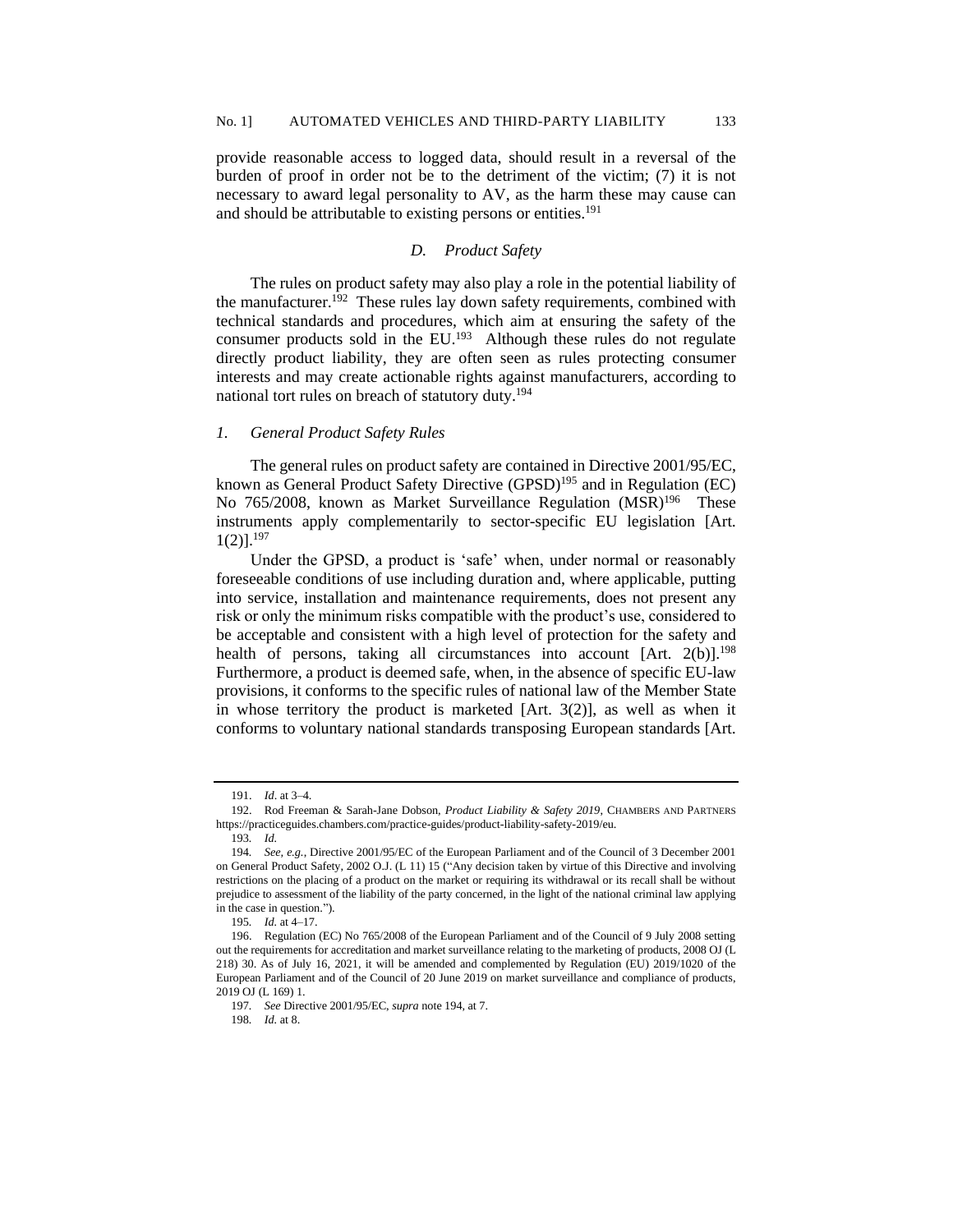3(3)].<sup>199</sup> The European Commission observes that product safety encompasses protection against all risks arising from the product, including risks related to cybersecurity and loss of connectivity.<sup>200</sup>

The GPSD obliges manufacturers to warn users on possible risks related to the use of the product, throughout the normal or reasonably foreseeable period of its use, where such risks are not immediately obvious without adequate warnings  $[Art. 5(1)]^{201}$  Distributors are also required to act with due care in this regard and, if necessary, withdraw the product from the market or recall it from consumers  $[Art.5(2)]^{202}$  Where the producers or distributors know or ought to know possible risks related to the use of the product, they must inform the competent authorities of the MS and cooperate with them on the appropriate actions [Art. 5(3)-(4)].<sup>203</sup>

The MSR has four objectives: (1) it lays down common rules for accrediting bodies that ensure non-food products in the EU conform to certain requirements; (2) it establishes a surveillance system to ensure product safety and compliance with applicable requirements; (3) it sets rules regarding controls on imports from outside the EU; and (4) establishes the general principles for conformity marking (CE marking).

## *2. Safety of Motor Vehicles and Components*

Directive 2007/46/EC<sup>204</sup> establishes EU-wide harmonized rules for type approval of motor vehicles and their components. These rules regard the administrative procedure and technical requirements, the latter being annexed to the Directive.<sup>205</sup> Furthermore, Regulation (EC) No 78/2009<sup>206</sup> lays down special type approval rules of motor vehicles regarding pedestrians and other vulnerable road users, such as cyclists.

It is noteworthy that type approval of a vehicle does not release the manufacturer from its liability, because they are the minimum technical requirements and higher safety standard are usually expected in particular cases.<sup>207</sup>

<sup>199</sup>*. Id.*

<sup>200.</sup> Report on the safety and liability implications of Artificial Intelligence, the Internet of Things and robotics, *supra* note 31, at 6.

<sup>201</sup>*. See* Directive 2001/95/EC, *supra* note 194, at 9.

<sup>202</sup>*. Id.* at 10.

<sup>203</sup>*. Id.*

<sup>204.</sup> Directive 2007/46/EC of the European Parliament and of the Council of 5 September 2007 Establishing a Framework for the Approval of Motor Vehicles and Their Trailers, and of Systems, Components and Separate Technical Units Intended for Such Vehicles, 2007 O.J. (L 263) 1.

<sup>205.</sup> *E.g.,* Electronic Stability Control (ESC), daylight running lights, seat belt requirements, maximum CO<sup>2</sup> emissions allowed etc.

<sup>206.</sup> Regulation (EC) No 78/2009 of the European Parliament and of the Council of 14 January 2009 on the Type-Approval of Motor Vehicles with Regard to the Protection of Pedestrians and Other Vulnerable Road Users, Amending Directive 2007/46/EC and Repealing Directives 2003/102/EC and 2005/66/EC, 2009 O.J. (L 35) 1.

<sup>207</sup>*.* Bundesgerichtshof **[**BGH] **[**Federal Supreme Court] Oct. 7, 1986 [VersR]. 345, 1987 (Ger.).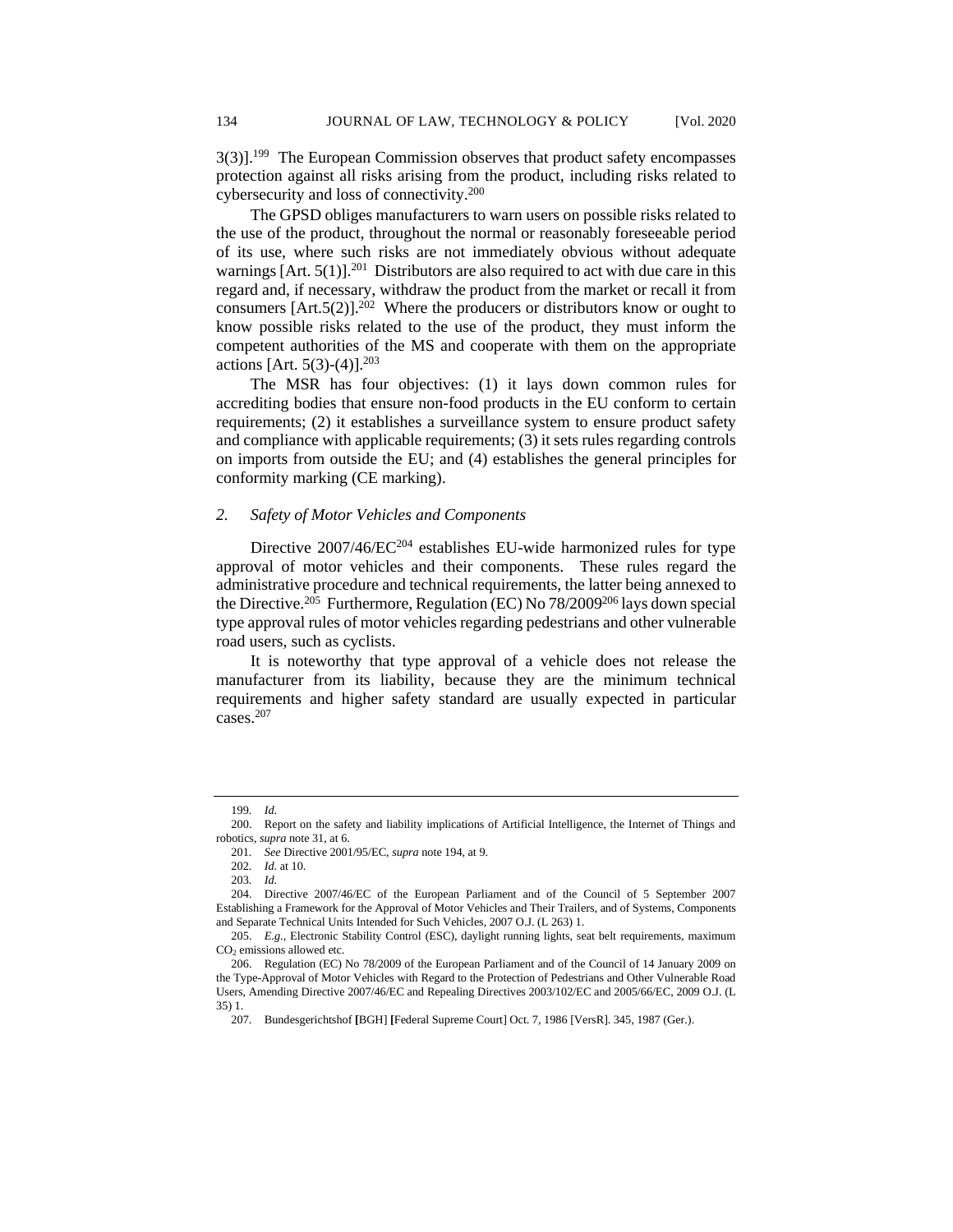#### *E. Motor Insurance*

Directive 2009/103/EC (Motor Insurance Directive, or MID)<sup>208</sup> consolidates and codifies five pre-existing Directives on motor insurance, the first of which dates back to 1972.<sup>209</sup> However, their content remains largely the same, which means that the case law of the (former) European Court of Justice on the interpretation of their provisions remains valid.<sup>210</sup>

#### *1. Objective*

The MID has a dual objective: on the one hand to ensure the free movement of vehicles normally based on EU territory and of persons travelling in those vehicles; on the other hand, to guarantee that the victims of accidents caused by those vehicles receive comparable treatment irrespective of where in the European Union the accident occurred.<sup>211</sup> It is a minimum harmonization Directive, which means that MS may lay down measures more protective for victims than these provided for by the MID.<sup>212</sup>

It should be underlined that the MID does not seek to harmonize national laws on traffic liability. MS remain free to determine conditions and type of such liability (strict or fault based). $213$  However, the CJEU has underlined that MS must exercise their powers in compliance with EU law, whose aim, in this instance, is to ensure that compulsory motor vehicle insurance allows all passengers who are victims of an accident caused by a motor vehicle to be compensated for the injury or loss they have suffered.<sup>214</sup> Therefore, the national provisions governing compensation for road accidents cannot deprive those provisions of their effectiveness.<sup>215</sup> Such would be the case specifically where, solely on the basis of the passengers' contributory negligence, national rules either denied them the right to be compensated by the compulsory motor vehicle insurance or limited such a right in a disproportionate manner. It is only in exceptional circumstances that the amount of the victim's compensation may be limited based on an assessment of their particular circumstances.<sup>216</sup>

<sup>208.</sup> Directive 2009/103/EC of the European Parliament and of the Council of 16 September 2009 relating to insurance against civil liability in respect of the use of motor vehicles, and the enforcement of the obligation to insure against such liability, 2009 O.J. (L 263), 11. [hereinafter *MID*].

<sup>209</sup>*. Id.*

<sup>210.</sup> Case C-334/16, José Luís Núñez Torreiro v. AIG Europe Limited, Sucursal en España and Unión Española de Entidades Aseguradoras y Reaseguradora[s,https://curia.europa.eu,](https://curia.europa.eu/) at 3.

<sup>211.</sup> Case C-162/13 Damijan Vnuk v. Zavarovalnica Triglav d.d., https://curia.europa.eu, [¶ 50.](https://eur-lex.europa.eu/legal-content/redirect/?urn=ecli:ECLI%3AEU%3AC%3A2014%3A2146&lang=EN&format=html&target=CourtTab&anchor=#point50)

<sup>212.</sup> *MID*, *supra* note 208, at 23–25.

<sup>213.</sup> C-356/05 Elaine Farrell v. Alan Whitty, Minister for the Environment, Ireland, Attorney General and Motor Insurers Bureau of Ireland, 2007 E.C.R. I-03067, ¶ 32–33.

<sup>214</sup>*. Id.* at 3110.

<sup>215</sup>*. Id.*

<sup>216.</sup> C-537/03, Katja Candolin, Jari-Antero Viljaniemi and Veli-Matti Paananen v. Vahinkovakuutusosakeyhtiö Pohjola and Jarno Ruokoranta, 2005 E.C.R. I-05745, 5778.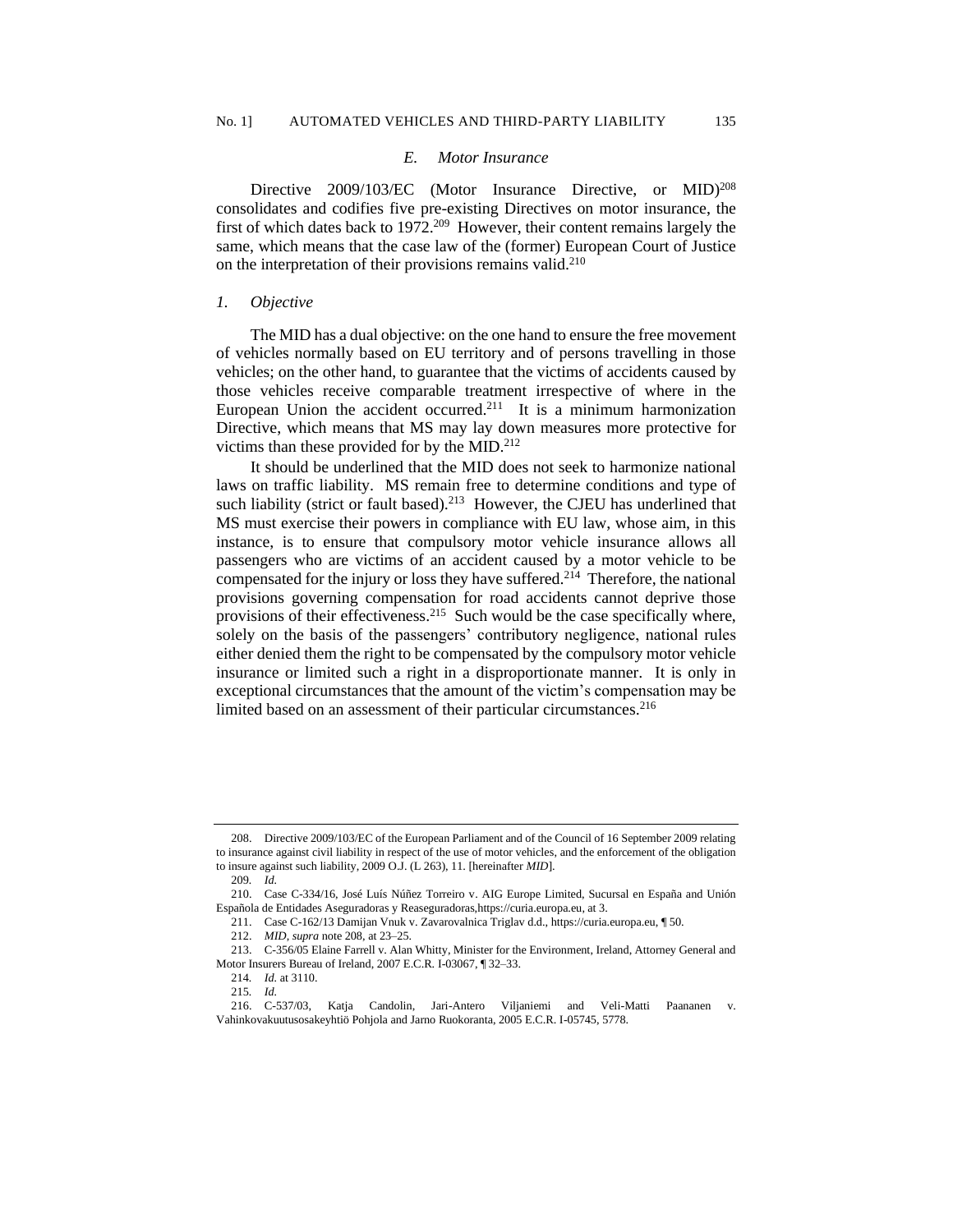The MID lays down compulsory insurance for third-party liability in respect of the use of vehicles normally based in the territory of MS.<sup>217</sup> The insurance obligation covers both personal injuries and property damage [Art. 3 MID].<sup>218</sup> Nevertheless, the MID does not regulate other types of insurance, such as physical injury of the driver, material damage to the vehicle, vehicle theft, etc.<sup>219</sup>

'Vehicle' under the Directive means any motor vehicle intended for travel on land and propelled by mechanical power, but not running on rails, and any trailer, whether or not coupled  $[Art. 1(1) MID].<sup>220</sup>$  The CJEU interprets this definition widely and observes that such definition is unconnected with the actual use of the vehicle in question.<sup>221</sup>

The concept of 'use of vehicles' is not limited to road use, but it also covers any use of a vehicle that is consistent with its normal function, e.g. the maneuver of a tractor in the courtyard of a farm in order to bring the trailer attached to that tractor into a barn,<sup>222</sup> a passenger opening the door of the vehicle while parked and damaging the vehicle parked next to it,  $223$  a fire in a parked vehicle originated in its electrical circuit that causes damage to the building where it is parked.<sup>224</sup> Thus, the MID covers any use of a vehicle as a means of transport.<sup>225</sup> In addition, the scope of the concept of 'use of vehicles' does not depend on the characteristics of the terrain on which the motor vehicle is used, e.g. driving on public roads—it covers any use of a vehicle that is consistent with the normal function of that vehicle.<sup>226</sup> As a result, the CJEU has found that the MID applies also to accidents of military vehicles in a military exercise area, access to which was prohibited for all non-military vehicles and in a part of that area which was not suitable for the use of wheeled vehicles.<sup>227</sup> Moreover, the Directive covers also a vehicle parked on private land, solely by the choice of the owner, who no longer intends to drive the vehicle.<sup>228</sup>

Art. 1(4)(a) defines the term 'territory', which means the territory of the State of which the vehicle bears a registration plate, irrespective of whether the

<sup>217.</sup> *MID*, *supra* note 208, at 11.

<sup>218</sup>*. Id.* at 17.

<sup>219.</sup> European Commission, *Motor Insurance Directive*, EUROPEAN COMMISSION, https://ec.europa.eu/ info/business-economy-euro/banking-and-finance/insurance-and-pensions/motor-insurance\_en (last visited July 31, 2019).

<sup>220.</sup> *MID*, *supra* note 208, at 16.

<sup>221.</sup> C-162/13, *supra* note 211, ¶ 38.

<sup>222</sup>*. Id.* ¶ 59.

<sup>223.</sup> Case C-648/17, BTA Baltic Insurance Company AS v. Baltijas Apdrošināšanas Nams AS, https://curia.europa.eu, ¶ 48.

<sup>224.</sup> Case C-100/18, Línea Directa Aseguradora SA v. Segurcaixa Sociedad Anónima de Seguros y Reaseguros, https://curia.europa.eu, ¶ 48.

<sup>225.</sup> Case C-514/16, Isabel Maria Pinheiro Vieira Rodrigues de Andrade and Fausto da Silva Rodrigues de Andrade v José Manuel Proença Salvador and Others, https://curia.europa.eu, ¶ 38.

<sup>226</sup>*. Id. ¶¶* 34–36.

<sup>227.</sup> Case C-334/16, *supra* note 210, ¶ 34.

<sup>228.</sup> Case C-80/17, Fundo de Garantia Automóvel v. Alina Antónia Destapado Pão Mole Juliana and Cristiana Micaela Caetano Juliana, ¶ 52, https://curia.europa.eu.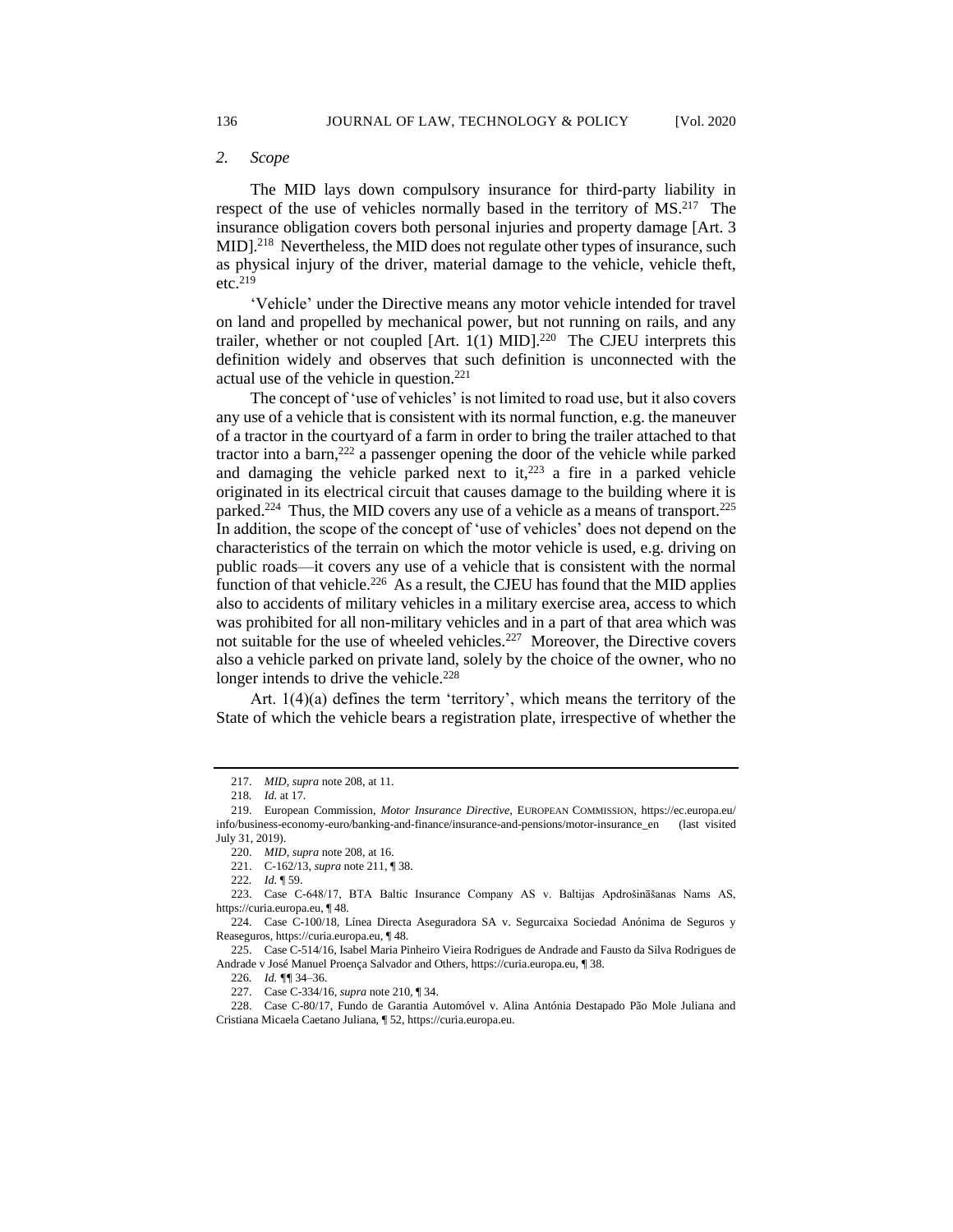plate is permanent or temporary.<sup>229</sup> There are special rules on the notion of 'territory' in cases where no registration is required for a particular vehicle or where the vehicle does not bear any (valid) registration plate.<sup>230</sup>

Art. 5 MID allows MS to allow certain categories of persons and vehicles to be exempted from the obligation of compulsory insurance.<sup>231</sup> MS have used this provision for exempting mainly vehicles owned by State and regional authorities or agencies, as well as slowly-moving vehicles used in agriculture under certain conditions, motorized wheelchairs, motorized bicycles under certain conditions, etc.<sup>232</sup> Nevertheless, in such cases MS have to ensure that accident victims are properly compensated.<sup>233</sup>

#### *3. Minimum Insurance Limits*

Art.  $9(1)$  MID establishes also minimum insurance limits.<sup>234</sup> Such limits are reviewed by the Commission every five years after 11 June 2005, in line with the European Index of Consumer Prices, so that the minimum amount of cover is not eroded over time.<sup>235</sup> They were last time reviewed in May 2016 and are currently as follows: (a) in the case of personal injury, a minimum amount of cover of 1,220,000€ per victim or 6,070,000€ per claim, whatever the number of victims; (b) in the case of damage to property,  $1,220,000\epsilon$  per claim, whatever the number of victims.<sup>236</sup>

The limits for personal injury have been calculated so as to compensate fully and fairly all victims who have suffered very serious injuries, while taking into account the low frequency of accidents involving several victims and the small number of accidents in which several victims suffer very serious injuries in the course of one and the same event.<sup>237</sup>

#### *4. Persons Covered*

The insurance covers also liability for personal injuries to all passengers, other than the driver, arising out of the use of a vehicle [Art.  $12(1)$  MID].<sup>238</sup> The fact that a passenger may be the owner of the vehicle is irrelevant.<sup>239</sup>

<sup>229.</sup> *MID*, *supra* note 208, at 16–17.

<sup>230</sup>*. Id.*

<sup>231</sup>*. Id.* at 17–18.

<sup>232.</sup> See the comprehensive list of the exemptions per MS at https://ec.europa.eu/info/business-economyeuro/banking-and-finance/insurance-and-pensions/motor-insurance\_en#documents (last visited on Feb. 11, 2020).

<sup>233.</sup> *MID*, *supra* note 208, at 12.

<sup>234</sup>*. Id.* at 18–19.

<sup>235</sup>*. Id.* at 13.

<sup>236</sup>*. See* Communication from the Commission to the European Parliament and the Council, *The Adaptation in Line with Inflation of Minimum Amounts of Cover Laid Down in Directive 2009/103/EC Relating to Insurance Against Civil Liability in Respect of the Use of Motor Vehicles, and the Enforcement of the Obligation to Insure Against Such Liability*, COM (2016) 246 final (May 10, 2016).

<sup>237.</sup> *MID*, *supra* note 208, at 12.

<sup>238</sup>*. Id.* at 20.

<sup>239.</sup> Case C-537/03, *supra* note 216, at ¶¶ 32–35.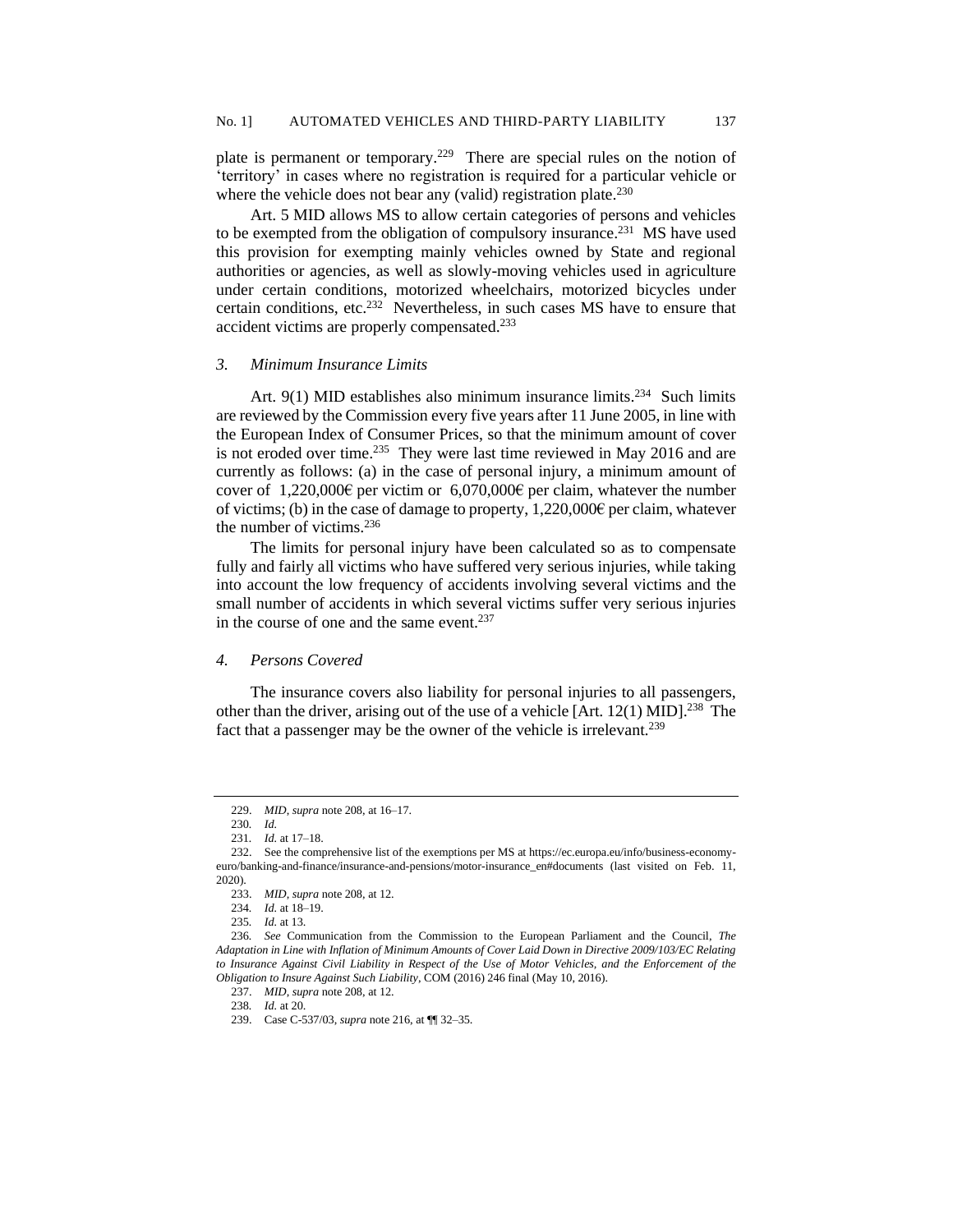Furthermore, it includes personal injuries and damage to property suffered by pedestrians, cyclists and other non-motorized users of the roads who are entitled to compensation in accordance with national civil law, yet without prejudice either to civil liability or to the quantum of damages [Art. 12(3) MID].<sup>240</sup> Civil liability and damages are governed by the national law of the MS and the MID does not seek to harmonize national laws on traffic liability.<sup>241</sup>

According to Art. 13 MID, national statutory provisions and contractual clauses excluding liability of the insurer towards third parties are void, if they exclude the insurer's liability for use or driving of vehicles by:

(a) persons who do not have express or implied authorization to do so, unless the victims entered voluntarily into a vehicle, which they know it is stolen. However, in such cases MS may provide that the insurer is not liable, it the victims can obtain compensation for the damage suffered from a social security body.

(b) persons who do not hold a license to drive the vehicle concerned;

(c) persons who are in breach of the statutory technical requirements concerning the condition and safety of the vehicle concerned.<sup>242</sup>

Exclusions from liability coverage are void also in respect to claims by passengers, who knew or should have known that the driver was under the influence of alcohol or of any other intoxicating agent at the time of an accident [Art. 3(3) MID]. $^{243}$  According to recital (23) of the MID preamble, the passenger is not usually in a position to assess properly the level of intoxication of the driver, whereas the objective of discouraging persons from driving while under the influence of intoxicating agents is not achieved by reducing the insurance cover for passengers who are victims of motor vehicle accidents.<sup>244</sup> The effect of prohibiting all these exclusions is that victims may claim compensation from the insurer, who, after providing compensation, may take redress against the driver.<sup>245</sup> Cover of such passengers under the vehicle's compulsory motor insurance does not prejudge any liability they might incur pursuant to the applicable national legislation, nor the level of any award of damages in a specific accident.<sup>246</sup>

## *5. Direct Right of Action, Premium and Excess*

Art. 18 MID is important from a procedural perspective as it enables claimants to bring a direct action against the insurer covering the person

24. (demonstrating how an insurer took redress against the driver).

<sup>240.</sup> *MID*, *supra* note 208, at 20.

<sup>241.</sup> Case C-356/05, *supra* note 213, ¶¶ 32–33.

<sup>242.</sup> *MID*, *supra* note 208, at 20.

<sup>243</sup>*. Id.* at 17.

<sup>244</sup>*. Id.* at 13.

<sup>245</sup>*. See* Case C-129/94, Criminal Proceedings Against Rafael Ruiz Bernáldez, 1996 E.C.R. I-1829, para.

<sup>246.</sup> Council Directive 2009/103, art. 23, 2009 O.J. (L 263) 114–34.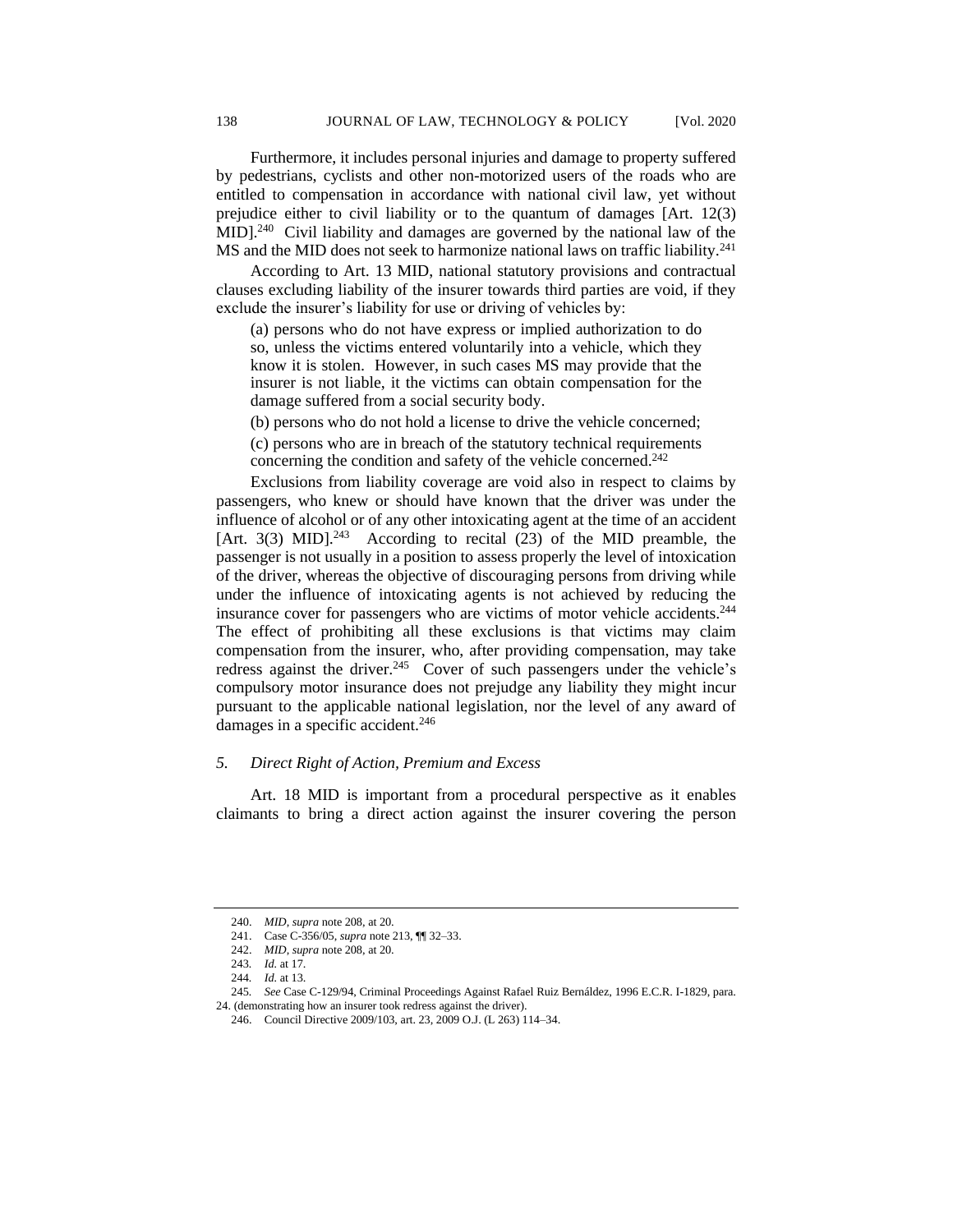liable.<sup>247</sup> The provision aims at facilitating an efficient and speedy settlement of claims and avoiding costly legal proceedings.<sup>248</sup>

Art. 14 clarifies issues about the insurance premium.<sup>249</sup> A single premium should be demanded for the compulsory insurance coverage foreseen in the MID, which should cover the entire territory of the EU throughout the duration of the contract. 250 In case that the vehicle causes an accident in an MS other than the MS in which it is registered and this MS provides for different insurance limits, then the insurance should cover whichever limit is higher.<sup>251</sup>

Art. 17 MID prohibits insurers from requiring third parties to bear any excess.<sup>252</sup> The objective of this provision is to ensure a high-level protection of victims.<sup>253</sup>

#### *6. Other Provisions*

Art. 5 MID prohibits MS for carrying out regular border checks on insurance cover of vehicles coming out from other MS, but allows them to do so on a non-systematic basis.<sup>254</sup>

Furthermore, the MID provides for the creation of guarantee funds, to provide compensation for damage caused by an unidentified vehicle or a vehicle for which the insurance obligations have not been satisfied [Arts 10-11 and 25]. 255 It also introduces a mechanism to compensate local victims of accidents caused by vehicles from another MS, while requiring that claims about an accident in an EU country other than the victim's country of residence be settled quickly [Arts 19-26]. 256 Moreover, policyholders are entitled to request at any time a statement relating to the third-party liability claims involving the vehicle or vehicles covered by the insurance contract at least during the preceding five years of the contractual relationship, or to the absence of such claims [Art.16].<sup>257</sup>

#### *7. Applicability to AV*

The broad scope of the MID, as interpreted by recent judgments of the CJEU,<sup>258</sup> includes all vehicles used as means of transport, irrespective of their equipment and automation level. The definition of 'vehicle' under the MID is

<sup>247</sup>*. Id.* art. 18.

<sup>248</sup>*. Id.* art. 30.

<sup>249</sup>*. Id.* art. 14.

<sup>250</sup>*. Id.*

<sup>251</sup>*. Id.*

<sup>252</sup>*. Id.* art. 17.

<sup>253.</sup> European Commission, *Inception Impact Assessment - Adaptation of the Scope of Directive 2009/103/EC on Motor Insurance,* 3 (2016).

<sup>254.</sup> Council Directive 2009/103/EC, art. 5, 2009 O.J. (L 263) 114–34.

<sup>255</sup>*. Id.* arts. 10–11, 25.

<sup>256</sup>*. Id.* arts. 19–26.

<sup>257</sup>*. Id.* art. 16.

<sup>258</sup>*. See* ECJ case C-203/09 *supra* note 155; ECJ case C-300/95, *supra* note 157.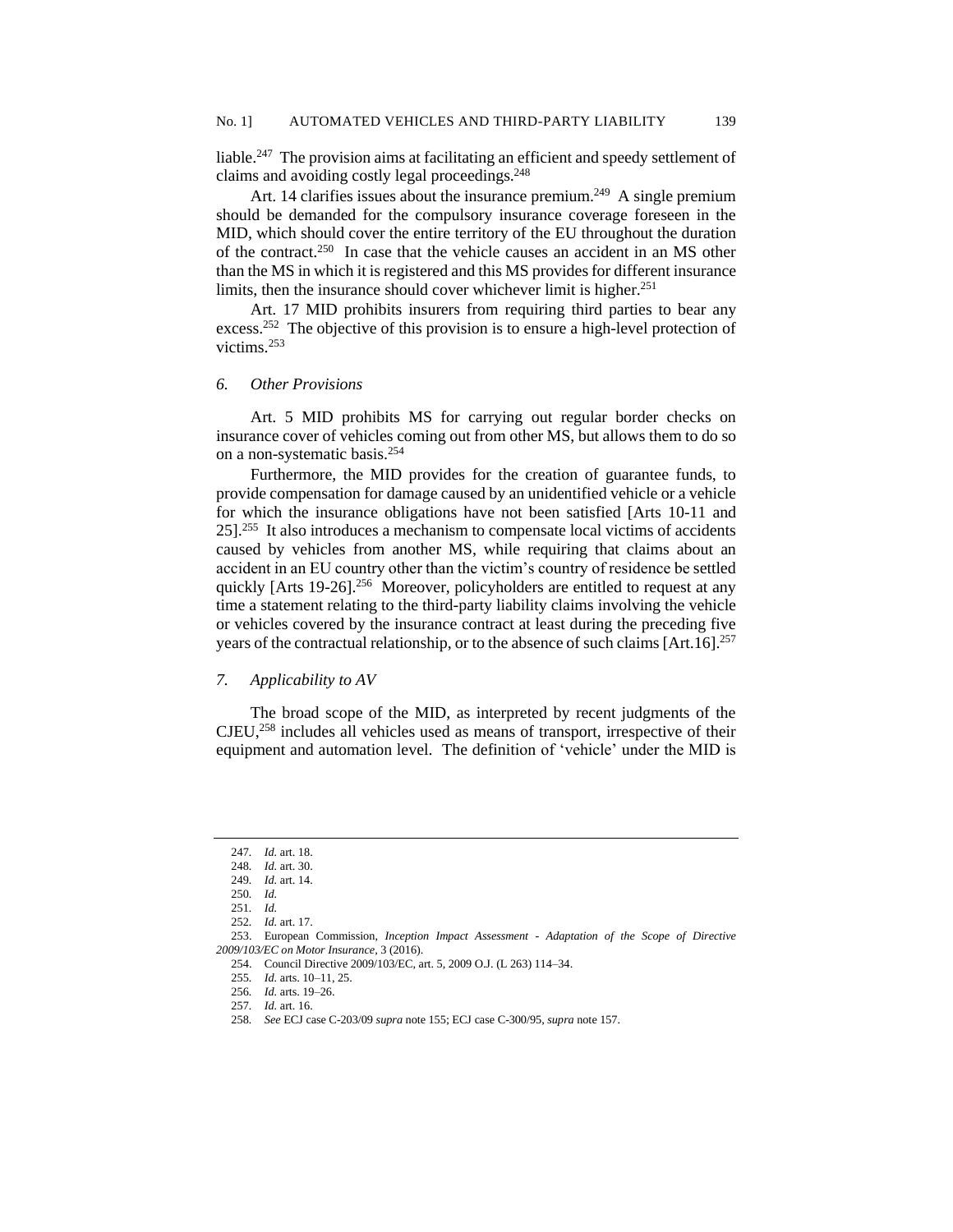technology neutral.<sup>259</sup> Hence, all provisions of the MID mentioned above apply also in respect of AV.<sup>260</sup>

It is noteworthy that the MID applies to vehicles with a 'driver' and that passengers are considered third parties.<sup>261</sup> The arising question is whether a single person on board an automated vehicle could qualify as a passenger. We submit that as long as the vehicle in question is not fully automated, i.e. falls under Level 5 SCE, the human responsible for control of the vehicle even in parts of the travel should always be considered to be the 'driver,' even if in some parts of the journey the vehicle operates in automated mode. Despite the operation in automated mode, the 'driver' is expected to take over control of the vehicle upon appropriate notification from the vehicle system or on his/her own initiative.<sup>262</sup> Thus, as long as the person on board the vehicle may resume control at will, that person is a 'driver' and not a 'passenger.'

Especially important in practice will be the right of third parties to turn directly against the insurer of the vehicle.<sup>263</sup> In the revision process of the MID,<sup>264</sup> some stakeholders reiterated that this should not change: third parties should continue to receive compensation from the insurer that issued the motor insurance policy, who would then take recourse against the party responsible for the accident.<sup>265</sup>

#### *8. Revision of the MID and AV*

In 2016 the European Commission announced an evaluation of the MID, to identify possible areas in need of reform, including cases of technological developments such as automated vehicles.<sup>266</sup> The conclusion was that the MID was fit for purpose, but certain amendments are deemed necessary.<sup>267</sup> However, these did not include AV.<sup>268</sup>

<sup>259</sup>*. Inception Impact Assessment, supra* note 252, at 4.

<sup>260</sup>*. Id.*

<sup>261.</sup> Council Directive 2009/103/EC, art. 12, 2009 O.J. (L 263) 114–34.

<sup>262.</sup> Vivien Melcher et al., *Take-Over Requests for Automated Driving*, 6th International Conference on Applied Human Factors and Ergonomics (AHFE 2015) and the Affiliated Conferences 2867, 2868 (2015).

<sup>263</sup>*. See* German Insurance Association, *Feedback from German Insurance Association*, EUROPEAN COMMISSION (Aug. 18, 2017) (stating that anyone in Germany involved in an accident can rely on the victim of an automated car accident being compensated by an insurer, regardless of the precise reason for the accident, demonstrating the importance of this issue given that this assurance applies to all in Germany who are involved in an accident).

<sup>264</sup>*. See infra* Section II.E.8.

<sup>265</sup>*. See* German Insurance Association, *Feedback from German Insurance Association*, EUROPEAN COMMISSION (Aug. 18 2017), https://ec.europa.eu/info/law/better-regulation/initiatives/ares-2017-3714481/ feedback/F6707\_en?p\_id=39849; UK Association of Personal Injury Lawyers, *Feedback from UK Association of Personal Injury Lawyers*, EUROPEAN COMMISSION (Aug. 17, 2017), https://ec.europa.eu/info/ law/betterregulation/initiatives/ares-2017-3714481/feedback/F6693\_en?p\_id=39849.

<sup>266</sup>*. Inception Impact Assessment, supra* note 253.

<sup>267.</sup> European Commission, *Executive Summary of the Impact Assessment Accompanying the Document Proposal for a Directive of the European Parliament and of the Council Amending Directive 2009/103/Ec of the European Parliament and of the Council of 16 September 2009 relating to insurance against civil liability in respect of the use of motor vehicles, and the enforcement of the obligation to insure against such liability*, at 1, SWD (2018) 248 final (May. 24, 2018).

<sup>268</sup>*. Id.* at 1.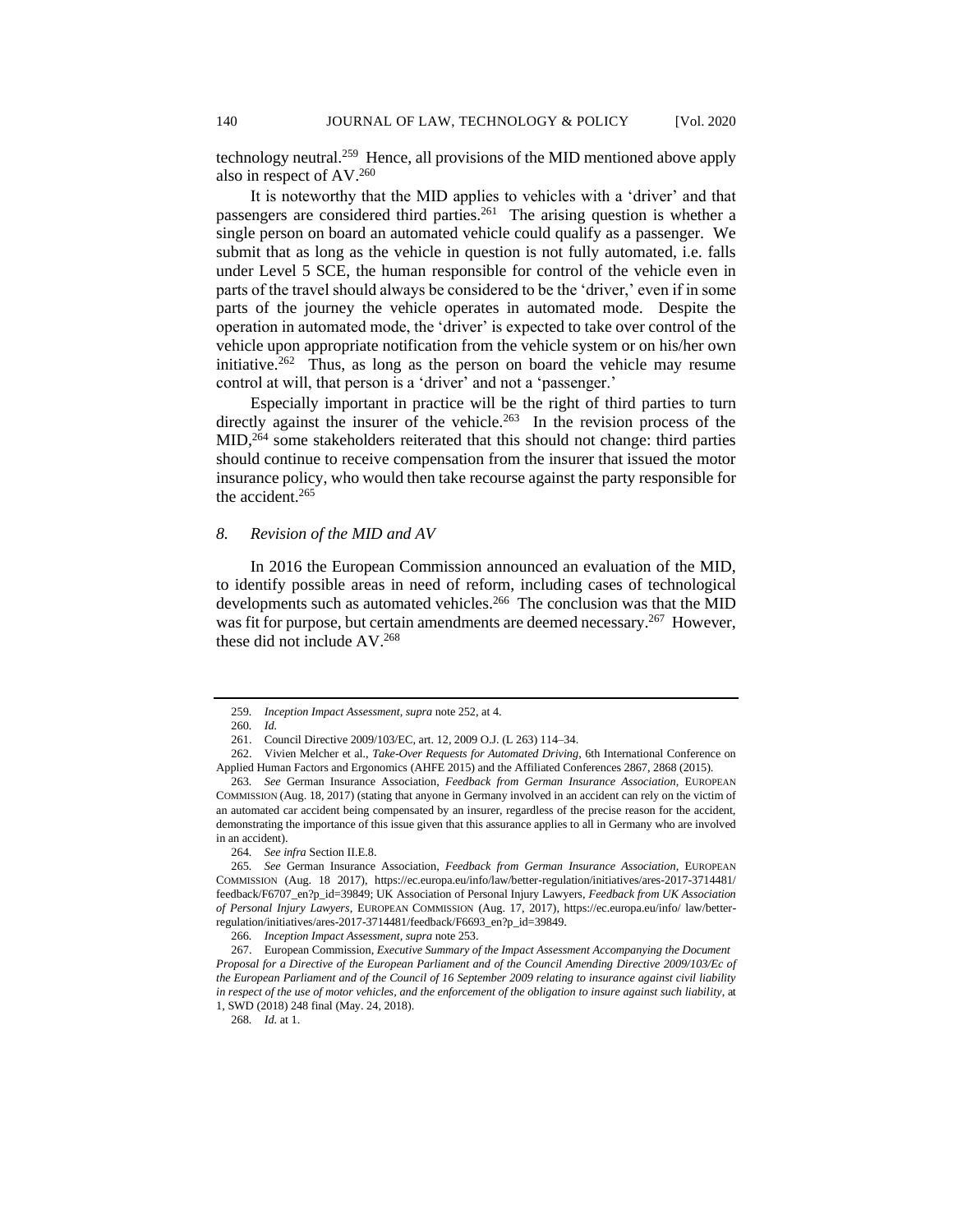As a result, the Commission laid down a proposal for a new Directive, which is intended to amend specific areas of the MID.<sup>269</sup> The proposed amendments include engaging the guarantee funds, which compensate victims in cases of uninsured vehicles, in compensating victims in the event of insolvency of the insurer; measures to reduce uninsured driving; harmonization of the content and format of the claims statements that insurers issue at the request of policyholders; further harmonization of the minimum insurance limits.<sup>270</sup>

Moreover, the Commission proposes to clarify the MID's scope in light of recent case law of the CJEU.<sup>271</sup> The Commission's proposal is to include a definition of the 'use of a vehicle' as any use of the vehicle, intended normally to serve as a means of transport, which is consistent with the normal function of that vehicle, irrespective of the vehicle's characteristics and irrespective of the terrain on which the motor vehicle is used and of whether it is stationary or in motion.<sup>272</sup>

As to AV, the evaluation process showed that the MID does not need any amendments to accommodate  $AV^{273}$  These were found to be fully covered by the existing provisions, which are technology neutral, and no need to reform exists.<sup>274</sup>

#### III. GERMAN LAW

Since 2015 the German federal government in cooperation with an interdisciplinary group of experts named the Automated Driving Round Table has been implementing a national strategy for automated and connected driving, which includes changes to the German traffic regulatory framework.<sup>275</sup> In this regard, the German government set up in September 2016 an independent Ethics Commission, which delivered a Report on Automated and Connected Driving in June 2017.<sup>276</sup> Moreover, the provisions of the German Road Traffic Act (StVG) on the liability of vehicle keepers and drivers were amended in March 2017, to include automated driving.<sup>277</sup> To the rest, there are rules on product

<sup>269.</sup> European Commission, *Proposal for a Directive of the European Parliament and of the Council amending Directive 2009/103/EC of the European Parliament and the Council of 16 September 2009 relating to insurance against civil liability in respect of the use of motor vehicles, and the enforcement of the obligation to ensure against such liability*, COM (2018) 336 final (May 24, 2018).

<sup>270</sup>*. Id.* at 15–18.

<sup>271</sup>*. Id.* at 4.

<sup>272</sup>*. Id.*

<sup>273.</sup> European Commission Press Release MEMO/18/3732, Frequently Asked Questions: Commission Proposal to Amend the Motor Insurance Directive (May 24, 2018), http://europa.eu/rapid/press-release\_MEMO-18-3732\_en.htm.

<sup>274</sup>*. Id.*

<sup>275.</sup> BUNDESREGIERUNG [Federal Government]'STRATEGY FOR AUTOMATED AND CONNECTED DRIVING, 16–18 (2015), https://www.bmvi.de/SharedDocs/EN/publications/strategy-for-automated-and-connecteddriving.pdf?\_\_blob=publicationFile [hereinafter STRATEGY FOR AUTOMATED AND CONNECTED DRIVING].

<sup>276.</sup> ETHICS COMMISSION, AUTOMATED AND CONNECTED DRIVING (2017), https://www.bmvi.de/ SharedDocs/EN/publications/report-ethics-commission.pdf?\_\_blob=publicationFile.

<sup>277.</sup> Straßenverkehrsgesetz [StVG] [German Road Traffic Act], as amended on 5 March 2003 (BGBl. I p. 310, 919), last amended by Article 8 of the Act of 17 July 2017 (BGBl. I p. 2421) [hereinafter Road Traffic Act].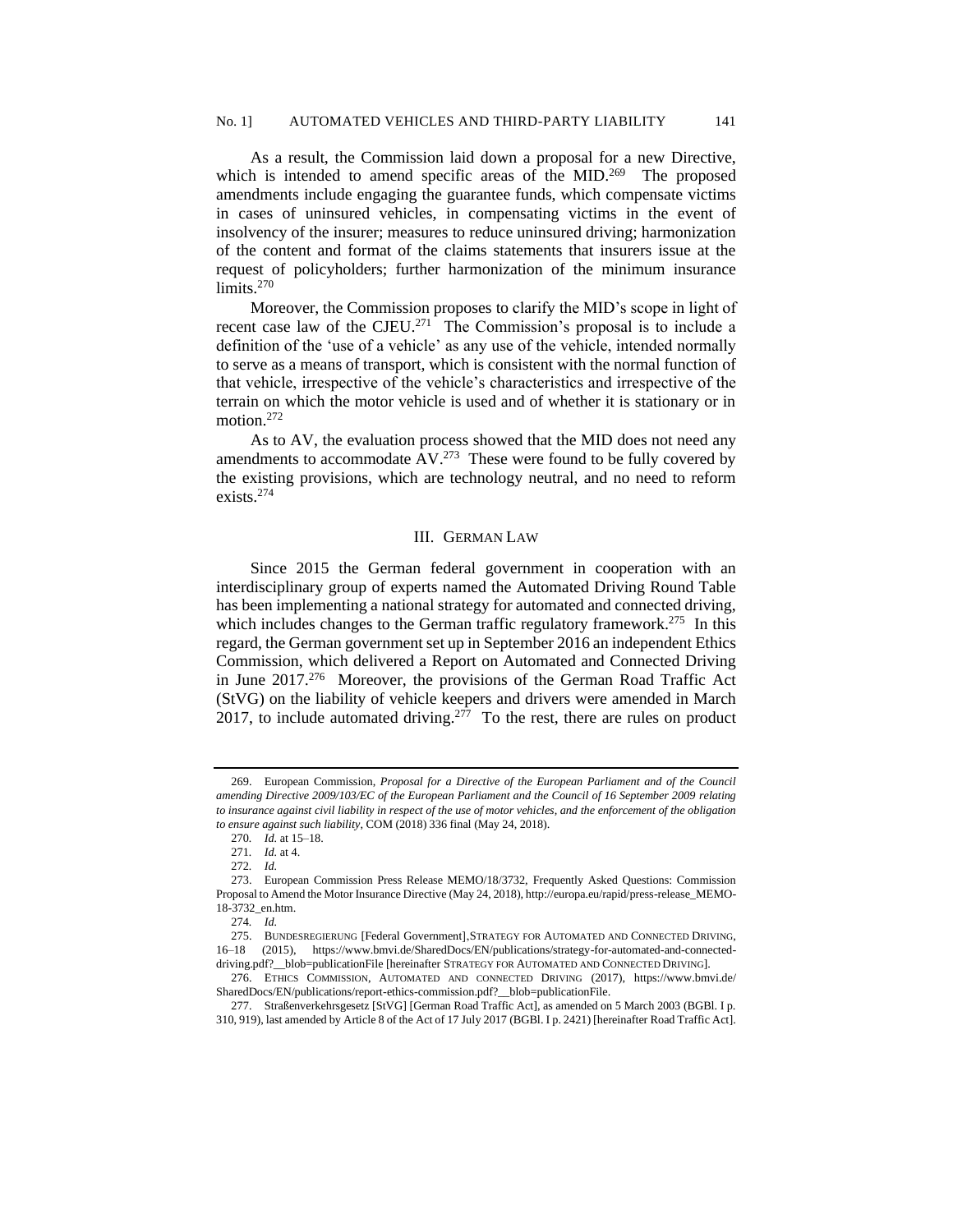liability based on the transposition of the PLD, as well as on special case law on the application of general tort rules to issues of defective products.

We shall examine the new liability rules of the StVG on AV and the application of the current product-liability rules to AV, alongside with the recommendations of the Ethics Commission which provide useful guidance.

#### *A. Third-Party Liability of the Vehicle's Keeper and Driver*

In German law there are special rules on third-party liability of the vehicle keeper and driver, which do not affect their potential liability under other provisions, e.g. general rules on torts.<sup>278</sup> These rules can be found in Part II ( $\S$ §  $7-20$ ) of the Road Traffic Act (StVG).<sup>279</sup> In 2017 the rules were amended to include AV.<sup>280</sup>

The keeper of the vehicle (*Halter*) is the person who uses the vehicle for her own account and is entitled to use the vehicle in such manner.<sup>281</sup> The vehicle keeper is identified according to factual and economic criteria, e.g. a lessee can also be keeper,<sup>282</sup> which means that the keeper does not necessarily coincide with the owner of the vehicle. The driver is the person who sets the car in motion under her own responsibility and steers it during the drive.<sup>283</sup>

#### *1. The Rules for Conventional Vehicles*

According to §7 StVG, the keeper is strictly liable for any damage or injury caused by the vehicle, unless such damage or injury is due to force majeure (*höhere Gewalt*) or the vehicle has been stolen.<sup>284</sup> §12(1) StVG limits the keeper's liability to  $\epsilon$  5m per accident for personal injuries and to  $\epsilon$  1m per accident for property damage.<sup>285</sup> In case the amount of the compensation due to more than one person is higher, each injured/damaged person receives an amount proportionally reduced  $[\S12(2)]^{286}$  Regarding time limits,  $\S15$  StVG obliges the injured/damaged persons to notify the vehicle keeper within two months from the day they became aware of the damages and the liable person, unless the latter has obtained knowledge of the accident otherwise.<sup>287</sup>

<sup>278.</sup> Straßenverkehrsgesetz [StVG] [Road Traffic Act], May 3, 1909, RGBl. at 437 (Ger.), repromulgated March 5, 2003, BGBL. I at 310, 919 (Ger.)*.*

<sup>279</sup>*. Id.*

<sup>280.</sup> Straßenverkehrsgesetzes [StVG] [Eighth Act to Amend the Road Traffic Act], June 16, 2017, BGBL. I at 1648 (Ger.).

<sup>281.</sup> Bundesgerichtshof [BGH] [Federal Court of Justice] May 29, 1954, NEUE JURISTISCHE WOCHENSCHRIFT [NJW] 1954, 1198, para. 16 (Ger.).

<sup>282</sup>*. See* Bundesgerichtshof [BGH] [Federal Court of Justice] July 10, 2007, NEUE JURISTISCHE WOCHENSCHRIFT [NJW] 2007, 3120, para. 11 (Ger.) (finding a lessee was a vehicle keeper).

<sup>283.</sup> Bundesgerichtshof [BGH] [Federal Court of Justice] Mar. 22, 1977, VERSICHERUNGSRECHT 1977, 624, para. 9 (Ger.).

<sup>284.</sup> StVG, *supra* note 278, §7.

<sup>285</sup>*. Id.* §12(1).

<sup>286</sup>*. Id.* §12(2).

<sup>287</sup>*. Id.* §15.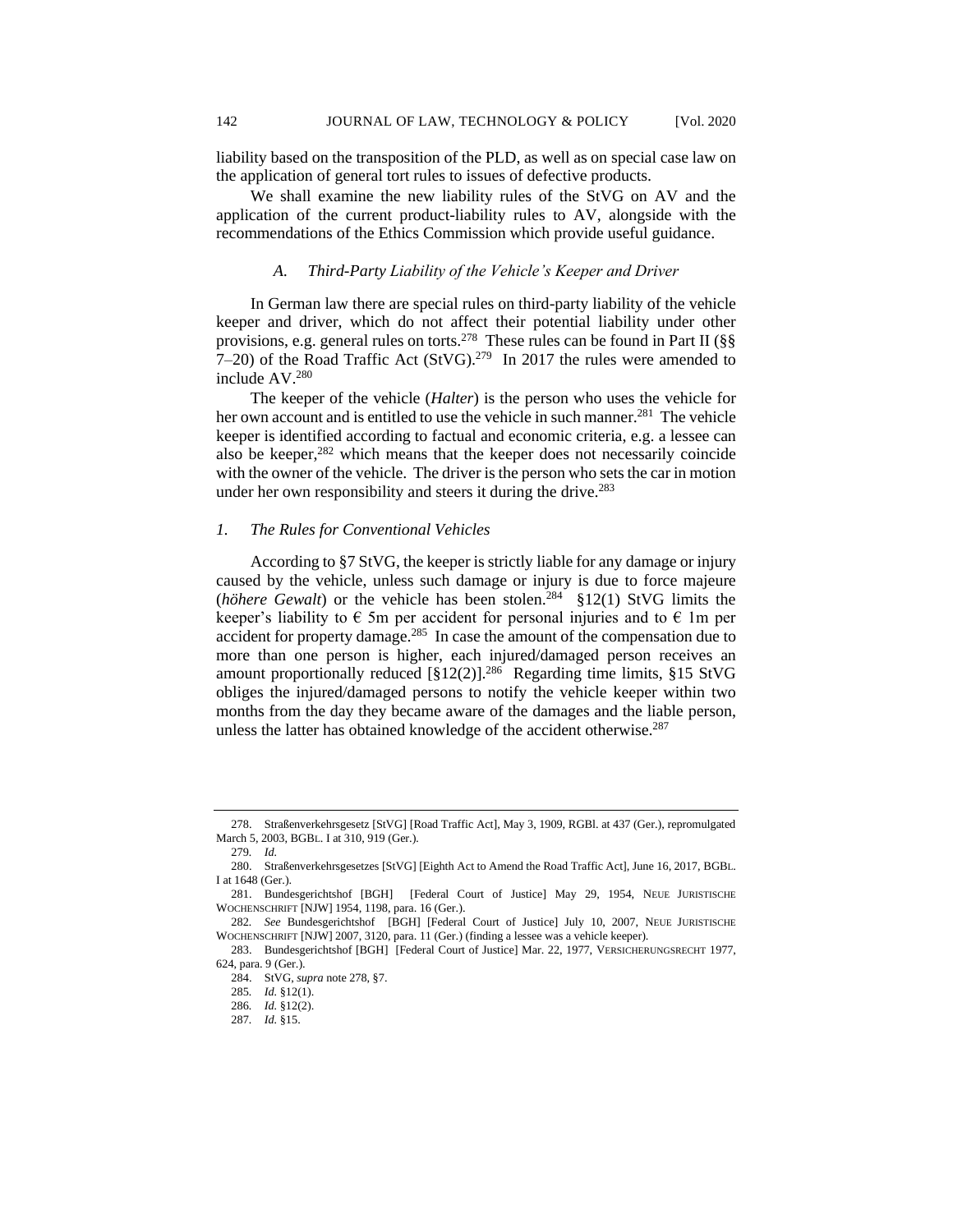§17(1)-(2) StVG provides for cases in which two or more vehicles are engaged in an accident.<sup>288</sup> In such cases, the apportionment of liability between/among the keepers in their relation to each other depends on the circumstances of the case, especially regarding the extent of the damage caused by the respective vehicle.<sup>289</sup> However, under  $\S 17(3)$  there is no liability in this regard if the accident was due to an unavoidable event, which referred neither to the quality of the vehicle properties (*Beschaffenheit*) nor to a failure of the vehicle equipment (*Vorrichtungen*).<sup>290</sup> An event is 'unavoidable', when both the keeper and driver exercised every possible care.<sup>291</sup>

§18 StVG imposes liability on the vehicle's driver too, under the same conditions as the keeper with one important difference: the driver is not liable if she proves that she was not negligent.<sup>292</sup> The rules on apportionment of liability between the vehicle keepers apply also to drivers.<sup>293</sup>

## *2. The New Rules on AV*

In May 2017 the StVG was amended to include rules on  $AV<sup>294</sup>$ . The new rules regulate the permitted modes of operation, the rights and duties of the vehicle keeper and driver, liability limits, and storage of vehicle data.<sup>295</sup> The amendments provide also for an evaluation of the new rules on the permitted modes of operation, as well as on the rights and duties of the vehicle keeper and driver.<sup>296</sup> Such evaluation shall occur after 2019 based on scientific evidence.<sup>297</sup>

a. Permitted Operation Modes

The new rules regulate vehicles that can be operated in 'highly-automated' (*hochautomatisiert*) or 'fully-automated' (*vollautomatisiert*) mode.<sup>298</sup> These are vehicles equipped with systems able: (a) to exercise driving duties without the driver's participation, (b) to respect the traffic rules, (c) to be overridden and deactivated by the driver, (d) to recognise the need of switching back to manual driving mode, (e) to signal effectively such need to the driver, and (f) to warn on improper use of the vehicle.<sup>299</sup> The manufacturer has to declare in the vehicle's system description that the vehicle fulfils the above-mentioned requirements [StVG §1a para. 2].<sup>300</sup>

<sup>288</sup>*. Id.* §17(1)-(2).

<sup>289</sup>*. Id.*

<sup>290.</sup> *Id.* §17(3).

<sup>291</sup>*. Id.* §17. 292*. Id.* §18.

<sup>293</sup>*.* Road Traffic Act, *supra* note 277; StVG, *supra* note 279.

<sup>294.</sup> Road Traffic Act, *supra* note 277, at §1a.

<sup>295</sup>*. Id.* 296*. Id.*

<sup>297</sup>*. Id.*

<sup>298.</sup> Verband der Automobilindustrie, Literaturanalyse und Methodenauswahl zur Gestaltung von Systemen zum hochautomatisierten Fahren 6 (2015).

<sup>299.</sup> Road Traffic Act, *supra* note 277, at §1c.

<sup>300</sup>*. Id.* at §1a.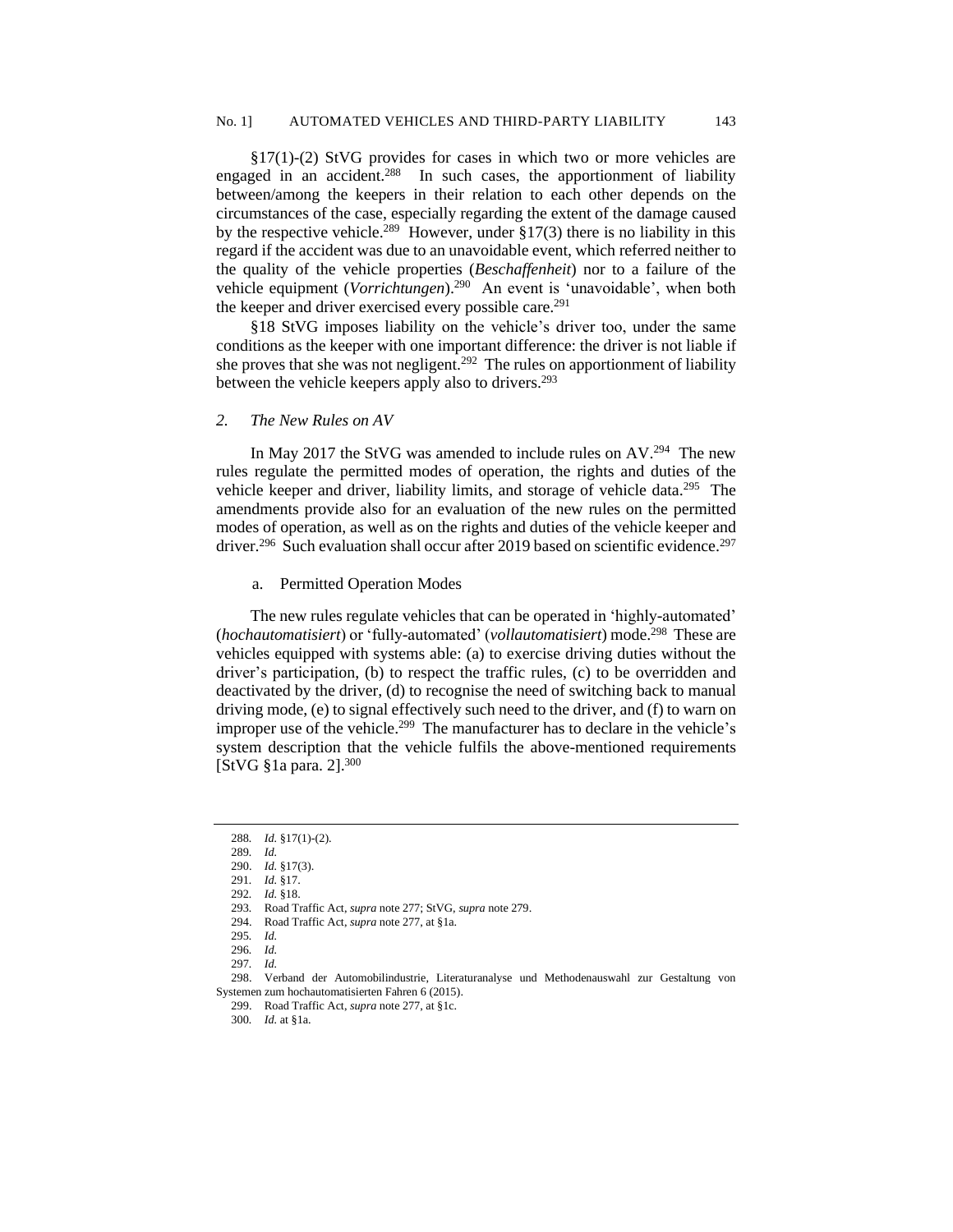Such vehicles are permitted to operate in accordance with the manufacturer's instructions (*bestimmungsgemäß*) [StVG §1a para. 1], e.g. if the automated mode is intended for use only in highways, then its use on other streets is not permitted.<sup>301</sup> The manufacturer must provide unambiguous information on the vehicle's equipment driver and the level of automation, so that the driver is aware of the intended uses of the vehicle. $302$ 

Moreover, the new rules provide for consideration of any binding international and European provisions on  $AV<sub>1</sub><sup>303</sup>$  such as the amended provisions of the Vienna Convention and the provisions of Art. 20 of the Directive 2007/46/EC on type approval.<sup>304</sup>

#### b. Vehicle Keepers and Drivers

The keepers of 'highly-automated' or 'fully-automated' vehicles are allowed to look away from the traffic and leave the wheel during vehicle operation in such modes; however, they must be alerted to take over control of the vehicle 'without delay' (*unverzüglich*), when the vehicle system asks them to or when it becomes obvious from the circumstances that the requirements for high-automated or fully-automated driving are not met [§1b StVG], e.g. when owing to bad weather the vehicle's sensors are unable to function properly.<sup>305</sup> It is noteworthy that a technical problem or defect of the ADS does not exclude the keeper's liability, as it qualifies neither as force majeure under §7(2) StVg nor as an unavoidable event under  $\S17(3)$  StVG.<sup>306</sup>

'Driver' of the vehicle is also the person that engages its high-automated or fully-automated mode, even if she has hands off the wheel  $[\$1a(4)$  StVG].<sup>307</sup> This provision clarifies that an automated vehicle may not be operated without a driver.<sup>308</sup>

If the driver of an AV has not been negligent, she will be exculpated in cases of technical defects, both according to the special rules of the StVG and the general rules on torts.<sup>309</sup> Such would be the case, before the trip, if the driver has ensured that the condition of the vehicle is good and its systems are properly configured and function without any problems.<sup>310</sup> During the trip, the driver should be able to trust the ADS, but she should monitor its function to ensure

<sup>301.</sup> Regierungsentwurf [Cabinet Draft], Bundesrat Drucksachen BR 69/17, 7 (Ger.), available at Juris by subscription.

<sup>302</sup>*. Id.* at 14.

<sup>303.</sup> Road Traffic Act, *supra* note 277, at §1c.

<sup>304.</sup> Convention on Road Traffic, *supra* note 40; Communication from the Commission to the European Parliament, *supra* note 185.

<sup>305.</sup> Cabinet Draft, *supra* note 301, at 6.

<sup>306.</sup> TOBIAS HAMMEL, HAFTUNG UND VERSICHERUNG BEI PERSONENKRAFTWAGEN MIT FAHRERASSISTENTSYSTEMEN 90-91 (2016); Petra Buck-Heeb & Andreas Dieckman, *Zivilrechtliche Haftung von Fahrer und Halter bei (Teil-) Autonomem Fahren*, *in* AUTONOMES FAHREN 59, 77-78 (Bernd H. Oppermann & Jutta Stender-Vorwachs eds., 2017); Renate Schaub, *Interaktion von Mensch und Maschine*, JURISTENZEITUNG 342, 343 (2017).

<sup>307.</sup> Cabinet Draft, *supra* note 301, at 6.

<sup>308</sup>*. Id.* at 14.

<sup>309</sup>*. Id.* at 17.

<sup>310.</sup> Buck-Heeb & Dieckman, *supra* note 306, at 71; Ebers, *supra* note 118, at 115.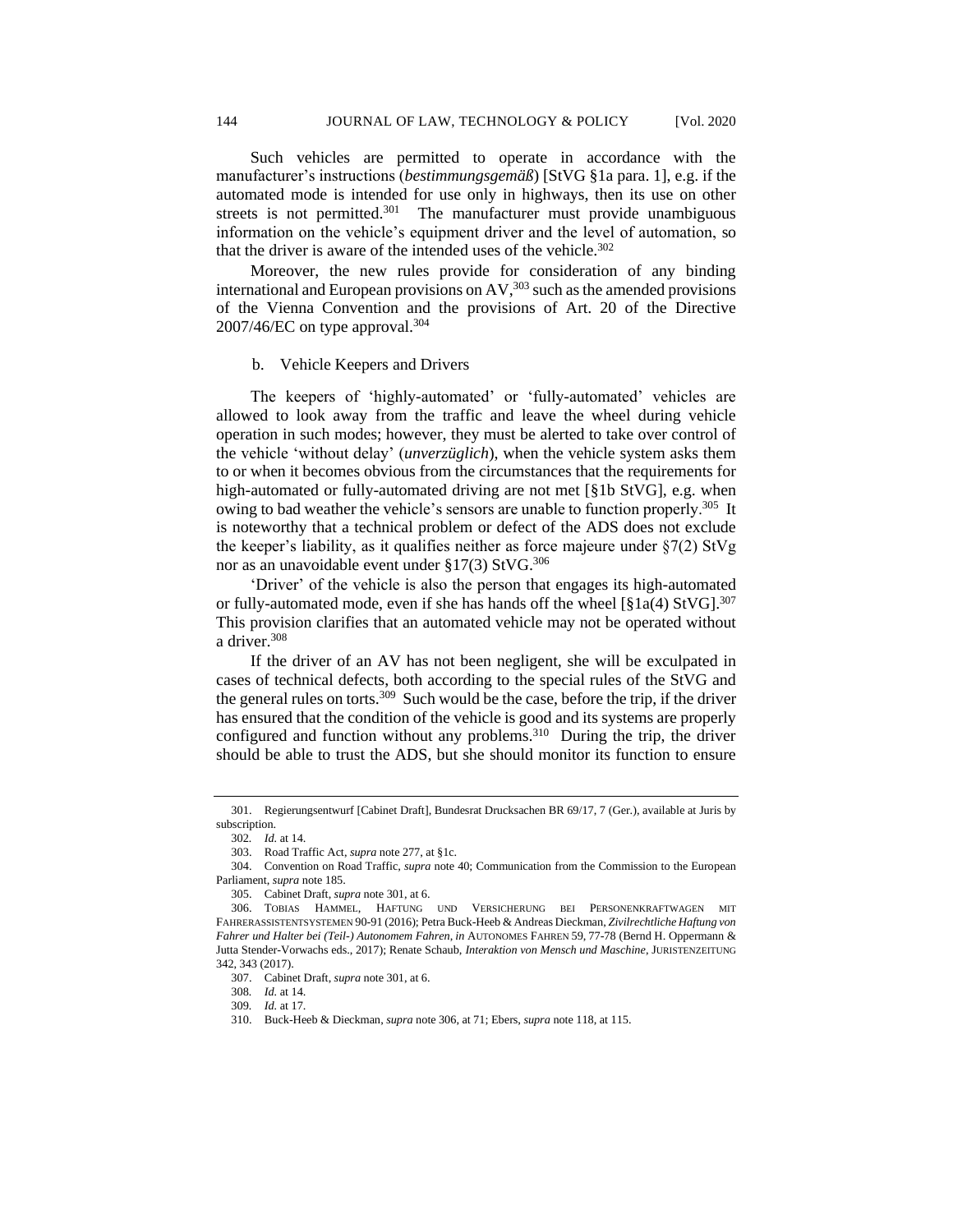that it is operating properly, by regularly checking the system and the road.<sup>311</sup> The driver would not be liable if she can prove that the accident was due to a technical defect of the ADS and that she did not breach her monitoring duties in this regard.<sup>312</sup>

The limits of the keeper's liability for personal injury and property damage are doubled, and are set to  $\epsilon$  10 million and  $\epsilon$  2 million respectively [§12(1) as amended]. $313$  These limits aim at the protection of accident victims and have been set at these amounts, because there is no experience yet with claims arising from the operation of AV.<sup>314</sup>

Consequently, the new rules channel liability to the vehicle keeper, who remains strictly liable and can afterwards clarify the exact apportionment with the manufacturer.<sup>315</sup>

c. Storage of Vehicle Data

To clarify who was controlling the vehicle at the time of the accident (car system or driver), a new §63a StVG provides that AV should store satellite data on positioning and timing each time the operation mode is shifted from automated to manual and vice versa.<sup>316</sup> Furthermore, such data should be stored, also when the vehicle system calls the driver to take control or when a technical malfunction occurs in the vehicle system.<sup>317</sup> The stored data must be communicated to the competent authorities upon demand and to the extent necessary for the purpose of their investigation.<sup>318</sup> Moreover, the data must be handed over, upon demand, to third parties involved in an accident with an automated vehicle, to the extent necessary to enable the exercise of their legal rights.<sup>319</sup> Data should be stored for a period of six months, unless the vehicle has been involved in an accident, in which case the storage period is three years.<sup>320</sup>

### *B. Product Liability*

Apart from Directive 85/374/EEC, which has been transposed into German law through the Product Liability Act (*Produkthaftungsgesetz*),<sup>321</sup> the rules of product liability in German law have been developed mainly through special

<sup>311.</sup> Buck-Heeb & Dieckman, *supra* note 306, at 73.

<sup>312</sup>*. Id.* at 74.

<sup>313.</sup> Cabinet Draft, *supra* note 301, at 8.

<sup>314</sup>*. Id.*

<sup>315</sup>*. Id.*

<sup>316.</sup> Road Traffic Act, *supra* note 276, at §63(a)(1).

<sup>317</sup>*. Id.*

<sup>318</sup>*. Id.* at §63(a)(2).

<sup>319</sup>*. Id.* at §63(a)(3).

<sup>320</sup>*. Id.* at §63(a)(4).

<sup>321.</sup> Produkthaftungsgesetz [German Product Liability Act], Bundesrat Drucksachen BR 16/1, 10 (Ger.), available at Juris by subscription (noting the limitation to liability of producer to  $\epsilon$  85 million for personal injuries, using the possibility provided by Art. 16 para. 1 PLD.).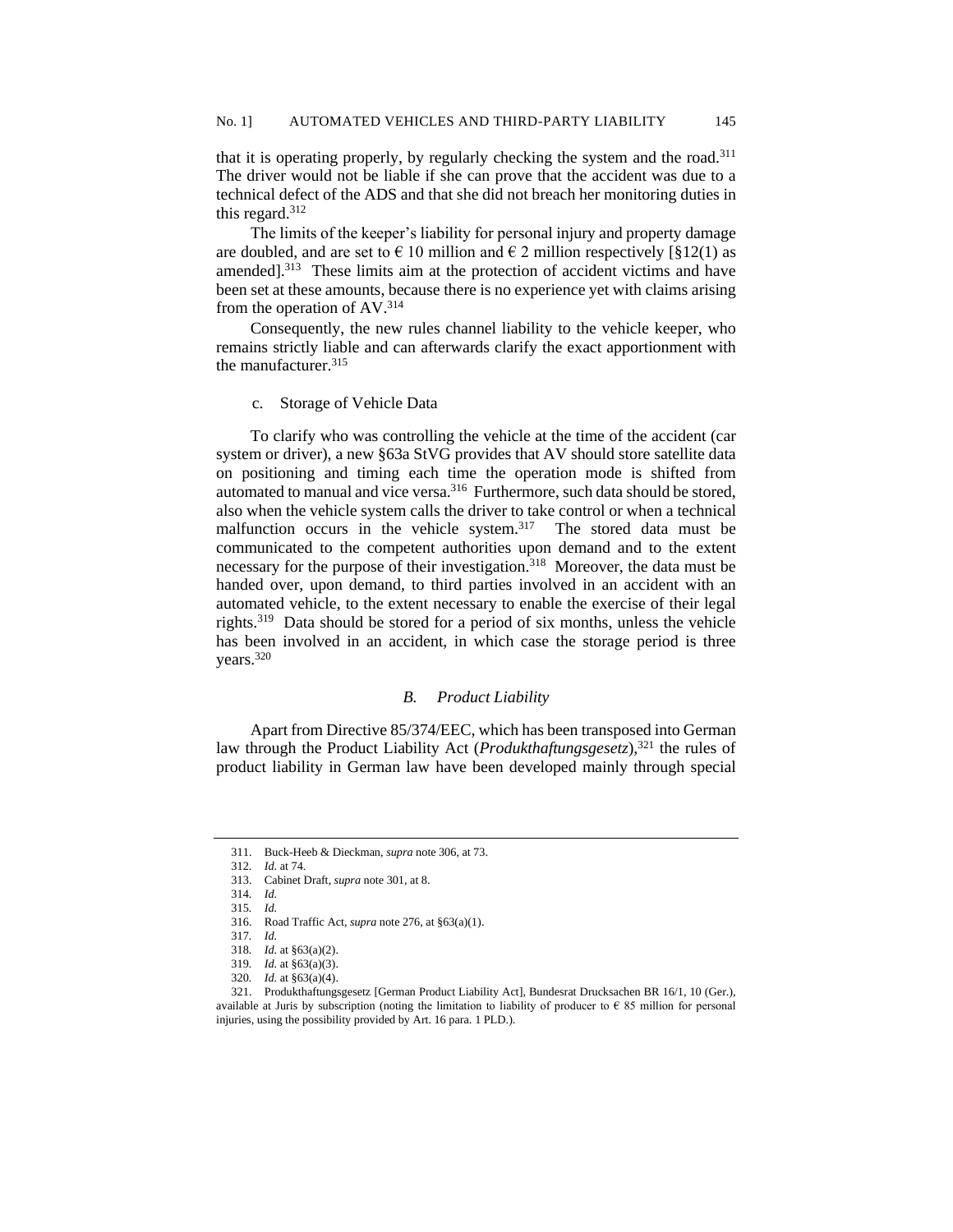interpretation of the general rules of the German Civil Code (BGB)<sup>322</sup> on torts<sup>323</sup> by the Federal Supreme Court (BGH).

The most important provision in this regard starting point is §823 BGB (1) which provides

A person who, intentionally or negligently, unlawfully injures the life, body, health, freedom, property or another right of another person is liable to make compensation to the other party for the damage arising from this.<sup>324</sup>

### *1. Tortious Liability of the Manufacturer*

§823(1) BGB is the German equivalent of the common-law rules on the tort of negligence. $325$ 

In product liability cases, the core of the manufacturer's unlawful behavior is the manufacturer's duty of care to the users of the product (*Verkehrssicherungspflicht*), the negligent (or intentional) breach of which may result in its duty to compensate victims.<sup>326</sup>

The duty of care consists of preventing risks arising from the use of the product, when such prevention is considered necessary according to public perception (*Verkehrsauffassung*) and expectations, which are examined case by case.<sup>327</sup>

The notion of product includes software.<sup>328</sup>

a. Liable Persons

Liable is the person that manufactures and places into circulation a product. The end manufacturer is responsible for the safe construction of the end product.<sup>329</sup> They may also be liable for components manufactured by a supplier.<sup>330</sup> In this regard, sample tests may suffice, as long as the components do not influence significantly the safety of the end product. $331$ 

 <sup>322.</sup> Civil Code [Bürgerliches Gesetzbuch] [BGB], DEU-2018-L-109095 (Ger.), available at https://www.gesetze-im-internet.de/englisch\_bgb/englisch\_bgb.html#p3489.

<sup>323.</sup> BASIL S. MARKESINIS & HANNES UNBERATH, THE GERMAN LAW OF TORTS: A COMPARATIVE TREATISE 97 et seq. and 555 et seq. (4th ed. 2002).

<sup>324.</sup> Civil Code, *supra* note 322, at §823.

<sup>325</sup>*. Id.*

<sup>326.</sup> Bundesgerichtshof [BGH] [Federal Court of Justice] Nov. 26, 1968, 51 Entscheidungen des Budesgerichtshofes in Zivisachen [BGHZ] 91 (Ger.).

<sup>327.</sup> Bundesgerichtshof [BGH] [Federal Court of Justice] Oct. 17, 1989, VERSICHERUNGSRECHT [VersR] 1307 (Ger.); Bundesgerichtshof [BGH] [Federal Court of Justice] Oct. 7, 1986, VERSICHERUNGSRECHT [VersR] 102 (Ger.).

<sup>328.</sup> Matthias Lehmann [Produktund Produzentenhaftung für Software], NEUE JURISTISCHE WOCHENSCHRIFT [NJW] 1721, 1722-1723 (Ger.); Rott, *supra* note 76, at 52.

<sup>329.</sup> Bundesgerichtshof [BGH] [Federal Court of Justice] June 7, 1988, NEUE JURISTISCHE WOCHENSCHRIFT [NJW] 2611 (Ger.).

<sup>330.</sup> Bundesgerichtshof [BGH] [Federal Court of Justice] June 3, 1975, NEUE JURISTISCHE WOCHENSCHRIFT [NJW] 1827 (Ger.).

<sup>331.</sup> *Id.*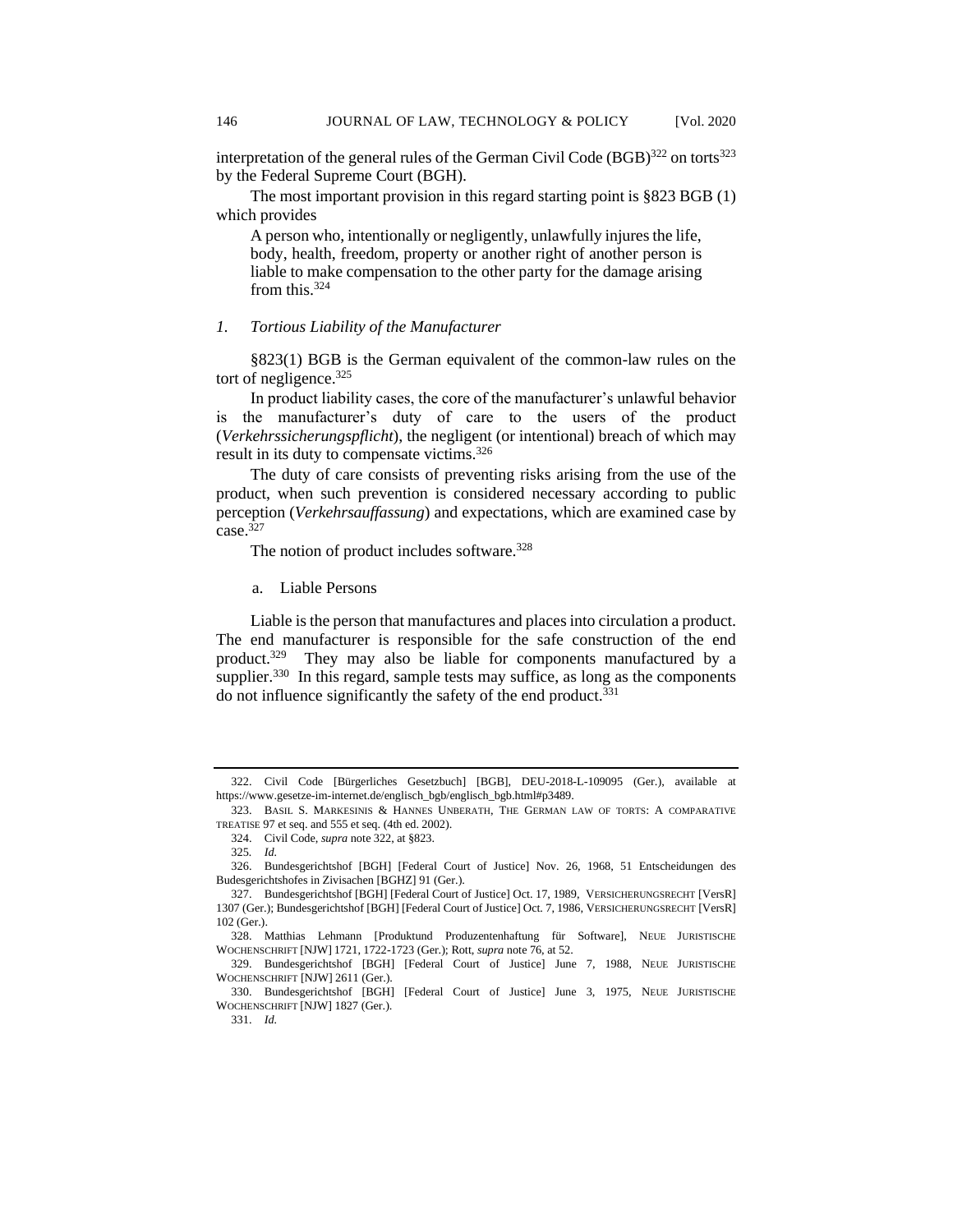Component part manufacturers bear separate liability for damage due to defects of the components,  $332$  as well as for providing to the manufacturer of the end product inadequate information on the use and the specifications of the component.<sup>333</sup> In the context of AV, component manufacturers may be responsible for the software of the AV or parts thereof and the sensors of the vehicle.<sup>334</sup>

The distributor of the manufacturer can also be held liable under special circumstances, e.g. when the distributor is a domestic affiliate of a foreign manufacturer and has undertaken to provide information to the parent company.<sup>335</sup> Such instances may not be unusual in the case of AV, the manufacturers of which will have affiliates entrusted with collecting data on the use of the product in the local market.<sup>336</sup>

The assemblers of the end product may be liable like manufacturers, because the assembly procedure results in a new product and is deemed a production process.<sup>337</sup> Nevertheless, it is required that the defect could be detected during the assembly, which does not entail a duty of assemblers to examine thoroughly all the products delivered to them.<sup>338</sup>

### b. Categories of Defect

The manufacturer's duty of care and the corresponding product defects can be categorized into design defects (*Konstruktionsfehler*), manufacturing defects (*Fabrikationsfehler*), failure to warn (*Instruktionsfehler*) and product monitoring defects (*Produktbeobachtungsfehler*).<sup>339</sup>

# *i. Design Defects*

A design defect exists when the product's design does not correspond to the safety required under the technical standards and knowledge (state of the art) at the time it was released to the market. $340$  Such defect means that the product as to its conception does not offer the required safety.<sup>341</sup> Compliance with the existing technical standards, e.g. in the form of certification, does not preclude

<sup>332.</sup> Bundesgerichtshof [BGH] [Federal Court of Justice] Dec. 9, 1986, NEUE JURISTISCHE WOCHENSCHRIFT [NJW] 1009 (Ger.); Bundesgerichtshof [BGH] [Federal Court of Justice] Oct. 17, 1967, NEUE JURISTISCHE WOCHENSCHRIFT [NJW] 247 (Ger.).

<sup>333.</sup> Bundesgerichtshof [BGH] [Federal Court of Justice] May 14, 1996, Neue Juristische Wochenschrift [NJW] 2224 (Ger.).

<sup>334</sup>*. Id.*

<sup>335.</sup> Federal Court of Justice, *supra* note 332, at 1004.

<sup>336</sup>*. Id.*

<sup>337.</sup> Bundesgerichtshof [BGH] [Federal Court of Justice] Mar. 24, 1992, VERSICHERUNGSRECHT [VersR] 758 (Ger.).

<sup>338.</sup> Bundesgerichtshof [BGH] [Federal Court of Justice] June 14, 1977, VERSICHERUNGSRECHT [VersR], 839 (Ger.); Bundesgerichtshof [BGH] [Federal Court of Justice] June 3, 1975, NEUE JURISTISCHE WOCHENSCHRIFT [NJW] 1827 (Ger.)*.*

<sup>339</sup>*. Id.*

<sup>340.</sup> Bundesgerichtshof [BGH] [Federal Court of Justice] Oct. 3, 1984, JURISTENZEITUNG [JZ] 99, (Ger.); Bundesgerichtshof [BGH] [Federal Court of Justice], May 17, 1957, VERSICHERUNGRECHT [VersR] 584 (Ger.).

<sup>341.</sup> Bundesgerichtshof [BGH] [Federal Court of Justice] June 16, 2009, NEUE JURISTISCHE WOCHENSCHRIFT [NJW] 2952 (Ger.).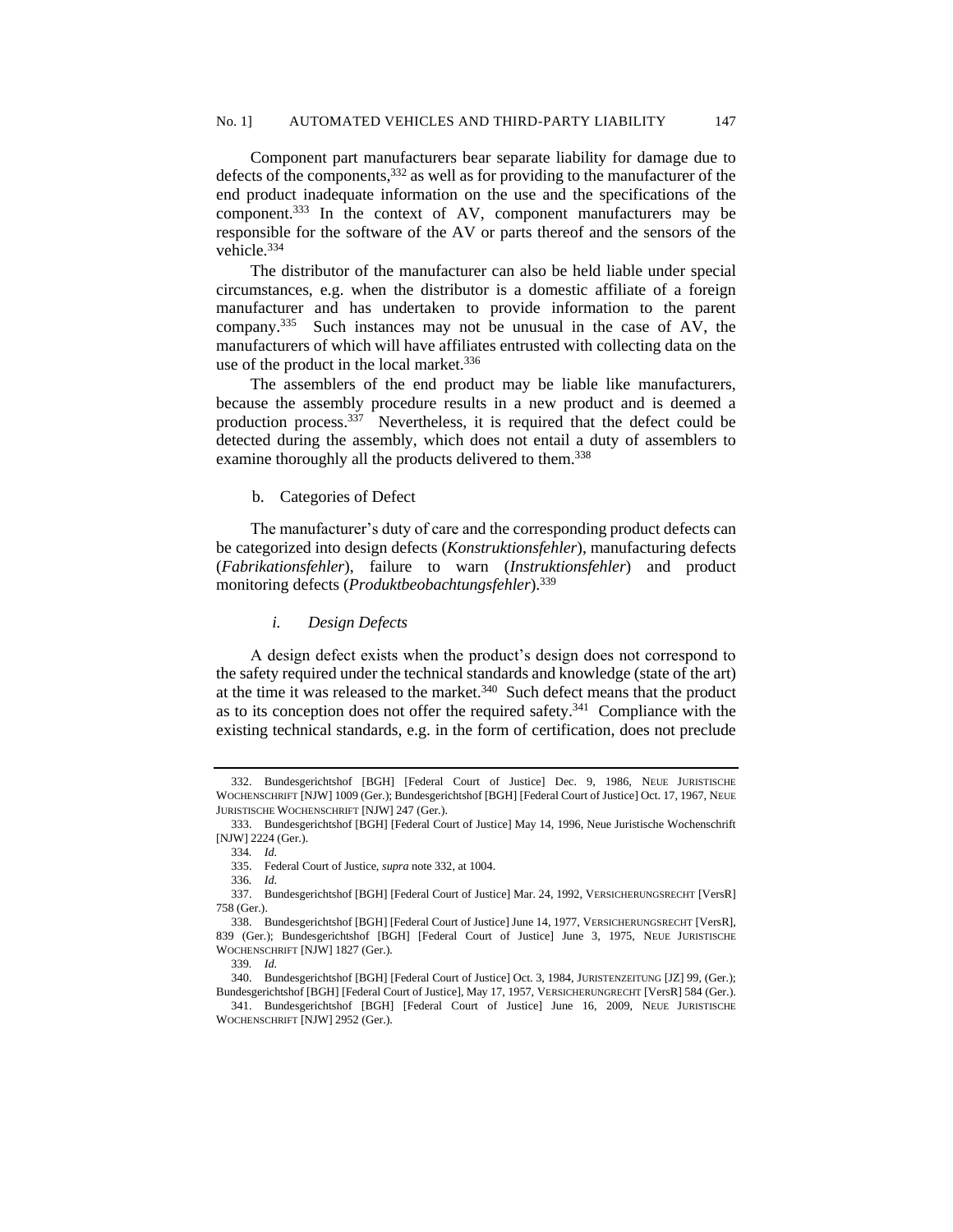negligence, as such standards lay down only the minimum requirements.<sup>342</sup> Practicability of additional safety measures in terms of a cost-benefit analysis is an additional factor to be considered.<sup>343</sup> At the same time, manufacturers do not have to apply safety measures the efficiency of which has not been tested yet.<sup>344</sup> Nonetheless, the product must provide a minimum level of safety.<sup>345</sup>

In the context of AV, design defects could appear in the form of failure of the ADS to conceive and interpret its environment, in other words failure in situational awareness,<sup>346</sup> failure to cooperate and communicate with other road users and with the human driver,  $347$  navigation defects (route planning and localization)<sup>348</sup> and failure to provide functional safety. The latter consists of failure to ensure appropriate security and integrity of the vehicle data,  $349$ including on-board failure diagnosis.<sup>350</sup> This means that back-up (redundant) systems should be in place to substitute for the system failure or at least bring the DDT safely into an end, until the human driver takes over.<sup>351</sup> Thus, in emergency situations the ADS should automatically enter into a 'safe condition.'<sup>352</sup>

Should the system instruct the driver to resume control of the vehicle, the manufacturer should consider human factors.<sup>353</sup> Consequently, ADS should be designed in a way that sudden handover of control to the human driver is excluded. The ADS should be adapted to human communicative behavior<sup>354</sup> and allow the human sufficient time to resume control; if this is impossible, the ADS should retain control.<sup>355</sup>

To enable allocation of liability, it must be clearly distinguishable whether the ADS has control of the vehicle and whether the driver retains accountability with the option of overruling the system.<sup>356</sup> The human-machine interface should clearly indicate at any time who is in charge (human or ADS) and whether there was a handover request by the ADS, while such information should be documented and stored.<sup>357</sup>

<sup>342.</sup> Bundesgerichtshof [BGH] [Federal Court of Justice] Mar. 13, 2001, NEUE JURISTISCHE WOCHENSCHRIFT [NJW] 2019 (Ger.); Bundesgerichtshof [BGH] [Federal Court of Justice] May 18, 1999, NEUE JURISTISCHE WOCHENSCHRIFT [NJW] 2815, (Ger.).

<sup>343.</sup> Bundesgerichtshof [BGH] [Federal Court of Justice] June 16, 2009 (*Airbag*), NEUE JURISTISCHE WOCHENSCHRIFT [NJW] 2952, 2009 (Ger.).

<sup>344</sup>*. Id.*

<sup>345.</sup> Bundesgerichtshof [BGH] [Federal Court of Justice] Nov. 21, 1989 (*Korken II*), NEUE JURISTISCHE WOCHENSCHRIFT [NJW] 908 (para. 24), 1990 (Ger.).

<sup>346.</sup> TIM HEY, DIE AUßERVERTRAGLICHE HAFTUNG DES HERSTELLERS AUTONOMER FAHRZEUGE BEI UNFÄLLEN IM STRAßENVERKEHR 68–69 (2018) (Ger.).

<sup>347</sup>*. Id.* at 69–71.

<sup>348</sup>*. Id.* at 72.

<sup>349</sup>*. Id.* at 72–73.

<sup>350.</sup> HAMMEL, *supra* note 306, at 397.

<sup>351</sup>*. Id.*; HEY, *supra* note 346, at 73.

<sup>352</sup>*. German Ethics Commission*, *supra* note 275, at 13 (Principle No. 19).

<sup>353.</sup> HEY, *supra* note 346, at 74.

<sup>354</sup>*. German Ethics Commission*, *supra* note 275, at 13 (Principle No. 17).

<sup>355</sup>*. Id.* at 21.

<sup>356</sup>*. Id.* at 13 (Principle No. 16).

<sup>357</sup>*. Id*.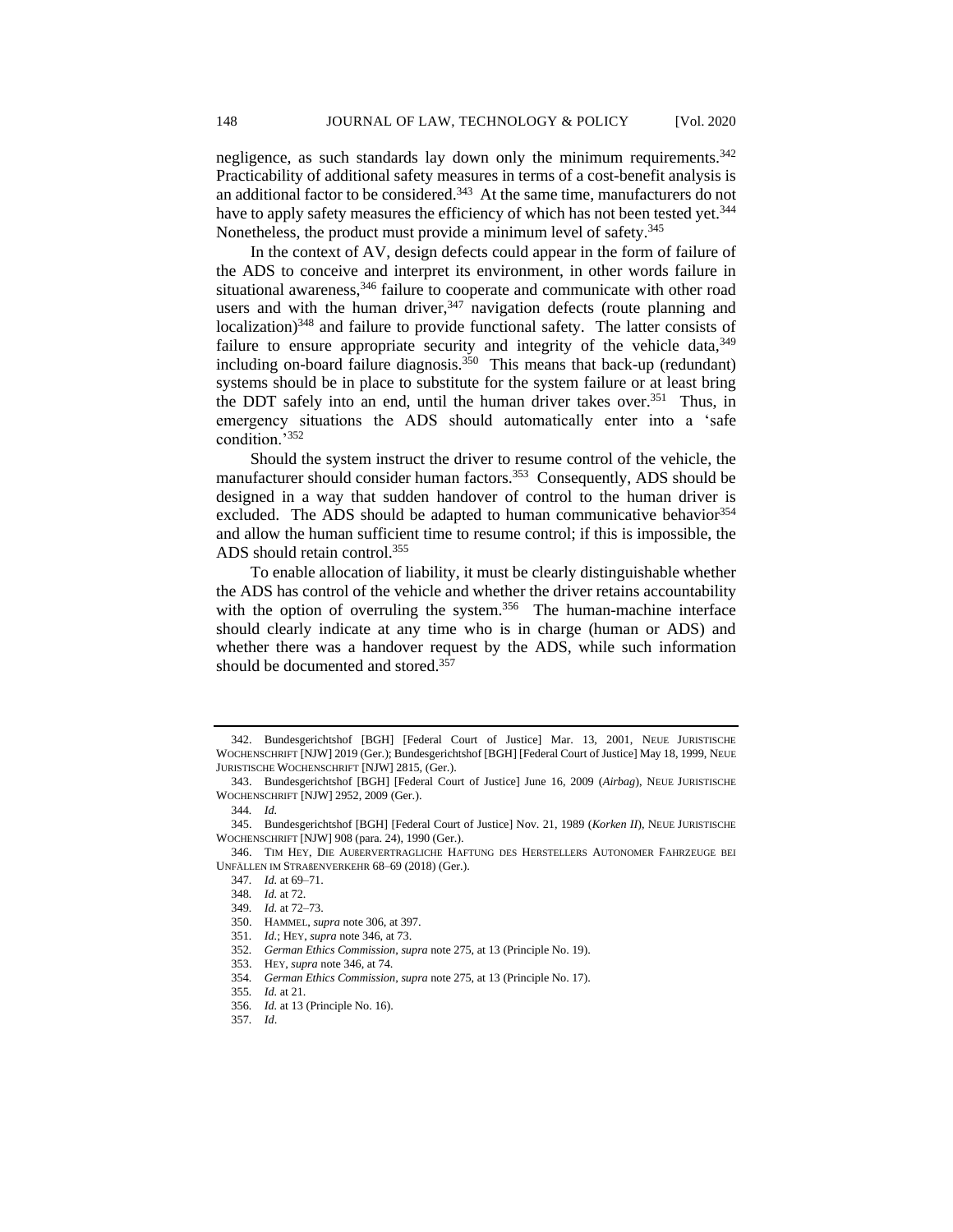The German Ethics Commission recommends that AV are designed to drive in a defensive and anticipatory manner, posing as little risk as possible to vulnerable road users.<sup>358</sup> Critical situations, especially dilemma situations in which AV have to decide between two evils, should be avoided in the first place.<sup>359</sup> Human life enjoys priority and as such AV should be programmed to accept damage to animals or property in a conflict, if this means that personal injury can be prevented.<sup>360</sup> Although it is prohibited to offset victims against one another, general programming to reduce the number of personal injuries may be justifiable.<sup>361</sup> The parties involved in the creation of mobility risks should not sacrifice non-involved parties.<sup>362</sup> Nonetheless, abstract guidance in 'dilemma situations' is not possible.<sup>363</sup> The German Ethics Commission suggests that an independent public-sector agency can be entrusted with the process of the lessons learned in specific cases.<sup>364</sup>

Besides, the manufacturer has to protect third parties also from foreseeable misuses of its product, such as operation outside the ODD of the AV.<sup>365</sup> Although §1a StVG permits the operation of AV only within their ODD, §1a(2)(6) prescribes that the ADS should provide the driver with a warning that the ADS is being operated outside its ODD, which results in a respective duty of the manufacturer.<sup>366</sup>

### *ii. Manufacturing Defects*

A manufacturing defect occurs when the design of the product is safe, but an error occurs at the production procedure, caused by the manufacturer's failure to organize the production procedure appropriately.<sup>367</sup> A special category of manufacturing defects are the 'outliers' (*Ausreißer*), which are defects that cannot be avoided despite all necessary precautions and, therefore, entail no liability.<sup>368</sup>

As to AV, manufacturers need to have in place appropriate qualitymanagement procedures to ensure that the appropriate safety of the vehicle, e.g. control of the production machines, of the raw materials and the production procedures, testing of the vehicle sensors and software etc.<sup>369</sup> However, the self-

<sup>358</sup>*. Id.* at 10 (Principle No. 5). 359*. Id.* at 10 (Principle No. 3).

<sup>360</sup>*. Id.* at 11 (Principle No. 7).

<sup>361</sup>*. Id.* at 11 (Principle No. 9).

<sup>362</sup>*. Id.*

<sup>363</sup>*. Id.* at 11 (Principle No. 8). 364*. Id*.

<sup>365.</sup> HEY, *supra* note 346, at 62.

<sup>366</sup>*. Id.* at 63.

<sup>367</sup>*. Id.* at 79.

<sup>368.</sup> Bundesgerichtshof [BGH] [Federal Court of Justice] Nov. 26, 1968 (*Hühnerpest*), 51 ENTSCHEIDUNGEN DES BUDESGERICHTSHOFES IN ZIVISACHEN [BGHZ] 9 (para. 42) (Ger.); Bundesgerichtshof [BGH] [Federal Court of Justice] June 3, 1975 (*Spannkupplung*), NEUE JURISTISCHE WOCHENSCHRIFT [NJW] 1827 (para. 26), 1975 (Ger.).

<sup>369.</sup> HEY, *supra* note 346, at 80.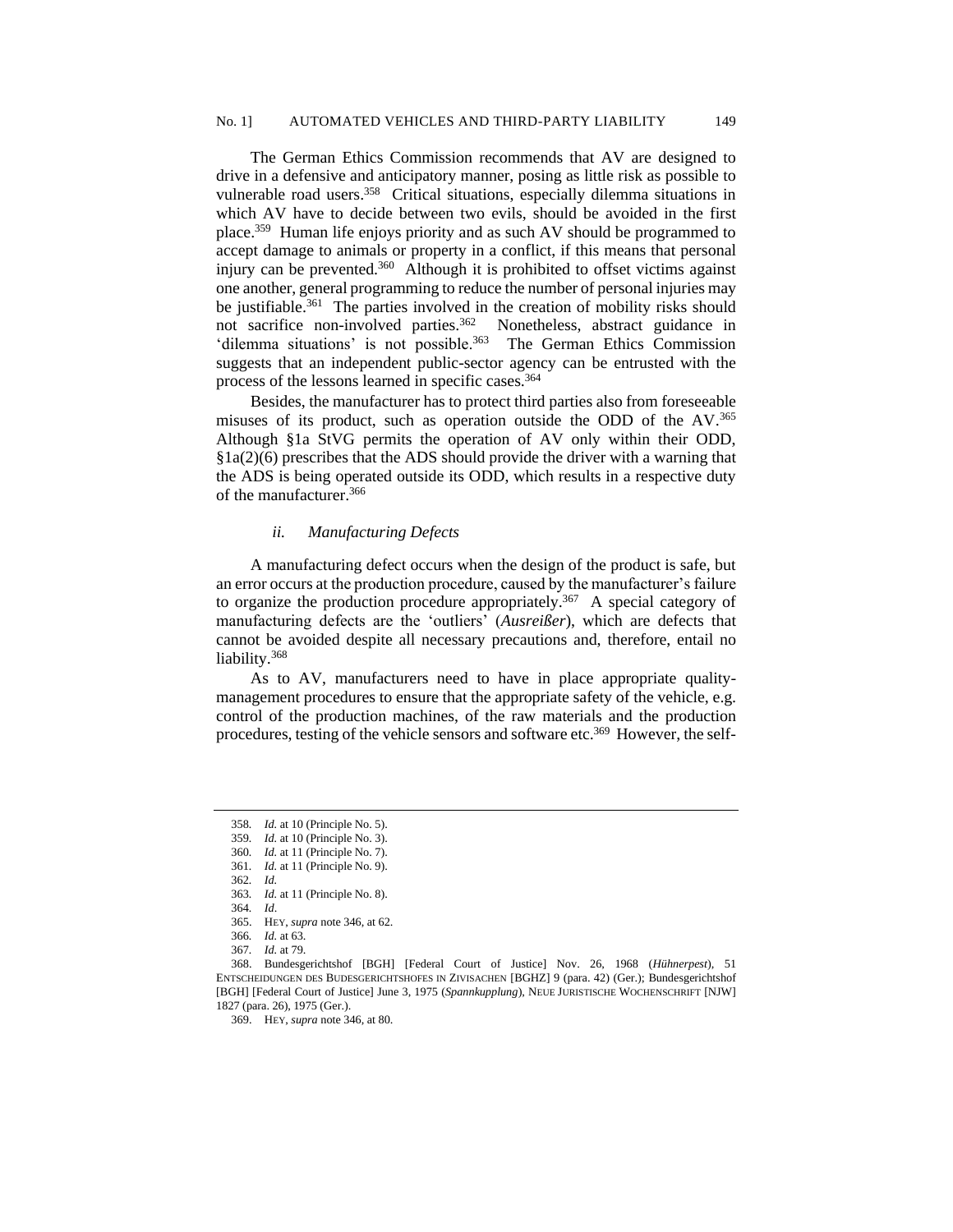learning abilities of ADS entail that manufacturers need to have in place more rigorous testing procedures.<sup>370</sup>

# *iii. Failure to Warn*

The failure to warn deals with the omission of the manufacturer to warn sufficiently the users of its product on possible dangers from its use. $371$  Such duty concerns mainly products the use of which entails dangers for the users that cannot be prevented and may be unknown to the average user. $372$  The manufacturer should also inform the user on the risks of the product and on its correct use, in some cases also on its incorrect use.<sup>373</sup>

The manufacturer should inform the keeper/driver on the ODD of the vehicle and its limits, as  $§1a$  StVG indicates.<sup>374</sup> It should also inform the driver if currently the operation of the vehicle in outside the ODD and indicate that the driver should take over.<sup>375</sup> Of particular importance are the instructions regarding the human-machine interface: the human driver should know how to activate and deactivate the ADS or its components, if the ADS or components are activated and function properly or not, and how she is supposed to react in each case.<sup>376</sup> Important are also the instructions regarding maintenance: the manufacturer should inform the user on the need to keep sensors clean, explain how software updates should be installed and warn on potential risk due to inappropriate maintenance, e.g. security risks in cases of outdated software.<sup>377</sup>

The instructions should be provided at least in the form of a user manual. However, in many cases this may not suffice, because users commonly read only part of the instructions.<sup>378</sup> In view of the risks created for innocent third parties therefrom, it has been proposed that manufacturers use interactive instructions in the on-board computer.<sup>379</sup>

# *iv. Failure to Monitor the Product*

Failure in product monitoring concerns the manufacturer's failure to (a) observe the results of the product's use, (b) follow the development of the technical and scientific knowledge, and (c) receive appropriate measures, such as repairs, replacements, issuing warnings or even changing production

<sup>370</sup>*. Id.* at 81.

<sup>371.</sup> Bundesgerichtshof [BGH] [Federal Court of Justice] June 16, 2009 (*Airbag*), 181 ENTSCHEIDUNGEN DES BUNDESGERICHTSHOFES IN ZIVILSACHEN [BGHZ], 253 (para. 23) (Ger.); Bundesgerichtshof [BGH] [Federal Court of Justice] July 11, 1972 (*Estil*), 59 ENTSCHEIDUNGEN DES BUNDESGERICHTSHOFES IN ZIVILSACHEN [BGHZ] 172, (para. 13) (Ger.).

<sup>372.</sup> Bundesgerichtshof [BGH] [Federal Court of Justice] June 16, 2009 (*Airbag*), 181 BGHZ 253, para. 23 (Ger.); Bundesgerichtshof [BGH] [Federal Court of Justice] May 18, 1999 (*Reisswolf*), VERSICHERUNGSRECHT [VersR] 890 (para. 18), 1999 (Ger.).

<sup>373.</sup> Bundesgerichtshof [BGH] [Federal Court of Justice] June 16, 2009 (*Airbag*), 181 BGHZ 253, para 23 (Ger.).

<sup>374.</sup> HEY, *supra* note 346, at 86; Ebers, *supra* note 118, at 111–12.

<sup>375.</sup> HEY, *supra* note 346, at 86; Ebers, *supra* note 118, at 113.

<sup>376.</sup> HAMMEL, *supra* note 306, at 407–08; HEY, *supra* note 345, at 87–88; Ebers, *supra* note 118, at 111.

<sup>377.</sup> HEY, *supra* note 346, at 89.

<sup>378.</sup> HAMMEL, *supra* note 306, at 413–15.

<sup>379</sup>*. See id.* (providing more details regarding how to use interactive instructions).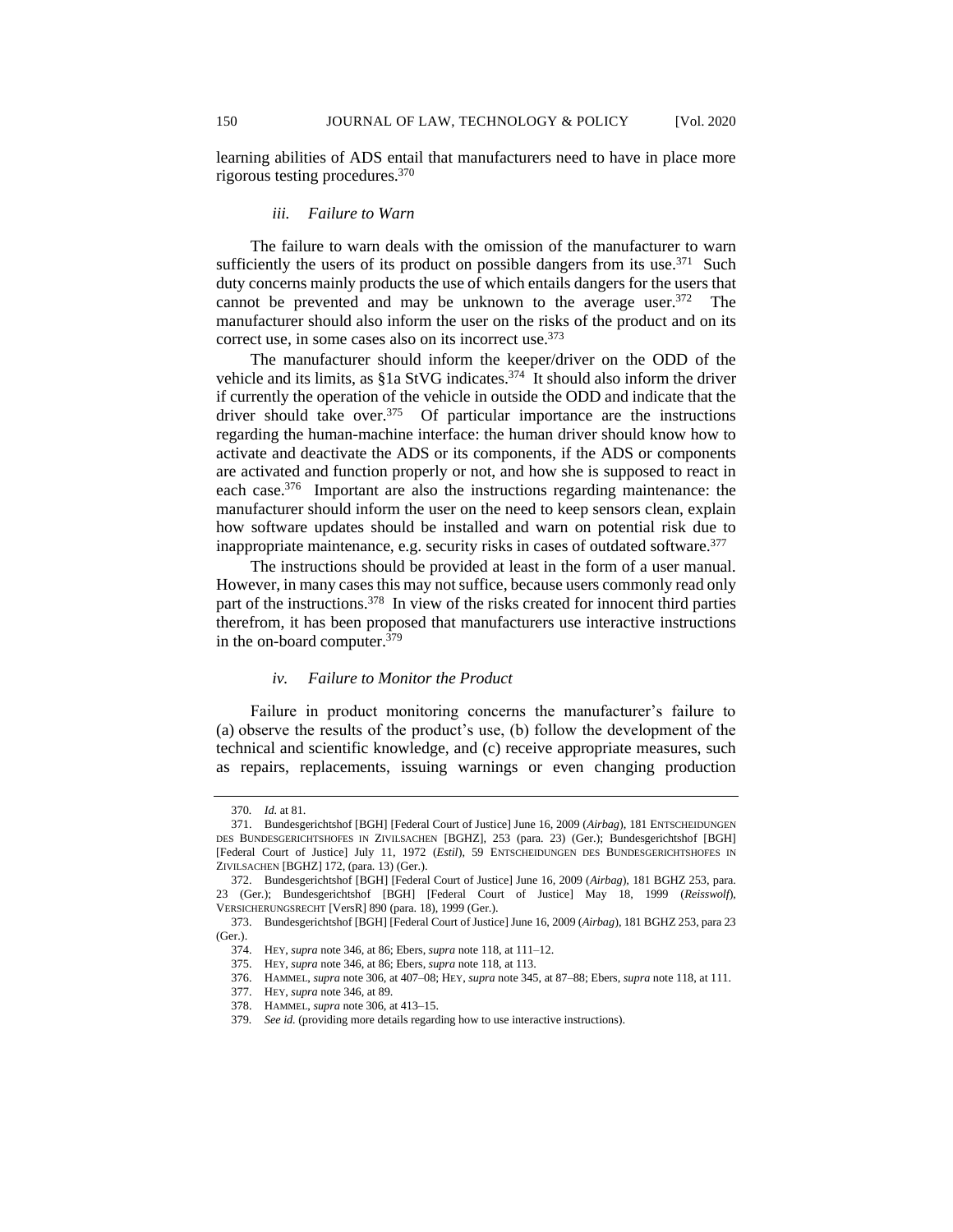methods.<sup>380</sup> The manufacturer has to monitor the interaction of its product with other products and accessories manufactured by third parties and issue adequate warnings.<sup>381</sup> It has to actively collect information regarding technological developments and potential risks of its product.<sup>382</sup> It is also under duty to monitor such issues regarding competitive products, because the pertinent problems may be transferable to its own.<sup>383</sup> The more risks entails the use of a product, the higher are the requirements to the manufacturer to monitor the safety of the product according to the current level of the scientific knowledge and to react accordingly.<sup>384</sup> Moreover, in extreme cases, especially when there is risk of injury or death, there may be a duty to recall products.<sup>385</sup>

The application of these principles to AV entails that manufacturers of AV are obliged to continuously optimize their systems, observe the already delivered ADS and improve them wherever this is technologically possible and reasonable.<sup>386</sup> This includes monitoring the interaction of the ADS with products and software of third parties through sample tests and problem reports.<sup>387</sup>

Furthermore, to the extent permitted by the data protection legislation<sup>388</sup>, the AV manufacturer can collect software data from its vehicle, regarding possible failures, glitches, etc.<sup>389</sup>

As soon as the manufacturer knows about potential problems and risks, it should issue warnings to the users, which could be in the form of messages on the on-board computer.<sup>390</sup> Developing and releasing software updates is included as well.<sup>391</sup> However, a duty of the manufacturer to offer a software update and not just a warning should be accepted only in cases of serious risk of injury to third parties.<sup>392</sup> To the extent that such updates alter the approved specifications of the vehicle, they may need to be approved by the competent

<sup>380.</sup> Bundesgerichtshof [BGH] [Federal Court of Justice] Oct. 17, 1989 (*Pferdebox*), NEUE JURISTISCHE WOCHENSCHRIFT [NJW] 906 (para. 27), 1990 (Ger.); Bundesgerichtshof [BGH] [Federal Court of Justice] Mar. 17, 1981 (*Apfelschorf II*), NEUE JURISTISCHE WOCHENSCHRIFT [NJW] 1606 (para. 32), 1981 (Ger.).

<sup>381.</sup> Bundesgerichtshof [BGH] [Federal Court of Justice] Dec. 9, 1986 ( *Honda-Lenkerverkleidung*), NEUE JURISTISCHE WOCHENSCHRIFT [NJW] 1009 (paras. 18), 1987 (Ger.).

<sup>382.</sup> HEY, *supra* note 346, at 91.

<sup>383.</sup> Bundesgerichtshof [BGH] [Federal Court of Justice] Oct. 17, 1989 (*Pferdebox*), NEUE JURISTISCHE WOCHENSCHRIFT [NJW] 906 (para. 27), 1990 (Ger.).

<sup>384.</sup> Bundesgerichtshof [BGH] [Federal Court of Justice] Dec. 16, 2008 (*Pflegebetten*), NEUE JURISTISCHE WOCHENSCHRIFT [NJW] 1080 (para. 10), 2009 (Ger.).

<sup>385</sup>*. Id.* at para. 11.

<sup>386</sup>*. German Ethics Commission*, *supra* note 276, at 12 (Principle No. 11).

<sup>387.</sup> HEY, *supra* note 346, at 92–93; Ebers, *supra* note 118, at 114.

<sup>388</sup>*. See generally* Regulation 2016/679, of the European Parliament and of the Council of 27 April 2016 on the Protection of Natural Persons With Regard to the Processing Of Personal Data and on the Free Movement of Such Data, and Repealing Directive 95/46/EC, 2016 O.J. (L 119), 1–88 (demonstrating the extent and details of EU data protection law).

<sup>389.</sup> HEY, *supra* note 346, at 92; Ebers, *supra* note 118, at 114.

<sup>390.</sup> HEY, *supra* note 346, at 94.

<sup>391.</sup> Compare with the case of Tesla, which in May 2019 issued software updates as a response to two incidents of battery fires. Sean O'Cane, *Tesla Pushes Battery Software Update After Recent Fires*, THE VERGE (May 16, 2019, 4:01 PM), https://www.theverge.com/2019/5/16/18627746/tesla-fire-battery-software-updatemodel-s-x.

<sup>392.</sup> Ebers, *supra* note 118, at 115.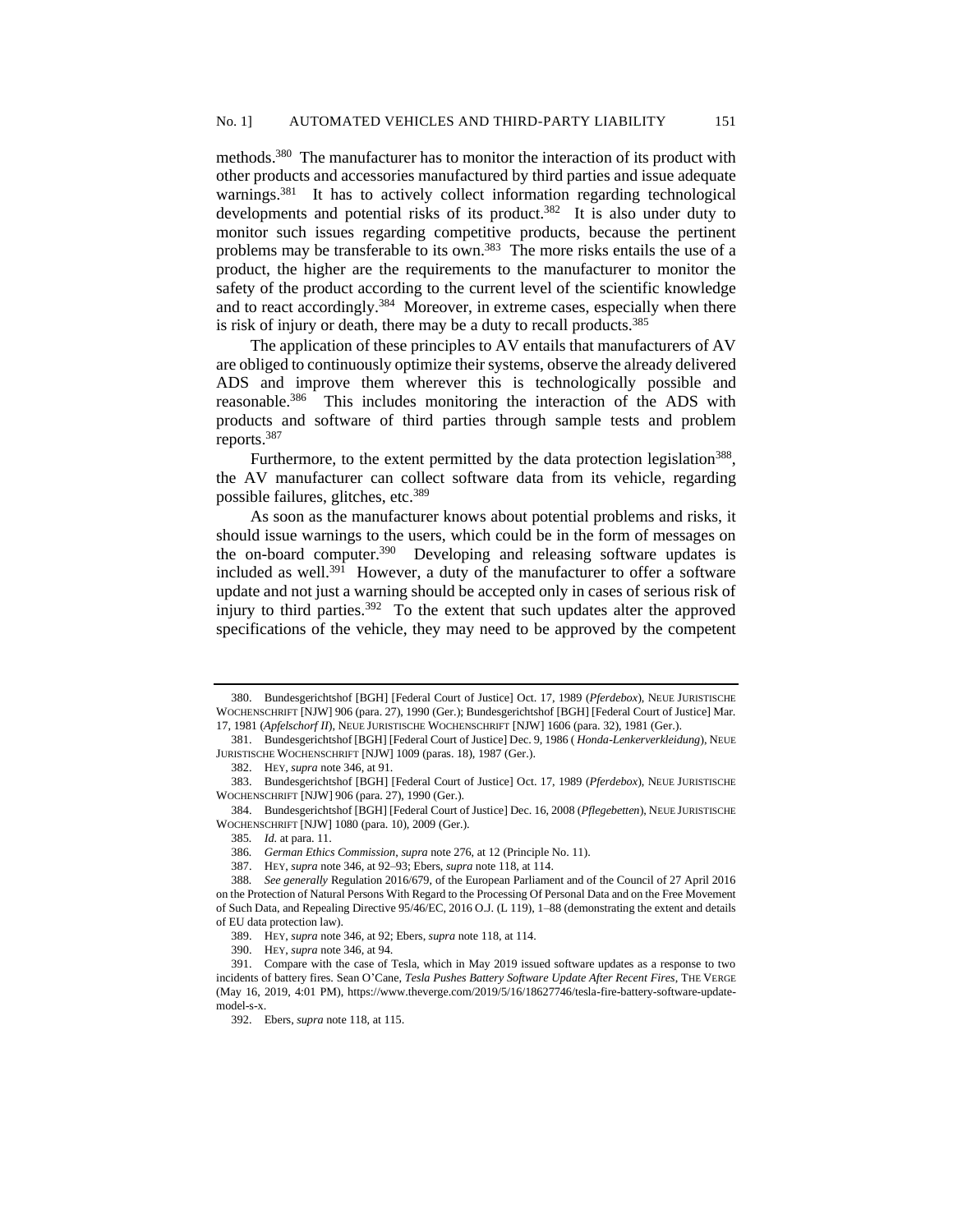authorities, which can take some time.<sup>393</sup> Such unavoidable delays in releasing the software should be taken into account, when establishing potential violations of the manufacturer's monitoring duty.<sup>394</sup>

### c. Damage

Any personal damage caused by a defective product, including pain and suffering, or damage to property, can be recovered.<sup>395</sup> However, compensation for damage to the defective product itself and related loss of income are not recoverable under the law of torts.<sup>396</sup>

A thorny problem is damage caused by a component to the whole product, known as a 'spreading defect' (*weiterfressender Mangel*).<sup>397</sup> Such damage may be compensated, if the defective component can be functionally separated from the rest of the product and the damage to the rest of the product resulted from the integration with the rest of the product.<sup>398</sup>

Punitive damages are not recoverable in Germany, because they do not have a compensatory character and raise serious constitutional concerns.<sup>399</sup>

In the case of AV, damage caused to the vehicle itself by defective sensors will be recoverable, as these can be easily removed and replaced.<sup>400</sup> However, defective ADS software is the equivalent of a defective AV *(stoffgleich*), as the software is a central part of an AV.<sup>401</sup> Nonetheless, the situation may be different in the case of mere assisted-driving systems (Level 2 automation), the software of which may be an autonomous component of the vehicle.<sup>402</sup>

<sup>393</sup>*. Id.* at 103.

<sup>394.</sup> HEY, *supra* note 346, at 95.

<sup>395</sup>*.* Bürgerliches Gesetzbuch [BGB] [Civil Code] §249, (translation at http://www.gesetze-iminternet.de/englisch\_bgb/index.html, which provides for *restitutio in integrum*); *see also* MARKERSINIS & UNBERATH, *supra* note 232, 907 et seq. (providing a more detailed explanation).

<sup>396.</sup> Bundesgerichtshof [BGH] [Federal Court of Justice] Dec. 16, 2008 (*Pflegebetten*), NEUE JURISTISCHE WOCHENSCHRIFT [NJW] 1080, 2009 (Ger.); Bundesgerichtshof [BGH] [Federal Court of Justice] Mar. 17, 1981 (*Apfelschorf II*), NEUE JURISTISCHE WOCHENSCHRIFT [NJW] 1606 (para. 32), 1981 (Ger.).

<sup>397.</sup> Bundesgerichtshof [BGH] [Federal Court of Justice] Feb. 11, 2004 (*Hinterreifen*), NEUE JURISTISCHE WOCHENSCHRIFT [NJW] 1032, 2004, (regarded damage to a car caused by its defective tires) (Ger.); Bundesgerichtshof [BGH] [Federal Court of Justice] Nov. 24, 1976 (*Schwimmerschalter*), 67 Entscheidungen des Bundesgerichtshofes in Zivilsachen (BGHZ) 359, (regarding damage caused to a cleaning device by a defective safety switch.) (Ger.).

<sup>398</sup>*. Id.*

<sup>399.</sup> Bundesgerichtshof [BGH] [Federal Court of Justice] June 4, 1992 (*Punitive Damages*), NEUE JURISTISCHE WOCHENSCHRIFT [NJW] 3096, 1992, (refusing to enforce a judgment of a Californian court awarding punitive damages); Nils Jansen and Lukas Rademacher, *Punitive damages in Germany*, *in*: PUNITIVE DAMAGES: COMMON LAW AND CIVIL LAW PERSPECTIVES 75 (H. Koziol and V. Wilcox eds., 2009).

<sup>400.</sup> HEY, *supra* note 346, at 39.

<sup>401</sup>*. Id*.

<sup>402.</sup> HAMMEL, *supra* note 306, at 371–72.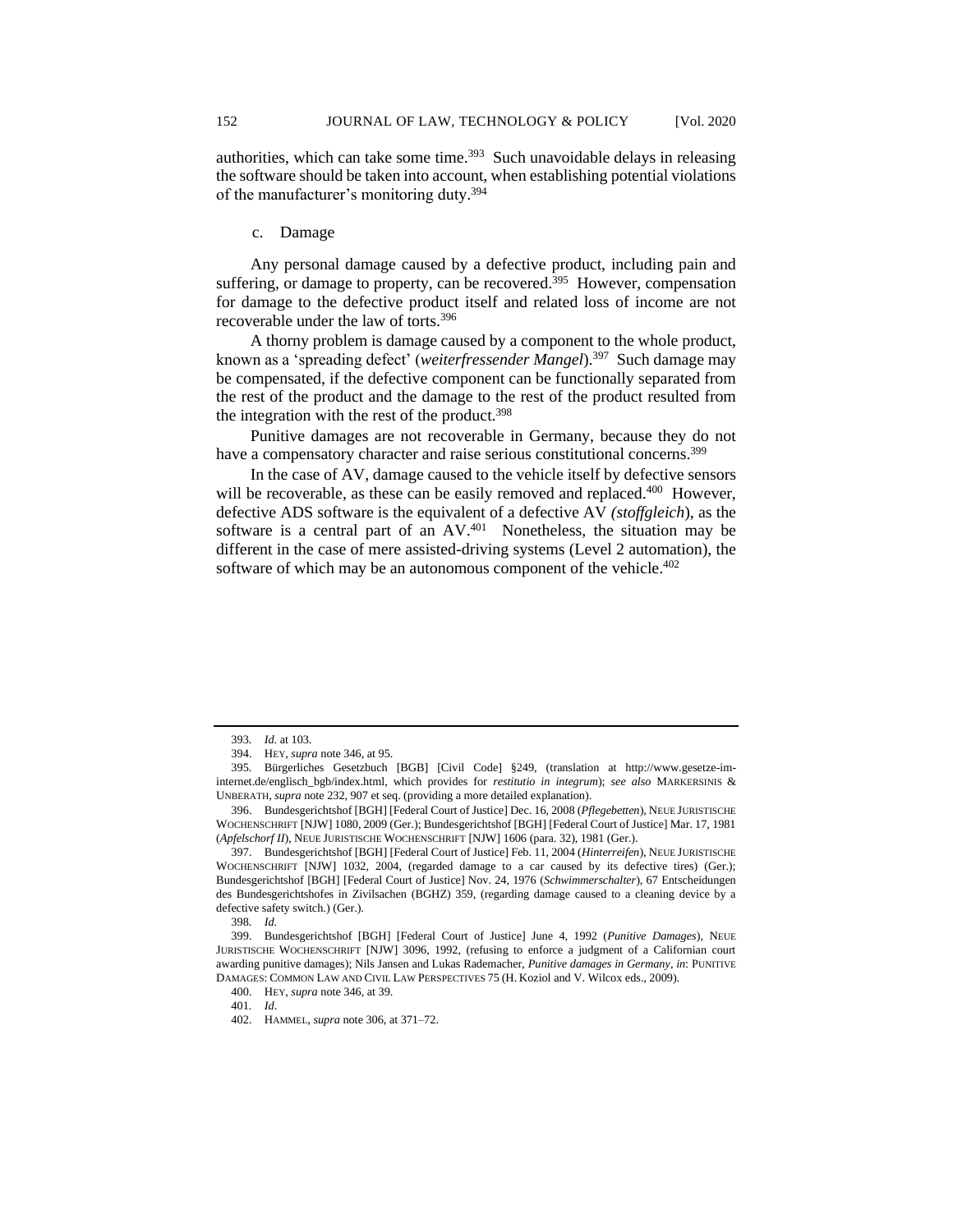#### d. Burden of Proof

Claimants must prove the existence of a defect, damages, and the causal link between the defect and the damage. $403$ 

As to design and manufacturing defects, German courts require manufacturers to prove that there was no breach of duty of care and no negligence in the design and the production process of the product (i.e., the defect was an 'outlier' or it was not discoverable according to the state of the art at the time it was released to the market). $404$  They also need to prove that each employee was carefully selected and supervised.<sup>405</sup>

Regarding the failure to warn, German courts draw a distinction on the basis of when the warnings should have been issued.<sup>406</sup> If they relate to the time the product was placed on the market, manufacturers have to prove that there was no breach of their duty of care and no negligence because they oversee the production process and have access to related information.<sup>407</sup> Nevertheless, if the failure to warn is based on facts, scientific findings, and discoveries subsequent to placing the product in the market, which are also accessible to the claimant, the claimant has to prove that there was a breach of duty of care; once this is proven, manufacturers have to prove lack of negligence, i.e., the pertinent state of the scientific art and knowledge in their domain at that time did not allow the identification of the exact danger or the methods to avoid it.<sup>408</sup>

As to claims of defective AVs, claimants will have to prove the causal link between the defect and the damage, which will be a very difficult task, because the accident may be due to factors outside the manufacturer's control, such as defective software updates from third parties, insufficient maintenance of the vehicle, cyber-attacks, etc.<sup>409</sup> As to design and manufacturing defects in particular, claimants should prove that the defect existed at the time the vehicle was placed in the market.<sup>410</sup> In view of the self-learning abilities of an AV, this is very difficult to prove.<sup>411</sup>

At the same time, AV manufacturers will have a heavy burden of proof to meet as to non-negligent behavior because of the strict requirements of AVs.<sup>412</sup>

<sup>403.</sup> Bundesgerichtshof [BGH] [Federal Court of Justice] Nov. 24, 1976 (*Schwimmerschalter*), 67 Entscheidungen des Bundesgerichtshofes in Zivilsachen (BGHZ) 359 (para. 23) (Ger.); Bundesgerichtshof [BGH] [Federal Court of Justice] Nov. 26, 1968 (*Hühnerpest*), 51 Entscheidungen des Budesgerichtshofes in Zivisachen [BGHZ] 91, (paras 40–44) (Ger.).

<sup>404</sup>*.* Bundesgerichtshof [BGH] [Federal Court of Justice] Nov. 26, 1968 (*Hühnerpest*), 51 Entscheidungen des Budesgerichtshofes in Zivisachen [BGHZ] 91, (paras 40–44) (Ger.).

<sup>405.</sup> Bundesgerichtshof [BGH] [Federal Court of Justice] June 19, 1973 (*Feuerwehrkörper*), NEUE JURISTISCHE WOCHENSCHRIFT [NJW] 1602 (para. 18), 1973 (Ger.).

<sup>406</sup>*.* Bundesgerichtshof [BGH] [Federal Court of Justice] Nov. 12, 1991 (*Kindertee I – Milupa*), 116 Entscheidungen des Bundesgerichtshofes in Zivilsachen (BGHZ) 60 (paras 38–39); Bundesgerichtshof [BGH] [Federal Court of Justice] Mar. 17, 1981 (*Apfelschorf I – Derosal*), 80 Entscheidungen des Bundesgerichtshofes in Zivilsachen (BGHZ) 186 (para. 33).

<sup>407</sup>*. Kindertee I – Milupa*, *supra* note 406; *Apfelschorf I – Derosal*, *supra* note 406.

<sup>408</sup>*. Kindertee I – Milupa*, *supra* note 406; *Apfelschorf I – Derosal*, *supra* note 406.

<sup>409.</sup> Ebers, *supra* note 118, at 117.

<sup>410</sup>*. Id.*

<sup>411.</sup> HEY, *supra* note 346, at 106; Ebers, *supra* note 118, at 118.

<sup>412.</sup> HEY, *supra* note 346, at 104.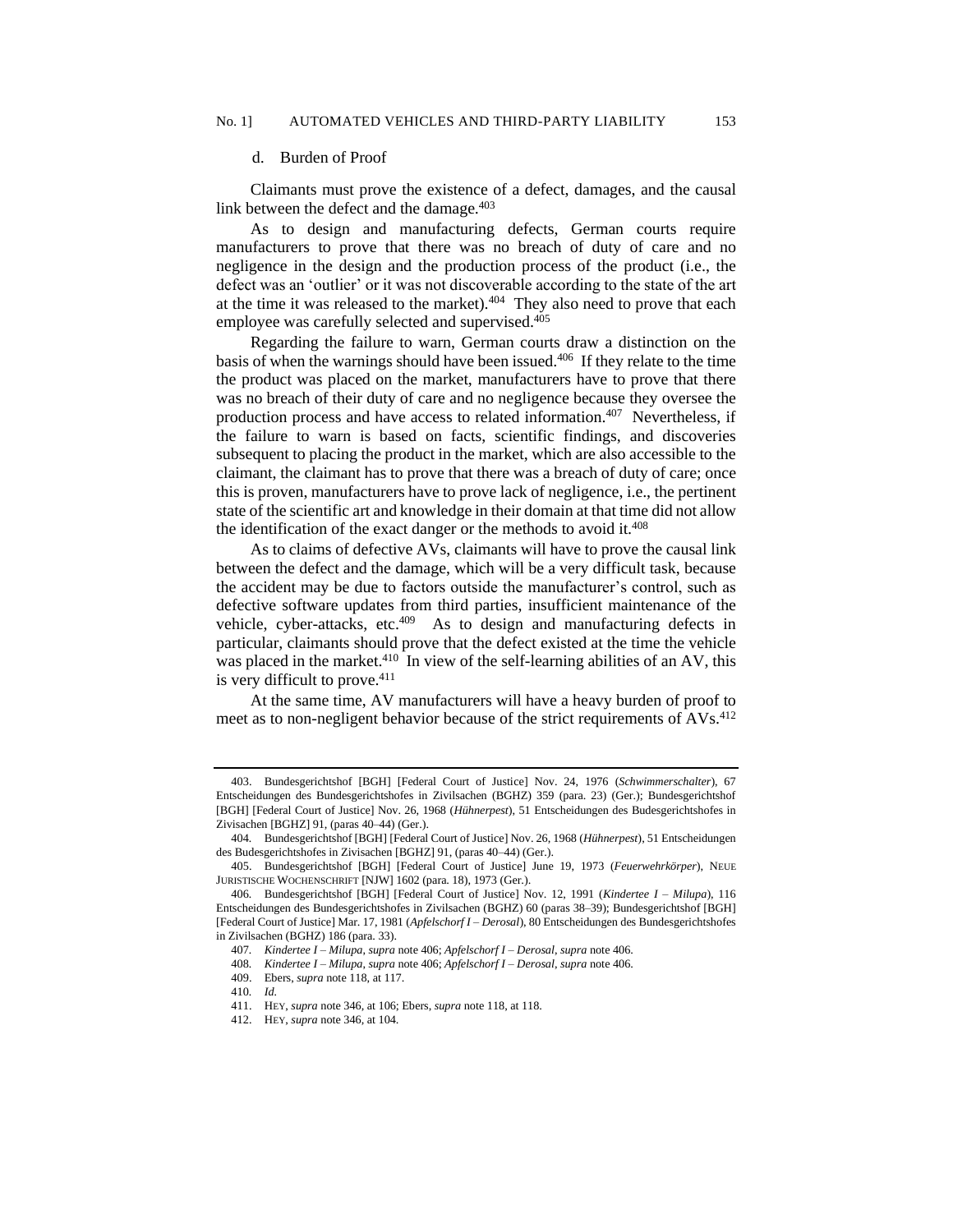For learned ADS behavior, they will have to prove that they could neither predict it nor avert the behavior.<sup>413</sup>

Consequently, the current system creates serious proof difficulties for both claimants and defendants, despite the obligatory use of the Event Data Recorder under §63a StVG.<sup>414</sup> This can undermine compensation of victims<sup>415</sup> and increase litigation costs. Therefore, it has been proposed to impose risk liability on AV manufacturers, which means that they should be liable for all damages caused by the ADS.<sup>416</sup> However, such legislative intervention would be possible only at the EU level in view of the full harmonization effect of the Product Liability Directive.<sup>417</sup>

# *C. Insurance*

Insurance issues regarding motor vehicles are regulated mainly in the Compulsory Insurance Act  $(PIVG)^{418}$  and in the Motor Vehicle Compulsory Insurance Order  $(KfzPfIVV)^{419}$  To the rest, the general provisions of the Insurance Contract Act  $(VVG)^{420}$  apply. The applicable provisions of these pieces of legislation transpose the MID into German  $law<sup>.421</sup>$  In this section, we will focus on the particularities of German law.

### *1. Scope and Insurance Limits*

§1 PflVG lays down the duty of keepers of automotive vehicles to have third-party liability insurance covering themselves, the owners, and the drivers of the vehicles.<sup>422</sup> §5(2) PflVG obliges insurers to conclude insurance contracts with the persons mentioned in  $\S1^{423}$  The definition of 'vehicle' is the same as that under the MID, and thus includes  $AVs$ .<sup>424</sup> The interpretation of the term 'use of a vehicle' does not differ from that in the MID.<sup>425</sup> It includes all motor

424. Jan Eichelberger, *Autonomes Fahren und Privatversicherungsrecht*, *in* AUTONOMES FAHREN 127, 130–31 (Bernd H. Oppermann & Jutta Stender-Vorwachs eds., 2017).

<sup>413.</sup> HEY, *supra* note 346, at 104; Schaub, *supra* note 305, at 344.

<sup>414.</sup> HEY, *supra* note 346, at 231–39.

<sup>415.</sup> Ebers, *supra* note 118, at 119.

<sup>416</sup>*. Id.* at 120; *see also* HEY, *supra* note 346, at 231–39 (proposing specific amendments to the StVG in this regard).

<sup>417.</sup> Ebers, *supra* note 118, at 117; HEY, *supra* note 346, at 239–240.

<sup>418.</sup> Pflichtversicherungsgesetz [PflVG] [Compulsory Insurance Act], Nov. 7, 1939, RGBl. I at 2223, repromulgated Apr. 5, 1965, BGBl. I at 213, as amended (Ger.).

<sup>419.</sup> Kraftfahrzeug-Pflichtversicherungsverordnung [KfzPflVV] [Motor Vehicle Compulsory Insurance Order], July 29, 1994, BGBl. I at 1837, as amended.

<sup>420.</sup> Versicherungsvertragsgesetz [VVG] [Insurance Contract Act], May 30, 1908, RGBl. at 191, repromulgated Nov. 23, 2007, BGBl. I, at 2631, as amended, https://www.gesetze-im-internet.de/englisch\_vvg/ index.html (last visited July 31, 2019).

<sup>421.</sup> Council Directive 2009/103, art. 28, 2009 O.J. (L 263), 11; Versicherungsvertragsgesetz [VVG] [Insurance Contract Act], May 30, 1908, RGBl. at 191, repromulgated Nov. 23, 2007, BGBl. I, at 2631, as amended (Ger.).

<sup>422.</sup> Pflichtversicherungsgesetz [PflVG] [Compulsory Insurance Act], Nov. 7, 1939, RGBl. I at 2223, repromulgated Apr. 5, 1965, BGBl. I at 213, §1, as amended (Ger.).

<sup>423.</sup> Pflichtversicherungsgesetz [PflVG] [Compulsory Insurance Act], Nov. 7, 1939, RGBl. I at 2223, repromulgated Apr. 5, 1965, BGBl. I at 213, §5(2), as amended (Ger.).

<sup>425</sup>*. Id.* at 131–32.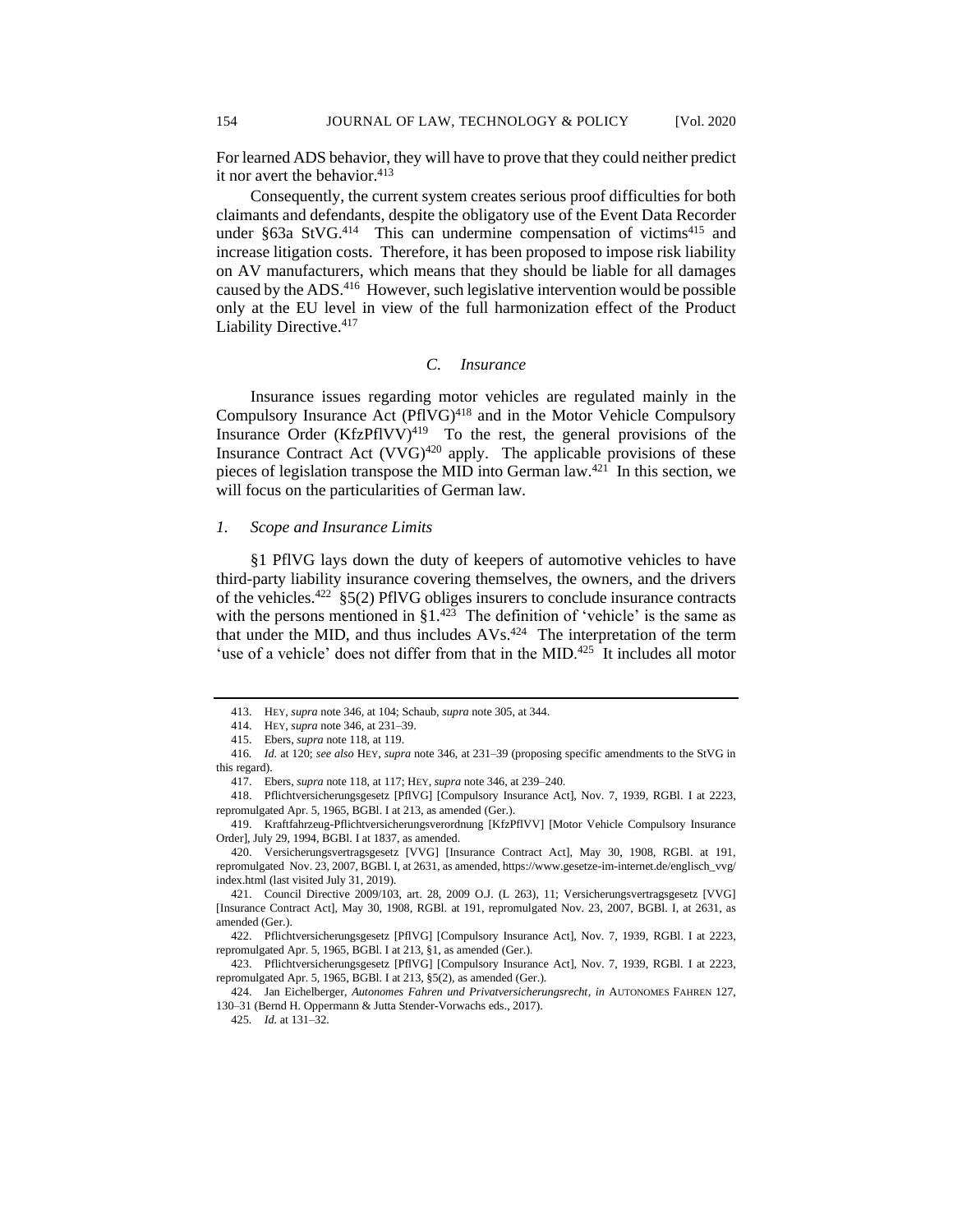vehicles, irrespective of their technical configuration and whether there are driven by a human driver, and so encompasses AV.<sup>426</sup> The prescribed minimum insurance limits are 7,500,000€ for personal injuries, 1,220,000€ for property damage, and 50,000€ for pure economic loss.<sup>427</sup>

# *2. Exclusions of Coverage*

§117(1) VVG provides that the insurer remains liable towards third parties, irrespective of the policyholder's release from liability.<sup>428</sup> The only exceptions can be found in §4 KfzPflVV and §103 VVG.<sup>429</sup>

§4 KfzPflVV permits exclusions of coverage only in specific cases, which deal with property damage. Thus, a general exclusion of coverage for damage resulting from AVs is not allowed.<sup>430</sup>

Furthermore, §103 VVG releases the insurer from any liability if the insured intentionally caused the damage.<sup>431</sup> In such cases, third parties will be compensated by the Guarantee Fund, according to  $$12(1)$  PflVG.<sup>432</sup>

### *D. Conclusion on German Law de Lege Lata*

Current German AV law channels liability to the vehicle keeper, who bears strict limited liability, pursuant to the newly inserted provisions of the Street Traffic Law  $(StVG)$ .<sup>433</sup> Liable up to the same limits can also be the vehicle's driver for negligence.

Manufacturers of AVs and AV components may be held either strictly liable according to the Product Liability Act (ProdHG), which transposes Directive 85/374/EEC, or liable for negligence according to general tort liability provisions (§823 BGB), as these have been interpreted as applicable to productliability cases. In both cases, their liability is unlimited.<sup>434</sup>

<sup>426</sup>*. Id*.

<sup>427.</sup> Pflichtversicherungsgesetz [PflVG] [Compulsory Insurance Act], Nov. 7, 1939, RGBl. I at 2223, repromulgated Apr. 5, 1965, BGBl. I at 213, §4(2), as amended (Ger.).

<sup>428.</sup> Versicherungsvertragsgesetz [VVG] [Insurance Contract Act], May 30, 1908, RGBl. at 191, repromulgated Nov. 23, 2007, BGBl. I, at 2631, §117(1), as amended (Ger.).

<sup>429.</sup> KfzPflVV (Germany); §103 VVG (Germany). Kraftfahrzeug-Pflichtversicherungsverordnung [KfzPflVV] [Motor Vehicle Compulsory Insurance Order], July 29, 1994, BGBl. I at 1837, §4, as amended (Ger.).

<sup>430.</sup> Eichelberger, *supra* note 424, at 134.

<sup>431.</sup> Versicherungsvertragsgesetz [VVG] [Insurance Contract Act], May 30, 1908, RGBl. at 191, repromulgated Nov. 23, 2007, BGBl. I, at 2631, §103, as amended (Ger.).

<sup>432.</sup> Eichelberger, *supra* note 424, at 142.

<sup>433.</sup> Straßenverkehrsgesetz [StVG] [Road Traffic Act], May 3, 1909, RGBl. at 437 (Ger.), repromulgated March 5, 2003, BGBL. I, §§ 7–20 StVG (Ger.).

<sup>434</sup>*. See* Philipp Behrendt & Henning Moelle, *Product Liability and Safety in Germany: Overview*, THOMSON REUTERS: PRACTICAL LAW (Jun 01, 2019), https://uk.practicallaw.thomsonreuters.com/w-012- 7118?transitionType=Default&contextData=(sc.Default)&firstPage=true&bhcp=1#co\_anchor\_a358858 (stating that liability can be contractually limited in Germany).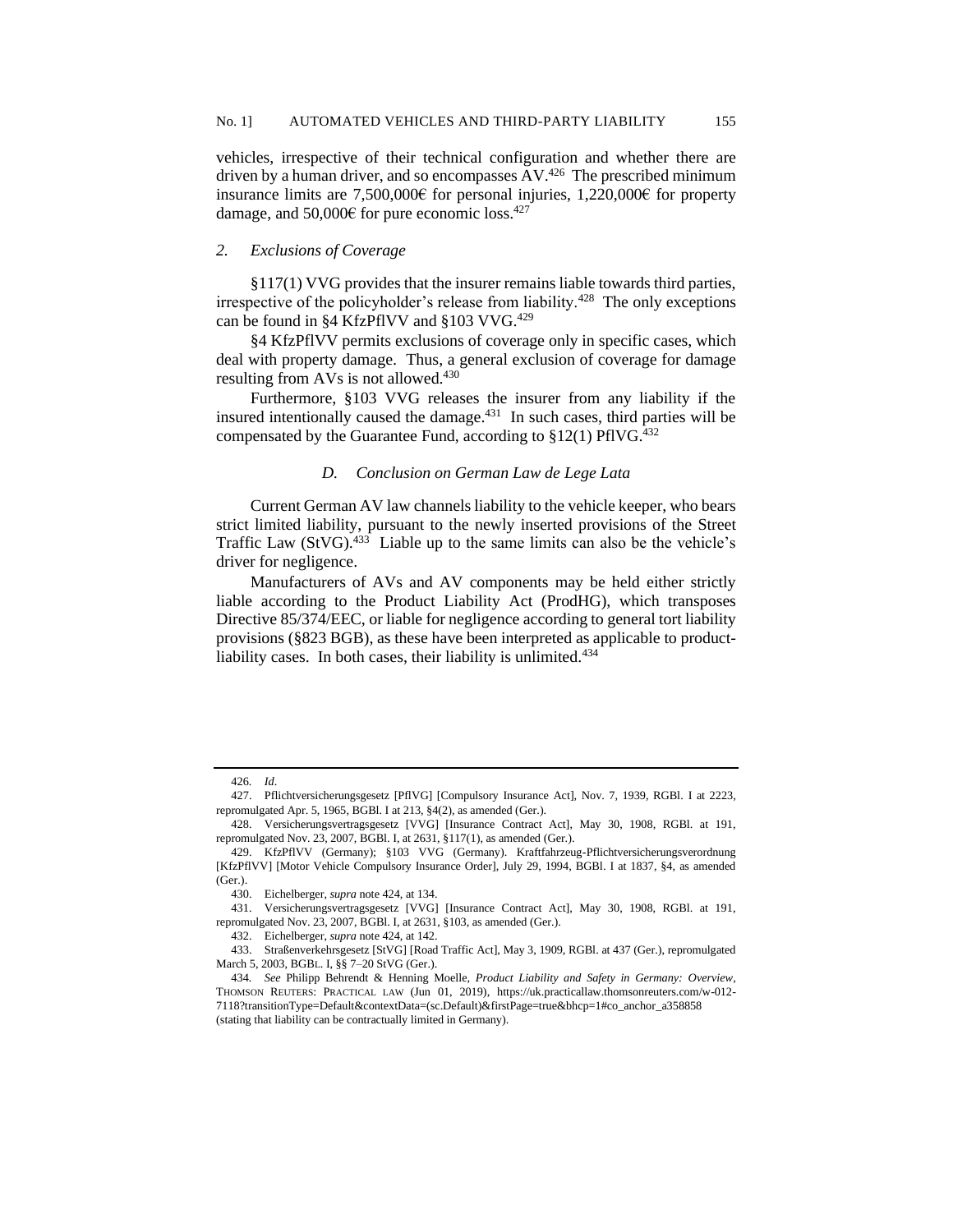Third-party liability insurance for AVs is governed by the provisions of national law that incorporates the MID and does not present any significant particularities.<sup>435</sup>

# IV. ENGLISH LAW

In English law there are no special liability rules on owners, drivers or manufacturers of AVs at present.<sup>436</sup> Thus, such liability is governed by rules applicable to road negligence and product liability.<sup>437</sup>

Nevertheless, the recently enacted Automated and Electric Vehicles Act 2018<sup>438</sup> provides for liability of the insurers of such vehicles. At the same time the English Law Commission and the Scottish Law Commission are reviewing the current regulatory framework for AV in the UK. $439$  A consultation process is ongoing, which is scheduled to end in 2021 with the publication of the final recommendations.<sup>440</sup> So far, a preliminary consultation paper on safety assurance and legal liability has been published,<sup>441</sup> and responses to the paper have been received and analyzed.<sup>442</sup> Another two consultation papers are being prepared: one on automated road passenger services, expected in Fall 2019, and one in 2020, which will draw on responses to the two previous papers to formulate an overarching proposal.<sup>443</sup>

We shall examine first the general rules on third-party liability and insurance and their applicability to AVs. Subsequently we will examine the new

439. AUTOMATED VEHICLES: CURRENT PROJECT STATUS, LAW COMMISSION, https://www.lawcom.gov.uk/ project/automated-vehicles/.

<sup>435.</sup> Council Directive 2009/103, art. 28, 2009 O.J. (L 263), 11; KfzPflVV (Germany); §103 VVG (Ger.); Kraftfahrzeug-Pflichtversicherungsverordnung [KfzPflVV] [Motor Vehicle Compulsory Insurance Order], July 29, 1994, BGBl. I at 1837, §1, as amended (Ger.).

<sup>436</sup>*. See* Automated and Electric Vehicles Act, 2018, c.18 (Eng.) (providing AV liability rules for insurers, not drivers).

<sup>437.</sup> LAW COMMISSION AND SCOTTISH LAW COMMISSION, AUTOMATED VEHICLES – A JOINT PRELIMINARY CONSULTATION PAPER (2018), Ch. 6 (discussing civil liability for motorists under current law), https://s3-euwest-2.amazonaws.com/lawcom-prod-storage-11jsxou24uy7q/uploads/2018/11/6.5066\_LC\_AV-Consultation-Paper-5-November\_061118\_WEB-1.pdf [hereinafter Government Consultation] (summary available at https://s3-eu-west-2.amazonaws.com/lawcom-prod-storage-11jsxou24uy7q/uploads/2018/11/6.5066\_LC\_AV\_ Final-summary\_061118\_WEB.pdf).

<sup>438.</sup> Automated and Electric Vehicles Act 2018, *supra* note 24.

<sup>440</sup>*. Id.*

<sup>441</sup>*. See generally* LAW COMMISSION AND SCOTTISH LAW COMMISSION, AUTOMATED VEHICLES – A JOINT PRELIMINARY CONSULTATION PAPER (2018), https://s3-eu-west-2.amazonaws.com/lawcom-prod-storage-11jsxou24uy7q/uploads/2018/11/6.5066\_LC\_AV-Consultation-Paper-5-November\_061118\_WEB-1.pdf (summary available at https://s3-eu-west-2.amazonaws.com/lawcom-prod-storage-11jsxou24uy7q/uploads/ 2018/11/6.5066\_LC\_AV\_Final-summary\_061118\_WEB.pdf) [hereinafter GOVERNMENT CONSULTATION].

<sup>442</sup>*. See* LAW COMMISSION AND SCOTTISH LAW COMMISSION, AUTOMATED VEHICLES: ANALYSIS OF RESPONSES TO THE PRELIMINARY CONSULTATION PAPER (2018), https://s3-eu-west-2.amazonaws.com/lawcomprod-storage-11jsxou24uy7q/uploads/2019/06/Automated-Vehicles-Analysis-of-Responses.pdf (analyzing the responses to the preliminary paper. A summary is available at https://s3-eu-west-2.amazonaws.com/lawcomprod-storage-11jsxou24uy7q/uploads/2019/06/Summary-of-Automated-Vehicles-Analysis-of-Responses.pdf (last visited July 31, 2019)).

<sup>443</sup>*. See Automated Vehicles: Current Project Status,* LAW COMMISSION, https://www.lawcom.gov.uk/ project/automated-vehicles/ (last visited July 31, 2019) (providing a roadmap and status indicator for the progress on policy for automated vehicles) [hereinafter LAW COMMISSION].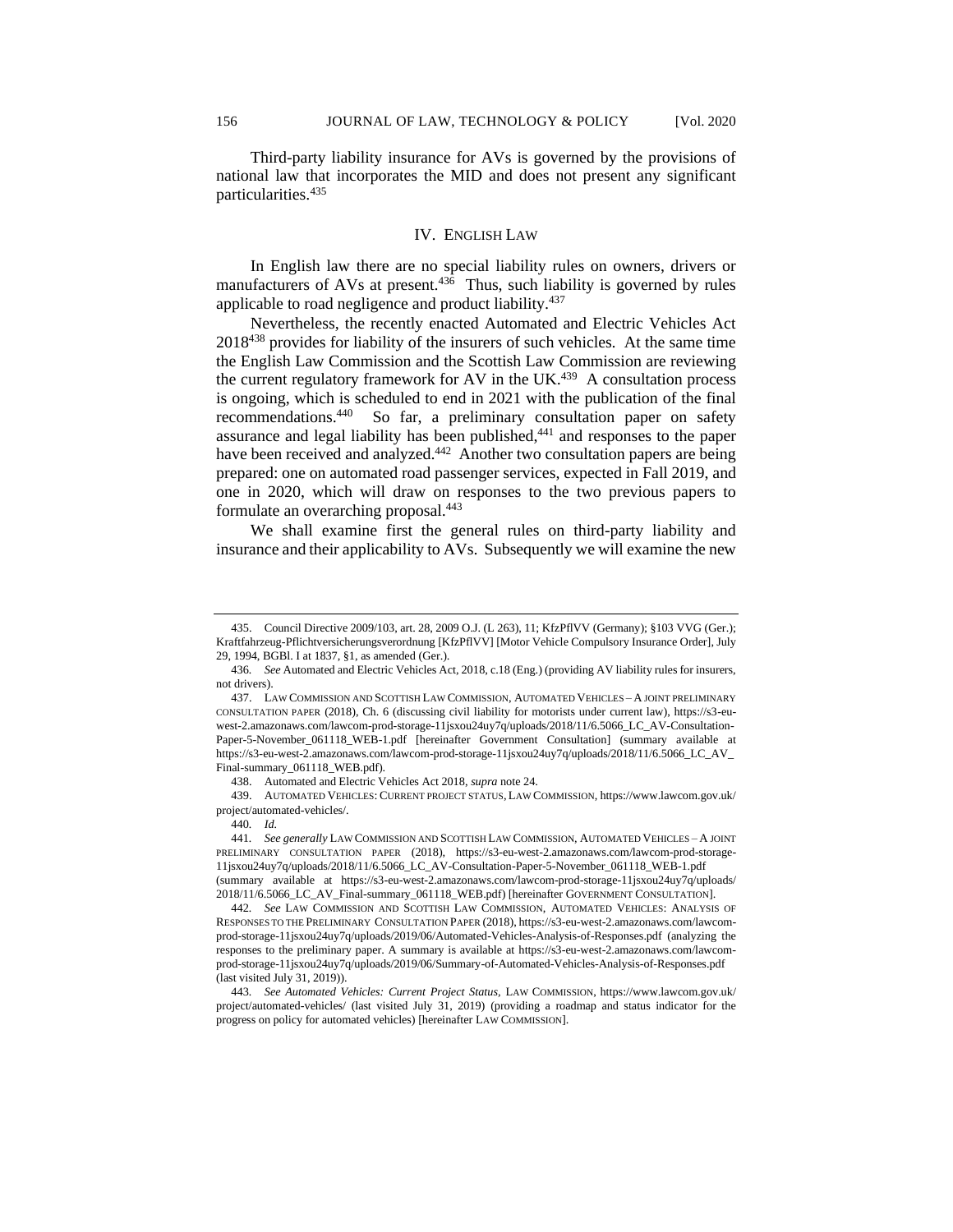special provisions on liability of AV insurers, alongside with the business framework of AV insurance in the UK.

# *A. Road Negligence*

English law provides for a system of fault liability with respect to road accidents even in situations where motor vehicles cause death or injury to pedestrians or cyclists.<sup>444</sup> The claimant is required to prove the driver's negligence by establishing that (i) the driver owed a duty of care, (ii) the driver breached that duty, and (iii) that damage was caused as a result of the breach.<sup>445</sup>

# *1. Duty of Care*

Whether a duty of care exists is rarely an issue of concern in road accidents and in most cases its existence is affirmed without any problem.<sup>446</sup> The driver is required to use reasonable care to avoid causing damage to persons, vehicles, or property, or the care that an ordinary skillful driver would have exercised.<sup>447</sup> The test is objective and "…independent of the idiosyncrasies of the particular person whose conduct is in question."<sup>448</sup> As such, learner drivers are not assessed according to a standard of care based on their inexperience.<sup>449</sup>

### *2. Breach of the Duty of Care*

What behavior constitutes breach of the duty of care has been judicially shaped over the years, with courts viewing it as a predominantly fact-based exercise.<sup>450</sup> This is particularly obvious in the treatment of The Road Traffic Act of 1988, the law that established road traffic rules and criminal law sanctions.<sup>451</sup> Failure to observe its provisions does not necessarily mean that the defendant has been negligent, and conversely, compliance does not necessarily absolve the defendant. $452$  Consequently, if an accident occurs which could not have been prevented even without negligence, the mere fact that the defendant was driving in a negligent fashion does not mean that he can be regarded as liable for negligence.<sup>453</sup>

Still, the following situations of breach of duty can be identified: "(i) failing to keep a lookout; (ii) failing to heed the presence of the other road user; (iii) failing to stop or slow down; (iv) driving too quickly under the circumstances; (v) failing to steer or otherwise control the vehicle so as to avoid the collision; (vi) suddenly stopping without good cause; (vii) failing to take note

453. ROBERT MERKIN & MAGGIE HEMSWORTH, THE LAW OF MOTOR INSURANCE §§ 4–12 (2d ed. 2015).

<sup>444.</sup> *See* Road Traffic Act 1988, c. 52 (U.K.) (providing more information as to the liability of drivers).

<sup>445</sup>*. See* Ken Oliphant, *Tort Law, Risk, and Technological Innovation in England*, MCGILL L.J. 819, 831–

<sup>32 (2014) (</sup>discussing how negligence became the standard for assessing liability in road accidents).

<sup>446.</sup> PETER CANE, ATIYAH'S ACCIDENTS, COMPENSATION AND THE LAW 69 (8th ed. 2013).

<sup>447.</sup> CHARLESWORTH & PERCY ON NEGLIGENCE §§ 10–191 (Christopher Walton et al. eds., 13th ed. 2017). 448. Glasgow Corporation v. Muir [1943] AC 448 (HL) 457 (Lord Macmillan) (appeal taken from Scot.).

<sup>449.</sup> Nettleship v. Weston [1971] 2 QB 691 (Eng.).

<sup>450.</sup> Foskett v. Mistry [1984] RTR. 1 (Eng.).

<sup>451.</sup> CHARLESWORTH & PERCY, *supra* note 447, at §§ 10–199.

<sup>452.</sup> CLERK & LINDSHELL ON TORTS §§ 8–202 **(**Michael Jones et al. eds., 22d ed. 2017).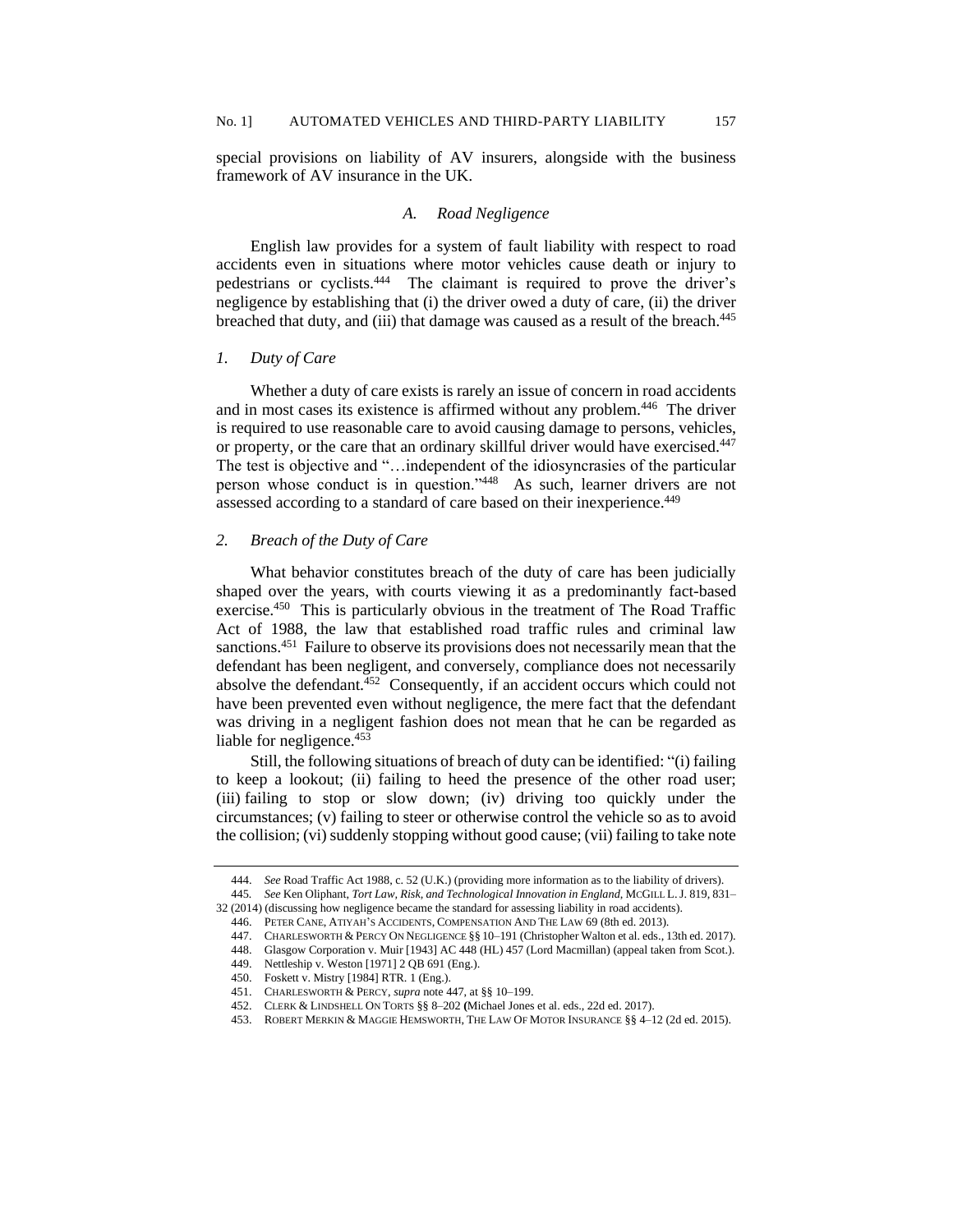of obstructions on the road; (viii) parking a vehicle in such a way as to cause a dangerous situation; (ix) overtaking when unsafe to do so; (x) continuing to drive when the driver knew or ought to have known that he was ill or his faculties were otherwise adversely affected; (xi) driving a vehicle notwithstanding a reasonably discoverable defect affecting the car; and (xii) failing to have adequate regard for the safety of pedestrians or other road users...."454

# *3. Contributory Negligence*

Contributory negligence is regulated by the Law Reform (Contributory Negligence) Act 1945, which requires the reduction of damages to such extent as the court thinks just and equitable due to the claimant's share in the responsibility for the damage.<sup>455</sup> The inquiry is fact sensitive, but the general attitude of English courts in cases of injuries to pedestrians is that usually the causation will be attributed to the driver more than the pedestrian, and thus courts consistently apply a higher burden on the motorist.<sup>456</sup> This is so as "the potential destructive disparity between the parties could be taken into account as an aspect of blameworthiness."<sup>457</sup>

This rationale was apparent in the recent case of *Jackson* v. *Murray* where a 13-year old was hit by a car driven by the defendant while attempting to cross a rural, unlit, two-way road from the rear of a minibus.<sup>458</sup> The Supreme Court reversed the decision of the Inner House, which assessed contributory negligence at 70%, opting for equal apportionment based on the driver's level of culpability: "if [the defendant] had slowed to a reasonable speed in the circumstances and had kept a proper look-out, he would have avoided her."<sup>459</sup> Nonetheless, English courts do not hesitate to award a higher degree of contributory negligence in "stepping out" cases.<sup>460</sup>

Such an approach can be explained by a preference for a fault-liability regime: since the duty is to drive with reasonable care, a motorist will seldom be held liable for the outcome of a split-second decision where a number of courses of action are open to him and each has potential disadvantages.<sup>461</sup> It is plausible that the deployment of AVs will prompt English courts to reconsider their approach to "stepping out" cases in favour of pedestrians. This might be the case as AVs in Levels 4 and 5 of automation will probably come with the ability (or at least the promise) of having faster braking reaction times than the average human driver.<sup>462</sup>

<sup>454</sup>*. Id.* at §§ 4–13.

<sup>455.</sup> Law Reform (Contributory Negligence) Act 1945, c. 28, § 1 (U.K.).

<sup>456.</sup> MERKIN & HEMSWORTH, *supra* note 453, at §§ 4–44.

<sup>457.</sup> Eagle v. Chambers [2003] EWCA Civ. 1107, [15] (Lady Hale) (Eng.).

<sup>458.</sup> Jackson v. Murray [2015] UKSC 5 [6–9] (appeal taken from Scot.).

<sup>459</sup>*. Id.* at 40.

<sup>460</sup>*. See* MERKIN & HEMSWORTH, *supra* note 453, at §§ 4–44 (referring to case law).

<sup>461.</sup> CHARLESWORTH & PERCY, *supra* note 447, at §§ 10–192.

<sup>462.</sup> GOVERNMENT CONSULTATION,*supra* note 441, at 12–13.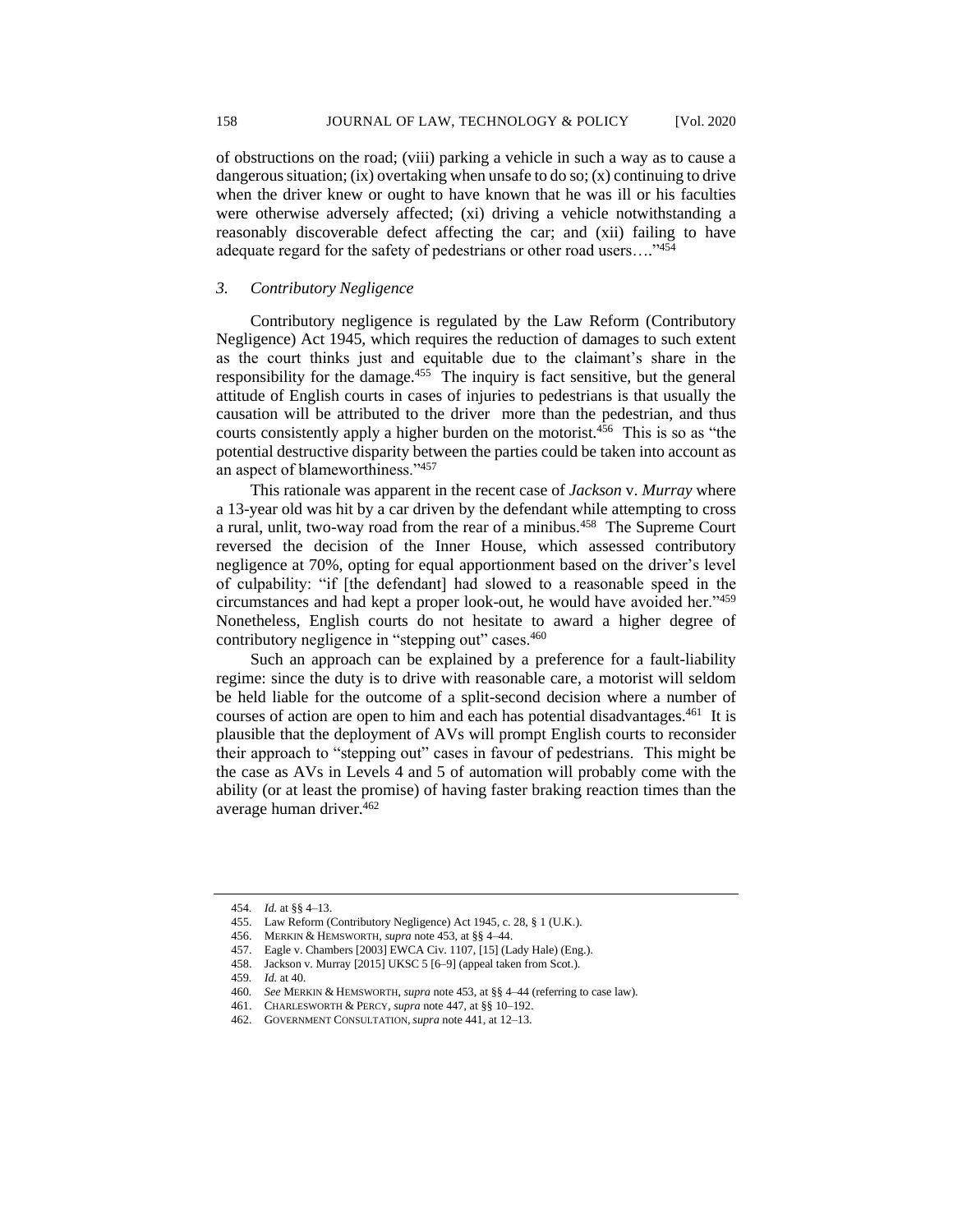### *4. Evaluation*

It has been argued that English courts have consistently imposed on the drivers a high standard to reflect the potential dangerousness of the car.<sup>463</sup> Yet, this tendency is not to be confused with a judicially-driven attempt to elevate the standard to one of strict liability. To the contrary, the evidence suggests that English courts strive to safeguard the reasonable-care requirement by "caution[ing] against liberal use of hindsight…which elevate[s] the standard of care to a form of guarantee of safety or a counsel of perfection...."464

It is difficult to estimate the effect that the fault principle has on the (un)successful recovery of compensation for road accidents.<sup>465</sup> What seems to be beyond doubt is that the "number of successful tort claims has increased fourfold since the 1970s".<sup>466</sup> Beyond this estimate, it is open to debate how many victims are prevented from receiving compensation because of the requirement of proving the fault of the driver, with academics supporting the view that it ranges from "a significant (although perhaps relatively small) proportion<sup>,467</sup> to "large numbers."<sup>468</sup> Still, British Governments over the years have retained the negligence standard, despite official proposals for the introduction of strict liability or no-fault compensation.<sup>469</sup>

It is unlikely that the current British Government will propose a change in the current liability system for non-automated vehicles for several reasons. 470 First, questions have been raised about the economic efficiencies of no-fault compensation schemes for road users.<sup>471</sup> Second, it is becoming more difficult to justify creating no-fault compensation schemes for selective groups of victims, such as road users. $472$  Such ambiguities are likely to be picked up by a Government that sees no major problems with the fault-liability framework. Thirdly, the Government brushed aside the proposals for an overhaul of the liability system in its recent consultation on AVs.<sup>473</sup> This attitude is not surprising if one considers that the response of the Government to the increase in car insurance premiums in 2012 was to reform the funding of personal injury litigation rather than the liability framework.<sup>474</sup>

469*. Id.*

470*. See e.g.*, CANE, *supra* note 445 at 465–66, 486 (describing possible reasons why the British Government will not change the current system of liability relating to vehicle usage).

<sup>463.</sup> Lunt v. Khelifa [2002] EWCA Civ. 801 [20] (Latham, L.J.) (Eng.).

<sup>464.</sup> MERKIN & HEMSWORTH, *supra* note 453, at §§ 4–07.

<sup>465</sup>*. See* CANE, *supra* note 445, at 215; Ken Oliphant, *Tort Law, Risk, and Technological Innovation in England*, MCGILL L. J. 819, 832 (2014) (giving divergent estimates of victim compensation).

<sup>466.</sup> CANE, *supra* note 445, at 215.

<sup>467</sup>*. Id.* at 215.

<sup>468.</sup> Oliphant, *supra* note 444, at 832.

<sup>471</sup>*. Id.* at 465–66.

<sup>472</sup>*. Id.* at 486.

<sup>473.</sup> CENTRE FOR CONNECTED & AUTONOMOUS VEHICLES, PATHWAY TO DRIVERLESS CARS: GOVERNMENT RESPONSE TO CONSULTATION ON PROPOSALS TO SUPPORT ADVANCED DRIVER ASSISTANCE SYSTEMS AND AUTOMATED VEHICLES § 3.36 (2017), https://assets.publishing.service.gov.uk/government/ uploads/system/uploads/attachment\_data/file/581577/pathway-to-driverless-cars-consultation-response.pdf.

<sup>474.</sup> CANE, *supra* note 445, at 196.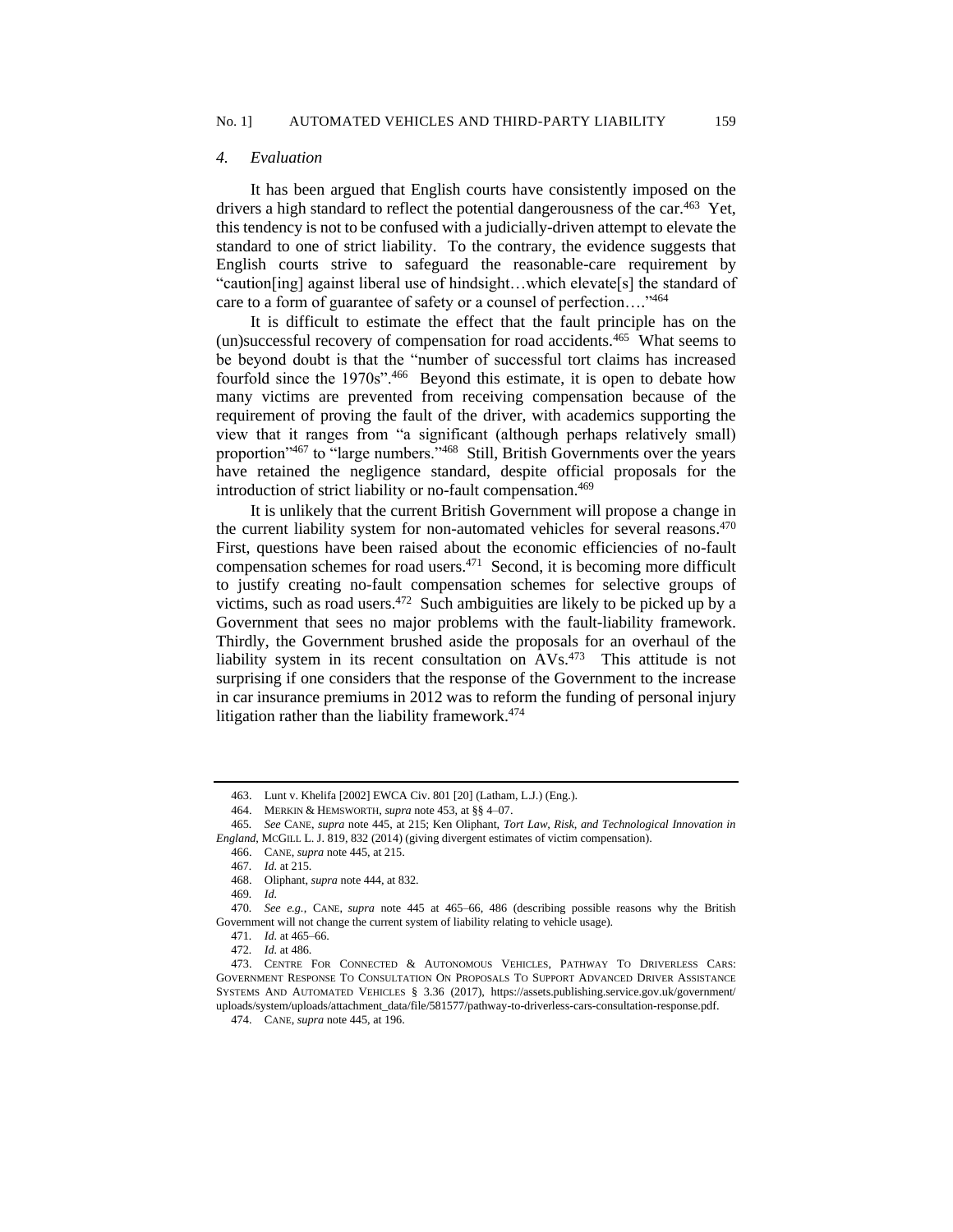Instead, the Government mandated the Law Commission to undertake a three-year review of the legal framework governing the operation of AVs, including the issue of liability. $475$  Its selective approach in terms of liability reforms demonstrates a reluctance to upset the basic rules of allocating risk and liability in accidents caused by conventional vehicles.<sup>476</sup> It is keen to provide a stricter liability regime for AVs on the basis that manufacturers, insurers, and/or owners of the vehicles are better equipped to reduce the risk of accidents and bear their costs.<sup>477</sup> Yet, it is at pains to retain the status quo with respect to unconventional vehicles.<sup>478</sup>

#### *B. Insurance*

#### *1. Compulsory Insurance Obligation*

The fault liability system does not stand alone. It is supported by the UK motor insurance market, which is the largest and most competitive general insurance line of business, accounting for £15.6 billion in gross written premiums in 2015.<sup>479</sup>

The framework of compulsory insurance against third party risks is found in Part VI of Road Traffic Act 1988,<sup>480</sup> which is essentially derived from Consolidated Motor Insurance Directive 2009/103/EC.<sup>481</sup> The basic provision is Section 143(1)(a), which prohibits a person from using a motor vehicle on a road or other public space in Great Britain without insurance for risks caused by, or arising out of, the use of that vehicle.<sup>482</sup> Such risks include the risk of death or bodily injury to third parties, including passengers, and damage to third party property.<sup>483</sup> This provision is supplemented by Section 143(1)(b), which prohibits a person from allowing or causing a third party to use the motor vehicle unless the third party is insured. $484$  If the owner of a vehicle permits it to be used by an uninsured driver and damage is caused by that driver, then the owner is not only committing a criminal offense but is also liable for the damages

<sup>475</sup>*. See* LAW COMMISSION, *supra* note 442 (showing the Commission's expected 2021 publication of its final report that will contain recommendations for the civil liability system for AVs). *See generally*  GOVERNMENT CONSULTATION, *supra* note 441 (providing more detailed information regarding the Law Commission's response to automated vehicles).

<sup>476</sup>*. See e.g.*, GOVERNMENT CONSULTATION, *supra* note 441, at 113, 121 (demonstrating the scope of the liability reforms).

<sup>477</sup>*. Id.*

<sup>478</sup>*. See id.* (showing how liability for automated vehicles is still grounded in traditional English tort law)*.*

<sup>479.</sup> BANK OF ENGLAND, POTENTIAL IMPACTS OF AUTONOMOUS VEHICLES ON THE UK INSURANCE SECTOR 40 (2017), https://www.bankofengland.co.uk/-/media/boe/files/quarterly-bulletin/2017/potentialimpacts-of-autonomous-vehicles-on-the-uk-insurance-sector.pdf?la=en&hash= 9E9149D8659F22ABBE9EB22761FF1AC8900B6EAE.

<sup>480.</sup> Road Traffic Act 1988, c. 52 (U.K.).

<sup>481.</sup> Directive 2009/103/EC of the European Parliament and of the Council of 16 September 2009 Relating to Insurance Against Civil Liability in Respect of the Use of Motor Vehicles, and the Enforcement of the Obligation to Insure Against Such Liability, 2009 O.J. (L 263) 11. *See supra* Section II.E(discussing the particulars and effects of the EU Directive regarding automated vehicle liability).

<sup>482.</sup> Road Traffic Act 1988, c. 52, § 143(1)(a) (U.K.).

<sup>483</sup>*. Id.* at § 145(3).

<sup>484</sup>*. Id.* at § 143(1)(b).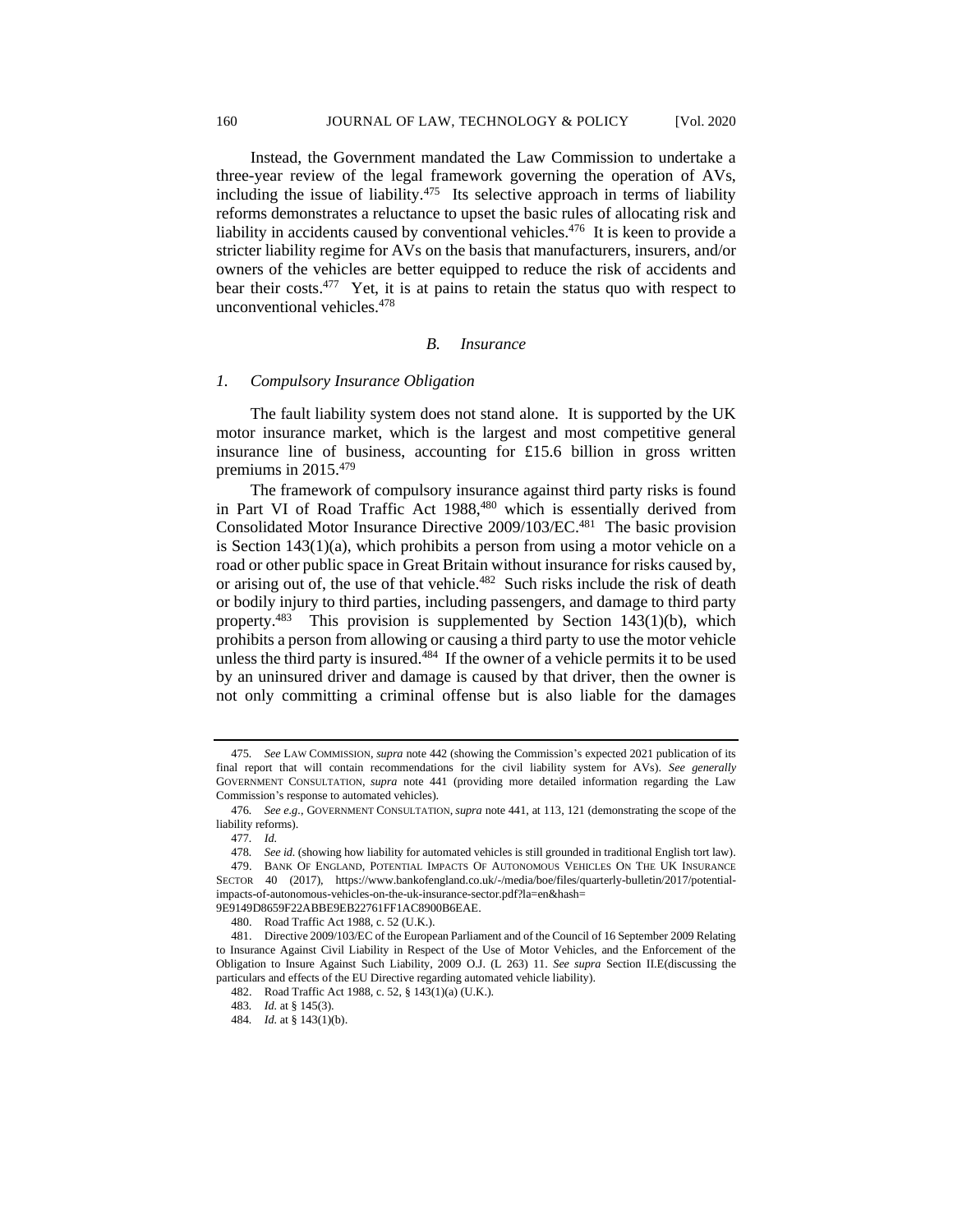resulting from the breach of the statutory duty to insure.<sup>485</sup> In *Norman v. Aziz* it was clarified that the Motor Insurance Bureau Agreement did not affect the cause of action for breach of statutory duty.<sup>486</sup> Nonetheless, the Court of Appeal recently held in *Sahin v. Havard* that it is not compulsory for insurers to cover for liability under Section 145 and are not required to satisfy a judgment arising out of liability under Section 151.<sup>487</sup>

In Section 145(3) the Act identifies the minimum, compulsory cover to be offered by motor policies: a policy must insure "such person, persons or classes of persons as may be specified in the policy in respect of any liability which may be incurred by him or them in respect of the death of or bodily injury to any person or damage to property caused by, or arising out of, the use of the vehicle on a road or other public place" in Great Britain and in the EU.<sup>488</sup> English law does not provide for a limit to the liability insured for death and personal injury, yet a limit of £1,200,000 per accident in respect of third party property damage has been imposed.<sup>489</sup> Under Section 161(3) any reference to an accident includes a reference to two or more causally related accidents.<sup>490</sup> The intention of using such an aggregating provision is to create "a ceiling for all property damage flowing from an occurrence such as, for example, a multiple collision," $491$  although this is debatable. $492$ 

#### *2. Prohibited Restrictions of Cover*

Section 145(3) must be read in conjunction with Section 148(2) which provides a list of restrictions that are not available to insurers when handling third party claims that fall into the compulsory cover of Section 145.<sup>493</sup> They are widely drafted and include any term that refers to (a) the age or physical or mental condition of persons driving the vehicle,(b) the condition of the vehicle, (c) the number of persons that the vehicle carries, (d) the weight or physical characteristics of the goods that the vehicle carries,(e) the time at which or the areas within which the vehicle is used, (f) the horsepower or cylinder capacity or value of the vehicle, $(g)$  the carrying on the vehicle of any particular apparatus, or (h) the carrying on the vehicle of any particular means of identification.<sup>494</sup>

Section 148(2) works in practice as follows: "There is no prohibition on the policy containing those exclusions or restrictions, and if it does they are fully operative in first party claims. The effect of the legislation is to render the relevant terms unenforceable where the assured is faced with a claim by a third party in respect of which he seeks indemnification from his insurers. The terms

<sup>485.</sup> Monk v. Warbey [1935] 1 KB 75 (Eng.).

<sup>486.</sup> Norman v. Aziz [2000] Lloyd's Rep. IR 52 (QB) (Eng.).

<sup>487.</sup> Sahin v. Hayward [2016] EWCA Civ. 1202 (Eng.). *See infra* Part IV.B.3 for an analysis of § 151.

<sup>488.</sup> Road Traffic Act 1988, *supra* note 480, at § 145(3).

<sup>489</sup>*. Id.* at §145 (4)(b).

<sup>490</sup>*. Id.* at §161 (3).

<sup>491.</sup> Merkin & Hemsworth, *supra* note 453, at § 5103.

<sup>492</sup>*. See* JOHN BIRDS, ET AL., MACGILLIVRAY ON INSURANCE LAW § 31-005 13th ed. 2017) (providing for a different view).

<sup>493.</sup> Road Traffic Act 1988, *supra* note 480, at § 148(2).

<sup>494</sup>*. Id.*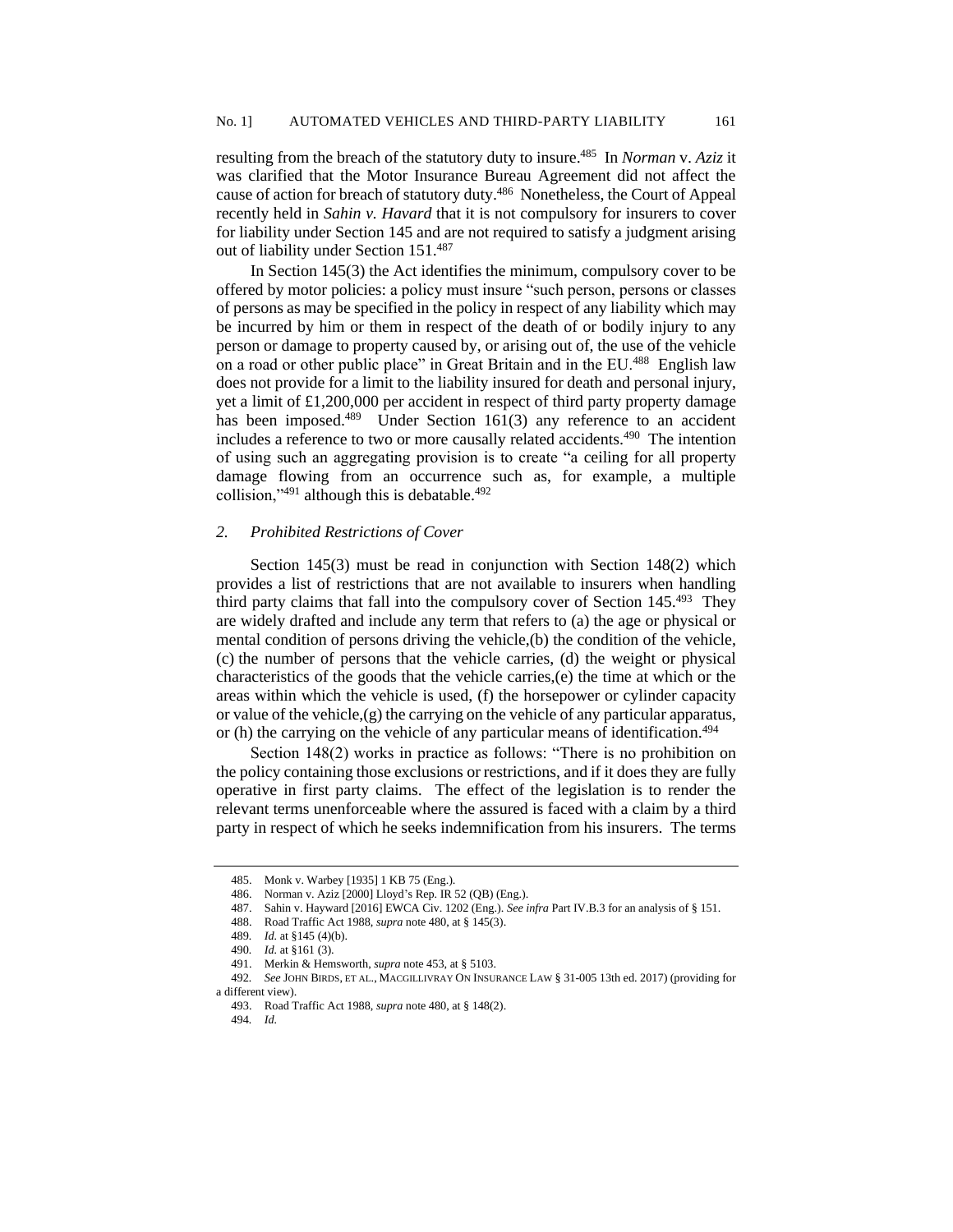which are negative are not identified by class in the legislation and would appear to include all provisions whether expressed as restrictions on cover, warranties and conditions precedent to cover or to liability."<sup>495</sup> Upon payment to the third party, Section 148(4) gives the right to insurers to recover the amount paid despite the restrictions from the insured.<sup>496</sup>

### *3. Main Avenue for Recovery*

Section 151 constitutes the main avenue for recovery of compensation by a third party under the compulsory cover of Section 145.<sup>497</sup> In essence, it provides that insurers are required to satisfy a judgment that the third party obtained against the insured.<sup>498</sup> This section imposes a far-reaching obligation on insurers, as it makes them liable even in situations where they do not have an obligation to provide cover for the injury or damage under the policy.<sup>499</sup>

They are required to satisfy it a) "[n]otwithstanding that the insurer may be entitled to avoid or cancel, or may have avoided or cancelled, the policy;"<sup>500</sup> b) notwithstanding that the user was uninsured<sup>501</sup> or was unidentified<sup>502</sup> or used it without consent, including stealing it<sup>503</sup> or did not have a driving license;<sup>504</sup> c) notwithstanding the injuries or damage to the third party were deliberately inflicted provided that the policy provided cover against this risk.<sup>505</sup> In the case of theft, the liability of insurers to the passenger is subject to the condition that the passenger did not know or had no reason to believe that (i) the vehicle had been stolen or unlawfully taken until after the commencement of his journey, and (ii) could not reasonably have been expected to have alighted from the vehicle.<sup>506</sup>

To avoid liability under Section 151, the insurers have available the limited defenses of Section 152, namely that (a) they were given no notice of the proceedings before or within seven days of their commencement;<sup>507</sup> (b) execution on the judgment was stayed pending an appeal;<sup>508</sup> (c) the policy was cancelled by mutual consent prior to the accident;<sup>509</sup> and (d) a declaration was obtained by the insurers before or within seven days of the commencement of the main proceedings that they are entitled to avoid the policy on the ground that it was obtained by the non-disclosure of a material fact, or by a

<sup>495.</sup> MERKIN & HEMSWORTH, *supra* note 453, at § 5167.

<sup>496.</sup> Road Traffic Act 1988, *supra* note 480, § 148(4).

<sup>497</sup>*. Id.* § 151.

<sup>498</sup>*. Id.* 499*. Id.*

<sup>500</sup>*. Id.* at § 151(5).

<sup>501</sup>*. Id.* at § 151 (2)(b).

<sup>502.</sup> Cameron v. Hussain [2017] EWCA (Civ) 366 (Eng.) (identifying the vehicle but not the driver).

<sup>503.</sup> Road Traffic Act 1988, *supra* note 480, at § 151(2)(b).

<sup>504</sup>*. Id.* at § 151(3).

<sup>505.</sup> MERKIN & HEMSWORTH, *supra* note 453, at § 5129–131.

<sup>506.</sup> Road Traffic Act 1988, *supra* note 480, at § 151(4).

<sup>507</sup>*. Id.* at § 152 (1)(a).

<sup>508</sup>*. Id.* at § 152 (1)(b).

<sup>509</sup>*. Id.* at § 152 (1)(c).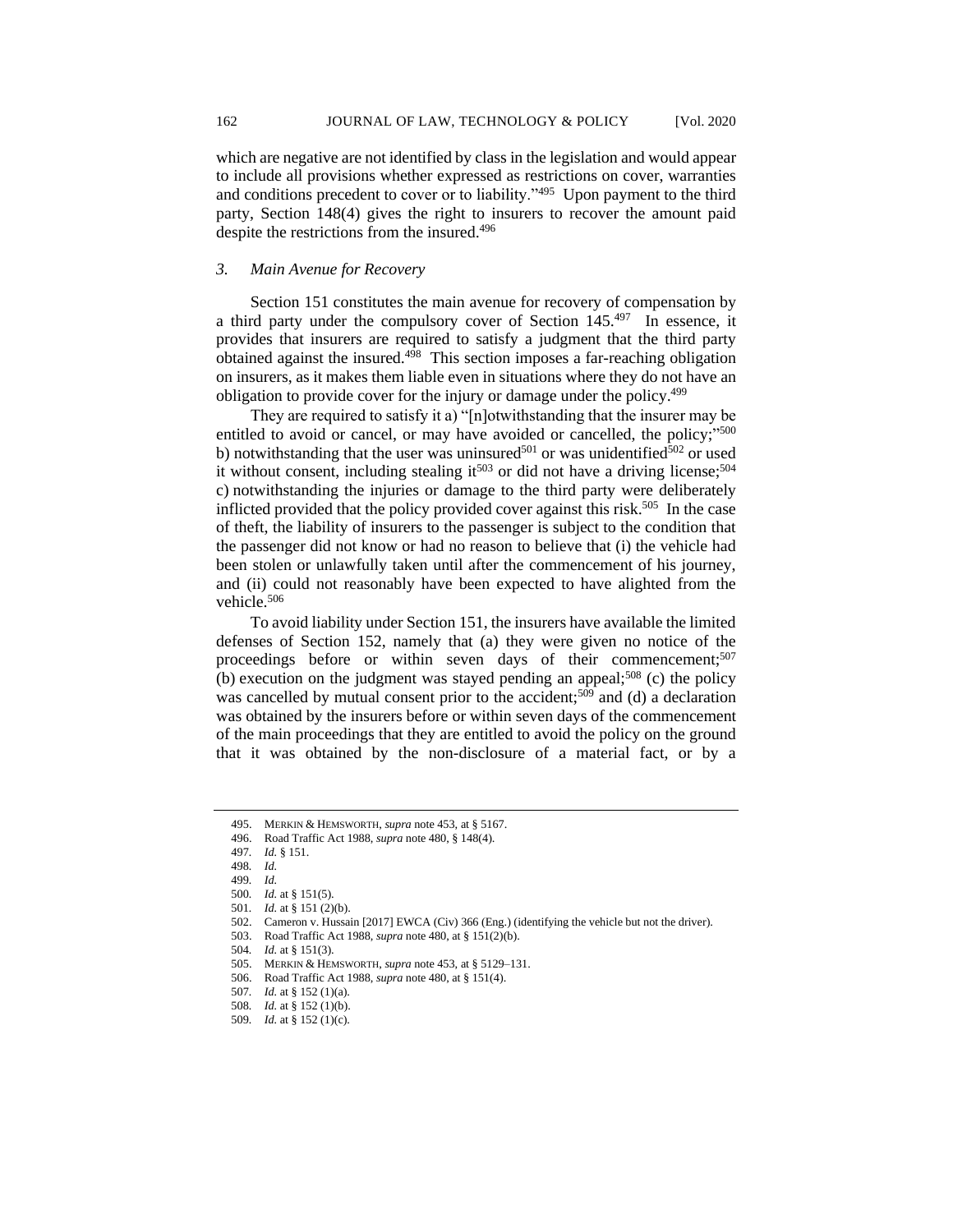representation of fact which was false in some material particular.<sup>510</sup> In these cases the third party will be compensated by the Motor Insurance Bureau.<sup>511</sup>

In Sections 151(7) and (8) the Act makes provision for the insurer's rights of recourse. When the insurers are liable to pay compensation to a third party caused by a non-insured user, Section 151(8) gives them the right to recover the amount either from the uninsured driver or from the person that permitted the use of the vehicle by an uninsured driver.<sup>512</sup> The scope of this section was restricted by the case of *Churchill Insurance Co. Ltd. v. Wilkinson* where the injured passengers had permitted their cars to be used by uninsured drivers giving insurers the right to recover from them any sums payable to them as third parties.<sup>513</sup> Following referral to the CJEU, the Court of Appeal ruled that Section 151(8) (b) allows recovery from the insured who has permitted the use of his vehicle by an uninsured driver only when the court considers that it is "proportionate...on the basis of the circumstances of the case,"<sup>514</sup> namely "the circumstances in which the permission was given, the nature of the accident and the overall competence of the driver." 515

When the insurers are liable to pay compensation to a third party caused by an insured user, Section 151(7)(b) provides that they can recover from the insured the sum that exceeds the amount for which they would otherwise be liable under the policy.<sup>516</sup> If the loss was caused by a person driving without a valid licence, insurer would be able to recover the entire amount courtesy of Section  $151(7)(a)$ .<sup>517</sup>

Under Regulation 3 of the European Communities (Rights against Insurers) Regulations 2002, English law also permits direct actions from third parties against motor insurers, without the need to obtain judgment under Section 151 of the Road Traffic Act 1988. 518 Yet, the main advantage of Section 151 is that it provides cover in the situation where the third party suffered loss from an unauthorised user, namely an uninsured, unidentified, or user without consent.<sup>519</sup> This provision has also reduced the importance of the Motor Insurance Bureau with respect to uninsured or unidentified drivers and the action for breach of statutory duty.<sup>520</sup>

# *C. Negligence Liability for Defective Products*

The landmark case *Donoghue v. Stevenson* established the duty of manufacturers who sell products that are intended to reach consumers in the

<sup>510</sup>*. Id.* at § 152(2).

<sup>511</sup>*. Id.*

<sup>512.</sup> Road Traffic Act 1988, *supra* note 480, § at 151(8).

<sup>513.</sup> Churchill Insurance Co. Ltd. v. Wilkinson and Evans v. Equity Claims Ltd. [2012] EWCA (Civ) 1166 (Eng.).

<sup>514</sup>*. Id.* at ¶76 (Aikens LJ).

<sup>515.</sup> MERKIN & HEMSWORTH, *supra* note 453, at § 5-142.

<sup>516.</sup> Road Traffic Act 1988, *supra* note 480, at § 151(7)(b).

<sup>517</sup>*. Id.* at § 151(7)(a).

<sup>518.</sup> The European Communities (Rights against Insurers) Regulations 2002, SI 3061, 3 (UK).

<sup>519</sup>*. See* Road Traffic Act 1988, *supra* note 480, at § 151.

<sup>520.</sup> MERKIN & HEMSWORTH, *supra* note 453, at § 5-02.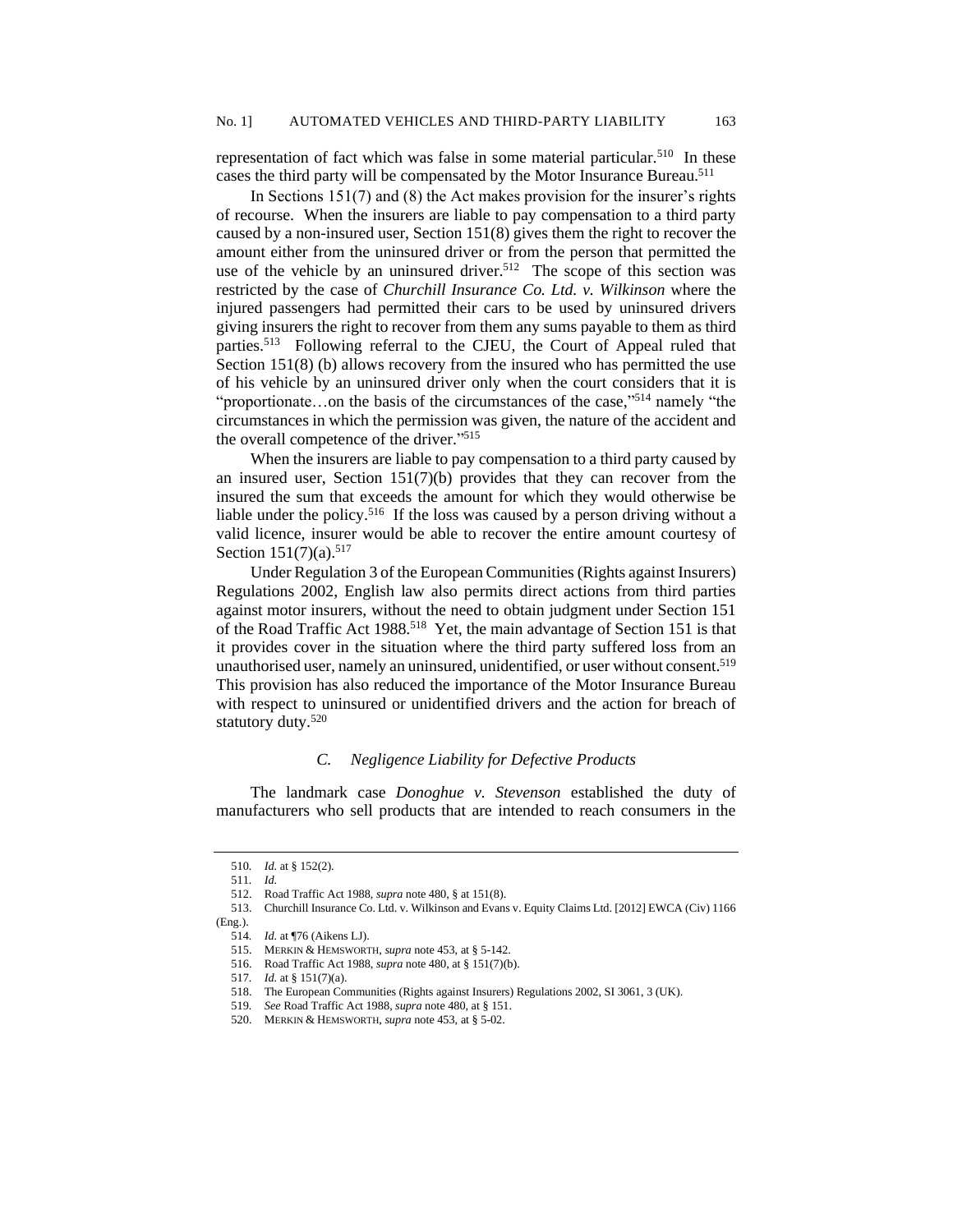form that these left their premises, with no reasonable possibility of intermediate examination, and with the knowledge that the absence of reasonable care in the preparation or putting up of the products will result in an injury to the consumer's life or property, to take reasonable care towards consumers.<sup>521</sup> Tortious liability for defective products is independent of any contractual claim.<sup>522</sup>

### *1. Capacity to Sue and to Be Sued*

Following *Donoghue v. Stevenson,* the duty of care is owned not only to end users, but also to persons in their proximity.<sup>523</sup>

Liable persons can be end manufacturers,  $524$  component manufacturers,  $525$ suppliers if their functions exceed simple distribution,<sup>526</sup> repairers,<sup>527</sup> etc.

#### *2. Scope of the Duty*

The risks posed by the product must have been known or at least reasonably foreseeable by the manufacturer.<sup>528</sup>

Moreover, the user must have used the product exactly as it left the manufacturer, that is in all material features, and use it as it was intended to be  $used.<sup>529</sup>$ 

The duty of care arises specifically in the context of latent defects, where there is no opportunity for intermediate examination that would have revealed the defect.<sup>530</sup> It suffices that a third party could have discovered the defect in course of a reasonably anticipated examination.<sup>531</sup> The manufacturers' duty is continuous.<sup>532</sup> This means that manufacturers have to monitor their products, even after they have been put into circulation, for dangers that may arise from

<sup>521.</sup> Donoghue v. Stevenson [1932] AC 562, 599 (HL) (appeal taken from Scot.).

<sup>522.</sup> Grant v. Australian Knitting Mills Ltd. [1935] All ER 209, 218 (Lord Wright) (PC) (appeal taken from Austl.).

<sup>523</sup>*. E.g.* Abouzaid v. Mothercare (UK) Ltd. [2000] EWCA (Civ) 348 (Eng.) (discussing underage son of buyer of baby pushchair component); Carroll v. Fearon [1998] PIQR P416 (discussing passengers in the car and other road users) Stennett v. Hancock [1939] 2 All ER 578 (Eng.) (discussing pedestrian hit by flange of lorry wheel); Brown v. Cotterill [1934] 51 TLR 21 (Eng.) (discussing child injured by falling tombstone).

<sup>524</sup>*. E.g.* Donoghue v. Stevenson [1932] AC 562 (HL) (appeal taken from Scot.).

<sup>525</sup>*. E.g.* Divya v. Toyo Tire and Rubber Co. Ltd. (t/a Toyo Tires of Japan) [2011] EWHC 1993 (Eng.); Evans v. Triplex Ltd [1936] 2 All ER 283 (Eng.).

<sup>526</sup>*. See, e.g.* Fisher v. Harrods, [1966] 1 Lloyd's Rep 500 (Eng.) (finding chemist wholesaler failed to make inquiries to the manufacturers and to warn end users); Herschtal v. Stewart and Ardern Ltd [1939] 4 All ER 123 (Eng.) (finding car dealer provided vehicles that he had reconditioned).

<sup>527</sup>*. See* Haseldine v. CA Daw & Son Ltd., [1941] 2 KB 343 (CA) (Eng.) (discussing repairer of an elevator that caused injury).

<sup>528.</sup> M/S Aswan Engineering Establishment Co. v. Lupdine Ltd. [1987] 1 W.L.R. 1 (Eng.); Muirhead v. Industrial Tank Specialities Ltd., [1986] QB 507 (CA) (Eng.).

<sup>529.</sup> Grant v. Australian Knitting Mills Ltd., [1935] All ER 209, 217 (Lord Wright) (PC) (appeal taken from Austl.); M/S Aswan Engineering Establishment Co. v. Lupdine Ltd. and Another, [1987] 1 W.L.R. 1, 23 (Lloyd LJ) (Eng.).

<sup>530.</sup> Grant v. Australian Knitting Mills Ltd., [1935] All ER 209, 218 (Lord Wright) (PC) (appeal taken from Austl.); Carroll v. Fearon, Bent and Dunlop Ltd., [1998] PIQR P416, 421 (Eng.).

<sup>531.</sup> Evans v. Triplex Safety Glass Co Ltd [1936] 1 All ER 283, 286 (Eng.)*.*

<sup>532</sup>*. Id.*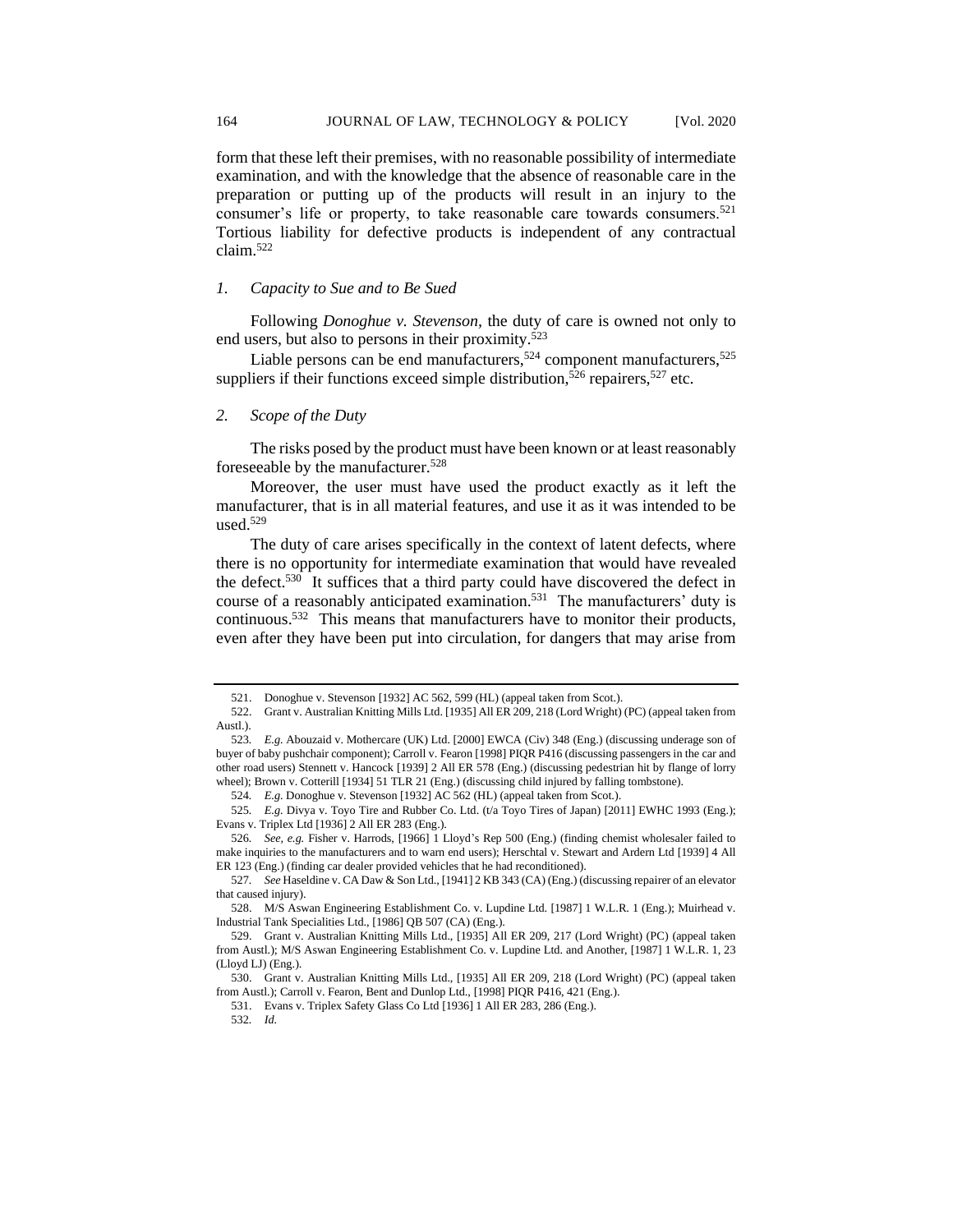their use, issue adequate post-marketing warnings where necessary, and, in extreme cases, recall defective products.<sup>533</sup> Nevertheless, there is no duty to warn for obvious dangers arising from ordinary use.<sup>534</sup>

#### *3. Breach of Duty*

Manufacturers owe a duty to take reasonable care, which means that they do not have to ensure absolute safety of their products.<sup>535</sup> However, in some circumstances the "highest level" of care will be required by the manufacturer.<sup>536</sup>

The risk of the damage must have been foreseeable at the time of that the damage occurred.<sup>537</sup> Thus, there will be no liability where the scientific and technical knowledge at that time did not enable the discovery of the defect.<sup>538</sup>

English courts have been hesitant to distinguish between design defects and manufacturing defects,<sup>539</sup> also referred to as 'standard' and 'non-standard' products respectively.<sup>540</sup> Nonetheless, such distinction has been found useful by some authors, as it brings clarity to handling the cases.<sup>541</sup> There have also been cases for inadequate instructions and warnings.<sup>542</sup>

As to proof of breach of duty, English courts are hesitant to accept the application of *res ipsa loquitur* in product liability cases.<sup>543</sup> Nevertheless, in some instances they accept the use of inferences from known facts for the establishment of the defendant's negligence.<sup>544</sup> The claimant does not have to indicate the particular individual responsible for the defect in the product nor the particular act of negligence.<sup>545</sup>

In the context of AV, it is very likely that AV manufacturers will be required to exercise the "highest level" of care towards third parties, as has been

540. A v. National Blood Authority, [2001] 3 All ER 289 (¶ 36) (Eng.).

<sup>533.</sup> Carroll v. Fearon [1999] ECC 73 (Eng.); Hobbs (Farms) v. Baxenden Chemicals [1992] 1 Lloyd's Rep 54 (Eng.).

<sup>534</sup>*. See generally* Bogle v. McDonald's Restaurants [2002] EWHC (QB) 490 (Eng.) (discussing the risk of being scalded by hot drinks).

<sup>535.</sup> Holmes v. Ashford [1950] 2 All ER 76, 79 (Eng.).

<sup>536</sup>*. See generally* Divya v. Toyo Tire and Rubber Co. Ltd (t/a Toyo Tires of Japan) [2011] EWHC 1993 (QB) (Eng.) (regarding defective car tire).

<sup>537.</sup> Aswan Engineering Establishment Co. v. Lupdine Ltd. [1987] EWCA (Civ) 313 (Eng.).

<sup>538.</sup> A v. National Blood Authority [2001] EWHC (QB) 289, 306 (Eng.); Abouzaid v. Mothercare (UK) Ltd. [2000] EWCA (Civ) 1, 10 (Eng.).

<sup>539</sup>*. See also* Wilkes v. DePuy International Limited [2016] EWHC 3096 (¶ 94) (Eng.) (where Justice Hickinbottom considers such distinction as unnecessary and unhelpful). *See generally* Justice Burton in A and Others v. National Blood Authority and another [2001] 3 All ER 2436 (Eng.), para. 39 (stating a preference for a similar distinction between 'standard' and 'non-standard' products).

<sup>541.</sup> CHRISTIAN WITTING, STREET ON TORTS 395 (15th ed. 2018); Donal Nolan, *Strict Product Liability for Design Defects*, 134 L. QUARTERLY REV. 176, 177 (2018).

<sup>542</sup>*. See also* Bogle v. McDonald's Restaurants Ltd. [2002] EWHC (QB) 490 (Eng.) (stating no negligence was proven regarding risks of scolding by serving hot coffee and tea). *See generally* Holmes v. Ashford [1950] 2 All ER (CA) 76 (Eng.) (concluding no negligence proven regarding warnings of manufacturer on hair dye).

<sup>543.</sup> Carroll v. Fearon, Bent & Dunlop Ltd. [1998] EWCA (Civ) 3833 (Eng.).

<sup>544.</sup> Grant v. Australian Knitting Mills Ltd. [1935] All ER 209, 216 (Lord Wright) (PC) (appeal taken from Austl.); Carroll v. Dunlop Ltd. [1998] EWCA (Civ) 421 (Eng.); Mason v. Williams & Williams Ld. & Another [1955] All ER 808 (Eng.).

<sup>545.</sup> Grant v. Australian Knitting Mills Ltd. [1935] All ER 209, 216 (Lord Wright) (PC) (appeal taken from Austl.); Carroll v. Dunlop Ltd. [1998] EWCH (Civ) 421 (Eng.).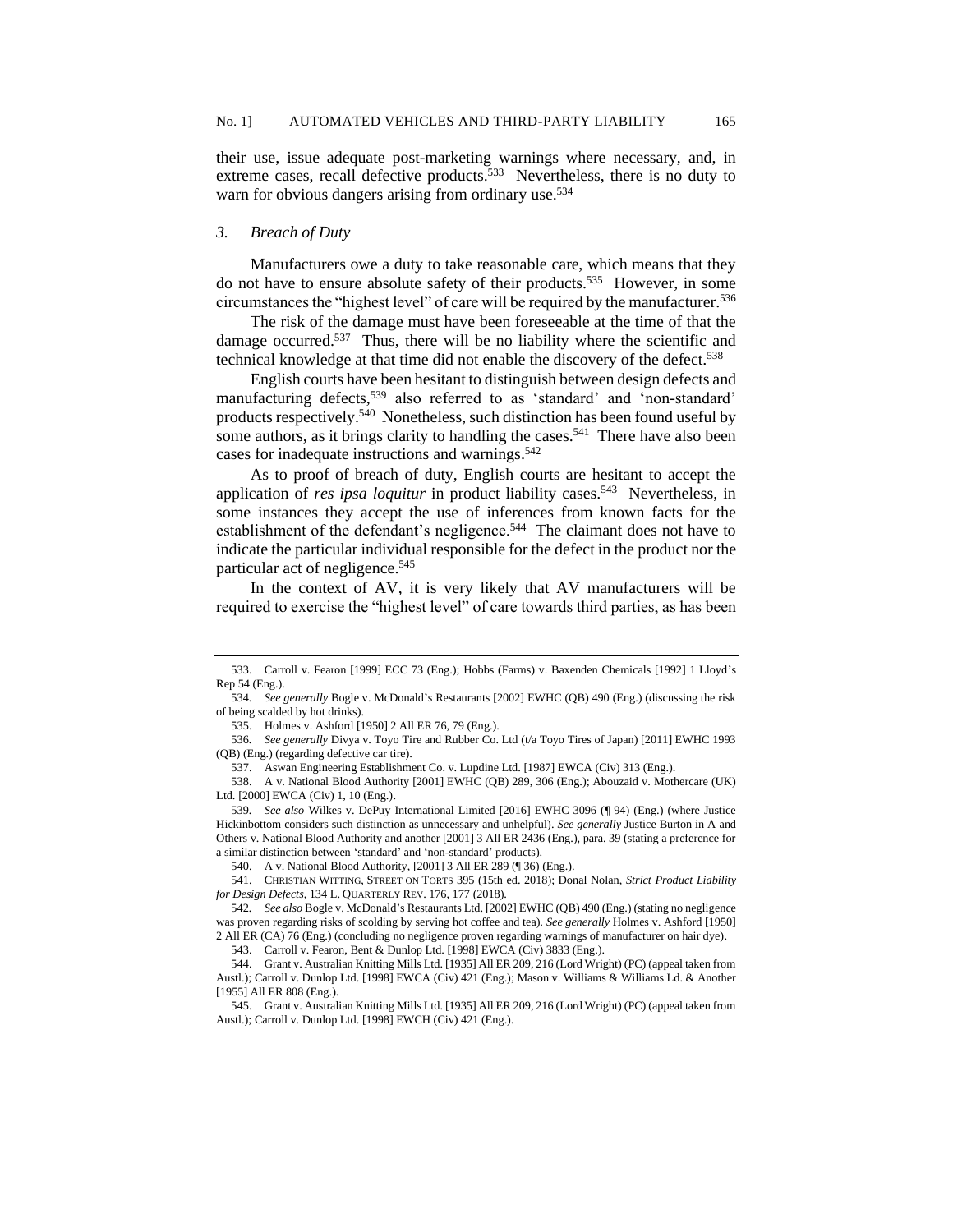the case in accidents involving conventional vehicles.<sup>546</sup> The level of scientific and technical knowledge at the time of the alleged breach will be a crucial factor.<sup>547</sup> To the rest, the various aspects of product defects under English law do not differ significantly from the fault-based regime in Germany.<sup>548</sup> It is expected that manufacturers of AV will incur liability under similar circumstances concerning design, manufacturing and instruction defects, as well as product monitoring duties.<sup>549</sup>

Proving breach of duty of care will be challenging in some cases, given the self-learning abilities of AV.<sup>550</sup> Given that English courts are already reluctant to accept application of the *res ipsa loquitur* in product liability cases, such reluctance could only increase as to highly complex products like AV.<sup>551</sup> Nonetheless, this does not preclude that English courts will accept inferences to establish the manufacturer's negligence.<sup>552</sup>

# *4. Damage*

Recoverable damage includes personal injury and damage to property other than the defective product.<sup>553</sup> Thus, damage to the defective product itself and pure economic loss are not recoverable.<sup>554</sup> Pre-emptive repairs of the defect are not recoverable under tort,<sup>555</sup> while damage arising from continued use of the defective article, after the claimant had discovered the defect, may bar recovery.<sup>556</sup>

English courts are very hesitant to award exemplary (punitive) damages and do so only in extreme cases.<sup>557</sup> Thus far, no punitive damages have been awarded for product liability cases.<sup>558</sup> The English and Scottish Law Commissions remark that only a very determined claimant would be prepared to turn down an offer of compensatory damages to pursue a claim on the remote chance that aggravated or punitive damages would be awarded, because a claimant who rejects an offer under Part 36 of the Civil Procedure Rules and

<sup>546.</sup> Divya, *supra* note 536.

<sup>547.</sup> A v. National Blood Authority [2001] EWHC (QB) 289, 306 (Eng.).

<sup>548.</sup> See *supra* Part III.B.1.a.

<sup>549</sup>*. Id.*

<sup>550.</sup> *The Chaotic Middle: The Autonomous Vehicle and Disruption in Automobile Insurance*, KPMG (June 2017), https://assets.kpmg/content/dam/kpmg/us/pdf/2017/06/chaotic-middle-autonomous-vehicle-paper.pdf.

<sup>551.</sup> Carroll v. Fearon, Bent & Dunlop Ltd. [1998] EWCA (Civ) 3833 (Eng.).

<sup>552</sup>*. Id.*

<sup>553.</sup> Murphy v. Brentwood D.C [1991] 2 All ER 908 (HL), [1991] 1 AC 398 (appeal taken from England).

<sup>554</sup>*. Id.*; Muirhead v. Industrial Tank Specialities Ltd. [1990] EWCA (Civ) CA 705 (Eng.).

<sup>555.</sup> Murphy, [1991] UKHL 2; D&F Estates Ltd. v. Church Commissioning [1989] UKHL 4, [1988] 1 AC 177 (appeal taken from Eng.).

<sup>556.</sup> Murphy, [1991] UKHL 2.

<sup>557.</sup> Punitive damages may be awarded where (a) provided by statute, (b) oppressive, arbitrary or unconstitutional action by servants of the government is involved, (c) the defendant sought to make profit by his/her tort that would exceed any compensation due to the defendant. Rookes v. Barnard and Others [1964] UKHL 1, [1963] AC 1129 (appeal taken from Eng.); Cassell & Co Ltd. v. Broome [1972] 1 All ER 801, [1964] 1 All ER 367 (appeal taken Eng.).

<sup>558</sup>*.* Rookes, [1964] UKHL 1; Cassell [1972] 1 All ER 801.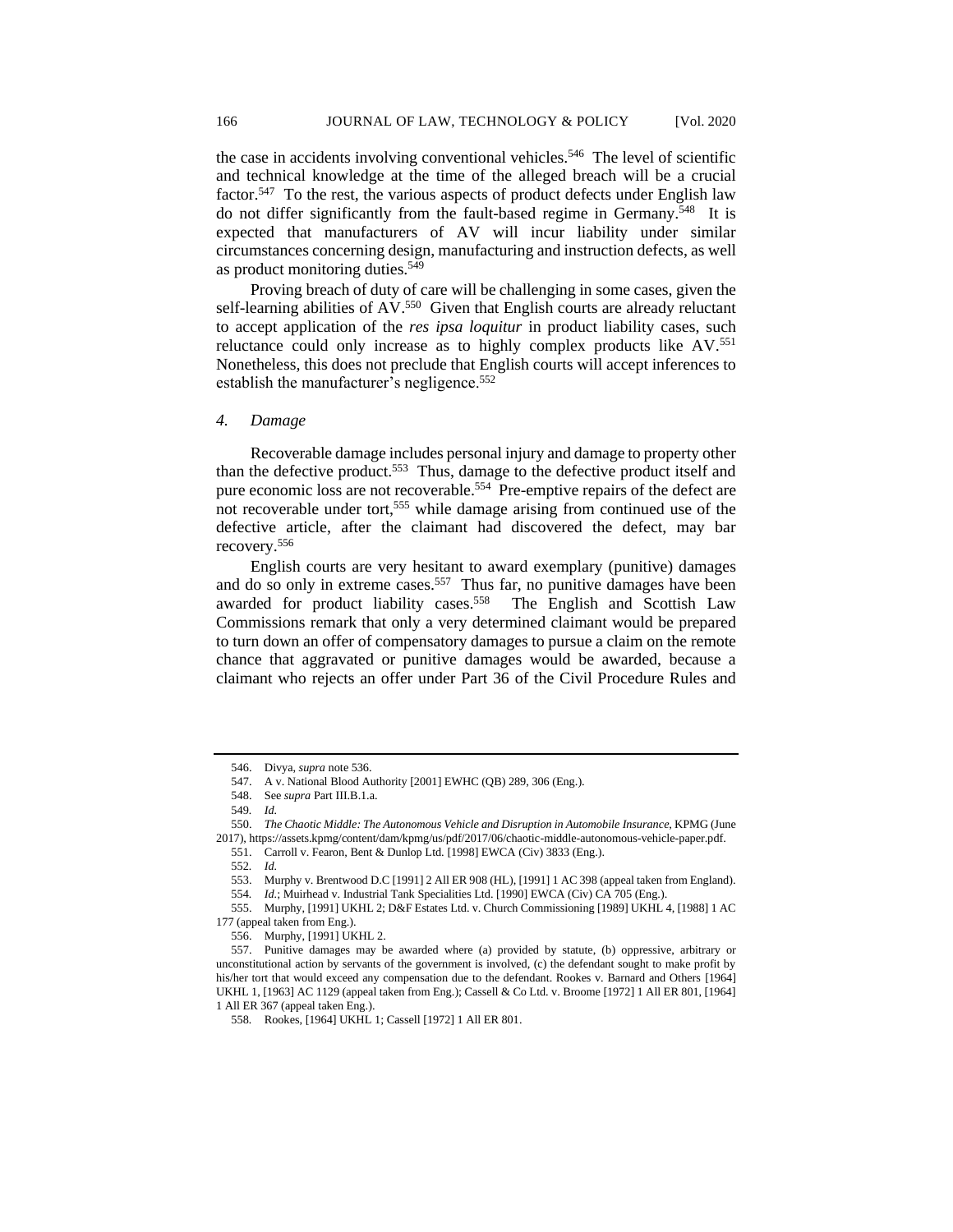then receives no more than the rejected offer would be liable for the costs of the action from the date of the rejection.<sup>559</sup>

### *5. Causation*

Recoverable are only damages for which the claimant establishes, on the balance of probabilities, that they are a reasonably foreseeable consequence of the breach of duty.<sup>560</sup> No causation is proven if other probable causes have not been eliminated.<sup>561</sup>

In accidents involving AV, proof of causation by claimants is expected to be challenging, given the complexity and the self-learning abilities of  $AV_{0.562}$ Evidentiary alleviations provided by courts to claimants could be crucial for the success of claims.<sup>563</sup>

#### *D. Liability, Insurance and Automated Vehicles in the UK*

### *1. A New Insurance Paradigm*

The Bank of England predicts that the introduction of AV will cause the motor insurance market to contract by 21% by 2040.<sup>564</sup> This contraction is expected to come from the ability of AV technology to reduce low-speed accidents, thereby removing many of the smaller bumper-to-bumper type incidents.<sup>565</sup> Nonetheless, the Bank estimates that that the cost of treating severe bodily injury claims will continue to increase relative to property damage and technology inflation.<sup>566</sup>

It is also becoming increasingly obvious to insurers that AV manufacturers consider entering the insurance market in the future.<sup>567</sup> The main reason behind such development is to use premium income to counterbalance the erosion of the after-markets parts business, which is expected as a result of the fewer accidents.<sup>568</sup> The argument goes that car manufacturers already "use financing and warranties to enhance profits at the point of sale; insurance could be a similar business that provides for some annuity in revenues and continuity in customers relationships."<sup>569</sup> It has been suggested that this can be achieved by either acting "as an insurance company with many functions outsourced" or even by becoming "a fully integrated insurance company that owns and runs the distribution, operations, and financial management."<sup>570</sup> Either way

<sup>559.</sup> GOVERNMENT CONSULTATION, *supra* note 441, §6.97.

<sup>560.</sup> McTear v. Imperial Tobacco Ltd. [2005] Scot. CSOH 69; Carroll v. Fearon, Bent and Dunlop Ltd. [1998] EWCA (Civ) 3833 (Eng.).

<sup>561.</sup> Evans v. Triplex Safety Glass Co. Ltd. [1936] 1 All ER 283, 286 (KB).

<sup>562</sup>*. The Chaotic Middle*, *supra* note 550.

<sup>563</sup>*. Id.*

<sup>564.</sup> BANK OF ENGLAND, *supra* note 479, at 40.

<sup>565</sup>*. Id.* at 44.

<sup>566</sup>*. Id*.

<sup>567</sup>*. Id.* at 41.

<sup>568</sup>*. The Chaotic Middle*, *supra* note 550, at 22.

<sup>569</sup>*. Id*. at 26.

<sup>570</sup>*. Id.* at 27.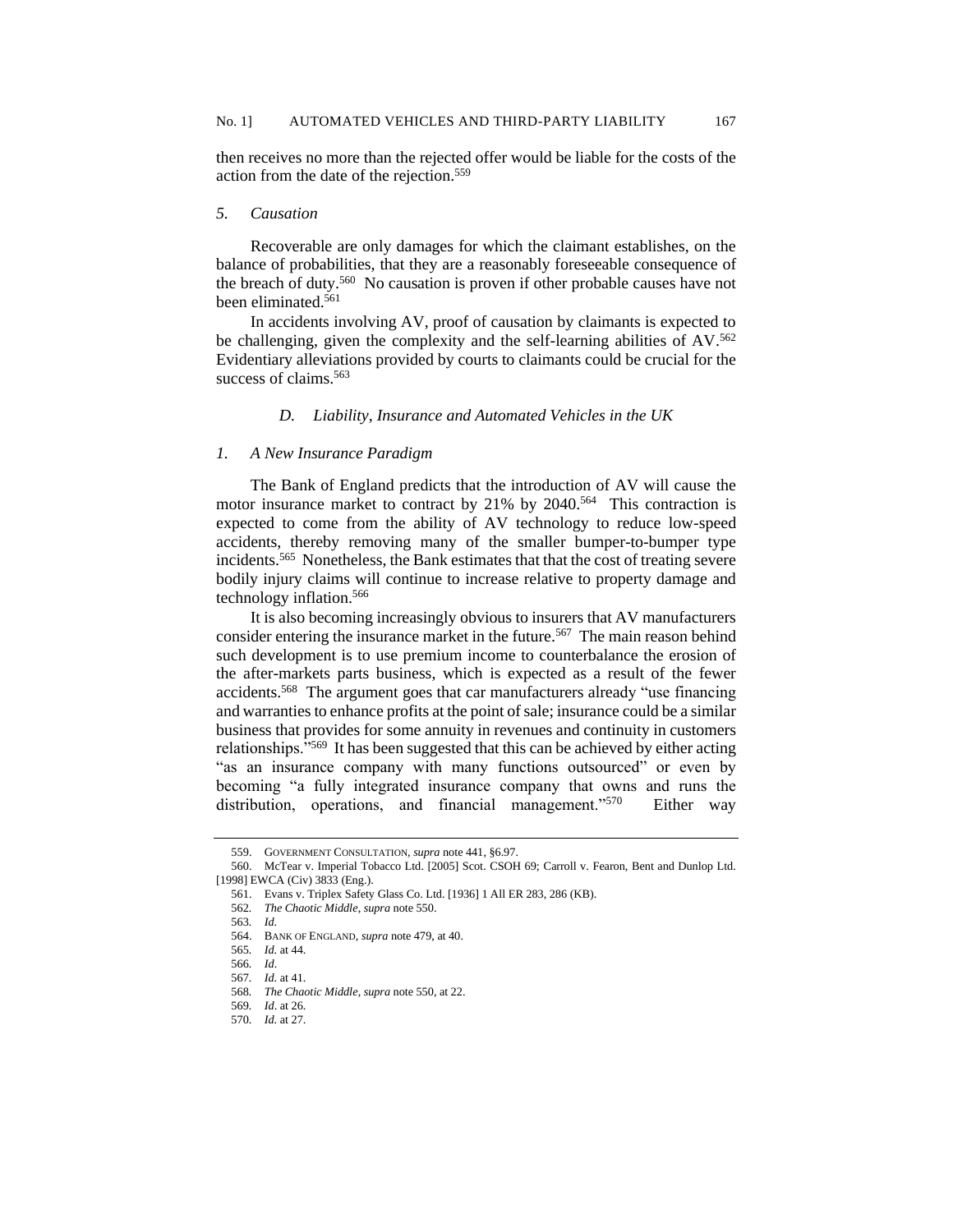manufacturers (i) will not be required to share driving data with third party insurers; and (ii) will be able to "price insurance more precisely and share safety gains with clients."<sup>571</sup> Such a development has also been noted by the Bank of England which expects that synergies between car manufacturers and insurers will increase.<sup>572</sup> The implication is that insurers who fail to reach agreement with manufacturers will find it challenging to sustain their business model.<sup>573</sup>

The bottom line is that the motor insurance market is destined for a transformation in terms of market structure, ways of placing and rating risks, as well as handling claims. In that respect, we are witnessing a paradox.<sup>574</sup> On the one hand, insurers are becoming aware that the use of AV will require a significant transformation of the sector with many being forced to quit the motor insurance market.<sup>575</sup> On the other hand, the new technology promises to significantly reduce costs, which is expected increase margins of profitability for the insurers that adapt to the new reality.<sup>576</sup>

British insurers have opted to tackle this paradox by supporting the development of AV technologies either in partnership with car manufacturers or by undertaking their own research and development.<sup>577</sup> Partnering with car manufacturers on AV trials is crucial as it helps them understand the impact on vehicle accident rates.<sup>578</sup> At the same time, it offers them the opportunity to identify ways to retain the customer relationship regarding insurance.<sup>579</sup> It enables them to offer an insurance product that is appealing enough to dissuade car manufacturers from creating a one-stop-shop for car and insurance sales.<sup>580</sup> What is clear, though, is that AV technology will cause disruption in the insurance market and what we are currently witnessing is its slow transformation.<sup>581</sup>

### *2. A New Framework for Insurance Law*

The British Parliament passed the Automated and Electric Vehicles Act 2018 to facilitate the development of AV and the evolution of the insurance market.<sup>582</sup> The aim of the Government is to make as little changes as possible

<sup>571</sup>*. Id.* at 26.

<sup>572.</sup> BANK OF ENGLAND, *supra* note 479, at 45–46.

<sup>573</sup>*. Id*. at 46.

<sup>574</sup>*. Id.* at 48.

<sup>575</sup>*. Id.*

<sup>576</sup>*. Id.*

<sup>577</sup>*. See generally, About Us*, THATCHAM RESEARCH, https://www.thatcham.org/about (last visited July 31, 2019) (discussing the research undertaken by the Thatcham Research Centre, which was established by motor insurers in 1969 "to contain or reduce the cost of motor insurance claims whilst maintaining safety standards.").

<sup>578.</sup> BANK OF ENGLAND, *supra* note 479, at 46.

<sup>579</sup>*. Id.*

<sup>580</sup>*. Id.*

<sup>581.</sup> Jeremy Bowman, *Driverless Cars Will Impact These 5 Industries*, THE MOTLEY FOOL (last updated Aug. 9, 2019 at 4:45 PM), https://www.fool.com/investing/2018/06/11/driverless-cars-will-impact-these-5 industries.aspx.

<sup>582.</sup> Automated and Electric Vehicles Act 2018, *supra* note 24.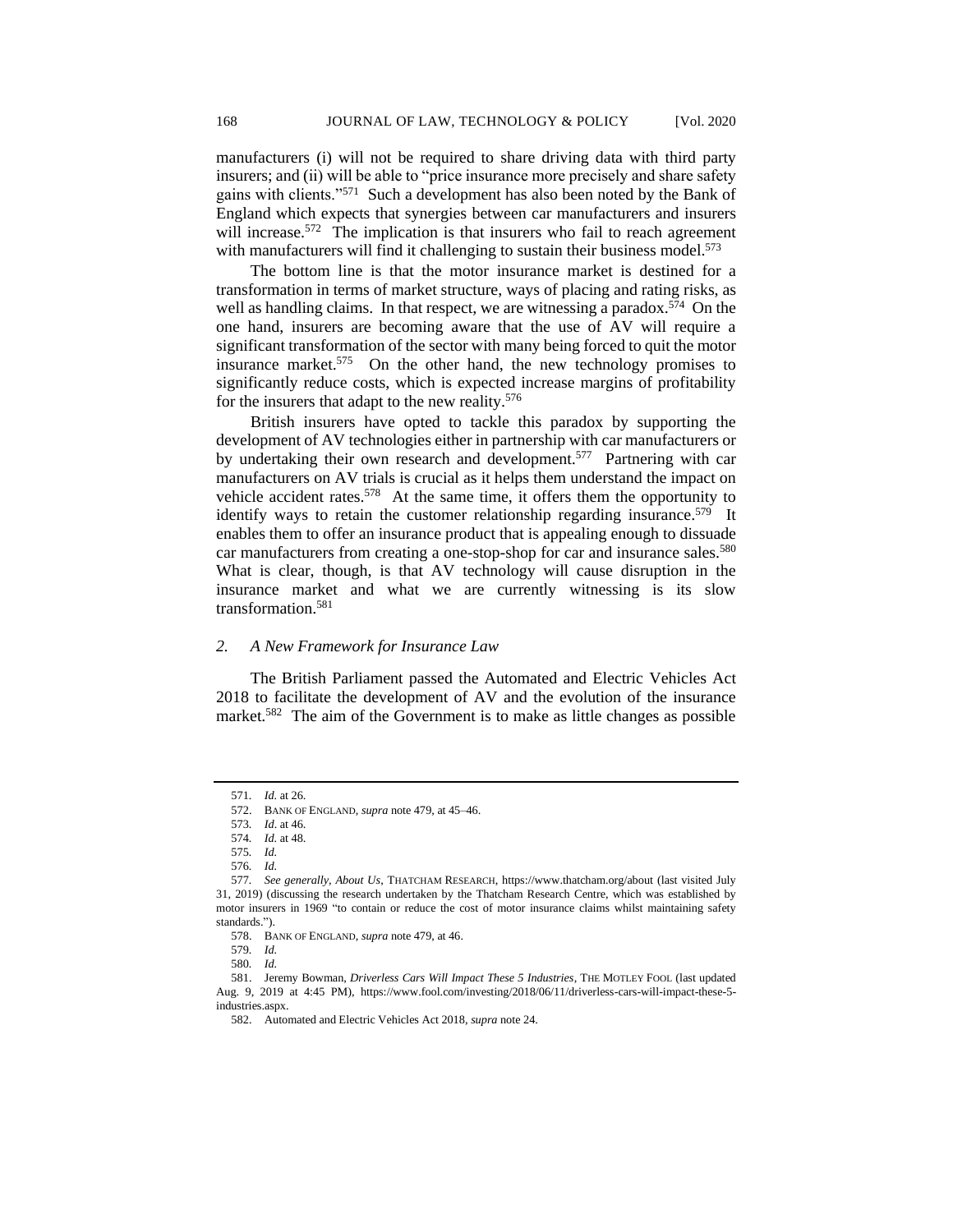to the existing compulsory scheme of insurance having rejected the proposal for an overhaul of the motor insurance and liability framework.<sup>583</sup>

# a. Registry of AV and Levels of Automation

The Act provides for the creation of a registry of AV that fall into its scope.<sup>584</sup> It does not indicate the level of automation that a vehicle will be required to have to be registered, but states that AV will be listed if they are "…designed or adapted to be capable, in at least some circumstances or situations, of safely driving themselves."<sup>585</sup> The intention is that the registry will cover vehicles that allow the passenger to hand "full control and responsibility to the vehicle…, without the need for the driver to intervene or monitor, for some, or all, of the journey."<sup>586</sup> The English and the Scottish Law Commissions clarify that Government policy is that only vehicles which can achieve a minimal risk condition will be listed in the List of the AEV Act; in other words, registered vehicles will be only the vehicles that are capable of coming to a safe stop, in the case of system failure.<sup>587</sup>

Such autonomy is to be distinguished from vehicles where the driver "must monitor and remain ready to take control from the vehicle at all times."<sup>588</sup> The latter ones remain outside the scope of the Act, and will be treated as conventional vehicles for liability and insurance purposes.<sup>589</sup> The creation of this Registry aims to provide certainty to the insurance industry.<sup>590</sup> Identifying the relevant vehicles by type will leave no doubts as to the type of compulsory insurance required.<sup>591</sup>

The Act does not refer to the AV taxonomy of SAE International when it comes to the Registry.<sup>592</sup> Yet, it seems that the intent is to cover Levels 4 and 5 where the vehicle has control over the navigation and the human agent is either a passenger (setting the itinerary in Level 5) or takes over control in strictly predefined situations (Level  $4$ )<sup>593</sup> The inclusion of Level 4 automation is evident from Section 2(a) of the Act which provides that the liability of insurers is triggered, when among other things, "an accident is caused by an automated vehicle **when driving itself**" which is further defined as "operating in a mode in

592*. See supra* Introduction*.*

<sup>583.</sup> GOVERNMENT CONSULTATION, *supra* note 441, at § 1.10.

<sup>584.</sup> Automated and Electric Vehicles Act, *supra* note 24, at § 1.

<sup>585</sup>*. Id.* at § 1(a).

<sup>586.</sup> GOVERNMENT CONSULTATION, *supra* note 441, § 2.5.

<sup>587</sup>*. Id.* at §2.56, §3.25.

<sup>588</sup>*. Id.*

<sup>589</sup>*. Id.* at § 3.29.

<sup>590</sup>*. Id.* at § 6.51.

<sup>591</sup>*. Id.*

<sup>593.</sup> Letter from Baroness Sugg, Transport Minister for Aviation, International and Security, to Lord Blencathra, Chairman of the Delegated Powers and Reform Committee, Regarding Whether the Automated and Electric Vehicles Bill's Provisions Cover Level 3 Vehicles (Mar. 13, 2018) http://data.parliament.uk/ DepositedPapers/files/DEP2018-0517/Baroness\_Sugg\_to\_Lord\_Blencathra-AEV\_Bill\_DPRRC\_Report.pdf (last visited July 31, 2019).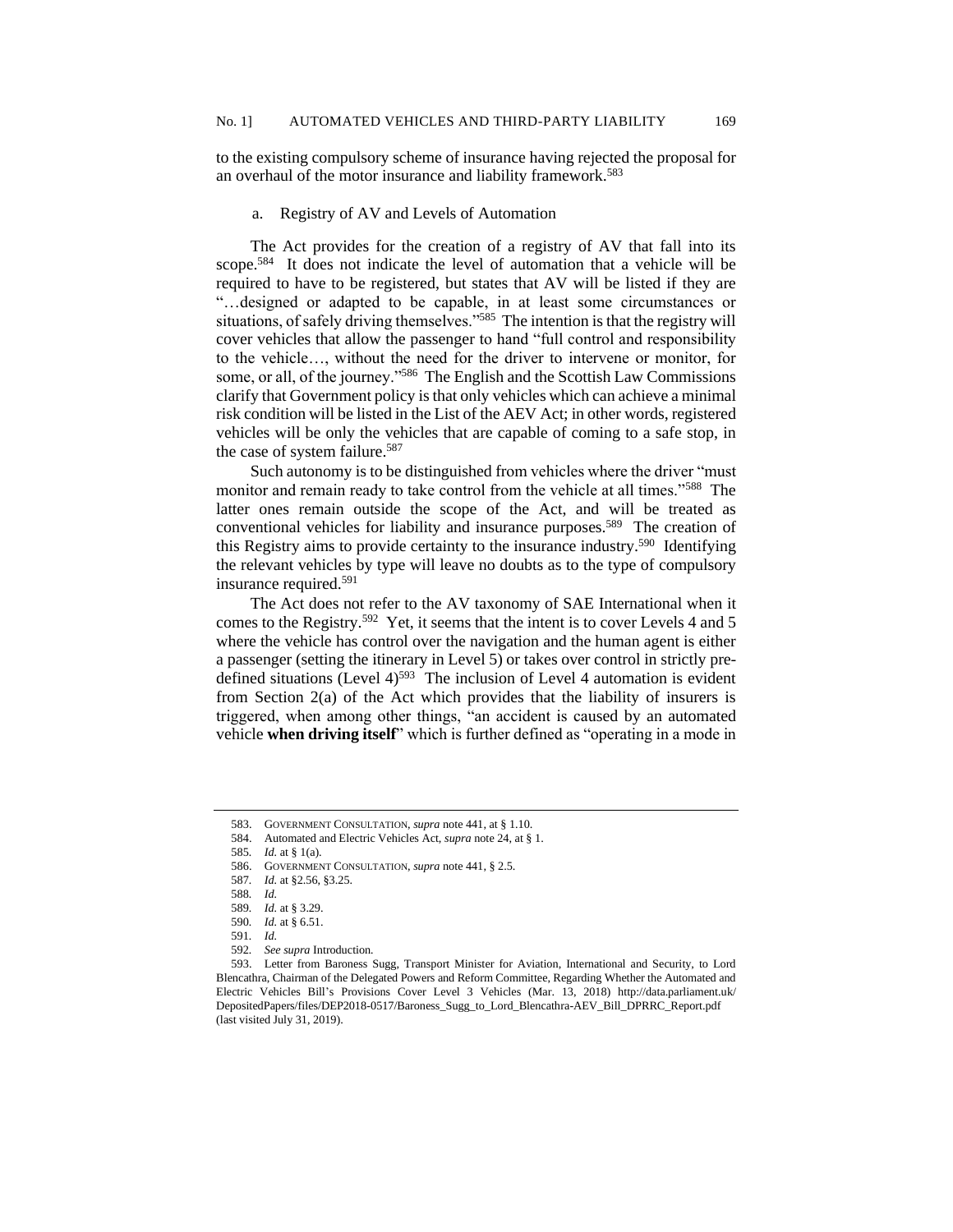which it is not being controlled, **and does not need to be monitored, by an individual***.*" 594

The wording of this provision leaves the possibility open to cover Level 3, vehicles as they can perform all aspects of the driving task.<sup>595</sup> Yet, it is unlikely that they will be included in the Registry, the reason being that insurers consider the risks associated with this level of automation too great to tolerate.<sup>596</sup> As such, the British insurance market has expressed a strong view about the insurability of Level 3 vehicles: "a way should be found to bypass Level 3 where a driver does not need to monitor the dynamic driving conditions, nor the driving environment at all times, but must always be in a position to resume control."<sup>597</sup> Insurers are concerned that Level 3 vehicles will increase the level of accidents because drivers will either ignore the request to intervene or will not intervene quickly enough to manage the driving conditions.<sup>598</sup> As Level 3 AV are already on the market<sup>599</sup> the compromise achieved is to exclude them from the Registry and as such fall into the pre-existing fault-based liability regime.

b. Strict Liability of Insurers

The core arrangement of the Act is to impose a system of strict liability on the insurers of  $AV<sub>.600</sub>$  Section 2 provides that where damage to the driver, passenger or a third party is caused by an AV when driving itself, the insurer is liable for that damage, provided the vehicle was insured at the time of the accident.<sup>601</sup> Once an insurer has settled a claim with the injured party it may then reclaim damages from other parties liable for the accident, e.g. the manufacturer of the vehicle.<sup>602</sup> Hence, the AEV Act creates a wholly new form of liability which arises directly on insurers.<sup>603</sup>

Considering the fault liability framework applicable to conventional cars, this provision brings quite a change to the legal landscape and brings English law closer to the continental European systems.<sup>604</sup> The choice of strict liability is certainly a step in the right direction, and reflects popular practice in regulating

<sup>594.</sup> Automated and Electric Vehicles Act, *supra* note 24, at § 8(a).

<sup>595.</sup> GOVERNMENT CONSULTATION, *supra* note 441, at § 2.9.

<sup>596.</sup> HOUSE OF LORDS SCIENCE AND TECHNOLOGY SELECT COMMITTEE, CONNECTED AND AUTONOMOUS VEHICLES: THE FUTURE? at 7, § 23 (HL PAPER 115, 2017), https://publications.parliament.uk/pa/ld201617/ ldselect/ldsctech/115/115.pdf (last visited July 31, 2019).

<sup>597</sup>*. Id*. at 4.

<sup>598.</sup> GOVERNMENT CONSULTATION, *supra* note 441, at § 6.56.

<sup>599.</sup> Michael Taylor, *The Level 3 Audi A8 Will Almost Be The Most Important Car In The World*, FORBES (Sep 10, 2017, 07:31 AM), https://www.forbes.com/sites/michaeltaylor/2017/09/10/tthe-level-3-audi-a8-willalmost-be-the-most-important-car-in-the-world/#48c5e410fb3d.

<sup>600.</sup> Automated and Electric Vehicles Act, *supra* note 24, at § 2(a).

<sup>601</sup>*. Id.*

<sup>602.</sup> GOVERNMENT CONSULTATION, *supra* note 441, at § 6.2.

<sup>603</sup>*. Id.* at § 6.15.

<sup>604</sup>*. Insuring Mobility — Today and Tomorrow*, INSURANCE EUROPE (October 2019), https://www.insuranceeurope.eu/sites/default/files/attachments/Insuring%20mobility%20%E2%80%94%20tod ay%20and%20tomorrow.pdf.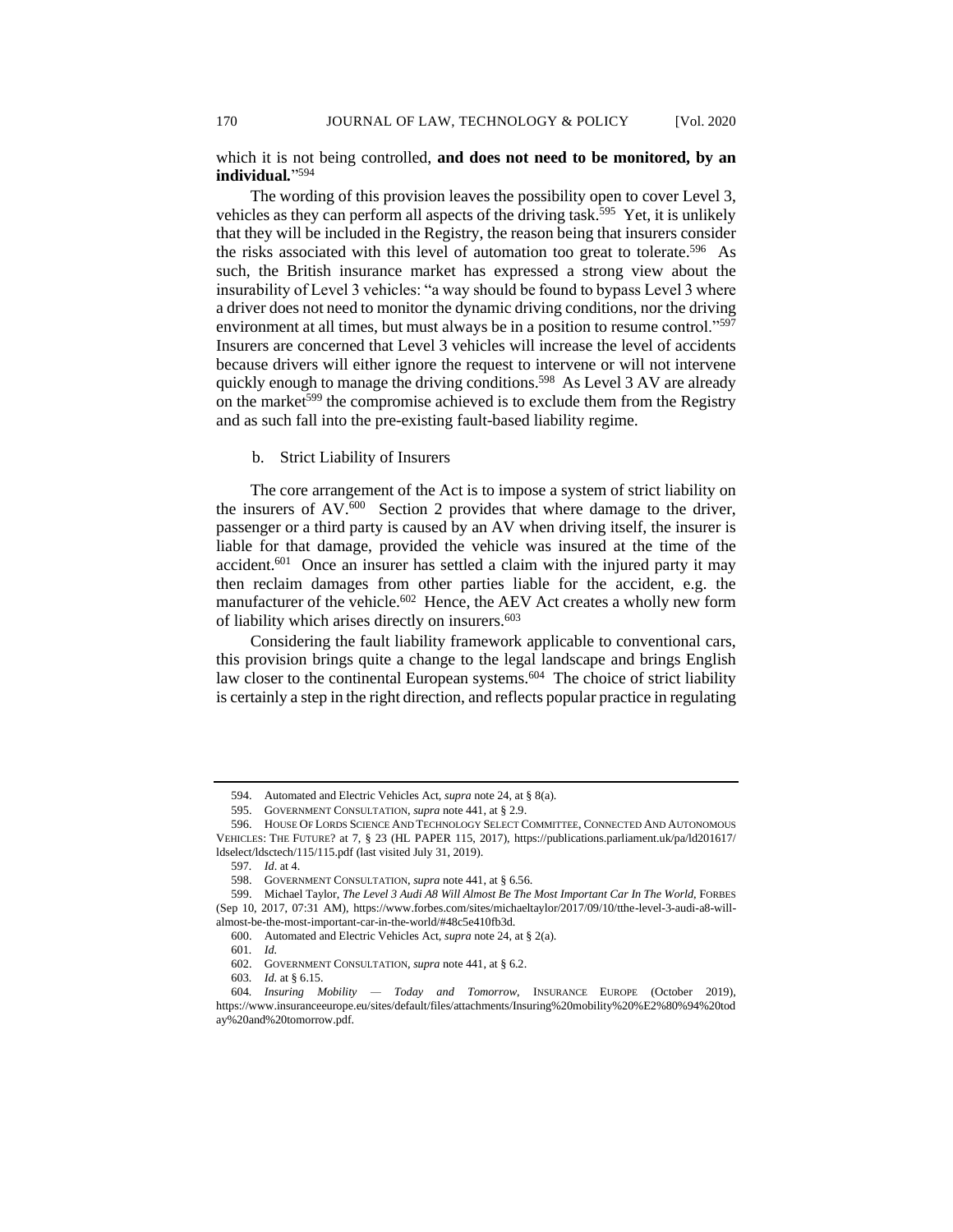nascent activities.<sup>605</sup> One of the basic benefits of the strict liability system is that it reduces the need for the claimant to delve into the way the new technology works in order to establish fault, an exercise that is both time-consuming and expensive.<sup>606</sup> Such a choice was also made in the early days of aviation with a "presumed-fault" liability regime introduced in 1929.<sup>607</sup>

In the context of the Act, claimants are required to prove that they suffered property damage or personal injury as a result of an accident caused by an AV. $^{608}$ The Law Commission and the Scottish Law Commission observe that "where an accident is caused by a defect in the vehicle, the starting point is that the insured person (that is the driver or their employer) is liable for the accident."<sup>609</sup> However, were the defect is latent and not discoverable by the exercise of reasonable care, it is open to the insured to show that they took all reasonable care in the circumstances.<sup>610</sup> For conventional vehicles, this is a high threshold: to escape liability, the defendant needs to show considerable evidence of the inspections and repairs carried out.<sup>611</sup> Therefore, in practice, drivers' insurers continue to pay claims where a vehicle defect may be the cause of an accident, mainly because it is so difficult to distinguish between driver fault and vehicle defects.<sup>612</sup>

The use of the term "accident" in Section 2 (1) (c) might prove problematic.<sup>613</sup> What qualifies as "an unusual or unexpected event" can be used as a way of introducing a defence by inquiring into the nature of the vehicle's behaviour.<sup>614</sup> This might not be problematic for a claim by a third-party pedestrian who will be foreign to the vehicle's operation. Yet, it might be raised in personal injury claims by the passengers of the AV following a collision. Did they suffer injury from an "accident", if the AV did not malfunction or if they could have expected the reaction of the AV?

This is similar to questions raised in claims by aircraft passengers who suffer damage to their genitals because they flush the aircraft toilet while sitting down.<sup>615</sup> The toilet operates properly and the regulators require no relevant warnings. Is the injury caused by an "accident", i.e. an unusual or unexpected event, considering that there was no malfunction of the aircraft and there was no obligation to have a written warning in the toilet? To avoid such hair-splitting questions which tend to delay the compensation process, a less complicated wording would have been advisable in Section 2(1), namely that "where death

<sup>605.</sup> *See, e.g.*, Steven Wittenberg*, Automated Vehicles: Strict Products Liability. Negligence Liability and Proliferation,* ILL. BUS. L. J. (Jan. 7, 2016), https://publish.illinois.edu/illinoisblj/2016/01/07/automatedvehicles-strict-products-liability-negligence-liability-and-proliferation/ (highlighting the positives of a strict products liability in regulating AV as an ideal approach).

<sup>606</sup>*. Id.*

<sup>607</sup>*. Id.*

<sup>608.</sup> Automated and Electric Vehicles Act, *supra* note 24, at § 2 (1)(c).

<sup>609.</sup> GOVERNMENT CONSULTATION, *supra* note 441, at § 6.9.

<sup>610.</sup> Henderson v. Henry E Jenkins & Sons [1970] AC 282 (HL).

<sup>611.</sup> GOVERNMENT CONSULTATION, *supra* note 441, at § 6.9.

<sup>612</sup>*. Id.* at § 6.12.

<sup>613.</sup> Automated and Electric Vehicles Act, *supra* note 24, at § 2(1)(c).

<sup>614</sup>*. Id.*

<sup>615</sup>*. See Aerospace Product Liability Management*, QBE: QBE NORTH AMERICA (2018) 1, 1 (discussing product liability in the aviation and aerospace industries).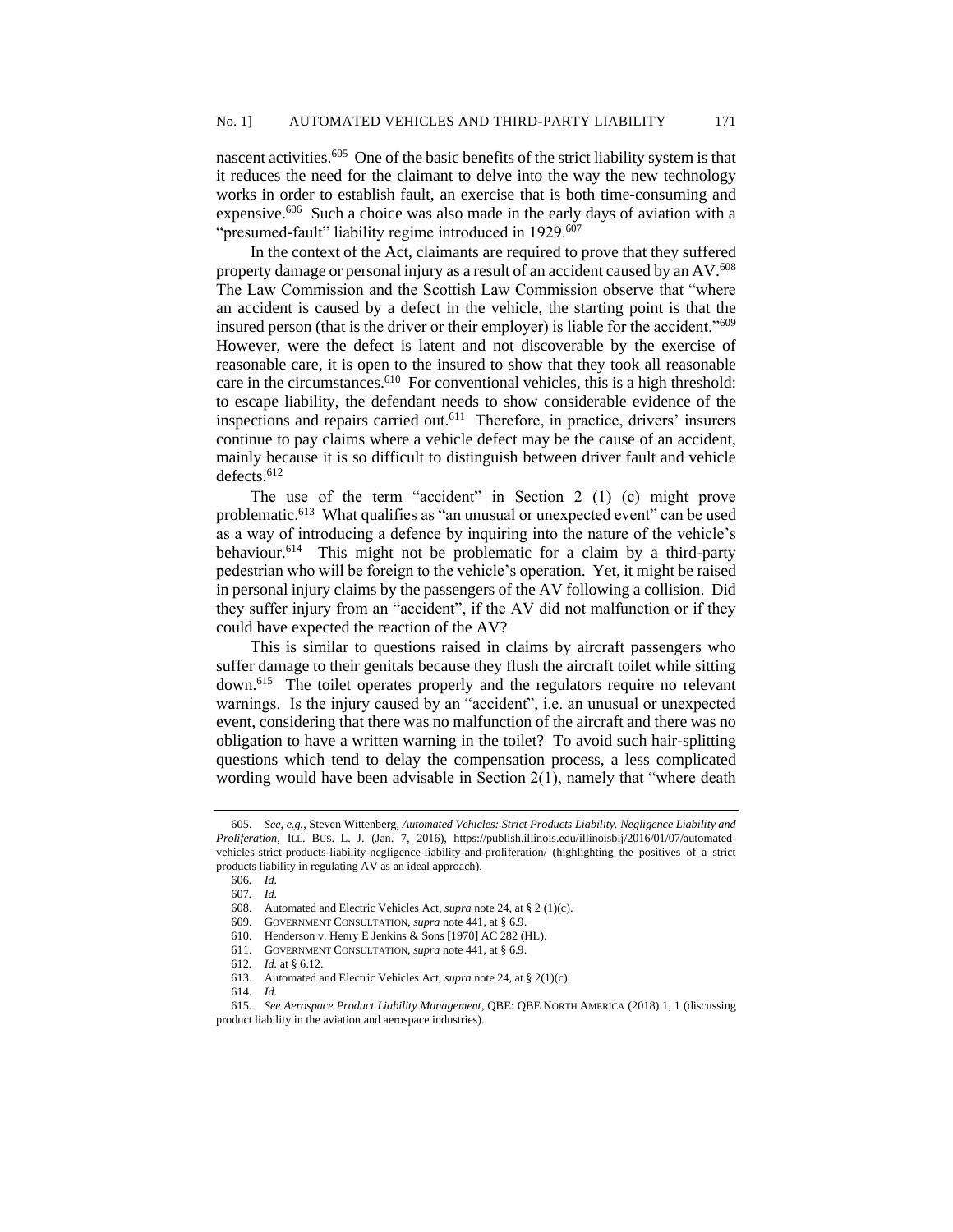or personal injury is caused by an automated vehicle when driving itself and the vehicle is insured at that time, the insurer is liable for the damage."

The new Act does not make provision for accidents caused by uninsured owners of AV when they are driving themselves.<sup>616</sup> It only provides that the uninsured owner is liable if the AV causing the damage is owned and under the control of several public bodies identified in Section 144(2) of the Road Traffic Act 1988, as well as vehicles in the public service of the Crown.<sup>617</sup> In the former case, it is expected that the Motor Insurance Bureau will pick up the bill, if the owner is not capable of paying out the claim. It has been rightly suggested that currently the Bureau cannot cover such damage, as there is no liability for the uninsured owner under the new Act.<sup>618</sup> To fill this gap the British Government is at the time of writing in discussions with the Bureau.<sup>619</sup>

### c. Permitted Exclusions of Liability

Reflecting the compulsory nature of third party insurance, Section 2(6) provides that "liability under this section may not be limited or excluded by a term of an insurance policy or in any other way "except as provided in Section 4.<sup>620</sup> Section 2(6) is wider than Section 148(2) of the Road Traffic Act which identifies the categories of "prohibited" terms. It has been noted that Section 2(6) streamlines all claims to insurers, creating, as such, two layers of victims: victims of conventional car accidents will "be seeking compensation under the Motor Insurance Bureau's Arrangements and [victims of AV] under the insurance policy."<sup>621</sup>

Section 4 permits insurers to exclude or limit their liability to the insured for damage directly resulting from "(a) software alterations made by the insured person, or with the insured person's knowledge, that are prohibited under the policy, or (b) a failure to install safety-critical software updates that the insured person knows, or ought reasonably to know, are safety-critical."<sup>622</sup> In case the software alteration injures an insured person who is not the holder of the policy, such as a passenger, insurers will not be able to invoke the said section, unless the passenger knows that the software alterations are prohibited under the policy.<sup>623</sup>

If insurers are required to pay compensation to a third party who is not insured under the policy for an injury caused by an accident that is the direct

<sup>616.</sup> *See Automated Vehicles: A joint Preliminary Consultation Paper*, SCOTTISH LAW COMMISSION (Nov. 8, 2018), https://s3-eu-west-2.amazonaws.com/lawcom-prod-storage-11jsxou24uy7q/uploads/2018/11/6.5066\_ LC\_AV-Consultation-Paper-5-November\_061118\_WEB-1.pdf (stating the government is currently working on amendments to provide coverage for victims where an automated vehicle is self-driving while uninsured).

<sup>617</sup>*. Id.*

<sup>618.</sup> GOVERNMENT CONSULTATION, *supra* note 441, at § 6.19.

<sup>619</sup>*. Id.*

<sup>620.</sup> Automated and Electric Vehicles Act, *supra* note 24, at §2 (6).

<sup>621.</sup> Written Evidence Submitted by Rob Merkin QC et al (AEVB 10) to the British Parliament on the Automated and Electric Vehicles Bill (2017), https://publications.parliament.uk/pa/cm201719/cmpublic/ automated/memo/aevb10.htm (last visited July 31, 2019).

<sup>622.</sup> Automated and Electric Vehicles Act, *supra* note 24, at § 4 (1)(a)–(b).

<sup>623</sup>*. Id*. § 4 (2).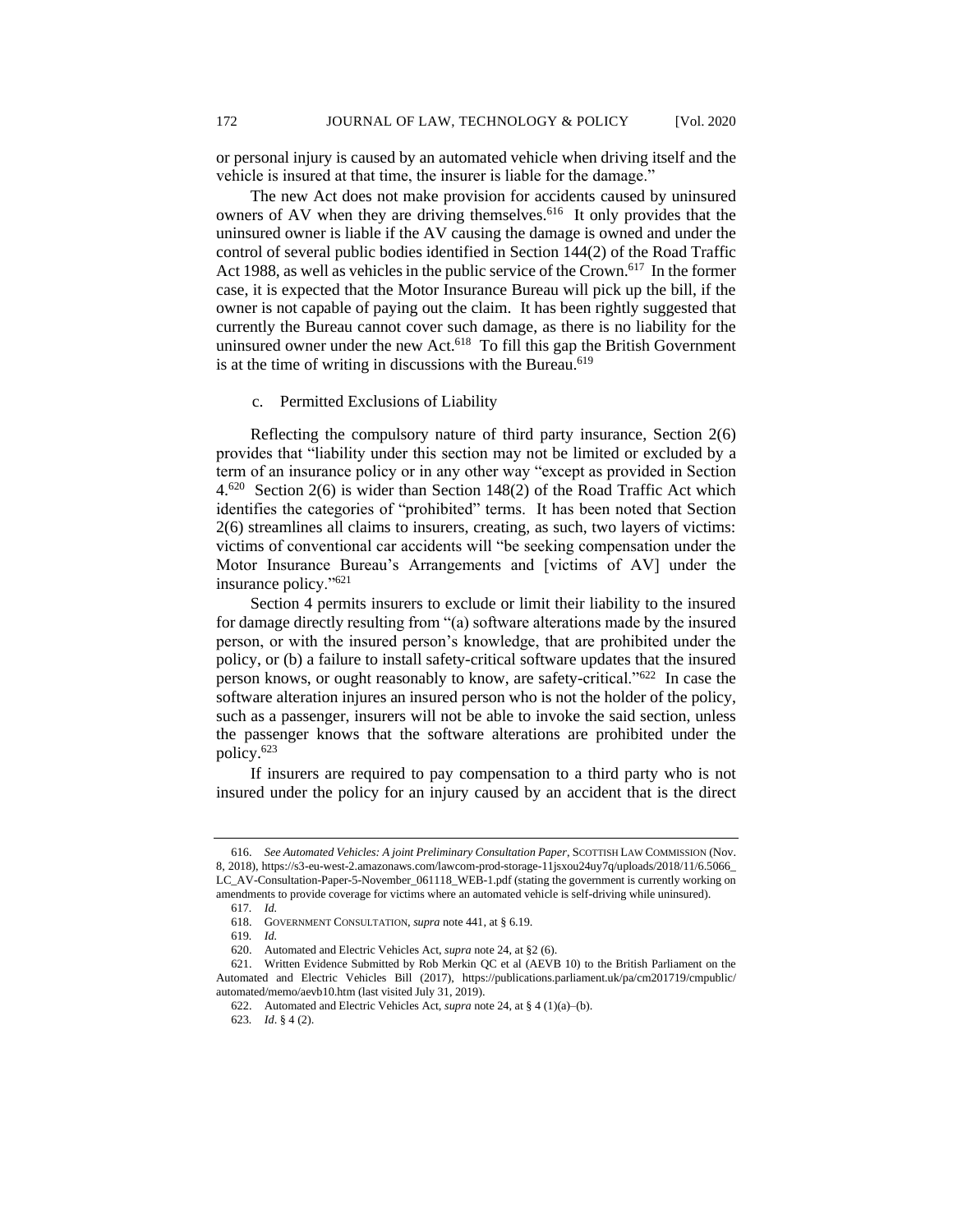result of prohibited software alterations or failure to install safety-critical software updates, they can recover the amount from the insured.<sup>624</sup> If insurers attempt to recover from an insured person who is not the holder of the policy for the said accident, they can only do so if the person in question knew that the software alterations were prohibited by the policy.<sup>625</sup>

### d. Contributory Negligence

The Act also makes provision for contributory negligence by clarifying that the Law Reform (Contributory Negligence) Act 1945 is applicable.<sup>626</sup> Considering that the insurers would not have actually contributed to the damage, the new Act makes "a quite difficult to follow" assumptions in ss  $3(1)$  and  $6(3)$ : "first, that the claim is brought against someone other than the insurer, and secondly that the insurer is at fault because of the behaviour of the automated vehicle"627

As to the latter assumption, the provisions on contributory negligence have been criticized, because they might suggest that the courts should treat the issue as if a human driver had been involved, which could lead to inappropriate solutions under certain circumstances. The Law Commission and the Scottish Law Commission mention an example in which a person cycling without lights at night is hit by an  $AV$ .<sup>628</sup> They observe that while a human driver would have had difficulty in seeing the unlit cyclist, the failure to have lights might have very little effect on an automated vehicle equipped with LIDAR.<sup>629</sup> The concern is that section 3(1) could be used to apply standards of human fault to quite different claims involving automated vehicles.<sup>630</sup>

e. Rights of Recourse

Section 5 of the Act provides that the insurer or owner of the AV has, upon settling the amount of his liability with the injured party, a right of recourse against any party responsible for the accident, including the manufacturer of the AV.<sup>631</sup> If the amount they recover for the responsible party exceeds the amount to be paid to the injured party, they are liable to the injured party for the excess.<sup>632</sup> The government believes that it is not, "in a manufacturer's commercial interest to be unhelpful to insurers in determining liability or paying recovery claims; ultimately, insurers could potentially cease offering insurance products for the manufacturer's vehicles if their route to recovery was consistently blocked."<sup>633</sup>

<sup>624</sup>*. Id*. §§ 4(3)–4(4).

<sup>625</sup>*. Id*. § 4(5).

<sup>626</sup>*. Id*. § 3(1).

<sup>627.</sup> GOVERNMENT CONSULTATION, *supra* note 441, §§ 6.33–6.36.

<sup>628</sup>*. Id.* § 6.37.

<sup>629</sup>*. Id.*

<sup>630</sup>*. Id.*

<sup>631.</sup> Automated and Electric Vehicles Act, *supra* note 24, § 5.

<sup>632</sup>*. Id*. § 5(3).

<sup>633.</sup> GOVERNMENT CONSULTATION, *supra* note 441, § 3.14.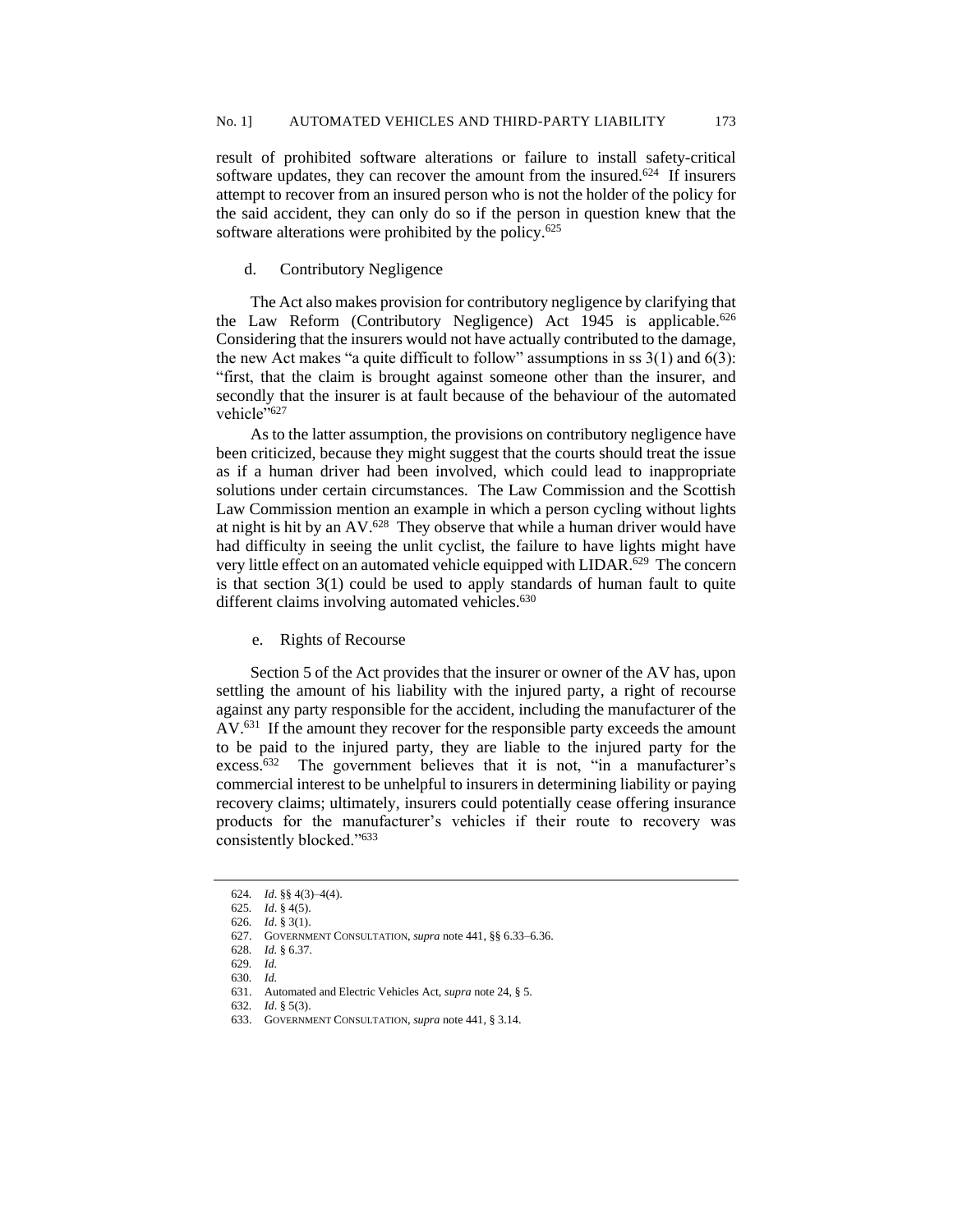The assumption that the Government makes is correct, provided insurers remain on a commercial par to manufacturers.<sup>634</sup> As often happens, this is not always the case. It has been witnessed that manufacturers tend to absorb the cost of accidents in nascent industries to promote its development.<sup>635</sup> However, they become protective of their products by means of one-sided indemnity clauses, once the products become established and their liabilities increase.<sup>636</sup> Whether a similar development will take place in the case of AV will very much depend on the competitiveness of the manufacturers' market and the insurance role of manufacturers.

### *3. Evaluation*

The Act constitutes a step to the right direction, yet it is not as groundbreaking as it has been hailed.

We question the legislative choice to impose strict liability only when the accident is caused by an automated vehicle, "driving itself," i.e. when it is not being controlled, and does not need to be monitored, by an individual".<sup>637</sup> In principle, the division follows the philosophy behind the drafting of the Act, namely to impose a strict liability regime only when the accident results from the malfunction of the AV. As such, the aim is to create a dividing line between human and technological errors with the former falling into the pre-existing fault-based liability system.

This is feasible in Level 5 where it is expected that the passenger will undertake no driving or monitoring tasks. In that respect, the dividing line would be clearly drawn as there will be no interference from the passenger. Yet, there will be situations in Level 4 where the driver is requested to either take control or closely monitor the automatic driving. Section 2 provides that death or bodily injury caused by the AV during this period will be determined by the preexisting fault system. This way the Act limits the scope of Section 1, since the strict liability regime does not apply to the entirety of cars listed in the Registry, but only while they are self-driving as defined in the Act.

This is a rather significant restriction of the scope of the Act that puts thirdparty victims in a disadvantageous position as their recovery depends on the mode of operation at the time of the accident—a rather fortuitous occurrence from their standpoint. It is expected that the monitoring requirement will slow down the recovery process, as it will become essential to identify the exact moment that monitoring was not required any more.<sup>638</sup>

This way, the Act puts the risk of monitoring on the third-party claimants rather than the insurers.<sup>639</sup> A clear-cut solution would have been for the cars registered in the scheme of Section 1 to be covered by strict liability in any situation other than being driven by passenger human driver. In the alternative,

<sup>634.</sup> MARGO ON AVIATION INSURANCE § 1.13 (Tim Marland et al. eds., 4<sup>th</sup> ed. 2014).

<sup>635</sup>*. Id.*

<sup>636</sup>*. Id.*

<sup>637.</sup> Automated and Electric Vehicles Act, *supra* note 24, § 8 (1)(a) (U.K.).

<sup>638.</sup> MARGO, *supra* note 634, § 1.13.

<sup>639.</sup> Automated and Electric Vehicles Act, *supra* note 24, § 8 (1)(a) (U.K.).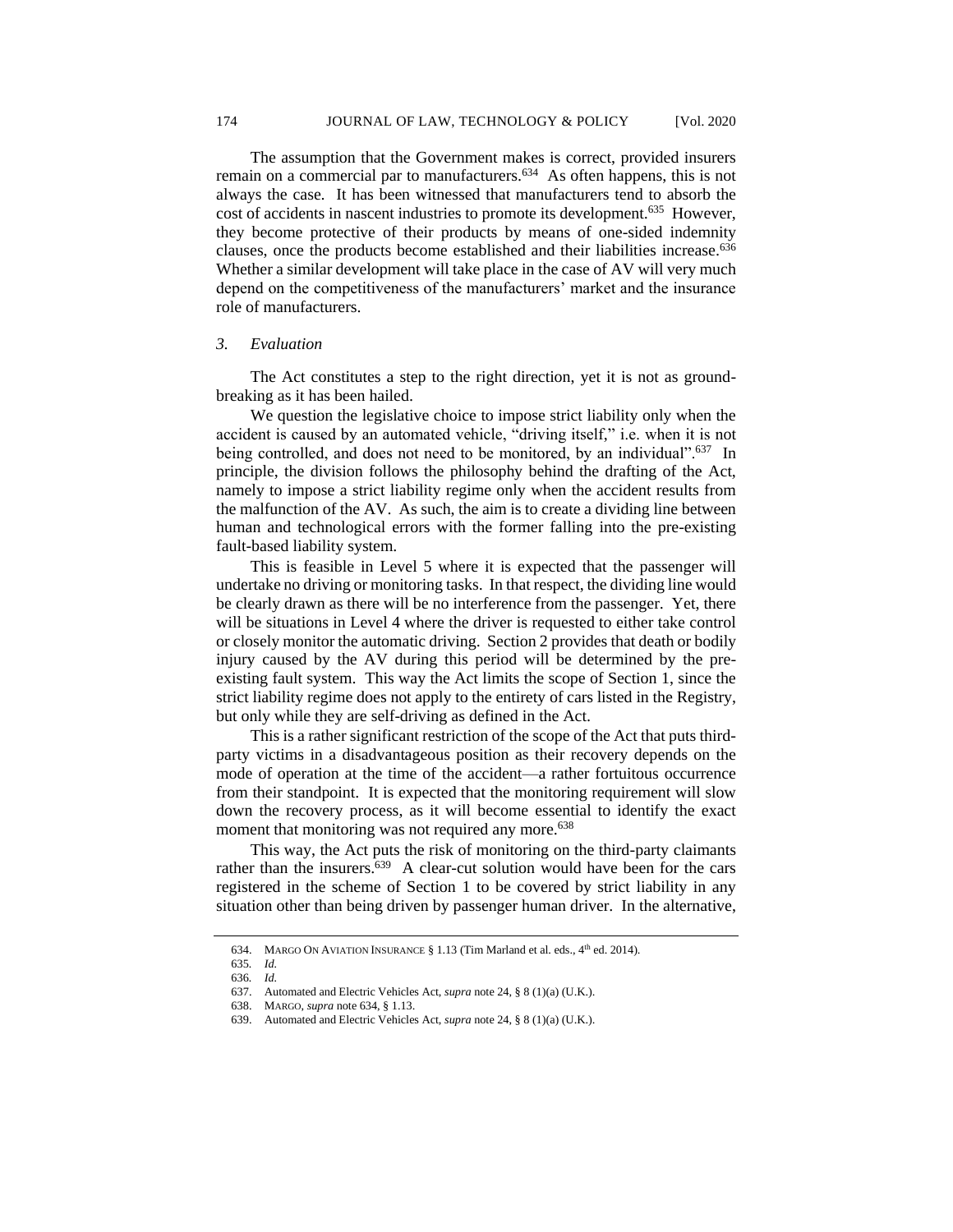the fault liability regime could have been applicable solely to claims filled by the driver for personal injury caused while operating the car. This alternative would leave third party claims in the strict liability regime irrespective of the mode of operation of the vehicle (automatic or manual, monitored or not).

The ingredients for the former alternative are already in the Act. Section 3(2) provides that insurers are not liable to the person in charge of the vehicle, "where the accident that it caused was wholly due to the person's negligence in allowing the vehicle to begin driving itself when it was not appropriate to do so."<sup>640</sup> This provision limits the scope of application of the contributory negligence provision of the Act by exonerating the insurers from liability when the accident is caused by the car being in self-driving mode in breach of the manufacturer's guidelines or the prevailing driving conditions.<sup>641</sup> Yet, it can be used to create a clearer dividing line between third party claims (always under strict liability) and human errors of the person in charge of the vehicle (faultbased liability).

The Act focuses on the behavior of the driver rather than the capabilities of the car. Having a car registered in the scheme of Section 1 will not automatically trigger the application of strict liability, but instead the applicable legal regime will be determined by reference to the mode of operation of the vehicle at the time of the accident. $642$  As such, the Act seems to be mostly relevant for Level 5 vehicles where there will be limited, if any, human interference in its operation. In all other vehicles, the strict liability regime will only come into force when the conditions permit the vehicle to be on unmonitored, self-driving mode. While this is reasonable in terms of claims filled by the driver, it is debatable whether the same regime should be applicable to third party claims as the accident will be caused by a failure in the interaction between the machine and the driver.

In that respect, the Act is a step to the right direction, albeit a small one. Its drafters intended to limit the application of strict liability to technological malfunctions, leaving behavioral mishaps to be determined by reference to fault liability.<sup>643</sup> Such a policy decision appropriate as it is for Level 5 automation, it has the potential to increase litigation costs for third party claims involving Level 4 vehicles which permit manual control.<sup>644</sup>

This policy choice can be explained by the initial decision of the Government to include product liability in the scope of the Act. Initially, the Government suggested to, "extend compulsory motor insurance to cover product liability to give motorists cover when they have handed full control over to the vehicle."<sup>645</sup> In essence, the Government suggested a system where liability coverage would be in place during the manual operation and product liability cover during the autonomous operation. This proposal was rejected during the

<sup>640</sup>*. Id*. § 3(2).

<sup>641</sup>*. Id.*

<sup>642</sup>*. Id.* § 1.

<sup>643</sup>*. Id.* 644*. Id.*

<sup>645.</sup> GOVERNMENT CONSULTATION, *supra* note 441, § 2.9.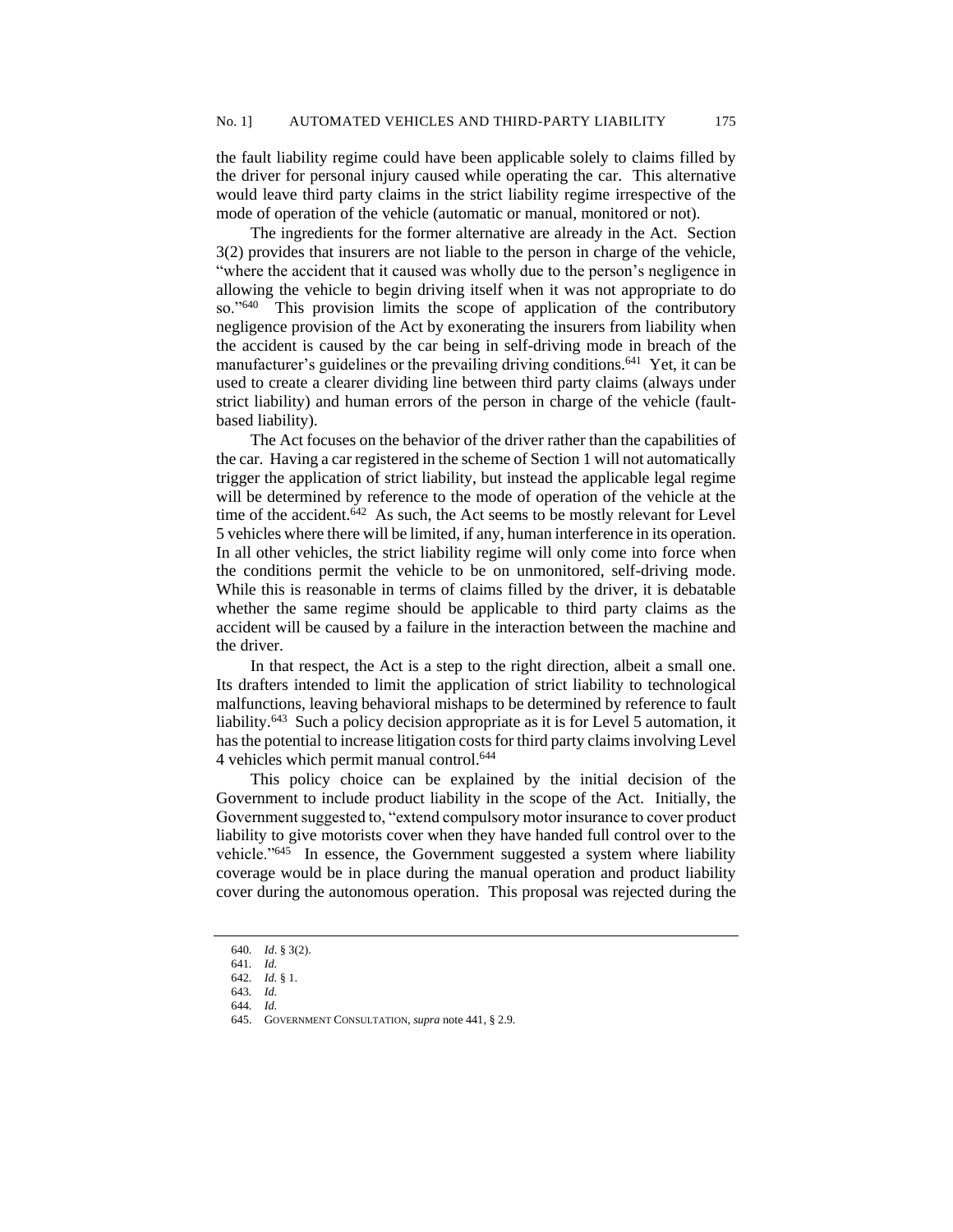consultation process.<sup>646</sup> At the same time, it can also be explained as a veiled attempt by the Government to dissuade any arguments supporting the generalized application of strict liability regime to motor vehicles.

Furthermore, it is noteworthy that the initial conclusion of the English and Scottish Law Commissions is that litigation over manufacturers' or other suppliers' liability will play a relatively limited role in compensating victims, setting standards or allocating blame for defective automated vehicles for three reasons:

(1) The main avenue for providing compensation will be through insurers, under the provisions of Part 1 of AEV Act. Litigation against manufacturers will then be a commercial matter for the insurer;

(2) The main means of setting standards will be through regulation. If the system passes relevant testing (and there is no impropriety by the manufacturer), it is unlikely that the courts would themselves seek to impose a different, more stringent standard.

(3) The main means of allocating blame will be through the criminal justice system.<sup>647</sup>

The relatively low level of damages for deaths, coupled with the difficulties of obtaining aggravated or punitive damages, means that civil litigation will not be an important form of accountability.<sup>648</sup>

The AEV Act is certainly not the end of the story for English law. We will have to wait for the recommendations of the Law Commission in 2021 as to the shape of the civil liability regime for AV.

# V. THIRD-PARTY LIABILITY REGIMES IN OTHER EUROPEAN STATES

The European Commission observes that, apart from national laws implementing the PLD, all EU MS attribute liability for damages caused by motor vehicles to the holder or the driver of the vehicle.<sup>649</sup> Liability can be faultbased, including cases where the fault of the keeper/driver is rebuttably presumed, or risk-based, where the keeper/driver is strictly liable for creating the risk associated with the operation of a motor vehicle on public streets.<sup>650</sup> In some States, both categories of third-party liability regimes can exist, i.e. general fault-based tort liability rules and special strict liability rules on vehicle keeper or driver liability, similar to the German legal system.<sup>651</sup>

The generic nature of these rules, either broad (all torts) or narrow (all vehicles), indicates that, in principle, they will be applicable to accidents involving AV. However, national regimes vary as to their requirements for

<sup>646</sup>*. Id*. §§ 3.8–3.10.

<sup>647.</sup> GOVERNMENT CONSULTATION, *supra* note 441, § 6.115.

<sup>648.</sup> *Id.*

<sup>649</sup>*. See* Commission Staff Working Document, *Liability for Emerging Digital Technologies*, SWD (2018) 137 final, 25 April 2018, available at https://ec.europa.eu/digital-single-market/en/news/european-commissionstaff-working-document-liability-emerging-digital-technologies (last visited June 5, 2018), pp. 8 and 14, with indicative citations of national provisions.

<sup>650</sup>*. Id.*

<sup>651</sup>*. Id.*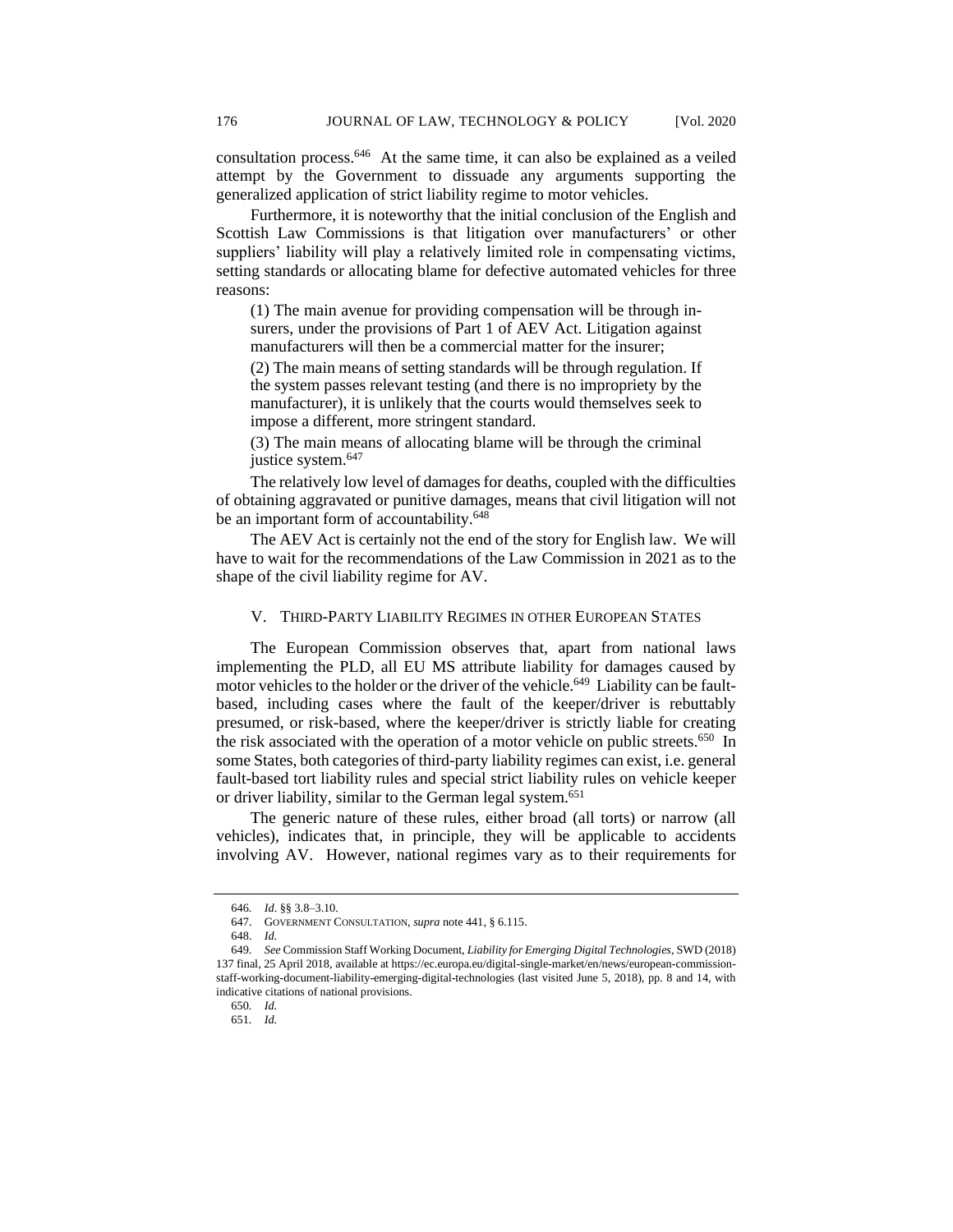protection and in some cases their appropriateness for AV has been disputed, especially if they provide for liability only for fault (negligence), under limited circumstances, or conditional on the existence of a human driver.<sup>652</sup>

# VI. EVALUATION OF THE LEGAL LANDSCAPE IN EUROPE

In Europe, third-party liability for AV is governed mainly by the PLD, as well as by general tort liability rules on defective products and traffic accidents.<sup>653</sup> The full-harmonization character of the PLD creates a pre-emption of MS regarding the introduction of special product-liability on AV.<sup>654</sup> Nevertheless, in the absence of special rules, eventual legal lacunae are likely to be covered by the development of special case-law on AV accidents, which will interpret general tort rules on defective products in the light of the particularities of AV.<sup>655</sup>

The PLD seems adequate to cover AV cases, in general, yet key concepts, such as 'product' and 'defect' are in need of clarification. At the same time, issues have been raised regarding mainly the current distribution of the burden of proof, which we believe that they can be solved by appropriate interpretation of the current rules. Further experience from the application of the PLD to AV and other applications of AI will demonstrate whether more radical reforms are needed. It should not be overlooked that the PLD on the one hand has struck a delicate balance of interests between end users and manufacturers; on the other hand, it is applied within a wider system of product safety rules and national liability regimes. Hence, any amendments should be based on practical experience as to concrete inadequacies of the current system.

National regimes on product liability and road traffic liability are diverse and comprise often a combination of regimes of fault liability and strict liability.<sup>656</sup> Moreover, they may interact with special rules on product safety in a variety of ways, e.g. by determining the scope of negligence or by providing the legal basis for liability for breach of statutory duties. All these factors create legal uncertainty, yet allow for flexibility in finding appropriate solutions to legal issues that arise. 657

National legislative initiatives on AV so far stem from countries with strong industries, i.e. Germany, one of the biggest world carmakers, and England, which hosts a huge insurance-services industry. The existence of such industries in the respective countries is a parameter of the regulatory solutions adopted in each country.<sup>658</sup>

<sup>652.</sup> Expert Group on Liability and New Technologies – New Technologies Formation, *supra* note [190,](#page-23-0) 16–17.

<sup>653.</sup> *PLD*, *supra* note 61, 210/32.

<sup>654</sup>*. Id.*

<sup>655</sup>*. Id.* 656*. Id.*

<sup>657</sup>*. Id.*

<sup>658.</sup> *See* STRATEGY FOR AUTOMATED AND CONNECTED DRIVING, *supra* note 275, at 12–13 (stating the explicit policy objective the promotion of the German car industry).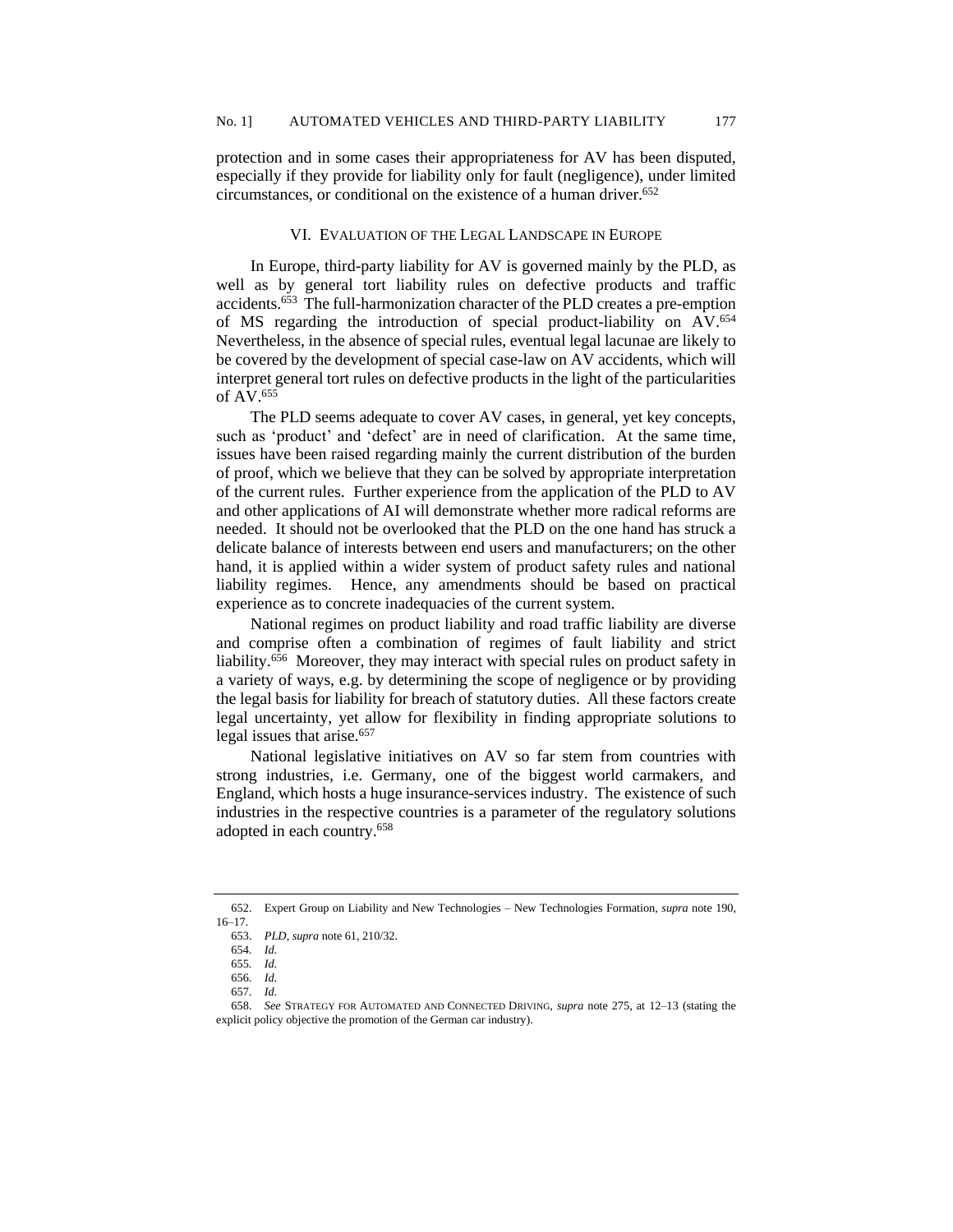The UK has been very active in the development of AV technology, but, at the same time, is protective of its insurance industry that is one of the main contributors to its economy.<sup>659</sup> There is no doubt that insurers will have a major say in the consultation that just opened on the liability system for AV. Its success will very much depend on their endorsement rather than the fine balancing of interests between the various parties involved, namely manufacturers, users, insurers as well as third parties.

The decision of the Government to produce an Act that moves to a system of strict liability is certainly a step to the right direction and it might be indicative of the direction that the liability system currently under consultation might take. Yet it is not as ground-breaking as it has been hailed. It is arguable that a clearer solution would have been for strict liability to be imposed for any accidents to third parties caused by the vehicles registered in the scheme of Section 1, irrespective of the mode of operation. Considering the provision on contributory negligence, such an arrangement would provide full protection to third parties from the malfunction of the vehicle and/or the negligence of the driver, while the insurers would be able to defend claims based on the pedestrian's behaviour.<sup>660</sup> At the same time, we believe that rights of recourse shall not be left to market forces but be regulated in a manner that create a level-playing field between insurers and manufacturers.

In conclusion, Europe has a complex system comprising EU rules on strict product liability, product safety and road traffic insurance, as well as national rules on negligence of manufacturers and (strict or negligence based) road traffic liability. AV can be accommodated under the current system, but some conceptual clarifications would be desirable. Further legislative reforms may be premature at present.

# VII. A BRIEF OVERVIEW OF THE LAW IN THE US

US federal policy on AV is laid down mainly in two policy documents of the National Highway Traffic Safety Administration (NHTSA) and the United States Department of Transportation.<sup>661</sup> It aims to promote innovation and facilitate the testing, introduction and use of Automatic Driving Systems, as well as to improve roadway safety.<sup>662</sup> The guiding principles of the US policy are, among others, to prioritize safety, remain technology neutral, modernize regulations and encourage a consistent regulatory environment.<sup>663</sup>

While the Federal Government is responsible for regulating the safety performance of vehicles and vehicle equipment, as well as their commercial

<sup>659.</sup> GOVERNMENT CONSULTATION, *supra* note 441, §9.3.

<sup>660.</sup> *Id.*, §9.33.

<sup>661.</sup> NATIONAL HIGHWAY TRAFFIC SAFETY ADMINISTRATION (NHTSA), UNITED STATES DEPARTMENT OF TRANSPORTATION, AUTOMATED DRIVING SYSTEMS 2.0: A VISION FOR SAFETY (2017), https://www.nhtsa.gov/ sites/nhtsa.dot.gov/files/documents/13069a-ads2.0\_090617\_v9a\_tag.pdf (Nov. 27, 2019) [hereinafter A VISION FOR SAFETY]; PREPARING FOR THE FUTURE OF TRANSPORTATION: AUTOMATED VEHICLES 3.0, Oct. 4, 2018, https://www.transportation.gov/av/3 (Nov. 27, 2019) [hereinafter AUTOMATED VEHICLES 3.0].

<sup>662.</sup> A VISION FOR SAFETY, *supra* note 661.

<sup>663.</sup> AUTOMATED VEHICLES 3.0, *supra* note 661, iv–v.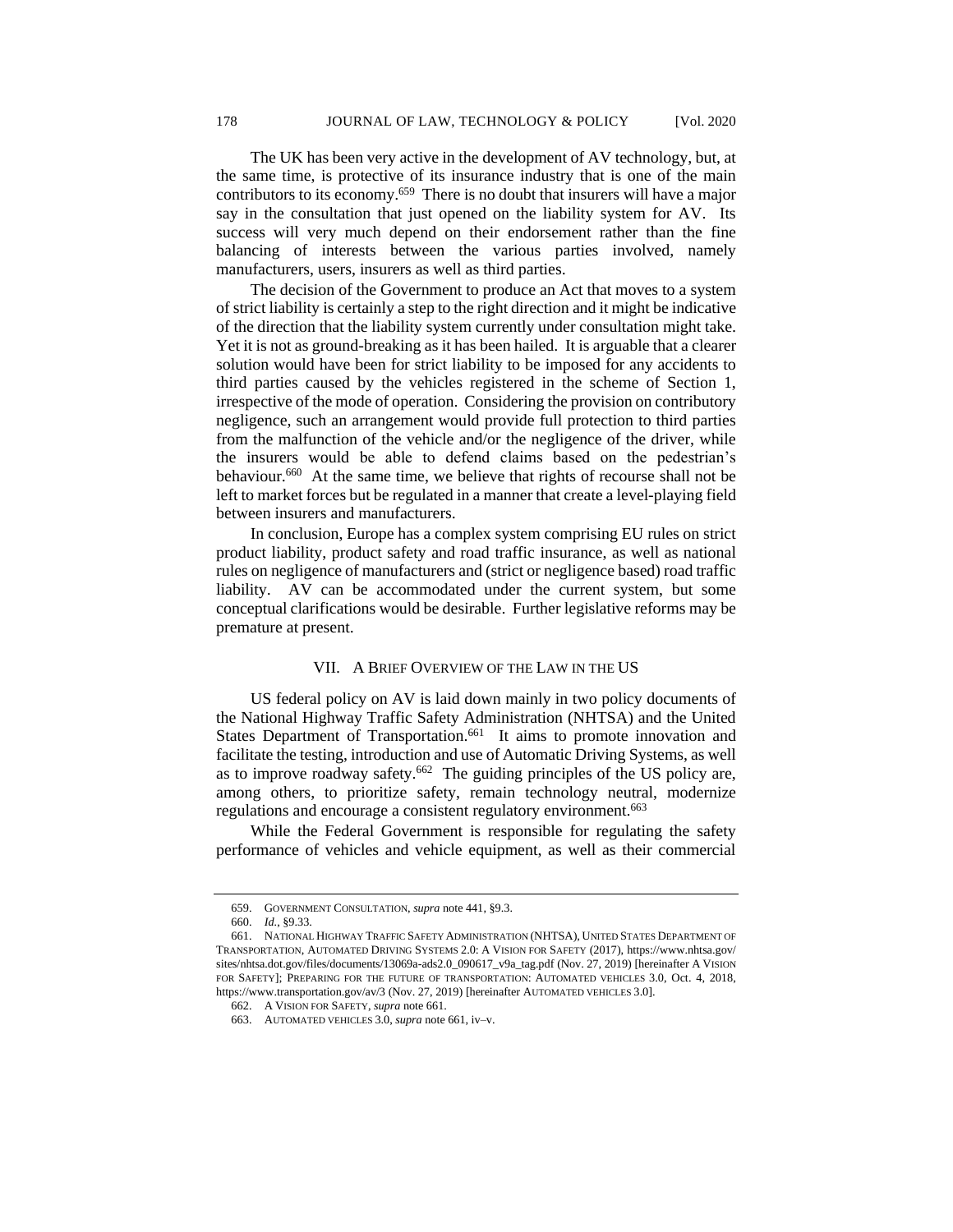operation in interstate commerce, states and local governments are responsible for licensing drivers, establishing rules of the road, and formulating policy in tort liability and insurance.<sup>664</sup> Thus, tort liability and related insurance issues for road traffic accidents are determined mainly by state laws.<sup>665</sup>

The investigation reports of the National Transportation Safety Board (NTSB) on the fatal accidents of Tesla in Florida and Uber in Arizona are particularly enlightening as they provide a first glance of how liability rules may be applicable to AV accidents.<sup>666</sup>

In the former case, a Tesla Model S 70D car, traveling eastbound on US Highway 27A (US-27A), struck a refrigerated semitrailer powered by a Freightliner Cascadia truck-tractor. At the time of the collision, the truck was making a left turn from westbound US-27A across the two eastbound travel lanes onto a local paved road.<sup>667</sup> The car struck the right side of the semitrailer, crossed underneath it, and then went off the right roadside at a shallow angle. The impact with the underside of the semitrailer sheared off the roof of the car. The NTSB report concluded that the probable cause of the crash was the truck driver's failure to yield the right of way to the car, combined with the car driver's inattention due to overreliance on vehicle automation, which resulted in the car driver's lack of reaction to the presence of the truck.<sup>668</sup>

In the latter case, an SUV test vehicle, modified with an Automated Driving System and with a human operator at the driver's seat for emergency cases, hit a pedestrian, who walked on the road pushing her bicycle.<sup>669</sup> The NTSB found that the probable cause of the accident was the failure of the vehicle operator to monitor the driving environment and the operation of the automated driving system because she was visually distracted throughout the trip by her cell phone.<sup>670</sup>

We will attempt to briefly present the main tendencies that seem to exist in the US, with reference also to the above-mentioned accident investigation reports. We conclude this part with a comparison between the US and EU law.

<sup>664</sup>*. Id.* at 5.

<sup>665</sup>*. See Tort*, LEGAL INFORMATION INSTITUTE CORNELL UNIVERSITY LAW SCHOOL (last visited Feb 17, 2020), https://www.law.cornell.edu/wex/tort ("The boundaries of tort law are defined by common law and state statutory law.")

<sup>666.</sup> NTSB, *Collision Between a Car Operating with Automated Vehicle Control Systems and a Tractor-Semitrailer Truck Near Williston, Florida May 7, 2016*, Accident Report NTSB/HAR-17/02 PB2017-102600, Sept. 12, 2017, at 1–2, 42, https://dms.ntsb.gov/public/59500-59999/59989/609449.pdf (Nov. 26, 2019) [hereinafter NTSB I].

<sup>667</sup>*. Id.*

<sup>668</sup>*. Id.*

<sup>669.</sup> NTSB, *Collision Between Vehicle Controlled by Developmental Automated Driving System and Pedestrian Tempe, Arizona, March 18, 2018*, HWY18MH010, at 1, 4 [hereinafter NTSB II]*.*

<sup>670</sup>*. Id.*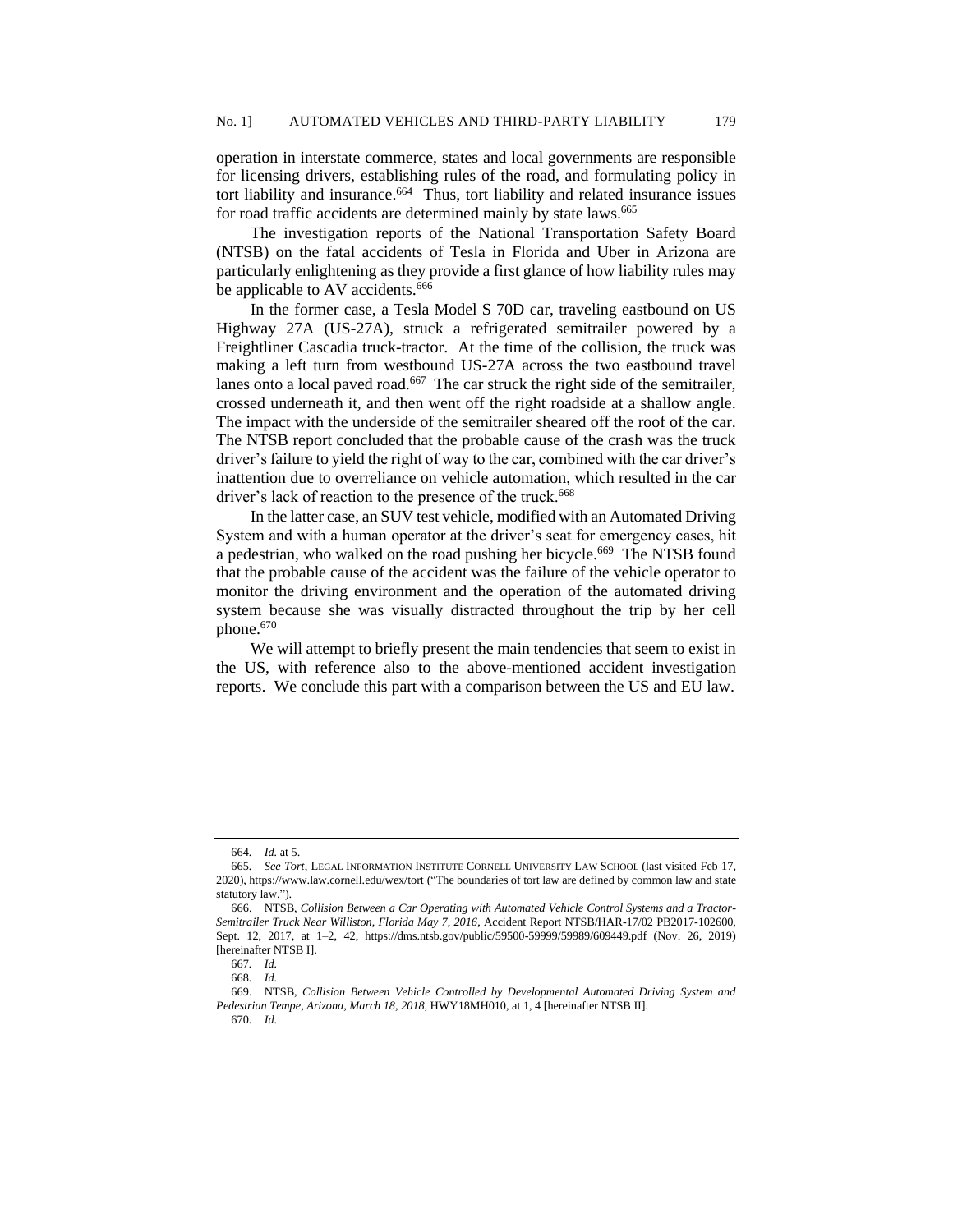#### *A. Liability for AV in the US*

Third-party liability for AV could be based on product liability or on road traffic negligence.<sup>671</sup> Motor insurance issues play also a major role.<sup>672</sup>

### *1. Product Liability*

There is no uniform federal legislation enacted on product liability. Nevertheless, to encourage approximation among state laws, the US Department of Commerce has published a Model Uniform Products Liability Act (MUPLA),<sup>673</sup> while the American Legislative Exchange Council (ALEC) has also adopted model legislation that has influenced some states in the codification of their product liability laws.<sup>674</sup> Thus, the exact requirements for establishing liability vary from state to state, yet some states have created statutory causes of action which replace traditional common-law theories.<sup>675</sup>

#### a. Product Liability Theories

There are two main legal bases or theories for extra-contractual product liability claims in the US: negligence and strict liability.

Negligence is unreasonable conduct, as measured against the conduct of a reasonable, prudent manufacturer in the same or similar circumstances.<sup>676</sup> Reasonable care is established by reference to the risks arising from the use of the product, balancing the costs of improving safety against the foreseeable safety benefits by such improvement.<sup>677</sup> Proving negligence, especially for manufacturing defects, is often challenging, which makes negligence not widely used anymore.<sup>678</sup> However, at least in manufacturing defects, courts often allow juries to infer negligence from the existence of the defect. $679$  Negligence can be mainly used to found claims for post-sale failure to warn or to recall.<sup>680</sup>

<sup>671</sup>*. See* Bryant Walker Smith, *Automated Driving and Product Liability*, 1 MICH. ST. L. REV. 1, 34–56 (2017) (discussing the benefits of basing liability on product liability).

<sup>672</sup>*. Id.* at 33–34.

<sup>673.</sup> Model Uniform Products Liability Act, 44 Fed. Reg. 62,714 (1979).

<sup>674</sup>*. Product Liability Act*, ALEC https://www.alec.org/model-policy/product-liability-act/ (last visited Feb. 18, 2020).

<sup>675.</sup> Sean P. Wajert, *Product Liability Claims, Defenses, and Remedies*, WESTLAW PRACTICAL LAW, Practice Note, at \*6.

<sup>676.</sup> David G. Owen, *Manufacturing Defects*, 53 S.C. L. REV. 851, 861 (2002).

<sup>677</sup>*. Id.*

<sup>678</sup>*. Id.* at 860.

<sup>679</sup>*. Id.* at 861; *see also* RESTATEMENT (THIRD) OF TORTS: PROD. LIAB. § 3 (AM. LAW INST. 1998) ("It may be inferred that the harm sustained by the plaintiff was caused by a product defect existing at the time of sale or distribution, without proof of a specific defect, when the incident that harmed the plaintiff: (a) was of a kind that ordinarily occurs as a result of product defect; and (b) was not, in the particular case, solely the result of causes other than product defect existing at the time of sale or distribution.").

<sup>680.</sup> RESTATEMENT (THIRD) OF TORTS: PROD. LIAB. §§ 10 and 11 (AM. LAW INST. 1998).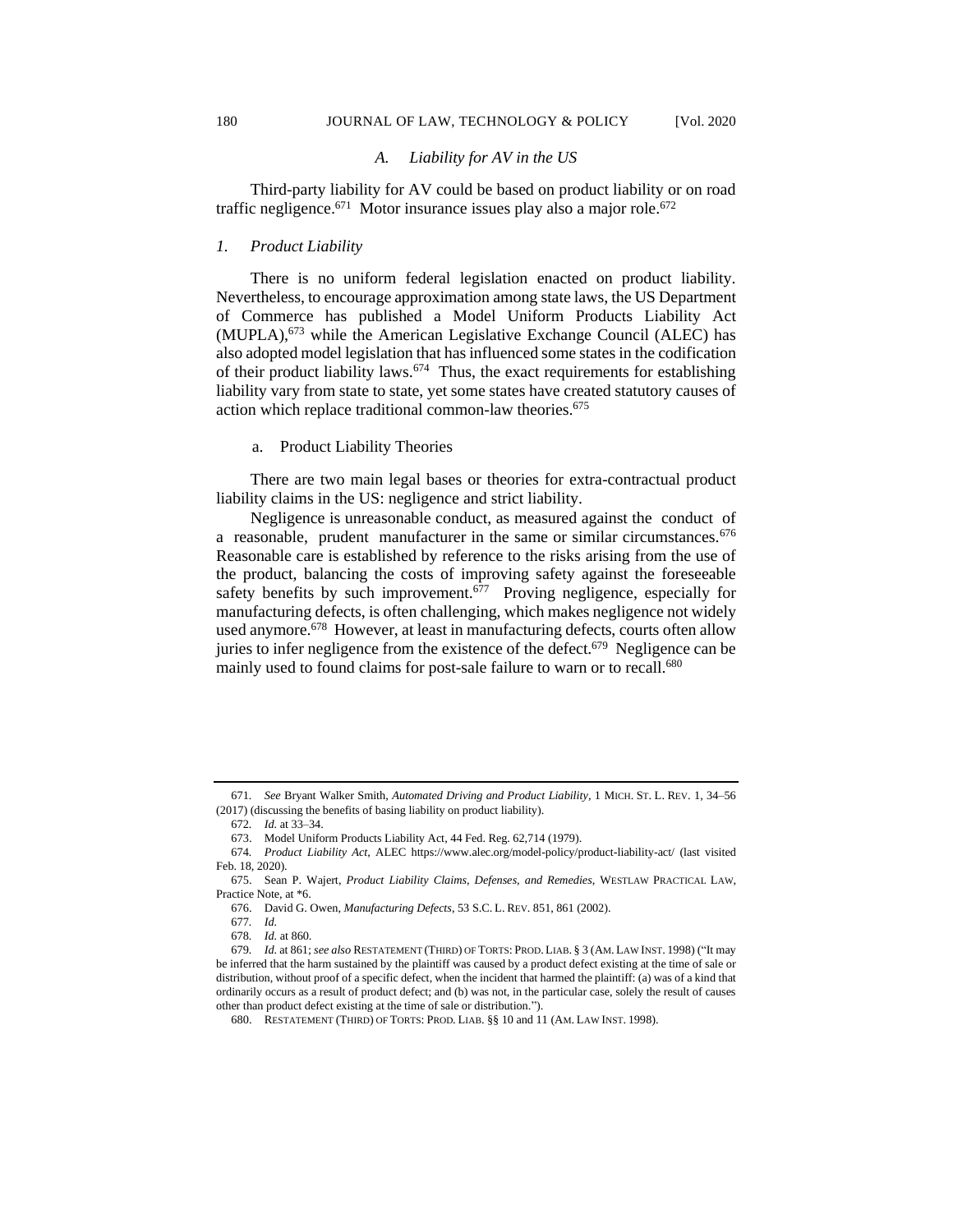Strict product liability is the dominant theory for personal injury claims against manufacturers.<sup>681</sup> The majority of US case law on strict liability follows the formulation of §402(A) of the Restatement (Second) of Torts, which reads:

(1) One who sells any product in a defective condition unreasonably dangerous to the user or consumer or to his property is subject to liability for physical harm thereby caused to the ultimate user or consumer, or to his property, if

(a) the seller is engaged in the business of selling such a product, and

(b) it is expected to and does reach the user or consumer without substantial change in the condition in which it is sold.

(2) The rule stated in Subsection (1) applies although

(a) the seller has exercised all possible care in the preparation and sale of his product, and

(b) the user or consumer has not bought the product from or entered into any contractual relation with the seller.<sup>682</sup>

The Restatement (Third) on Product Liability has adopted a simpler formulation: "One engaged in the business of selling or otherwise distributing products who sells or distributes a defective product is subject to liability for harm to persons or property caused by the defect."683

b. 'Defect'

There are three types of defect: manufacturing defects, design defects, and marketing defects.<sup>684</sup> In the automotive sector there is also the doctrine of crashworthiness.<sup>685</sup>

A manufacturing defect exists when the product departs from its intended design and specifications, owing to errors in the production procedure.<sup>686</sup> According to the Restatement (Third) on Product Liability, a product contains a manufacturing defect when the product departs from its intended design even though all possible care was exercised in the preparation and marketing of the product. 687

A design defect is related to the product's design concept, which predetermines the extent to which the use of the product will result in injury to the user.<sup>688</sup> Courts have used mainly two tests to determine the existence of a design defect: (a) the consumer expectations test, i.e. whether the product design meets the safety expectations of the users; (b) the risk-utility test, i.e. whether

<sup>681.</sup> Kevin Funkhouser, *Paving the Road Ahead: Autonomous Vehicles, Products Liability and the Need for a New Approach*, 2013 UTAH L. REV. 437, 445 (2013); David G. Owen, *Design Defects*, 73 MO. L. REV. 291, 293 (2008).

<sup>682.</sup> RESTATEMENT (SECOND) OF TORTS: PROD. LIAB. § 402A (AM. LAW. INST. 1965).

<sup>683.</sup> RESTATEMENT (THIRD) OF TORTS: PROD. LIAB. § 1 (AM. LAW INST.1998).

<sup>684</sup>*. Id.* § 2.

<sup>685.</sup> R. Ben Hogan, *The Crashworthiness Doctrine*, 18 AM.J. TRIAL ADVOC. 37, 42 (1994).

<sup>686.</sup> Owen, *supra* note 676.

<sup>687.</sup> RESTATEMENT (THIRD) OF TORTS: PROD. LIAB. § 2(a) (AM. LAW INST. 1998).

<sup>688.</sup> Owen, *supra* note 681.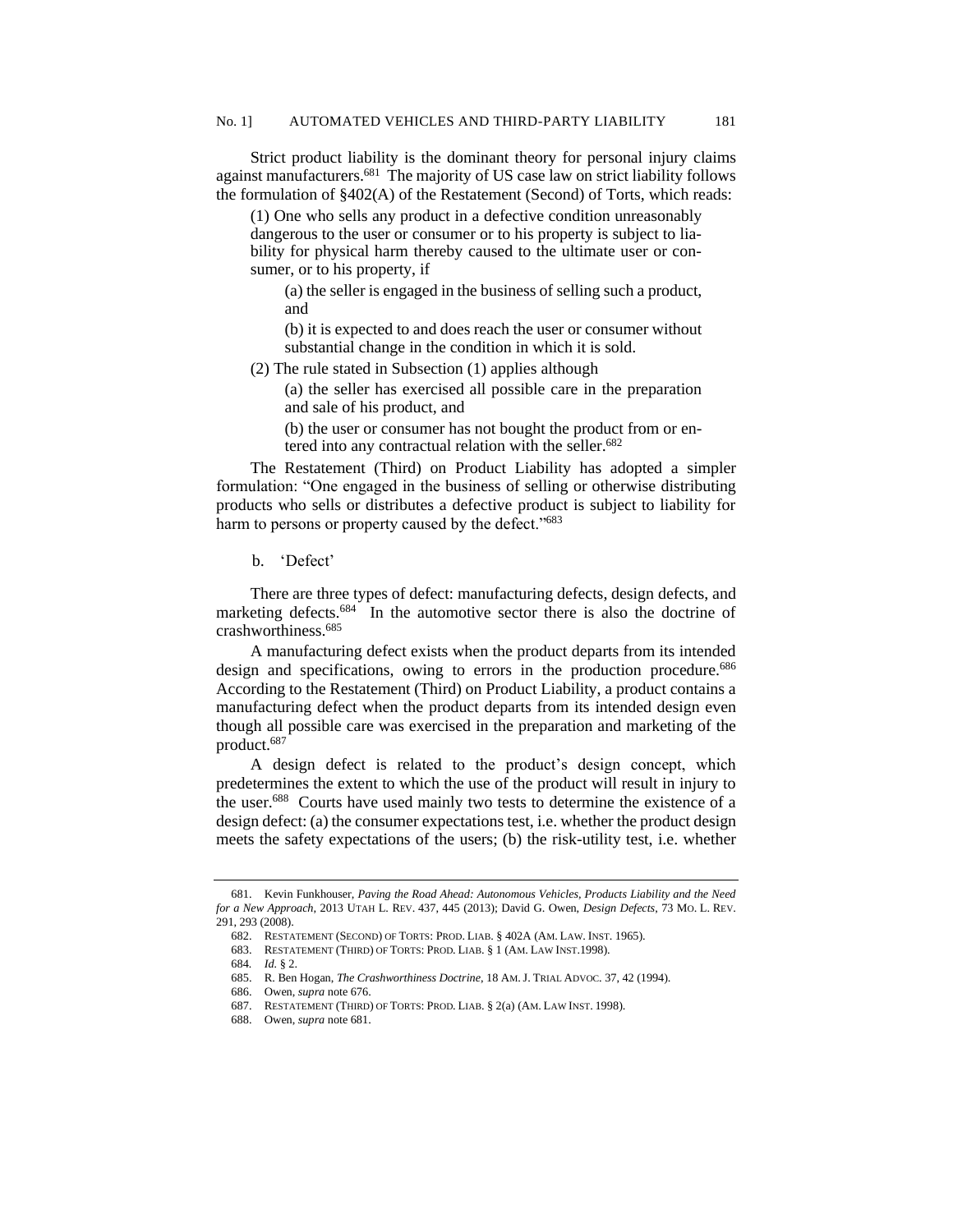the safety benefits of an alternative safer design outweigh the resulting costs.<sup>689</sup> However, the latter has become the standard test for examining potential design defects,<sup>690</sup> and has been used also in the Restatement (Third) on Product Liability, according to which there is a defect in design, when the foreseeable risks of harm posed by the product could have been reduced or avoided by the adoption of a reasonable alternative design by the seller or other distributor, or a predecessor in the commercial chain of distribution, and the omission of the alternative design renders the product not reasonably safe. 691

A product is defective because of inadequate instructions or warnings, when the foreseeable risks of harm posed by the product could have been reduced or avoided by the provision of reasonable instructions or warnings by the seller or other distributor, or a predecessor in the commercial chain of distribution, and the omission of the instructions or warnings renders the product not reasonably safe.<sup>692</sup>

According to the doctrine of crashworthiness, the foreseeable use of automobiles includes being involved in accidents; hence, a reasonably safe vehicle should not aggravate the injuries sustained by the driver or the passengers as a result of the primary impact.<sup>693</sup> In other words, a vehicle should be reasonably safe to occupy even in collision impacts. Such defect in the vehicle's design or construction makes the manufacturer liable for that portion of the damage or injury caused by the defect over and above the damage or injury that would probably have resulted from the impact or collision absent the defect.<sup>694</sup> The crashworthiness doctrine has been applied by many courts involving all types of defects.<sup>695</sup> It has also been included in the Restatement (Third) on Product Liability as "increased harm due to product defect." 696

In the context of AV, the NTSB reports on the Tesla and Uber accidents provide interesting clues as to what could be considered a design defect. In the Tesla accident, the NTSB recommended to manufacturers of L.2 automation vehicles to incorporate system safeguards that limit the use of automated control systems to those conditions for which they were designed, and to develop applications that effectively sense the driver's level of engagement and alert the driver when engagement is lacking.<sup>697</sup> In the Uber accident, the NTSB recommended that, for test vehicles, ADS functional limitations that create safety risks should be mitigated through a safety management system that, at a minimum, includes safety policy, safety risk management, safety assurance, and safety promotion.<sup>698</sup>

<sup>689</sup>*. Id.* at 299.

<sup>690</sup>*. Id.* at 307, 309.

<sup>691.</sup> RESTATEMENT (THIRD) OF TORTS: PROD. LIAB. § 2(b) (AM. LAW INST. 1998).

<sup>692</sup>*. Id.* § 2(c).

<sup>693</sup>*.* Larsen v. Gen. Motors Corp*.*, 391 F.2d 495, paras. 33–34 (8th Cir. 1968).

<sup>694</sup>*. Id.* at paras. 35–36.

<sup>695</sup>*.* Hogan*, supra* note 685.

<sup>696.</sup> RESTATEMENT (THIRD) OF TORTS: PROD. LIAB. § 16 (AM. LAW INST. 1998).

<sup>697.</sup> NTSB II, *supra* note 669 at 4.

<sup>698</sup>*. Id.* at 5.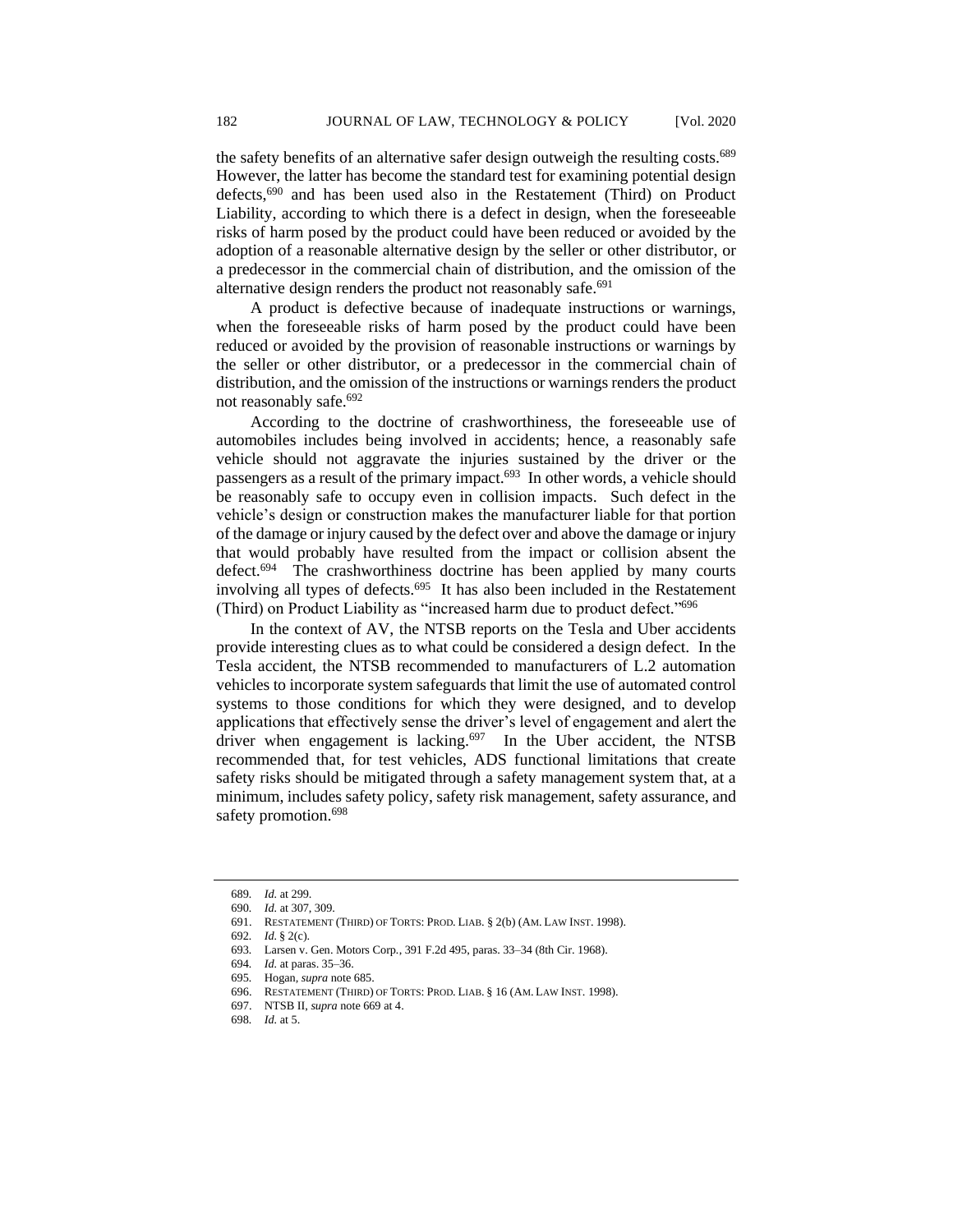Concerning potentially inadequate instructions or warnings, it is noteworthy that two consumer advocacy groups, the Centre for Auto Safety<sup>699</sup> and the Consumer Watchdog<sup>700</sup> have sent a letter to the Federal Trade Commission and the California Department of Motor Vehicles alleging that Tesla's advertising, statements and marketing materials are misleading, as they give the impression that its Autopilot system is far more capable than it currently is.

#### c. Recoverable Damages

There are four types of damages recoverable in product liability cases: (a) compensatory damages, (b) pain and suffering endured as a result of the injury, (c) loss of consortium to compensate for the effect the injury had on a marital relationship and (d) punitive damages, if the defendants' conduct was egregious.<sup>701</sup>

The US Supreme Court has established a three-part test to determine whether an award of punitive damages violates the constitutional due process requirements: (1) the reprehensibility of the defendant's conduct, (2) the ratio of punitive damages to actual harm, and (3) the size of the award vis-à-vis the statutory sanctions for comparable misconduct.<sup>702</sup> As to the first criterion, the US Supreme Court has ruled that a court must consider whether: the harm was physical rather than economic; the tortious conduct evinced an indifference to or a reckless disregard of the health or safety of others; the conduct involved repeated actions or was an isolated incident; and the harm resulted from intentional malice, trickery, or deceit, or mere accident.<sup>703</sup> Regarding the ratio of punitive damages to actual harm, the Court has been reluctant to identify concrete constitutional limits; however, it has stated that, in practice, few awards exceeding a single-digit ratio between punitive and compensatory damages will satisfy due process,<sup>704</sup> while awards exceeding a 4:1 ratio will be very close to unconstitutionality.<sup>705</sup> Besides, many jurisdictions restrict the amount of awardable punitive damages.<sup>706</sup>

<sup>699.</sup> Letter from Centre for Auto Safety to the Federal Trade Commission and the California Department of Motor Vehicles , (May 23, 2018) (available at https://www.consumerwatchdog.org/sites/default/ files/2019- 07/CWD%20and%20CAS%20Tesla%20Autopilot%20Letter%20to%20DMV%202019.pdf).

<sup>700.</sup> Letter from Consumer Watchdog to the Federal Trade Commission and the California Department of Motor Vehicles(July 25, 2019) (available at https://www.consumerwatchdog.org/sites/default/ files/2019- 07/CWD%20and%20CAS%20Tesla%20Autopilot%20Letter%20to%20DMV%202019.pdf).

<sup>701</sup>*. Fundamentals of Product Liability Law*, LEXIS HUB (May 28, 2018), https://www.lexisnexis.com/ legalnewsroom/lexis-hub/b/commentary/posts/fundamentals-of-product-liability-law.

<sup>702</sup>*.* BMW of N.Am. v. Gore*,* 517 U.S. 559, 575 (1996).

<sup>703</sup>*. Id.* at 576–77.

<sup>704.</sup> State Farm Mut. Automobile Ins. Co. v. Campbell, 538 U.S. 408, 425 (2003).

<sup>705</sup>*. BMW,* 517 U.S., at 581; Pac. Mut. Life Ins. Co. v. Haslip, 499 U.S. 1, 23–24 (1991).

<sup>706.</sup> *See generally* W. McDonald Plosser, *Sky's The Limit? A 50-State Survey Of Damages Caps And The Collateral Source Rule*, MONDAQ.COM (Dec. 11, 2018), http://www.mondaq.com/unitedstates/x/762574/ Insurance/Skys+The+Limit+A+50State+Survey+Of+Damages+Caps+And+The+Collateral+Source+Rule (providing an overview of the state legislation).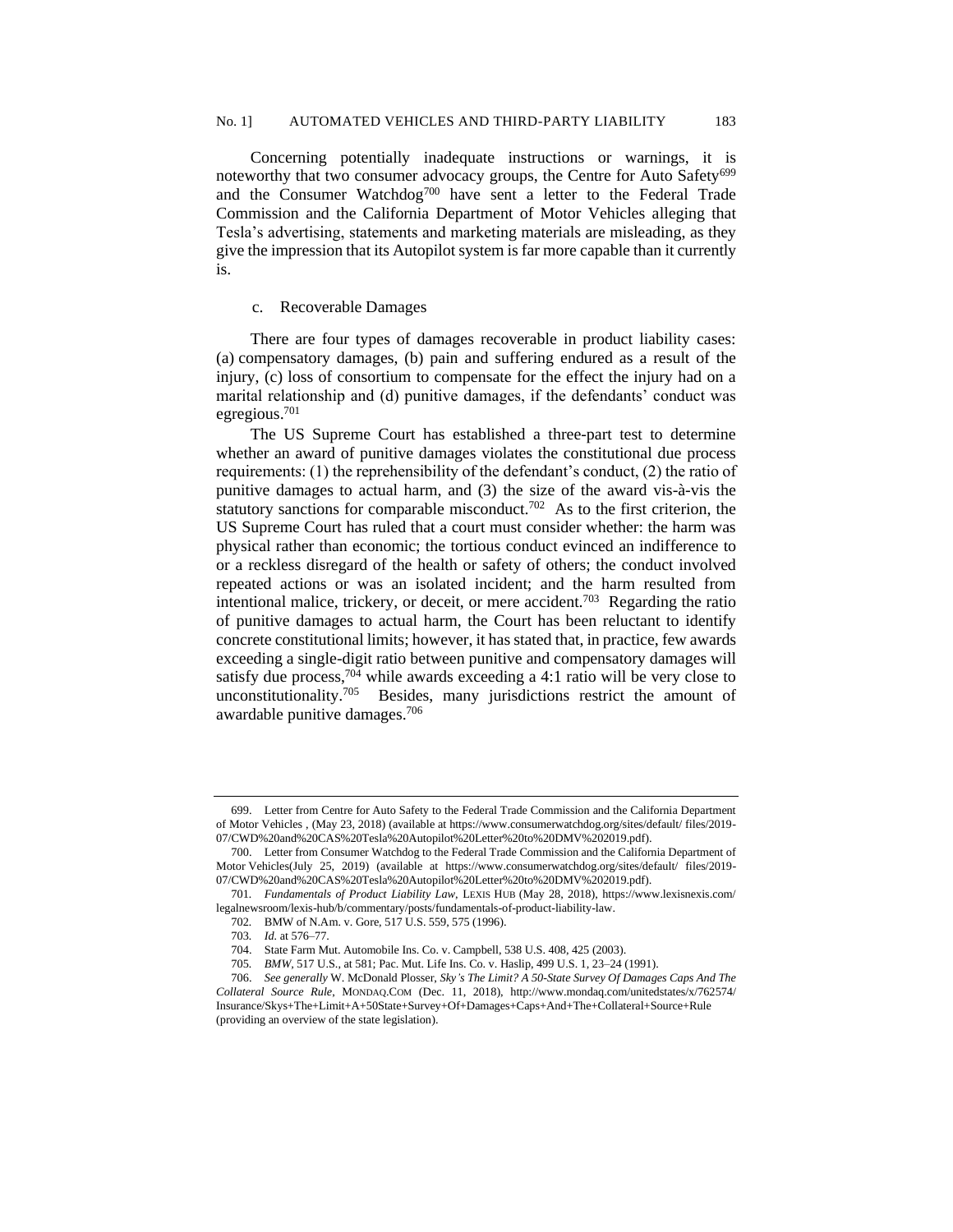#### d. Liable Parties

Liable could be the manufacturer of the end product, the component manufacturer, persons in the supply chain of the product (sellers, resellers, wholesalers, distributors) and/or anyone who repaired or modified the product.<sup>707</sup>

#### *2. Road Traffic Liability*

Road traffic liability is based on negligence whose exact elements may differ from state to state.<sup>708</sup>

The use of motor vehicles is regulated in many states by statute and some courts find that violation of such statutes creates a presumption of negligence, negligence *per se* or a reversal of the burden of proof.<sup>709</sup> The driver is under a duty to exercise due care, including keeping the vehicle under reasonable control at all times, maintaining a proper lookout for any risks, and avoiding collision or contact with other vehicles, pedestrians and persons properly using the highway.<sup>710</sup> Maintaining the vehicle in proper and safe condition, including the proper functioning of its safety equipment is also an important factor in determining negligence, often influenced by statutory requirements.<sup>711</sup> A duty of care is owed also to passengers or guests of the vehicle, although some state *guest statutes* still require that the driver must have been gross negligent or reckless to incur liability.<sup>712</sup>

In the context of automating driving, the NTSB report on the Tesla accident in Florida concluded that, among others, the driver was inattentive and overrelied on vehicle automation.<sup>713</sup> In the Uber accident in Arizona, the NTSB report concluded that the driver failed to monitor the driving environment and the operation of the ADS.<sup>714</sup> Thus, in liability terms, in both cases the human drivers of the vehicle operated in automation mode seem to have violated their duty to a proper lookout.<sup>715</sup>

#### *B. Motor Vehicle Insurance*

Motor vehicles insurance is regulated at state level and is not uniform across states.<sup>716</sup> State legislation provides for minimum insurance limits for vehicle owners regarding death and bodily injury, and property damage

<sup>707</sup>*. Fundamentals of Product Liability Law, supra* note 701.

<sup>708.</sup> See an overview of each state's requirements for establishing negligence at https://statelaws.findlaw.com/accident-and-injury-laws/negligence-laws.html (Nov. 26, 2019).

<sup>709.</sup> 2A AMERICAN LAW OF TORTS § 9:36, Westlaw (database updated March 2019), at \*3.

<sup>710</sup>*. Id.* at \*3, \*9.

<sup>711</sup>*. Id.* at \*6.

<sup>712</sup>*. Id.* at \*4.

<sup>713</sup>*.* NTSB I, *supra* note 666.

<sup>714</sup>*.* NTSB II, *supra* note 669.

<sup>715</sup>*.* NTSB I, *supra* note 666; NTSB II, *supra* note 669.

<sup>716</sup>*.* Plosser*, supra* note 706.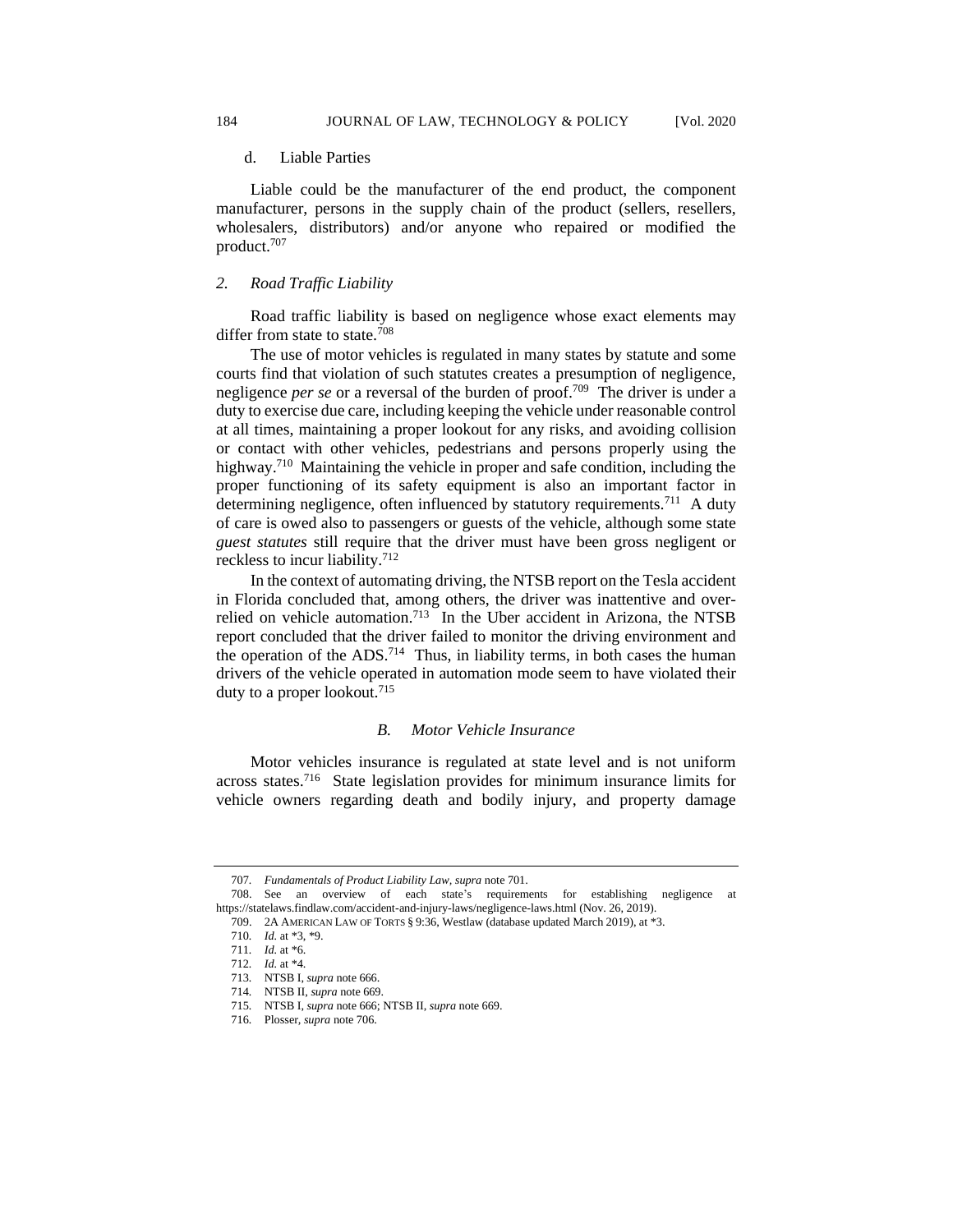insurance for injuries and damage caused to third parties.<sup>717</sup> In some states additional coverage is required, which may include personal injury protection, uninsured motorist coverage and underinsured motorist coverage.<sup>718</sup>

Personal injury protection or no-fault insurance covers the vehicle driver as well as persons both within the vehicle (passengers) and outside of it (e.g. pedestrians, cyclists) regardless of who is at fault or negligent.<sup>719</sup>

Uninsured motorist coverage covers cases of accidents caused by an uninsured vehicle or a hit-and-run motorist.<sup>720</sup> Underinsured coverage applies to accidents in which insurance policy limits of the at-fault vehicle are lower than the damage actually suffered. 721

Regarding AV, traditional car-insurance coverage is not expected to be significantly affected in low automation levels (up to Level 3), since there will be a driver in charge of the vehicle operation.<sup>722</sup> However, in high automation levels (Levels 4–5) liability is expected to shift to the manufacturer with the corresponding changes in insurance coverage.<sup>723</sup>

In any case, some states have already established minimum insurance coverage for AV and more are expected to follow.<sup>724</sup>

# *C. The Role of NHTSA*

The NHTSA is responsible for issuing technical safety standards and ensuring conformity therewith.<sup>725</sup>

protection.aspx#mandatory.

<sup>717.</sup> For the insurance requirements of each state *see Automobile Financial Responsibility Laws By State*, INSURANCE INFORMATION INSTITUTE, https://www.iii.org/automobile-financial-responsibility-laws-by-state, July 2018 (last visited Nov. 25, 2019); *Digest of Motor Laws, Liability Laws*, AMERICAN AUTOMOTIVE ASSOCIATION (Nov. 25, 2019), https://drivinglaws.aaa.com/tag/liability-laws/; *Minimum Liability Car Insurance Requirements by State,* CARINSURANCE (Apr. 11, 2019), https://www.carinsurance.com/Articles/minimumliability-car-insurance-requirements-by-state.aspx [hereinafter *Minimum Liability*].

<sup>718</sup>*. Minimum Liability*, *supra* note 717; *see e.g. New York Minimum Auto Insurance Requirements Coverage*, NY DEPARTMENT OF FINANCIAL SERVICES (Nov. 25, 2019), https://www.dfs.ny.gov/consumers/ auto\_insurance/minimum\_auto\_insurance\_requirements [hereinafter *New York Minimum Auto Insurance]*.

<sup>719</sup>*. New York Minimum Auto Insurance, supra* note 718; *Personal Injury Protection*, CARINSURANCE (Nov. 21, 2019), https://www.carinsurance.com/coverage-definition/personal-injury-

<sup>720</sup>*. New York Minimum Auto Insurance, supra* note 718; Michelle Megna, *Uninsured Motorist Coverage: What You Need to Know*, CARINSURANCE.COM (Jan. 22, 2019), https://www.carinsurance.com/uninsuredmotorist-coverage.aspx.

<sup>721.</sup> Julia Kagan, *Underinsured Motorist Coverage*, INVESTOPEDIA (Aug. 14, 2018), https://www.investopedia.com/terms/u/underinsured-motorist-coverage.asp.

<sup>722.</sup> Lorelie S. Masters et al., *Rethinking Insurance Coverage for Autonomous Vehicles*, 15 THE SCITECH LAWYER 20, 21 (2019).

<sup>723</sup>*. Id*.

<sup>724</sup>*. Autonomous Vehicles Self-Driving Vehicles Enacted Legislation*, NATIONAL CONFERENCE OF STATE LEGISLATURES (Oct. 9, 2019), http://www.ncsl.org/research/transportation/autonomous-vehicles-self-drivingvehicles-enacted-legislation.aspx; *see also Autonomous Vehicles State Bill Tracking Database*, NATIONAL CONFERENCE OF STATE LEGISLATURES (Feb. 18, 2020), http://www.ncsl.org/research/transportation/ autonomous-vehicles-legislative-database.aspx (giving an example that Alabama imposes minimum liability insurance limits of \$2,000,000 - Act No. 2019-496, enacted Oct. 6, 2019 and New York allows testing of AV, provided that the vehicle has a minimum, financial security in the amount of five million dollars – Act No 55, Part FF, enacted Apr. 20, 2017.).

<sup>725.</sup> 49 U.S.C. §§ 30111–12 (2018).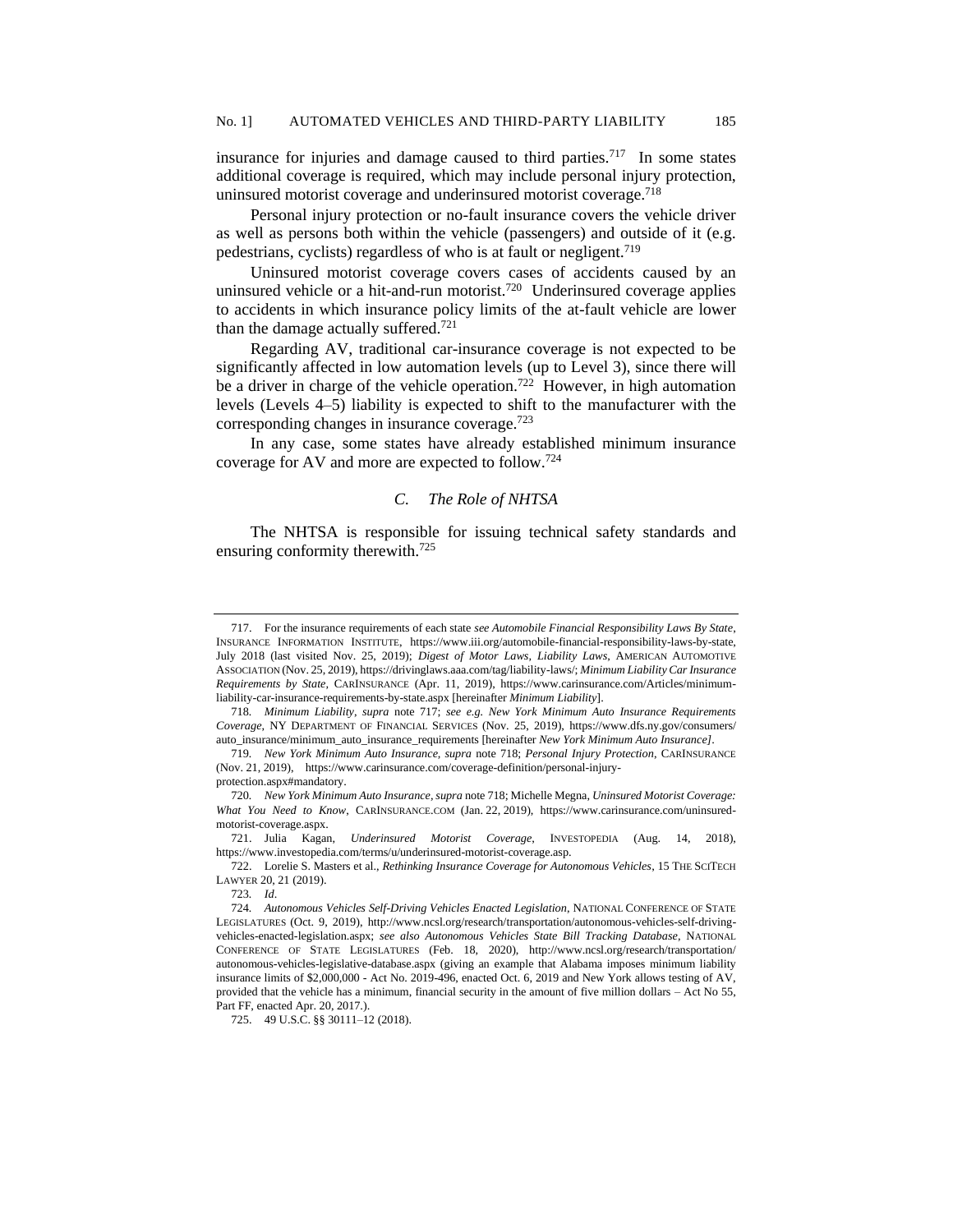Compliance with the Federal safety standard does not automatically exempt any person from liability at common law, including tort liability for harm caused by negligent conduct, except where preemption may apply.<sup>726</sup> Nevertheless, failure to comply could trigger the manufacturer's liability, especially regarding mandatory safety features, $727$  and may even bring about the award of punitive damages.<sup>728</sup> As to preemption, the US Supreme Court has ruled that the federal standard would supersede, if the effect of a State law tort claim would be to impose a performance standard on a motor vehicle or equipment manufacturer that is inconsistent with the federal standard.<sup>729</sup>

# *D. Proposals for Reform*

Many doctrinal writings have criticized the current liability system as inadequate and inappropriate for AV.<sup>730</sup> The current product liability system is seen as inadequate because technological features of AV may be unable or highly impractical to fit into existing product liability concepts.<sup>731</sup> Moreover, the current strict liability system is regarded as inappropriate, because increased automation and shift of liability to manufacturers are predicted to place too heavy a burden on manufacturers, hamper innovation and significantly delay the introduction of new technologies that have the potential to dramatically increase safety.<sup>732</sup> Besides, varying state laws on liability and insurance are unhelpful for manufacturers, who are subject to different regimes and potentially conflicting judgments, increasing considerably their cost.<sup>733</sup>

As a result, there have been numerous proposals for reform, some of which we outline indicatively below.

One proposal favors the development and application of a "reasonable algorithm" standard applicable to non-human decision makers, such as AV, similar to the "reasonable person" or "reasonable professional" standard that applies to human tortfeasors.<sup>734</sup>

<sup>726.</sup> 49 U.S.C. § 30103(e) (2018).

<sup>727.</sup> RESTATEMENT (THIRD) OF TORTS: PROD. LIAB. § 4 cmt. d (1998).

<sup>728.</sup> DEREK H. SWANSON & LIN WEI, *A Corporate Approach to Preventive Management, Risk Reduction, and Case Coordination for Chinese Automakers*, *in* U.S. AUTO. PROD. LIAB. L., 4, 34 (2011), https://www.mcguirewoods.com/news-resources/publications/us-automotive-products-liability.pdf.

<sup>729.</sup> Geier v. American Honda Motor Co., 529 U.S. 861, 867 (2000).

<sup>730</sup>*. See* Kenneth S. Abraham & Robert L. Rabin, *Automated Vehicles and Manufacturer Responsibility for Accidents: A New Legal Regime for a New Era*, 105 VA. L. REV. 127, 142–43 (2019) (suggesting that, once the use of Level 4 and Level 5 vehicles becomes widespread, litigation over the availability of reasonable alternative designs would involve challenging and technical comparisons of design risk, utility and feasibility, and would be too complex and costly); David C. Vladleck, *Machines Without Principals: Liability Rules and Artificial Intelligence*, 89 WASH L. REV. 117, 142 (2014) (pointing to scenarios in which autonomous vehicle behaviour would make it unreasonable to infer that the accident was due to a design or manufacturing defect).

<sup>731</sup>*.* Abraham & Rabin, *supra* note 730, at 142–43; Vladleck, *supra* note 730, at 142.

<sup>732.</sup> Kyle Colonna, *Autonomous Cars and Tort Liability: Why the Market Will "Drive" Autonomous Cars Out of the Marketplace*, 4 CASE W. RES.J.L. TECH. & INTERNET 81, 114–17 (2012).

<sup>733.</sup> Matthew Blunt, *Highway to a Headache: Is Tort-based Automotive Insurance on a Collision Course with Autonomous Vehicles?*, 53 WILLAMETTE L. REV. 107, 131 (2017).

<sup>734.</sup> Karni Chagal-Feferkorn, *The Reasonable Algorithm*, 2018 U. ILL. J.L. TECH. & POL'Y 111, 118 (2018).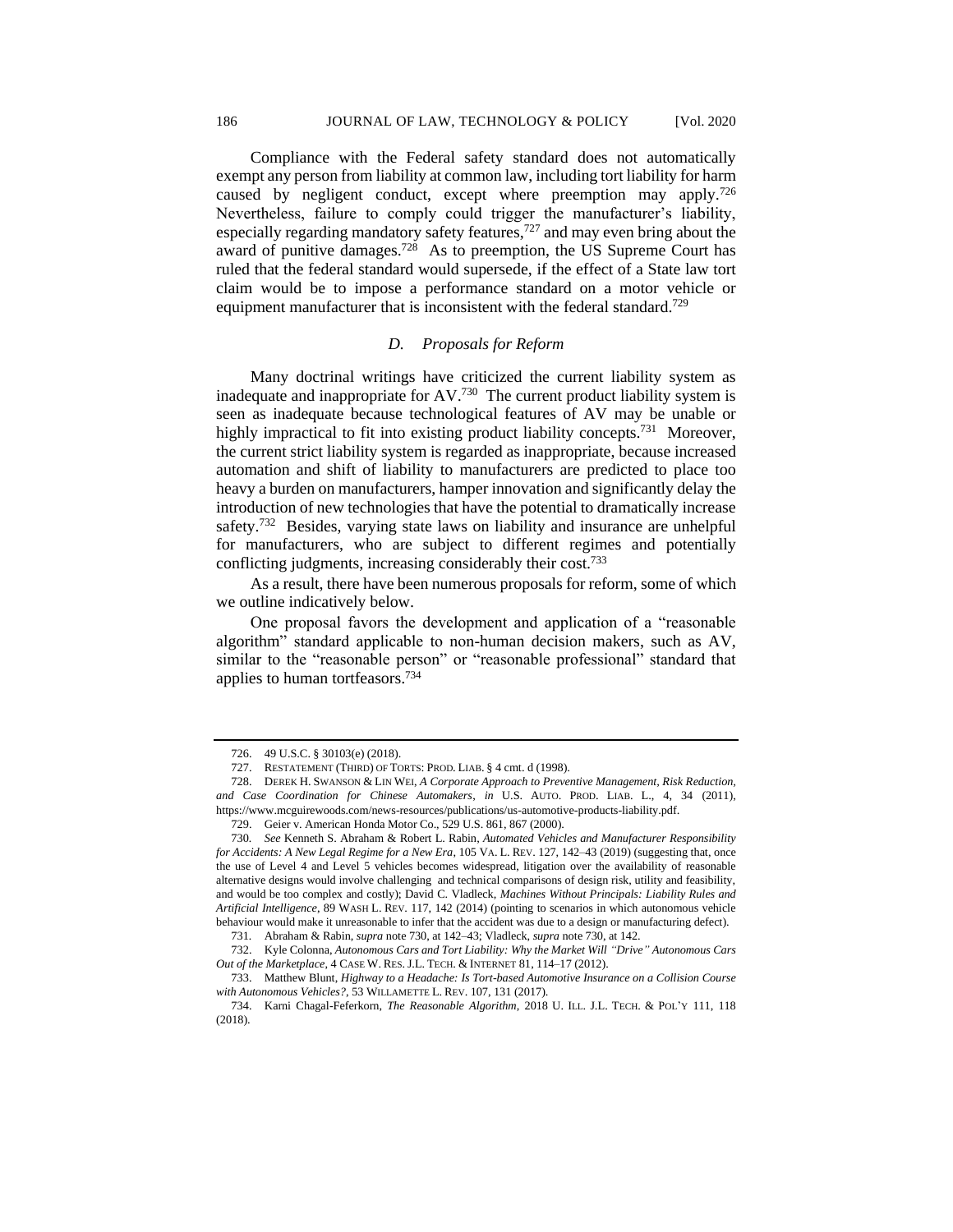It has also been submitted that liability of AV owners should be modeled to liability of canine owners, because both dogs and AV may act independently from their human owners and inflict damage.<sup>735</sup>

In addition, a strict-liability system has been proposed for damage and injury caused by AV not attributable to a design or manufacturer defect, which could impose a court-compelled insurance regime.<sup>736</sup> Such system could be financed by either the end and component manufacturers in some sort of enterprise liability, or by the AV themselves after being vested with legal personality.<sup>737</sup>

The proposal to establish a federal non-fault insurance scheme, funded by the contributions of vehicle drivers has also been put forward.<sup>738</sup> Such scheme would practically eliminate all claims based on manufacturing and design defects; however, it should maintain claims based on crashworthiness, to incentivize manufacturers to build safer vehicles.<sup>739</sup>

Another insurance-based proposal is the creation of a federal fund at the example of nuclear energy insurance.<sup>740</sup> Such fund would be based on two-tier liability: in the first tier, there will be limited liability; in the second tier, the indemnification costs would be covered through annual contributions of each manufacturer to the fund, by analogy to its production volume, predicted revenue and predicted amount of risk.<sup>741</sup>

Other authors suggest the creation of a special Manufacture Enterprise Liability regime (MER) for accidents caused by Level 4 and Level 5 vehicles. This would be a manufacturer-financed, strict-responsibility compensation system for bodily injury, administered by a fund created through assessments levied on HAV manufacturers.<sup>742</sup>

According to another proposal, the appropriate solution would be to coordinate state tort law with federal safety regulations. Federal regulations could prescribe to manufacturers to (i) subject the vehicles to adequate premarketing testing and post-sale updates, and (ii) warn users about inherent risks that could lead to a crash. State tort law could then enforce such regulatory duties.<sup>743</sup>

There seems to be wide support for a uniform system of liability and/or insurance across the US, as it would create legal certainty for manufacturers and

<sup>735.</sup> Sophia H. Duffy & Jamie Patrick Hopkins, *Sit, Stay, Drive: The Future of Autonomous Car Liability*, 16 SMU SCI. & TECH. L. REV. 453, 467–73 (2013).

<sup>736.</sup> Vladleck, *supra* note 730, at 146.

<sup>737</sup>*. Id.* at 149–150.

<sup>738.</sup> Blunt, *supra* note 733, at 131–32.

<sup>739</sup>*. Id.*

<sup>740.</sup> Colonna, *supra* note 732, at 118–19.

<sup>741</sup>*. Id.* at 124–30.

<sup>742.</sup> Abraham & Rabin, *supra* note 730, at 145.

<sup>743.</sup> Mark A. Geistfeld, *A Roadmap for Autonomous Vehicles: State Tort Liability, Automobile Insurance, and Federal Safety Regulation*, 105 CAL. L. REV. 1611, 1674, 1676 (2017).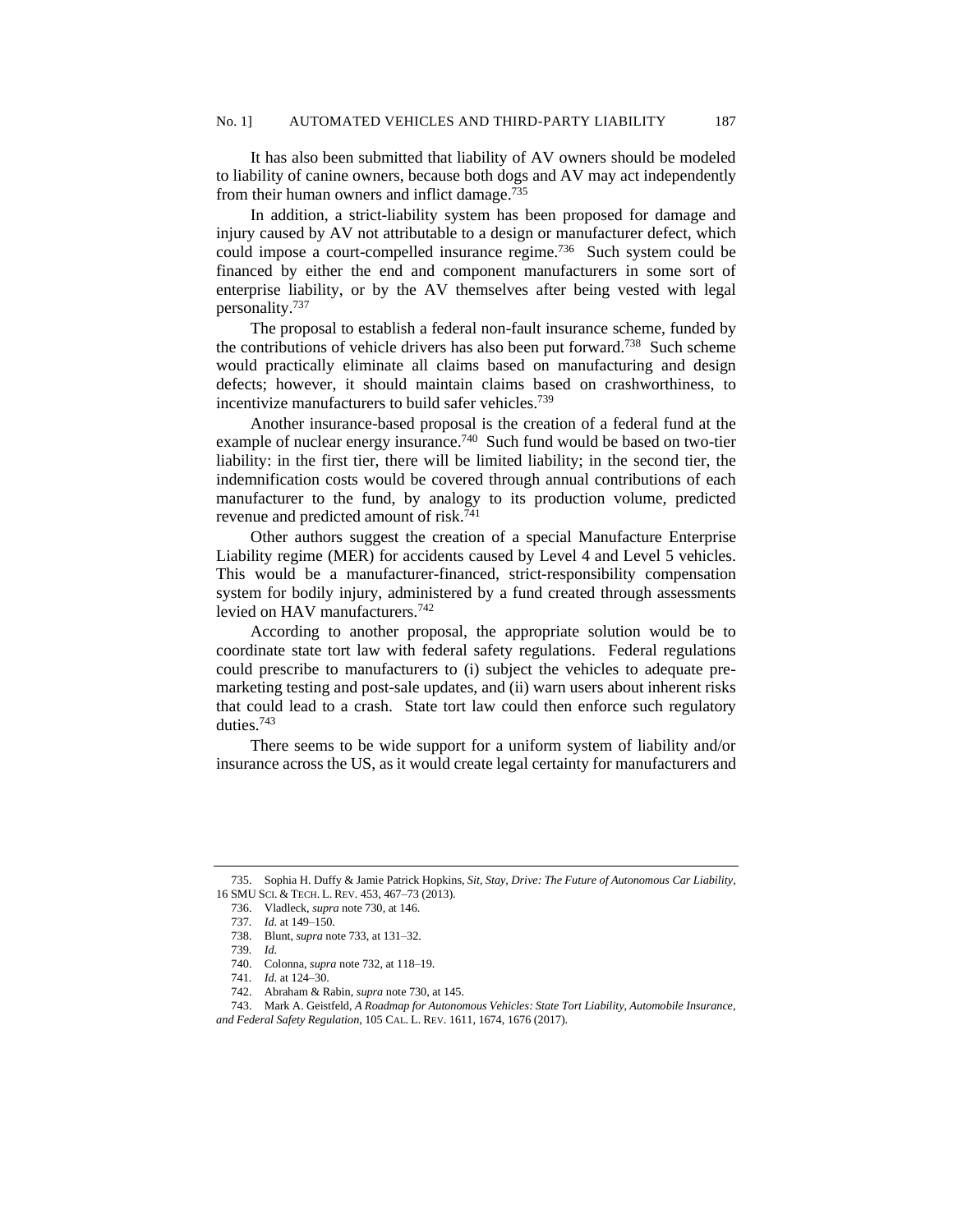insurers and facilitate deployment of new technologies.<sup>744</sup> As external observers, we recognize that uniform rules would be very helpful. However, the lack of such rules regarding conventional vehicles does not seem to have created adverse conditions.<sup>745</sup> AV incorporates advanced technology, but they remain an advanced variant of existing transportation modes.<sup>746</sup> Interstate commerce and transportation has been going on relatively smoothly for many decades despite the legal fragmentation.<sup>747</sup> Such fragmentation may create difficulties to the industry, which, however, do not appear insurmountable—if they were, there would have been market pressure strong enough to instigate federal legislative action.<sup>748</sup> One could object to such thoughts, claiming that accidents involving conventional vehicles are due overwhelmingly to driver error, whereas AV are expected to shift liability to the manufacturer. Still, manufacturer liability has not brought about uniform liability rules even in other domains, in which it is more likely to occur.<sup>749</sup>

It should also be considered that the gradual introduction of automated driving systems is expected, which means that public roads will be shared among conventional vehicles and automated vehicles of various automation degrees.<sup>750</sup> Such mixture of conventional and automated vehicles may vary from state to state, with different states experiencing different levels of mixed traffic.<sup>751</sup> Besides, states have been traditionally regulating liability and insurance issues and are not likely to welcome any transfer of responsibilities to the federal government.<sup>752</sup> Thus, uniform liability and insurance rules on AV may be impractical, and even politically intolerable from their perspective.<sup>753</sup>

In our view, the US experience shows the importance of uniform technical standards, which can influence liability and insurance rules in a variety of ways. The expected user and manufacturer behavior often refers, directly or indirectly, to such standards—e.g., for manufacturers a violation of safety standards could create a presumption or even establish a breach of duty of care, or indicate a defective safety design, whereas insurance coverage may be unavailable if the

<sup>744</sup>*. See* Eric Cheng, *OBAMACARS*: *Applying an Insurance Mandate to Manufacturers of Fully Autonomous Vehicles*, 87 GEO. WASH. L. REV. 973, 993–95 (2019) (proposing that mandatory federal product liability insurance); K.C. Webb, *Products Liability and Autonomous Vehicles: Who's Driving Whom*, 23 RICH. J.L. & TECH. 9, 48–49 (2017) (favoring a federal limitation of liability of AV manufacturers); *see also* Jessica Brodsky, *Autonomous Vehicle Regulation: How an Uncertain Legal Landscape May Hit the Brakes on Self-Driving Cars*, 31 BERKELEY TECH. L.J 851, 877 (2016) (suggesting the creation of a kind of federal tort law system applicable to AV); Carrie Schroll, *Splitting the Bill: Creating a National Car Insurance Fund to Pay for Accidents in Autonomous Vehicles*, 109 NW.U. L. REV. 803, 822–25 (2015) (proposing the creation of a federally-run national car insurance fund).

<sup>745.</sup> James M. Anderson et. al., *Autonomous Vehicle Technology: A Guide for Policymakers,* RAND CORPORATION 65 (2016), https://www.rand.org/content/dam/rand/pubs/research\_reports/RR400/RR443- 2/RAND\_RR443-2.pdf.

<sup>746</sup>*. Id.* at 73.

<sup>747</sup>*. Id.* at 95.

<sup>748</sup>*. Id.*

<sup>749.</sup> Peter V. Letsou, *A Time-Dependent Model of Products Liability*, 53 U. CHI. L. REV. 209, 228 (1986). 750. Abraham & Rabin, *supra* note 730, at 131–32.

<sup>751.</sup> Bonnie Gringer, *States with the Most Traffic in America,* TITLEMAX, https://www.titlemax.com/ discovery-center/planes-trains-and-automobiles/worst-traffic-in-america/ (last visit Feb. 17, 2020).

<sup>752</sup>*. See, e.g.*, Patricia E. Kelley, *Products Liability: Clothes Washing Machines*, 104 A.L.R. 6th 97 (2015) (outlining various differing state laws).

<sup>753.</sup> Letsou, *supra* note 749, at 228.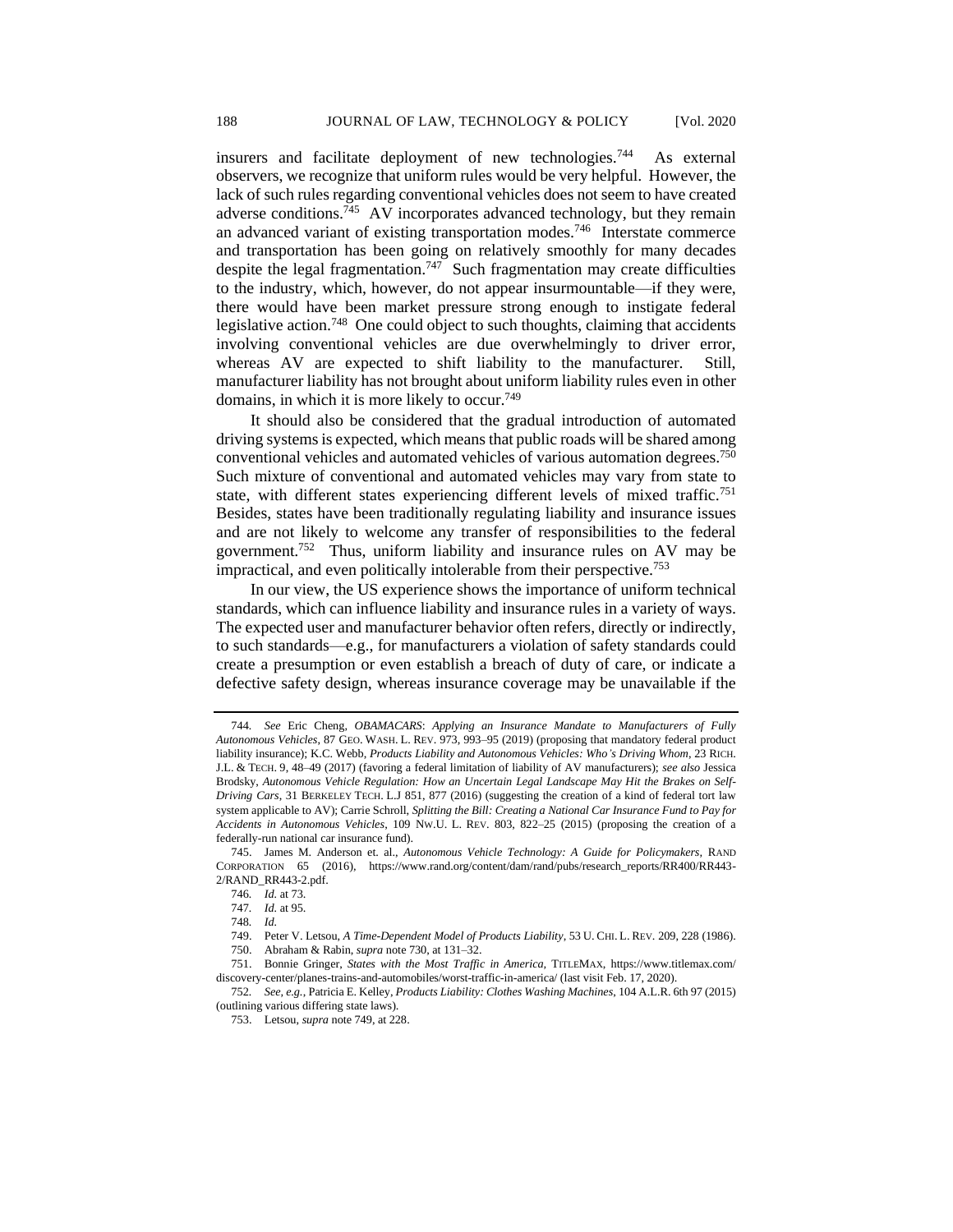accident was due to violation of such standards.<sup>754</sup> Therefore, common safety standards might prove more useful than uniform liability and insurance rules.

## *E. Comparison of US and European Legal Systems*

Both the US and EU legal rules on AV present elements of fragmentation and coherence at different levels.

In the US there is a federal policy on AV, despite leaving many implementation aspects to the states.<sup>755</sup> In the EU there is no clear and specific policy on AV regulation: AV are considered an aspect of more generic AI issues.<sup>756</sup> This has given the opportunity to individual European States to lay down their own AV policy.<sup>757</sup>

Liability and insurance issues regarding AV are determined at state level in the US.<sup>758</sup> At the same time, the federal government has competency only for safety standards, which may influence the application of state rules on liability and insurance.<sup>759</sup> In the EU, there are uniform rules on product safety, strict product liability and motor-vehicle insurance, while each State lays down its own rules on negligence product liability and road traffic liability.<sup>760</sup>

Regarding product liability rules, they can be strict or negligence-based both in the US and in the EU.<sup>761</sup> In the US, strict product liability is mainly determined according to the risk-utility test. In the EU the PLD has focused on the consumer-expectations test, although national courts sometimes consider also risk-utility aspects.<sup>762</sup> Negligence product liability is applied without major differences on both sides of the Atlantic.<sup>763</sup> Moreover, both US and European courts may alleviate claimants' burden of proof through inferences. However, punitive damages are either prohibited or rarely awarded in Europe.<sup>764</sup>

Contrary to U.S. legal practice, road traffic liability in European states can be unlimited and negligence based, or strict and limited, while non-fault insurance is not used.<sup>765</sup> Nevertheless, both legal systems provide for uninsured vehicle insurance.<sup>766</sup>

757*. Id.*

761*. Id.*

<sup>754.</sup> RESTATEMENT (THIRD) OF TORTS: PROD. LIAB. § 4 (1998).

<sup>755.</sup> U.S Department of Transportation, *Accelerating the Next Revolution In Roadway Safety*, Federal Automated Vehicles Policy (Sep. 2016), https://www.hsdl.org/?view&did=795644; *see, e.g.*, 49 U.S.C. §§ 30111–12 (2018) (explaining one such standard).

<sup>756</sup>*. A Common EU Approach to Liability Rules and Insurance for Connected and Autonomous Vehicles*, at 7 (Feb. 2018), available at http://www.europarl.europa.eu/RegData/etudes/STUD/2018/615635/EPRS\_ STU(2018)615635\_EN.pdf [hereinafter *A Common EU Approach*].

<sup>758.</sup> Abraham & Rabin, *supra* note 730, at 131–32.

<sup>759</sup>*. Id.*

<sup>760</sup>*. A Common EU Approach*, *supra* note 756, at 7.

<sup>762</sup>*. Id.*

<sup>763</sup>*.* Abraham & Rabin, *supra* note 730, at 131–32; *A Common EU Approach*, *supra* note 756, at 7.

<sup>764</sup>*. A Common EU Approach*, *supra* note 756, at 7.

<sup>765</sup>*. Compensation of Victims of Cross-Border Road Traffic Accidents in the EU: Assessment of Selected Opinions*, CITIZEN RIGHTS AND CONSTITUTIONAL AFFAIRS, http://www.europarl.europa.eu/RegData/etudes/ etudes/join/2007/378292/IPOL-JURI\_ET%282007%29378292\_EN.pdf.

<sup>766.</sup> INSURANCE INFORMATION INSTITUTE, 2019 INSURANCE FACTBOOK 89 (2019); INSURANCE EUROPE, EUROPEAN MOTOR INSURANCE MARKETS 21 (2019).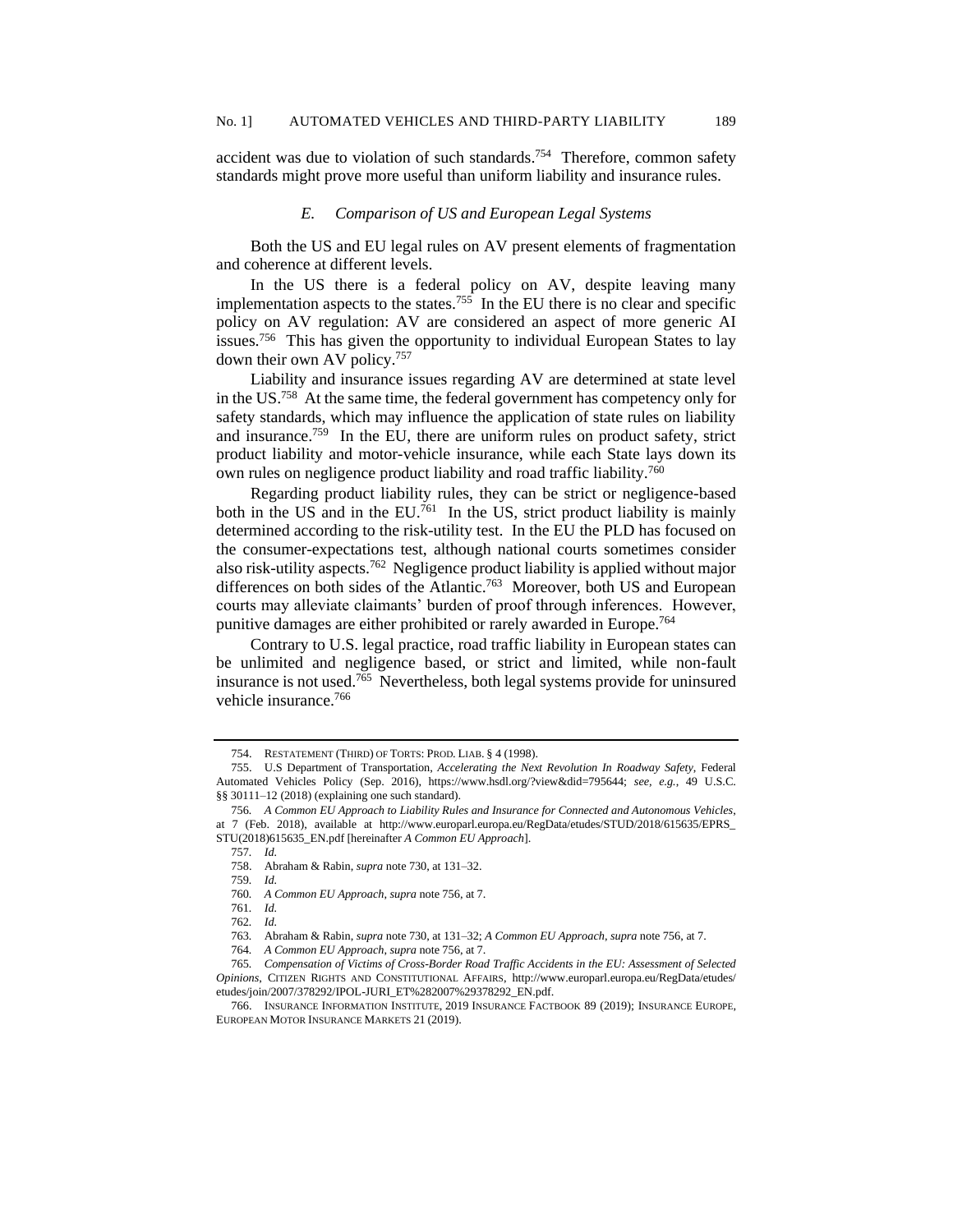Noteworthy is also that in both legal systems the limited attempts to regulate liability and insurance of AV have focused on road traffic liability, not on product liability.<sup>767</sup> Regulators on both sides of the Atlantic opt for the traditional dispute-settlement mechanisms of road traffic—at least until the industry proceeds with high-level automated vehicles. So far, regulators are leaving innovation to the industry—they are not interested in innovating themselves.<sup>768</sup>

Last but not least, the U.S. does not seem to worry too much about the international-law aspects of road traffic. Being a party only to the 1949 Geneva Convention and not the 1968 Vienna Convention, while only the latter allow driving with hands off the wheel, means that U.S. national legislation may not be living up to U.S. duties under international law.<sup>769</sup>

As a result, although the EU is no federal State, the legal landscape in the EU is in some aspects more uniform compared to the  $U.S.<sup>770</sup>$  However, under both systems there seems to be a limited appetite for new liability and insurance rules, before high-level automation technologies have been developed enough to be massively deployed.<sup>771</sup>

#### VIII. CONSIDERATIONS *DE LEGE F*ERENDA

### *A. Need for Clarity*

Perhaps the most important issue in liability for AV is clarity both with respect to third-party compensation and redress actions.

First of all, we need clarity of who the primary liable person is. It would be very useful to channel liability to a single person or entity, i.e. the driver or the manufacturer, who could then take redress against other potentially liable parties. We consider it more appropriate to establish strict liability of the driver, whose insurer would pay settle the claims of third parties. There will be vehicles of various levels of automation on the roads for many years to come, while road traffic insurers have already extended know-how in such claims.<sup>772</sup> Therefore, it would be much simpler for third parties to turn against these insurers than having to determine the appropriate liable person by examining whether the vehicle was being driven in automated mode and whether the human or the ADS was responsible for the accident.

<sup>767</sup>*. Id.*

<sup>768</sup>*. Id.*

<sup>769</sup>*. See* Economic Commission for Europe, Rep. of the Sixty-Eighth Session of the Working Party on Road Traffic Safety, ECE/Trans/WP.1/145, at 11 (2014) (amending the 1968 Convention on Road Traffic to account for, in part, the influence Driver Assistance Systems have on driver control in traffic accidents).

<sup>770</sup>*. Road Rules and Safety,* EUROPEAN UNION, https://europa.eu/youreurope/citizens/travel/drivingabroad/road-rules-and-safety/indexen.htm (last updated Oct. 24, 2019).

<sup>771</sup>*. See* Columbia University School of Engineering and Applied Science, *Who's liable? The AV or the Human Driver?,* SCI. DAILY (Jan. 14, 2020) ("[P]olicy makers have not yet devised a quantitative method to assign the loss between the self-driving car and the human driver.").

<sup>772</sup>*. Background on: Self-Driving Cars and Insurance*, INSURANCE INFORMATION INSTITUTE (July 30, 2018), https://www.iii.org/article/background-on-self-driving-cars-and-insurance [hereinafter INSURANCE INFORMATION INSTITUTE].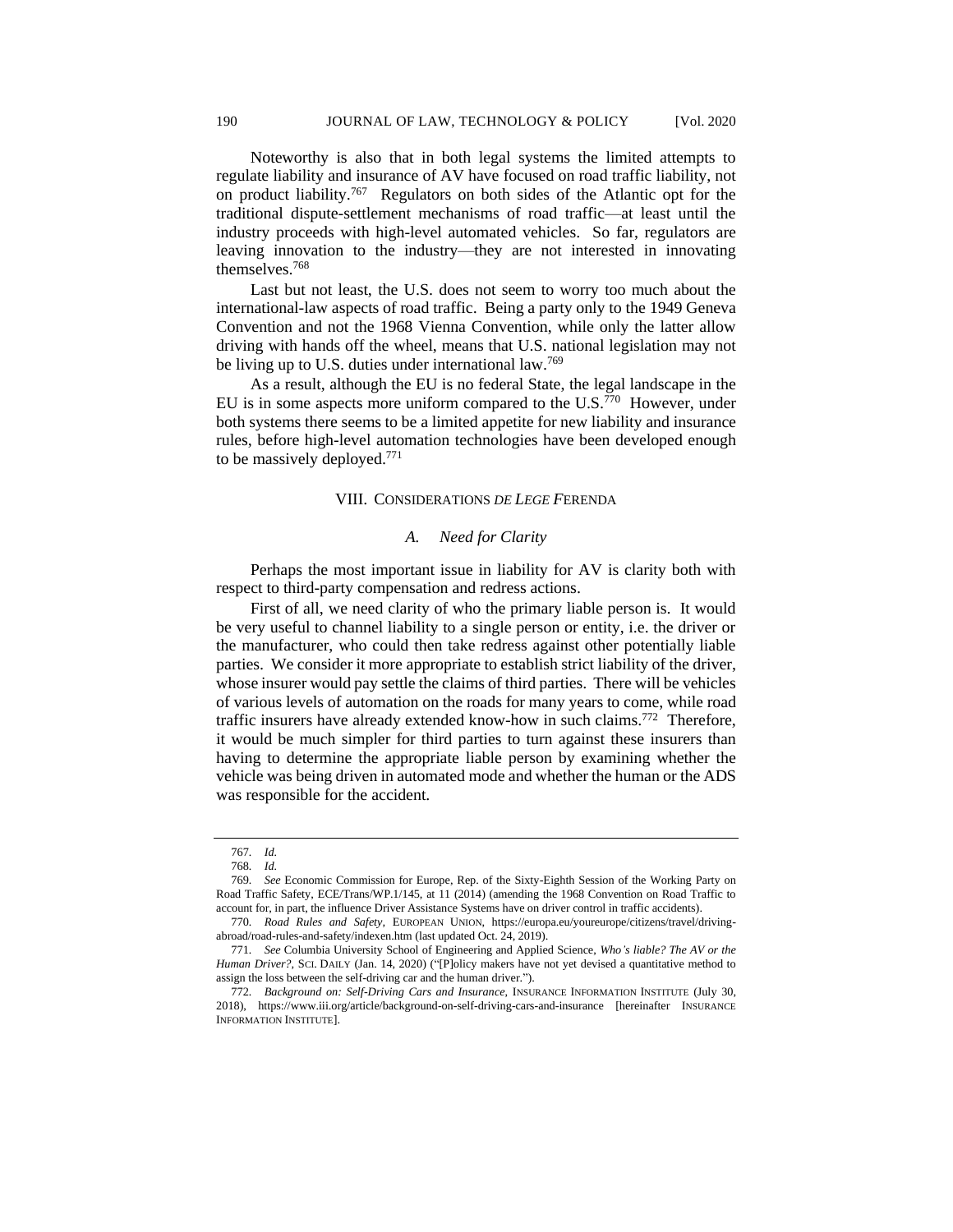Second, we need clarity of concepts. A clear definition of the 'automated vehicle' is necessary, i.e. when a vehicle should be considered to operate in automated mode. Under the PLD, especially the concepts of 'product' and 'defect' create significant problems when applied to AV.<sup>773</sup> A 'product' should also include software, even if it is not incorporated in a physical medium. However, the inclusion of software updates is not recommended, because it would risk undermining the prompt release of updates: since a productmonitoring duty is not covered by the PLD, software producers would be liable only for release of defective updates, not for failure to release updates. Besides, it would be very difficult to determine the 'reasonable expectations' of users for each software update. As to 'defects', violation of traffic rules should be seen as a defect. Learned behavior of the AV that causes an accident could be regarded as a defect that existed when the product was put into circulation. Nevertheless, it has been correctly observed that self-learning algorithms might cause damage regardless of any defect as they rely on probability-based predictions, and probabilities by nature get it wrong some of the time.<sup>774</sup>

Third, we need situational clarity during the operation of the AV.<sup>775</sup> The vehicle should indicate whether it is operating in automated mode, the health of its systems, whether it is unable to continue operating in automated mode because of a system failure or because it is outside its ODD, whether the human driver is required to intervene and what is expected to do, as well as confirmation of handing over control to the human driver.

Fourth, clarity as to the reconstruction of the accident is necessary. Event Data Recorders should be mandatory equipment in any AV and should be capable of collecting all necessary evidence in case of an accident: space-time coordinates of the vehicle, mode of operation, speed, direction, health of the system, request to the driver to intervene or activation of the automated mode, confirmation of handing over control to the human or the ADS.<sup>776</sup> Moreover, the storage period of the EDR data should be clearly provided in the law, as well as the persons who have access to the data. Since all these provisions should conform to the applicable data protection rules, especially the General Data Protection Regulation (GDPR)<sup>777</sup> official guidance documents regarding the relation of such provisions with personal data protection would be useful.

# *B. AV and Ethics*

Ethics is an important factor in AV regulation and in AI in general. It is not accidental that Ethics reports commissioned by official institutions have

<sup>773.</sup> EUROPEAN PARLIAMENTARY RES. SERV., A COMMON EU APPROACH TO LIABILITY RULES AND INSURANCE FOR CONNECTED AND AUTONOMOUS VEHICLES 5 (Feb. 2018).

<sup>774.</sup> Karni A. Chagal-Feferkorn, *Am I an Algorithm or a Product: When Products Liability Should Apply to Algorithmic Decision-Makers*, 30 STAN. L. & POL'Y REV. 61, 84 (2019).

<sup>775.</sup> ASSOCIATION OF BRITISH INSURERS (ABI) & THATCHAM RESEARCH, ASSISTED AND AUTOMATED DRIVING, TECHNICAL ASSESSMENT 8–13 (June 12, 2018), https://www.mynewsdesk.com/uk/thatchamresearch/documents/thatcham-research-assisted-and-automated-driving-definitions-technical-assessment-79493.

<sup>776</sup>*. Id.* at 12.

<sup>777.</sup> Parliament and Council Regulation (EU) 2016/679 2016 O.J. (L 119), 1.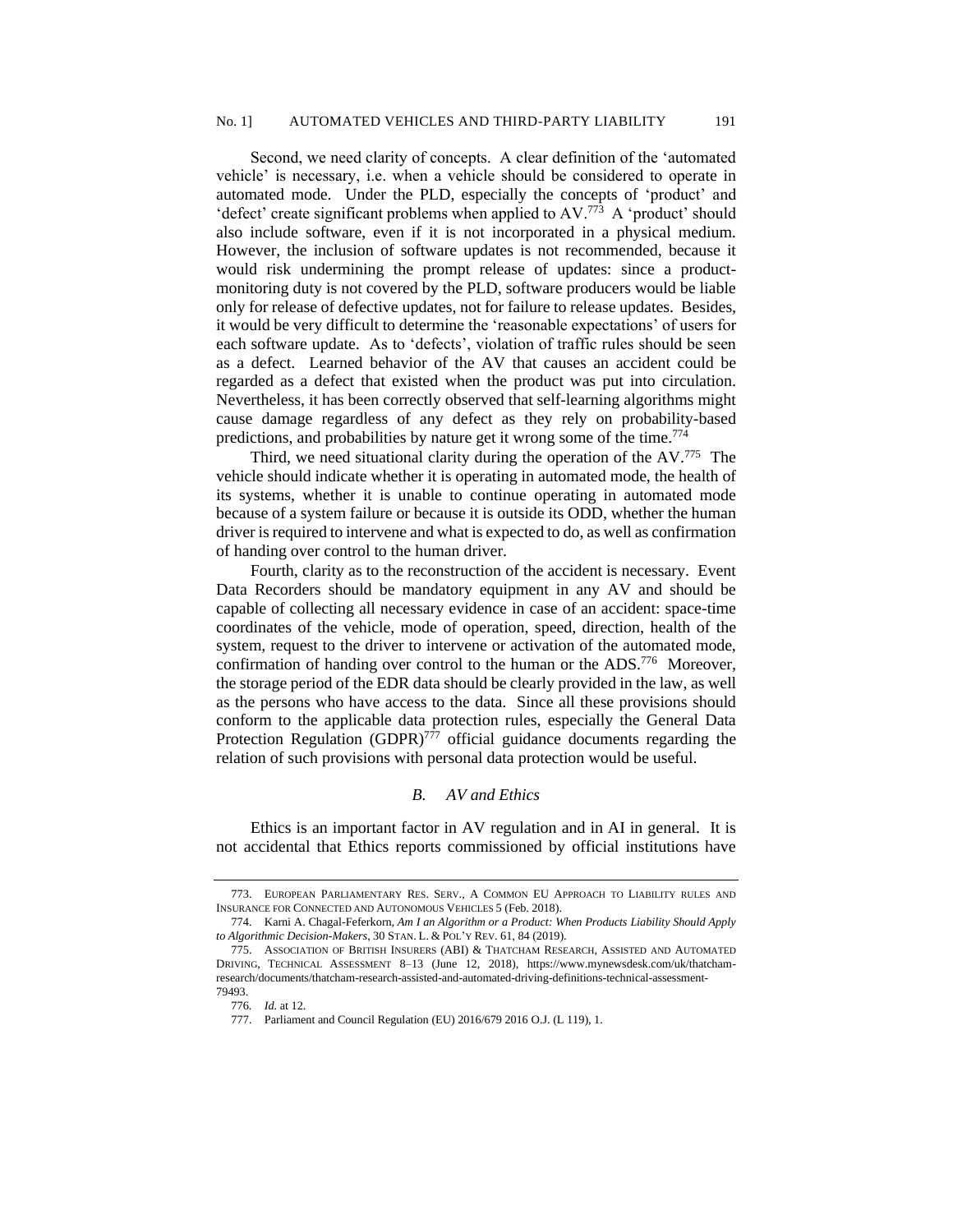preceded new pieces of legislation in AV in Europe.<sup>778</sup> Ethics considerations provide guidance as to what would be the desirable, or at least acceptable, content of regulation in a specific jurisdiction. At international level, the G20 and the Organization for Economic Co-operation and Development (OECD) have issued ethical recommendations and statements on AI.<sup>779</sup> Nonetheless, in practice ethics concepts vary among societies and there are no universally agreed ethical principles.<sup>780</sup> Despite such lack of agreement, it may be possible to discern some common principles in Europe.

Deployment of AV requires that they achieve a minimum level of safety, which exceeds that of human drivers. AI systems should produce safety gains, not exacerbate harm to humans.<sup>781</sup>

The decision-making process of ADS should be transparent and explicable. Full technical transparency may not be possible, at least for the time being, owing to the high complexity of some AI systems.<sup>782</sup> Nevertheless, a certain degree of explainability of decisions of the ADS, i.e., to supply the rationale behind the decision, is considered necessary.<sup>783</sup>

In case of unavoidable accidents, no distinction is allowed based on personal features, such as gender, age, etc., neither is permitted to offset victims against one another.<sup>784</sup> Such behavior would violate the respect of human dignity, which should be at all times observed when deploying AI.<sup>785</sup>

# *C. Special Risks of AV and Insurability*

AV present no particularities as to their disaster potential compared with ordinary vehicles.<sup>786</sup> They operate in a different mode, yet their potential for personal injuries and property damages do not differ from those of ordinary

<sup>778</sup>*. See*, *e.g.*, HOUSE OF LORDS SCIENCE AND TECHNOLOGY SELECT COMMITTEE, AI IN THE UK: READY, WILLING AND ABLE? 2017-19 HL 100 (UK) [hereinafter *HL Committee on AI*] (considering, in 2017, how AI will affect the UK); ETHICS COMMISSION, *supra* note 5 (considering, in 2017, the impact of automation of private transport on road traffic); EUROPEAN COMMISSION HIGH LEVEL EXPERT GROUP ON ARTIFICIAL INTELLIGENCE, ETHICS GUIDELINES FOR INDEPENDENT AI (Apr. 8, 2019), https://ec.europa.eu/futurium/en/ai-allianceconsultation/guidelines#Top [hereinafter *EU Commission Ethics Guidelines*] (discussing ethics guidelines for AI).

<sup>779.</sup> G20 MINISTERIAL STATEMENT ON TRADE AND DIGITAL ECONOMY, Annex I G20 AI Principles, June 2019, https://trade.ec.europa.eu/doclib/docs/2019/june/tradoc\_157920.pdf; (Feb. 28, 2020) OECD, RECOMMENDATIONS OF THE COUNCIL ON ARTIFICIAL INTELLIGENCE, OECD/LEGAL/0449, adopted May 19, 2019, https://legalinstruments.oecd.org/en/instruments/OECD-LEGAL-0449 (Feb. 28, 2020)

<sup>780.</sup> See the results of the Moral Machine experiment, which gathered 40 million decisions in ten languages from millions of people in 233 countries and territories in Edmond Awad et al., *The Moral Machine experiment*, 563 NATURE 59 (2018). *See* also John Thornhill, *Formulating values for AI is hard when humans do not agree*  (July 22, 2019), FIN. TIMES, https://www.ft.com/content/6c8854de-ac59-11e9-8030-530adfa879c2?desktop= true (last visited July 23, 2019).

<sup>781.</sup> ETHICS COMMISSION, *supra* note 275, at 10, 13; *EU Commission Ethics Guidelines*, *supra* note 777, at 12.

<sup>782.</sup> *EU Commission Ethics Guidelines*, *supra* note 777, at 21.

<sup>783</sup>*.* Resolution of 16 February 2017 with Recommendations to the Commission on Civil Law Rules on Robotics, EUR. PARL. DOC. 2015/2103(INL) 244 (2018); HL COMMITTEE ON AI, *supra* note 777, ¶¶ 99, 105; *EU Commission Ethics Guidelines*, *supra* note 777, at 13, 18.

<sup>784.</sup> ETHICS COMMISSION, *supra* note 275, at 11.

<sup>785.</sup> *EU Commission Ethics Guidelines*, *supra* note 777, at 10.

<sup>786</sup>*. See* INSURANCE INFORMATION INSTITUTE, *supra* note 772 (noting that in self-driving cars, the risk of accidents is not completely removed).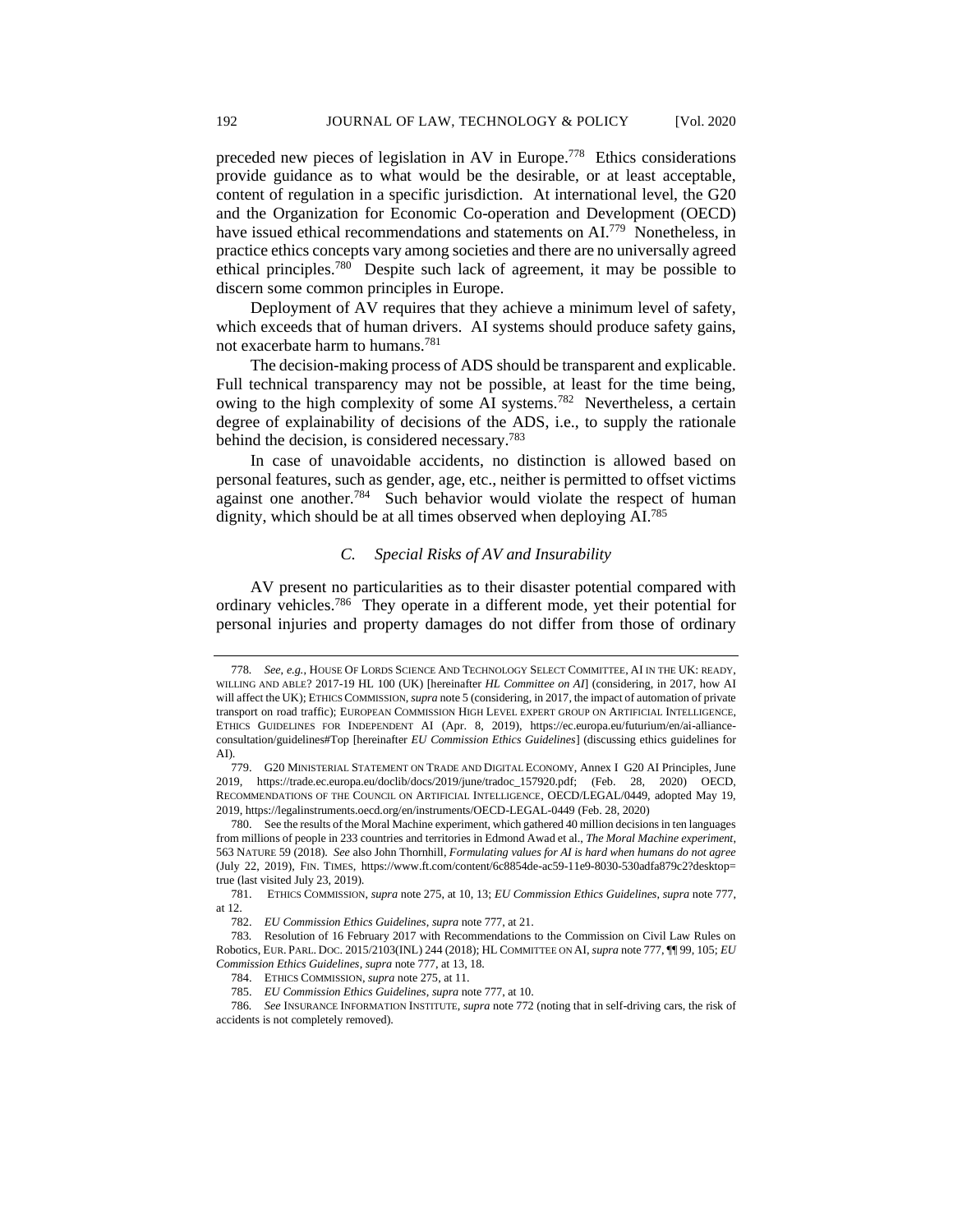cars.<sup>787</sup> An AV, even in case of unlawful interference with its operation, could cause no greater damage than an ordinary car.<sup>788</sup> Thus, from an insurance perspective the probable maximum loss remains unchanged.<sup>789</sup>

In this regard, the AV industry is different than the nuclear-energy industry as well as the shipping and aviation industries. These activities have catastrophic potential, which is hard to quantify and call for a liability cap to be rendered insurable.<sup>790</sup> The nuclear accidents in Chernobyl<sup>791</sup> and Fukushima,<sup>792</sup> as well as the oil-spill cases of Deep Horizon<sup>793</sup> and Exxon Valdez<sup>794</sup> have demonstrated their immense disaster potential in terms of public health and environmental damages. Moreover, the 9/11 attacks have demonstrated the enormous insurance risks arising from the deliberate misuse of aviation.<sup>795</sup> Nonetheless, even the most extreme cases of terrorists using cars as weapons<sup>796</sup> are dwarfed by the above-mentioned cases.

What is special about AV is the shift of liability from the driver or the owner to the manufacturer, which increases the manufacturer's exposure to liability. However, such risk of the manufacturer is temporary and inherent in all new technologies, until they mature.<sup>797</sup> An associated parameter relates to the potential disruption of the traditional insurance market, in the sense that manufacturers may opt to establish their own insurance companies, to cover their risks.<sup>798</sup> Nevertheless, as long as the risk remains insurable, the potential reorganization of the insurance market should be of no concern to the legislator of a market economy.

Thus, the disaster potential of AV does not justify an amendment of the current liability status through a special liability cap.

793. *Deepwater Horizon – BP Gulf of Mexico Oil Spill*, ENVNTL. PROTECTION AGENCY, https://www.epa.gov/enforcement/deepwater-horizon-bp-gulf-mexico-oil-spill (last updated Apr. 19, 2017).

<sup>787</sup>*. Id.*

<sup>788</sup>*. Id.*

<sup>789</sup>*. Id.*

<sup>790.</sup> Chip Merlin, *Is There Insurance Coverage for Nuclear Accidents?*, MERLIN LAW GROUP (Mar. 23, 2011), https://www.propertyinsurancecoveragelaw.com/2011/03/articles/insurance/is-there-insurancecoverage-for-nuclear-accidents/.

<sup>791</sup>*. Chernobyl Accident 1986*, WORLD NUCLEAR ASS'N, https://www.world-nuclear.org/informationlibrary/safety-and-security/safety-of-plants/chernobyl-accident.aspx (last updated Feb. 2020).

<sup>792</sup>*. Fukushima Daiichi Accident*, WORLD NUCLEAR ASSOCIATION, https://www.world-nuclear.org/ information-library/safety-and-security/safety-of-plants/fukushima-accident.aspx (last updated Feb. 2020).

<sup>794</sup>*. Exxon Valdez Spill Profile*, ENVNTL. PROTECTION AGENCY, https://www.epa.gov/emergencyresponse/exxon-valdez-spill-profile (last updated Jan. 19, 2017).

<sup>795</sup>*. How Much Did the September 11 Terrorist Attack Cost America?*, INST. FOR THE ANALYSIS OF GLOBAL SECURITY, http://www.iags.org/costof911.html (last visited Feb. 18, 2020).

<sup>796.</sup> CNN Library, *Terrorist Attacks by Vehicle Fast Facts*, CNN (updated Sept. 4, 2019, 2:10 PM), https://edition.cnn.com/2017/05/03/world/terrorist-attacks-by-vehicle-fast-facts/index.html.

<sup>797</sup>*. Technology Developments and the Risk of Product Liability,* IN COMPLIANCE MAGAZINE (Oct. 31, 2019), https://incompliancemag.com/article/technology-developments-and-the-risk-of-product-liability/.

<sup>798</sup>*. See* John Cusano & Michael Costinis, *Driverless Cars Will Change Auto Insurance. Here's How Insurers Can Adapt*, HARV. BUS. REV. (Dec. 5, 2017), https://hbr.org/2017/12/driverless-cars-will-change-autoinsurance-heres-how-insurers-can-adapt (suggesting ways insurance companies can innovate and adapt to the advent of driverless cars).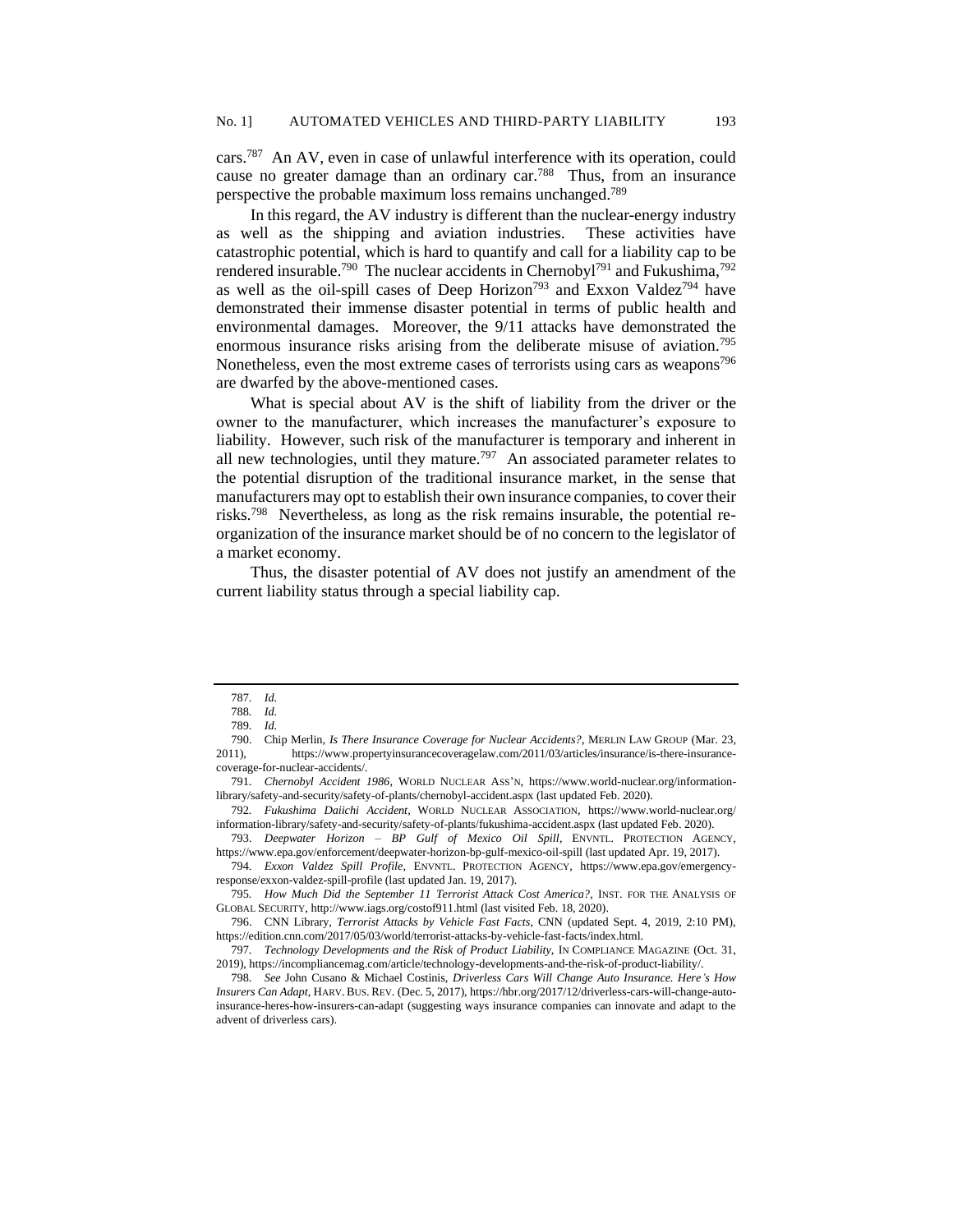#### *D. AV, Strict Liability, and Media*

States have a variety of ways to regulate liability resulting from road accidents, which makes the creation of a unified regime for liability resulting from the use of AV difficult, if not impossible.<sup>799</sup> However, we have reached a point in the development of AV where a policy decision on the liability framework governing their operations shall be made. This issue becomes even more topical for jurisdictions that use a fault-based liability system for injuries caused by conventional vehicles.

We believe that strict liability of the manufacturers shall be the framework of choice for the following two reasons. Firstly, a fault-based system would put on third parties injured by AV the additional (expensive) burden of understanding an evolving new technology and explaining what went wrong with it. Such a burden puts them in a disadvantageous position towards victims of conventional vehicles and allocates the cost of technological development on them rather than the risk creator or user of the AV. On the contrary, a system of strict liability would channel the cost of accidents to the risk creators and motivate them to improve the safety levels of AV. Judging from the level of investment in the development of AV, we believe that the industry does not require a liability subsidy granted by third party victims.

Secondly, the allocation of the risk of accidents to third parties is a policy decision that has the potential to slow down the deployment of AV. This is so because AV accidents are a first-rate opportunity for media to construct a dramatic version of reality by simplifying technical information and amplifying liability issues.<sup>800</sup> Creating a liability system that does not provide full protection to third parties suffering personal injuries from the malfunctions of AV will only fuel a (false) perception of AV manufacturers as greedy profiteers who cut corners on safety and liability regulation for profit.<sup>801</sup>

At the same time, strict liability will provide for a liability system that assists the public image of AV. Aviation insurers realised in the 80s and 90s that taking a strict approach to the settlement of (some well-publicised) claims while improving the industry's public image is an impossible task.<sup>802</sup> The end result was for insurers to support a liability scheme that was designed to facilitate the quick settlement of disputes via a system of strict and unlimited liability.<sup>803</sup>

Currently in the EU such strict liability is already in force through the PLD.<sup>804</sup> The PLD is currently under review, to adjust its provisions to the

<sup>799</sup>*. Fault and Liability for Car Accidents,* FINDLAW (last visited Feb. 18, 2020), https://injury.findlaw.com/car-accidents/fault-and-liability-for-motor-vehicle-accidents.html.

<sup>800.</sup> GEORGE LELOUDAS, RISK AND LIABILITY IN AIR LAW §§ 2.46 (2009).

<sup>801</sup>*. Id.* § 2.55.

<sup>802</sup>*. Id.* §§ 4.138–4.142.

<sup>803.</sup> Convention for the Unification of Certain Rules for International Carriage by Air, May 28, 1999, 2242 U.N.T.S. 309.

<sup>804.</sup> EUROPEAN COMMISSION EXPERT GROUP ON LIABILITY AND NEW TECHNOLOGIES – NEW TECHNOLOGIES FORMATION, LIABILITY FOR ARTIFICIAL INTELLIGENCE AND OTHER EMERGING DIGITAL TECHNOLOGIES 3 (2019).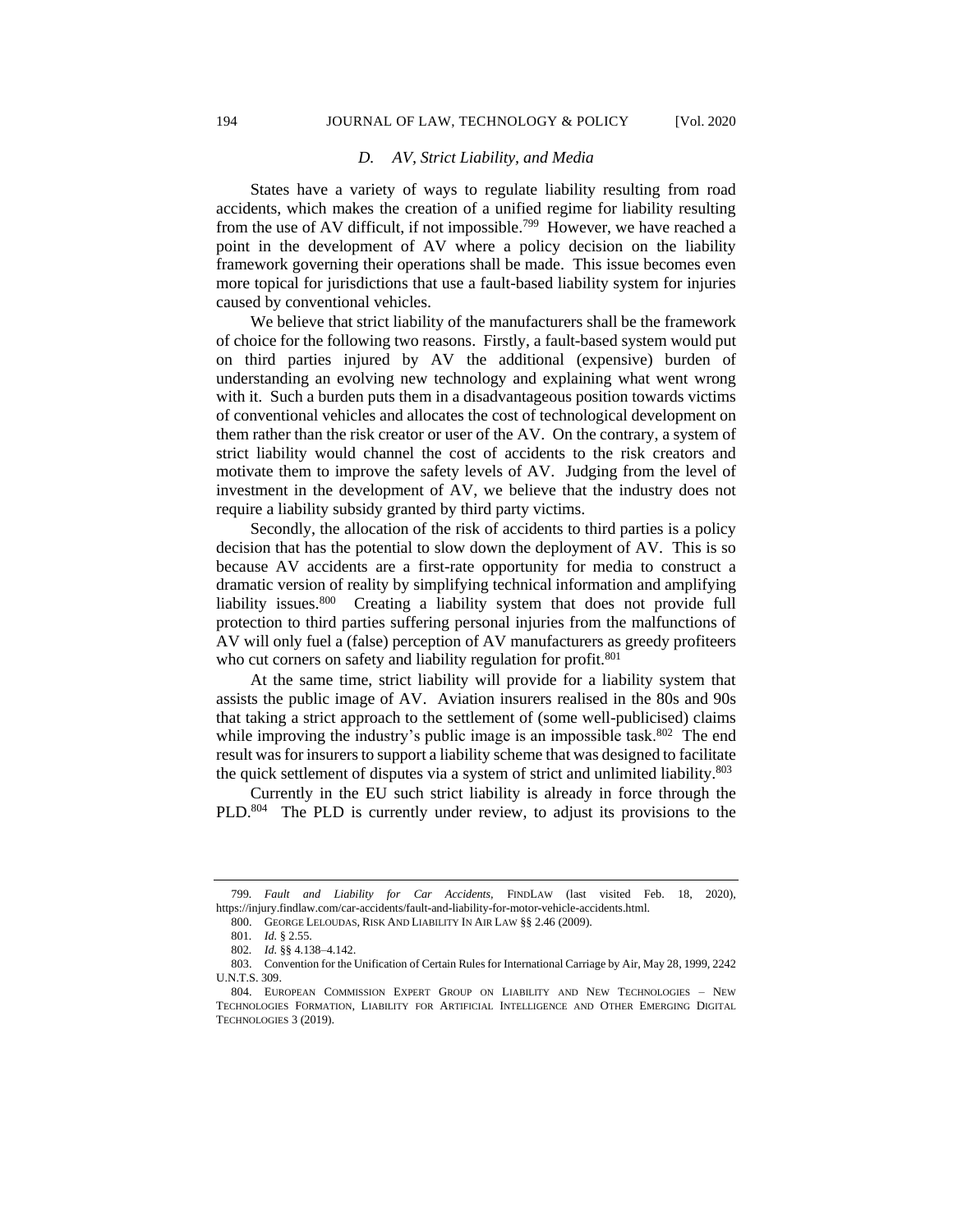necessities of the AI application.<sup>805</sup> Its full-harmonization character entails that MS may not proceed to own legislative initiatives.<sup>806</sup>

## *E. AV and Benefits for Society*

AV promise to make roads much safer, reduce congestion and enhance environmental protection.<sup>807</sup> However, the use of AV is not going to revolutionize people's lives, as other technological advances did. For example, aviation reduced dramatically travel time in long distances, enabling people to travel to any place of the world within hours rather than within months, as was previously the case.<sup>808</sup> Nuclear energy enabled production of great amounts of environmental friendly energy, compared to fossil fuels, at low operational cost.<sup>809</sup> Even ordinary automotive vehicles changed radically people's lives, by reducing distances and contributing to the formation of modern big cities.<sup>810</sup> On the contrary, AV are the next step of an already existing technology. It brings significant advantages to our way of living, yet it is not the breakthrough that advertisements often portray it to be.

Consequently, there is no justification for affording special liability protection to AV owners or manufacturers.

### *F. Human Factors*

In allocating liability between the driver and the manufacturer, it is important to take human factors into account. They are important in establishing the liability of both the driver for negligence and the manufacturer for design defects and failure to warn.

A series of studies have identified the following human factors involved in automated driving:<sup>811</sup>

The driver's behaviour changes according to the level of automation engaged. For example, highly automated driving (HAD), which automates both longitudinal (acceleration/deceleration) and lateral motion (steering), has been found to be markedly different than Adaptive Cruise Control (ACC), which automates only longitudinal motion.<sup>812</sup> This is so because the driver of a highly

<sup>805</sup>*. Id.* at 12.

<sup>806</sup>*. Id.* at 27.

<sup>807.</sup> Goldin, *supra* note 2.

<sup>808.</sup> Smithsonian National Air and Space Museum, *The Era of Mass Air Travel Begins*, https://airandspace.si.edu/exhibitions/america-by-air/online/heyday/heyday11.cfm (last visited Feb. 18, 2020). 809. Office of Nuclear Energy, *3 Reasons Why Nuclear is Clean and Sustainable*, U.S. DEP'T OF ENERGY

<sup>(</sup>Sept. 25, 2018), https://www.energy.gov/ne/articles/3-reasons-why-nuclear-clean-and-sustainable.

<sup>810.</sup> Martin V. Melosi, *The Automobile Shapes the City*, AUTOMOBILE IN AMERICAN LIFE AND SOCIETY (last visited Feb. 18, 2020), http://www.autolife.umd.umich.edu/Environment/E\_Casestudy/E\_casestudy3.htm.

<sup>811</sup>*. See, e.g.*, Johan Kelsch et al., *Deliverable D.3.3, Final Functional Human Factors Recommendations* (May 30, 2017), https://www.researchgate.net/publication/322682304\_Final\_functional\_Human\_Factors\_ recommendations\_Dissemination\_level\_PU\_Version\_33\_Final (explaining the results of AdaptIVe, an EU cofunded research project, which identified 27 functional human-factors recommendations ("system should do") and 80 non-functional recommendations ("system should be")).

<sup>812.</sup> Joost C.F. de Winter et al., *Effects of Adaptive Cruise Control and Highly Automated Driving on Workload and Situation Awareness: A Review of the Empirical Evidence*, 27 TRANSP. RES. PART F. 196, 207 (2014).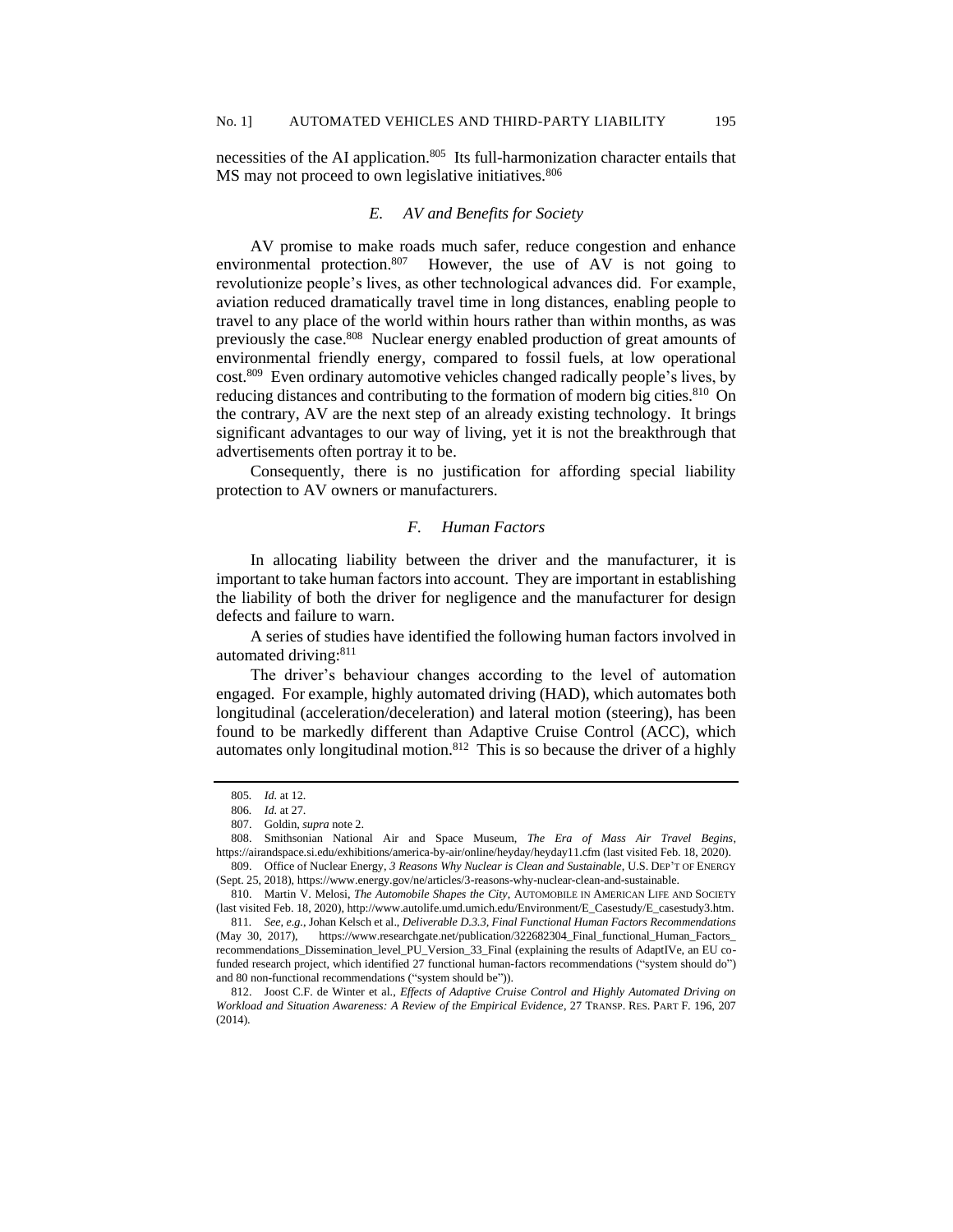automated car has the possibility to divert attention to secondary tasks, whereas an ACC driver still has to attend to the roadway.<sup>813</sup>

Drivers in HAD conditions respond slower to safety-critical events, especially when they are engaged in non-driving tasks, such as reading or watching a movie.<sup>814</sup> Regarding non-critical tasks, the reaction time of the driver to take-over requests from the system was about 10 seconds, although shorter reaction times are possible.<sup>815</sup> However, it has been shown that resuming control of the vehicle fully and effectively requires 30–40 seconds.<sup>816</sup> In addition, the request from the system to the driver to engage the manual mode must be both visual and audible to be effective. 817

Drivers of AV may benefit from systems and mechanisms which provide assistance not only after the take-over request by the automated system, but also specifically for the time period shortly after the driver has deactivated the automation. Such assistance could have the form of emergency braking and lane departure warning, keeping a minimum distance to the lead vehicle and preventing lane changes when other vehicles are in the adjacent lanes.<sup>818</sup>

Moreover, drivers of vehicles in highly automated modes tend to demonstrate overreliance on their vehicle, <sup>819</sup> which has been confirmed by both the Tesla and the Uber accidents,  $820$  as well as by a recent incident.  $821$  At the same time protracted HAD appears to be tedious, reduce situation awareness and intensify driver drowsiness, exclusively in light traffic.<sup>822</sup> Monitoring the roadway for potential hazards during HAD induces mental workload and stress, because the driver undertakes a passive role and must supervise the activity of imperfect automation,<sup>823</sup> and results in gradual fall of vigilance and performance.<sup>824</sup> Humans are not good at monitoring automated tasks for prolonged time.<sup>825</sup> Manufacturers that require drivers to remain vigilant for extended periods create an impossible task, in which humans are bound to fail.<sup>826</sup>

<sup>813.</sup> *Id.* at 208.

<sup>814.</sup> Sijun Shen & David M. Neyens, *Assessing Drivers' Response During Automated Driver Support System Failures with Non-Driving Tasks*, 61 J. SAFETY RES. 149, 153–54 (2017).

<sup>815.</sup> Vivien Melcher et al., *Take-Over Requests for Automated Driving*, 3 PROCEDIA MANUFACTURING 2867, 2872 (2015).

<sup>816.</sup> Merat et al., *Transition to Manual: Driver Behaviour When Resuming Control from a Highly Automated Vehicle*, 27 TRANSP. RES. PART F. 274, 280 (2014).

<sup>817.</sup> Melcher et al., *supra* note 813, at 2873.

<sup>818.</sup> Tobias Vogelpohl et al., *Transitioning to Manual Driving Requires Additional Time After Automation Deactivation*, 55 TRANSP. RES. PART F., 464, 480–81 (2018).

<sup>819</sup>*. See* Erfan Aria, Johan Olstam & Christoph Schwietering, *Investigation of Automated Vehicle Effects on Driver's Behavior and Traffic Performance*, 15 TRANSP. RES. PROCEDIA 761, 764 (2016) (explaining how AV drivers may lose situational awareness and connection with the outside world).

<sup>820.</sup> *See generally* NTSB I, *supra* note 666 (describing the Florida accident); NTSB II, *supra* note 669 (describing the Arizona accident).

<sup>821</sup>*. See* David Z. Morris, *U.K. Tesla Driver Gets 18-Month Driving Ban For Trusting Autopilot Way Too Much*, FORTUNE (Apr. 29, 2018), http://fortune.com/2018/04/29/tesla-driver-driving-ban-autopilot/.

<sup>822.</sup> Aria et al., *supra* note 817, at 768.

<sup>823.</sup> Eric T. Greenlee, Patricia R. DeLucia, & David C. Newton*, Driver Vigilance in Automated Vehicles: Hazard Detection Failures Are a Matter of Time*, 60 HUM. FACTORS 465, 467 (2018).

<sup>824</sup>*. Id*. at 475*.*

<sup>825.</sup> Victoria A. Banks et al., *Is Partially Automated Driving a Bad Idea? Observations from an On-Road Study*, 68 APPLIED ERGONOMICS 138, 144 (2018).

<sup>826</sup>*. Id.*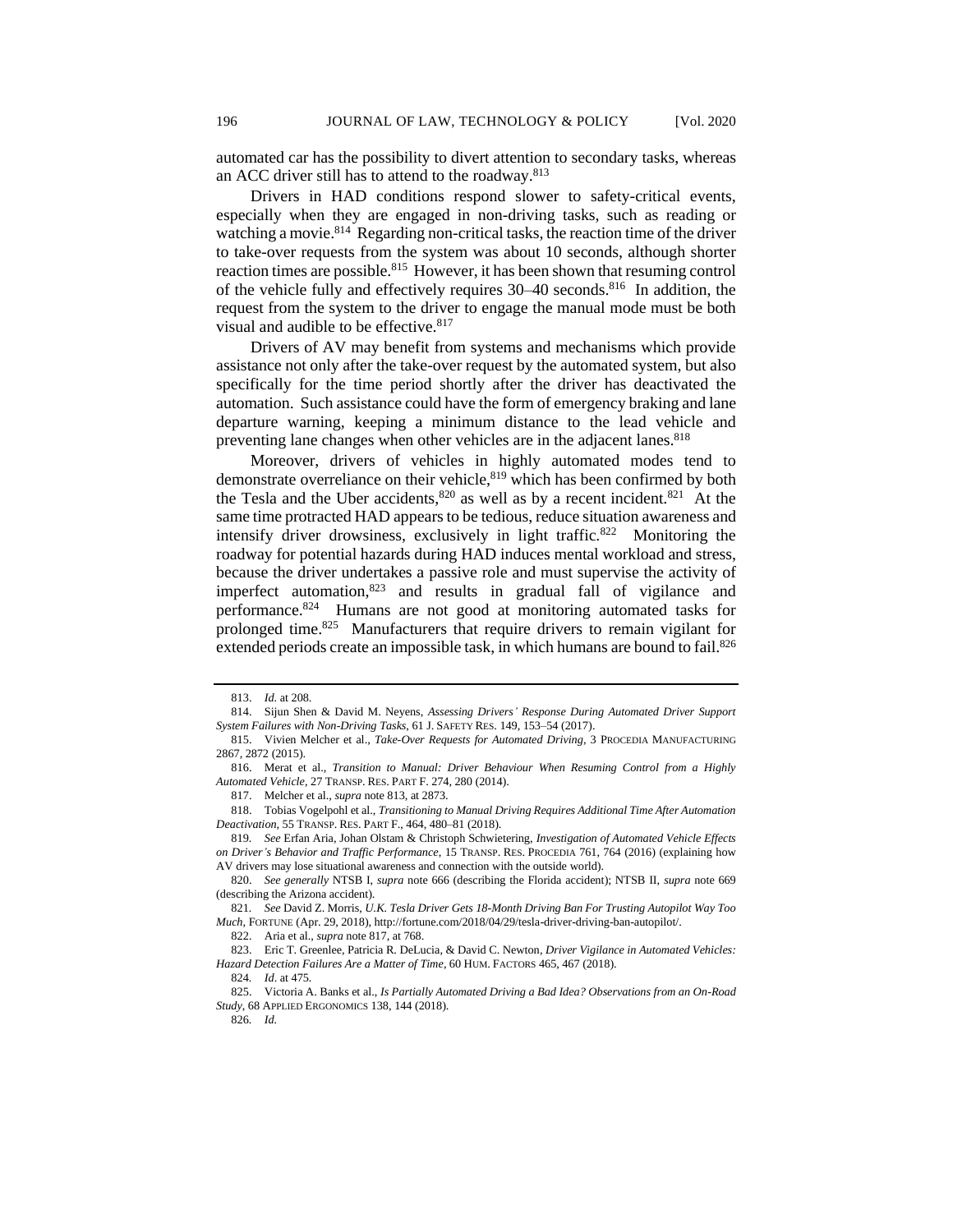In this regard, the introductory information on the use of AV that manufacturers provide to drivers is crucial.<sup>827</sup> A focus on the automated driving system's competence without an appropriate elaboration of its limitations might lead to misplaced trust.<sup>828</sup>

The above-mentioned findings are not conclusive and behavioral studies underline the need for further research. $829$  Nevertheless, they indicate that shifting control of the vehicle and therewith liability cannot occur instantly.<sup>830</sup>

### *G. International Uniform Rules*

An additional factor to be considered is the possibility to have international uniform liability rules. Lack of harmonization on AV means that manufacturers have to identify legal risks on a per country basis, which creates market fragmentation and high compliance costs.<sup>831</sup> Therefore, harmonized rules would enhance legal certainty for all parties involved and advance technological development.

However, this is a problem connected to automotive vehicles in general, which is only amplified by the new technology of AV. Thus far, states are not particularly interested in establishing uniform liability rules on street traffic.<sup>832</sup> No attempt was made to establish such rules in the early days of automotive vehicles, contrary to what happened in aviation<sup>833</sup> and shipping<sup>834</sup> As discussed above, international initiatives have harmonized technical aspects of road traffic, but liability, as such, has never been the focal point of discussions.<sup>835</sup> It appears that different legal traditions and diverging policy perceptions of states have prevented a common understanding.<sup>836</sup> This is exemplified not only by the differences between the liability regimes of the European states, but also by the different regimes that can be followed within a single state, as the example of the different regimes within the US illustrates.<sup>837</sup>

<sup>827.</sup> Moritz Körber et al., *Introduction Matters: Manipulating Trust in Automation and Reliance in Automated Driving*, 66 APPLIED ERGONOMICS 18, 18 (2018).

<sup>828</sup>*. Id.* at 29.

<sup>829</sup>*. See e.g.*, Aria et al., *supra* note 817, at 769; Melcher et al., *supra* note 813, at 2873; Merat et al., *supra*  note 814, at 281; Shen & Neyens, *supra* note 812, at 154.

<sup>830.</sup> *E.g.*, Banks et al., *supra* note 823, at 144.

<sup>831.</sup> *Study On Emerging Issues*, *supra* not[e 144](#page-4-0), at 117.

<sup>832.</sup> *See generally* Convention for the Unification of Certain Rules Relating to International Carriage by Air, Oct. 12, 1929, U.S.T. 876, 118 L.N.T.S. 301 (illustrating uniform rules for air travel).

<sup>833</sup>*. Id.*

<sup>834</sup>*. See* International Convention for the Unification of Certain Rules of Law Relating to Bills of Lading for the Carriage of Goods by Sea, Aug. 25, 1924, 51 U.S.T. 233, 120 L.N.T.S. 187 (describing the international rules for shipping).

<sup>835.</sup> *See supra* Part I.B(discussing international initiatives that have harmonized technical aspects of road traffic).

<sup>836</sup>*. See generally* Convention for the Unification of Certain Rules Relating to International Carriage by Air, *supra* note 832 (describing the rules established for transportation by air); International Convention for the Unification of Certain Rules of Law Relating to Bills of Lading for The Carriage of Goods by Sea, *supra* note 834 (establishing the uniform rules for shipping).

<sup>837.</sup> Sophia H. Duffy & Jamie P. Hopkins, *Sit, Stay, Drive: The Future of Autonomous Car Liability*, 16 SMU SCI. & TECH. L. REV. 453, 457–62 (2013).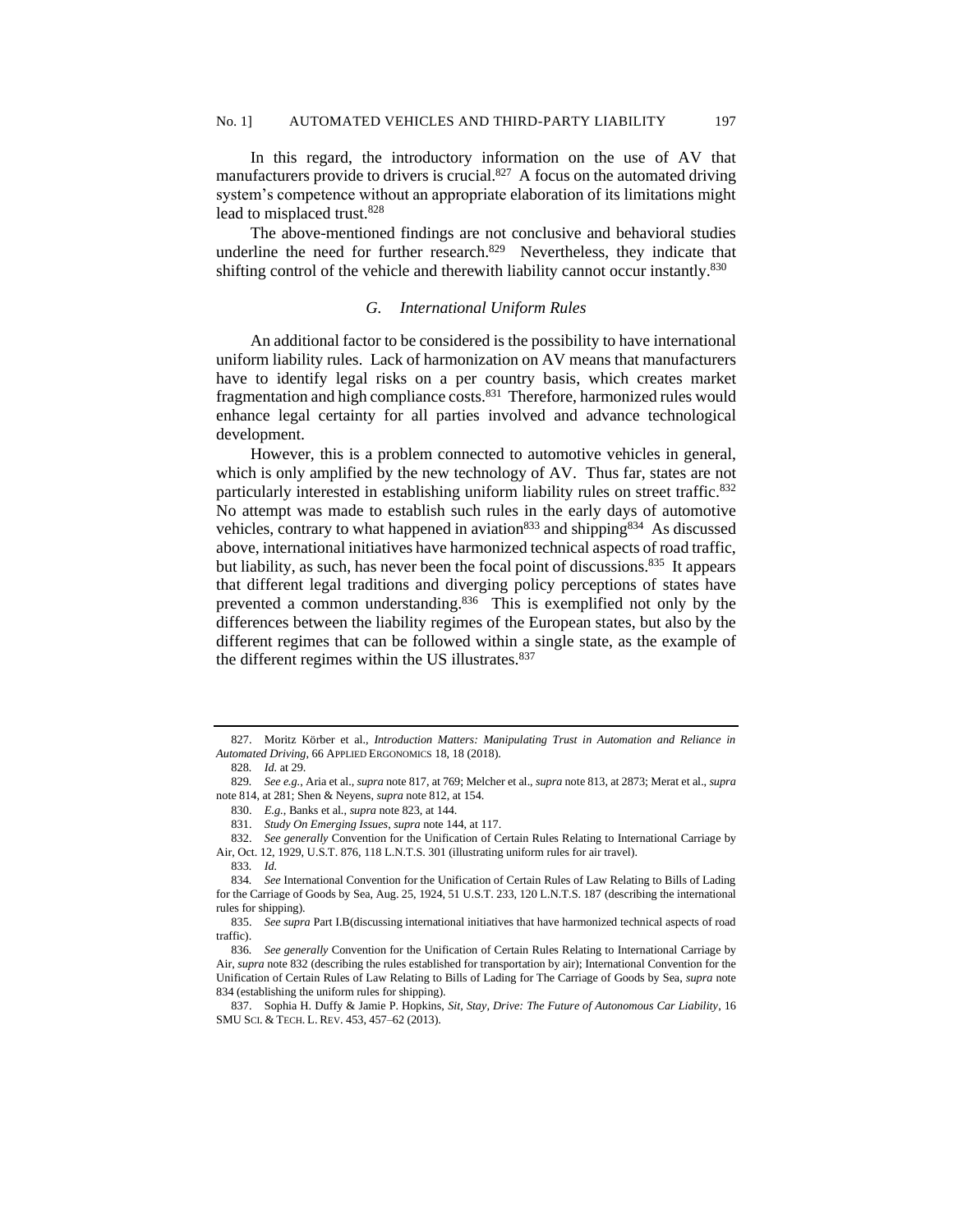In addition, there is no compelling necessity to introduce international, uniform rules on third-party liability which are perceived by States as a way of protecting defendants rather than assisting the development of the industry. This has been clearly demonstrated in aviation, where although the number and value of potential third-party claims in case of an accident are much higher than in road traffic, the great majority of States does not favor a uniform third-party liability regime.<sup>838</sup> In most cases, motor vehicles are used for travel within national borders, which does not pose any major challenges as to the applicable law.<sup>839</sup> This factor should be contrasted with air travel, which despite being used *par excellence* in international transports and crosses routinely large portions of international airspace, it has failed to attract considerable interest regarding international uniform third-party liability rules.<sup>840</sup> Besides, product-liability regimes remain fragmented at international level. International efforts to harmonize at least the rules on the national law applicable to product-liability cases have proved fruitless.<sup>841</sup>

Thus, uniform international rules on third-party liability arising from AV do not seem a realistic option.

#### **CONCLUSION**

AV are a much promising technological development. In the EU such developments have various legal parameters from a liability and insurance perspective.

*De lege lata,* the strict liability of the manufacturer under the EU Product Liability Directive practically channels liability to the manufacturer.<sup>842</sup> It has to be underscored that the full-harmonization character of the Directive prevents EU member States from laying down special product-liability rules on AV.

These rules operate alongside EU rules on motor vehicle insurance and product safety. The latter influence the application of national legal provisions on negligence-based product liability and road traffic liability.

National legislative initiatives on AV establish special rules on third-party liability of the user (keeper or driver), as happened in Germany, or on insurance

<sup>838</sup>*. See e.g.*, Convention on Damage Caused by Foreign Aircraft to Third Parties on the Surface, 7 Oct. 1952, 310 U.N.T.S. 181 (discussing third party liability to aircrafts); Convention on Compensation for Damage Caused by Aircraft to Third Parties (laying out the foundation for compensating damages for third part liability), May 2, 2009 (not yet in force); Convention on Compensation for Damage to Third Parties, Resulting from Acts of Unlawful Interference Involving Aircraft), May 2, 2009 (illustrating third party liability for unlawful interference with aircrafts) (not yet in force).

<sup>839.</sup> *Cf.* Convention on Damage Caused by Foreign Aircraft to Third Parties on the Surface, 7 Oct. 1952, 310 U.N.T.S. 181 (discussing third party liability to aircrafts, which are more likely to travel across international borders than automobiles).

<sup>840.</sup> *Cf.* Convention for the Unification of Certain Rules Relating to International Carriage by Air, *supra*  note 832 (stating uniform rules for air travel).

<sup>841</sup>*. E.g*., Convention on the Law Applicable to Products Liability, Oct. 2, 1973, 11 I.L.M. 1283 (having entered into force on Oct. 1, 1977, but having only 11 ratifications to date, having failed to attract ratifications from major industrial nations, such as the US, the UK, the Russian Federation, Germany and China—see the ratification status of the Convention at https://www.hcch.net/en/instruments/conventions/status-table/?cid=84).

<sup>842.</sup> *See supra* Part III.D.